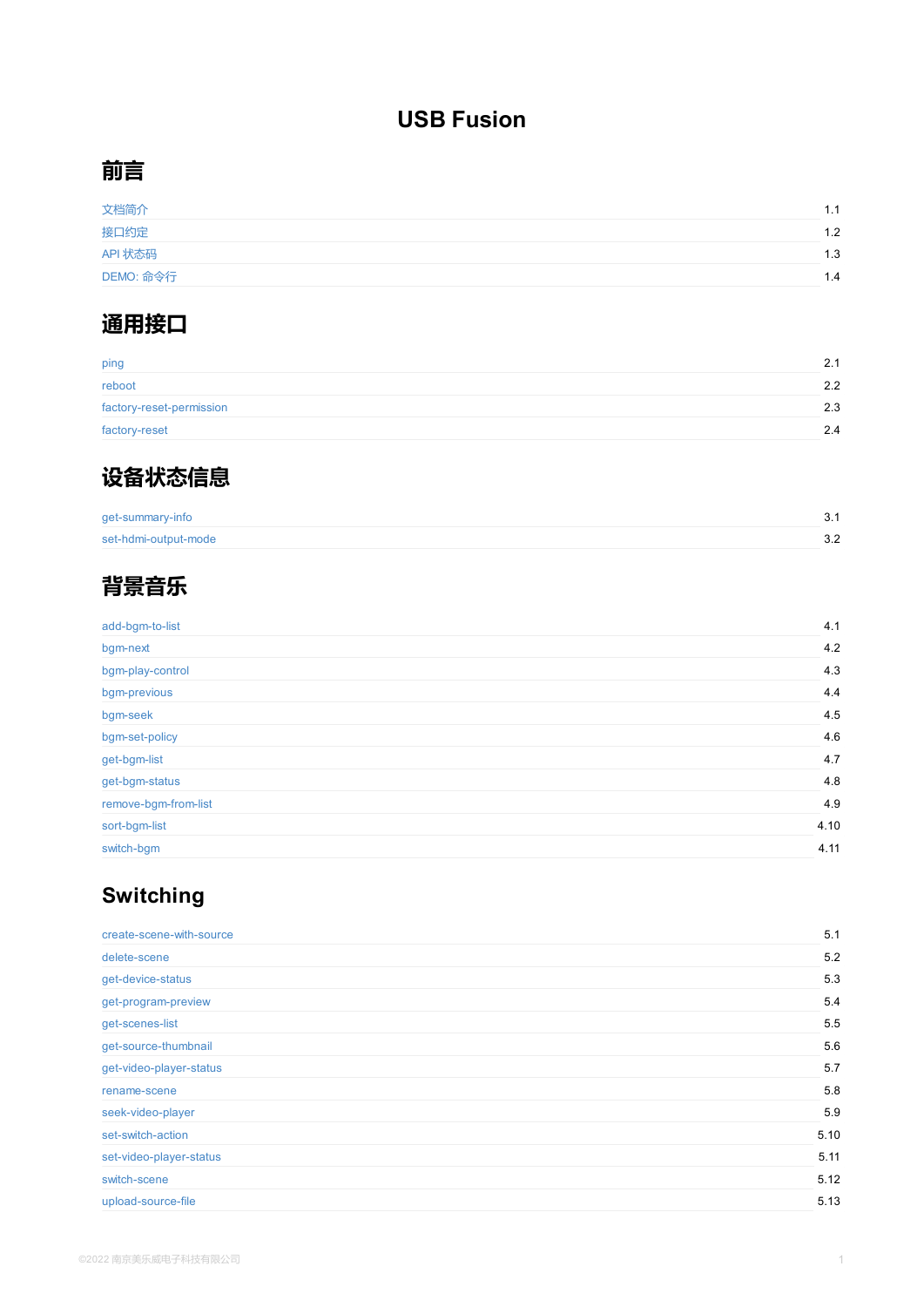

| login        |  |  |
|--------------|--|--|
| logout       |  |  |
| get-all      |  |  |
| add          |  |  |
| del          |  |  |
| ch-password  |  |  |
| set-password |  |  |
|              |  |  |



| if-info            |
|--------------------|
| if-set             |
| if-route           |
| get-dns            |
| set-dns            |
| usb-config         |
| wireless-mode      |
| wireless-state     |
| ap-passwd          |
| ap-config          |
| ap-get-config      |
| wifi-scan          |
| wifi-scan-results  |
| wifi-connect       |
| wifi-connect-auto  |
| wifi-connect-state |
| wifi-disconnect    |
| wifi-forget        |



[online](#page-71-0)-check [online-c](#page-72-0)heck-result [upload-fw](#page-73-0)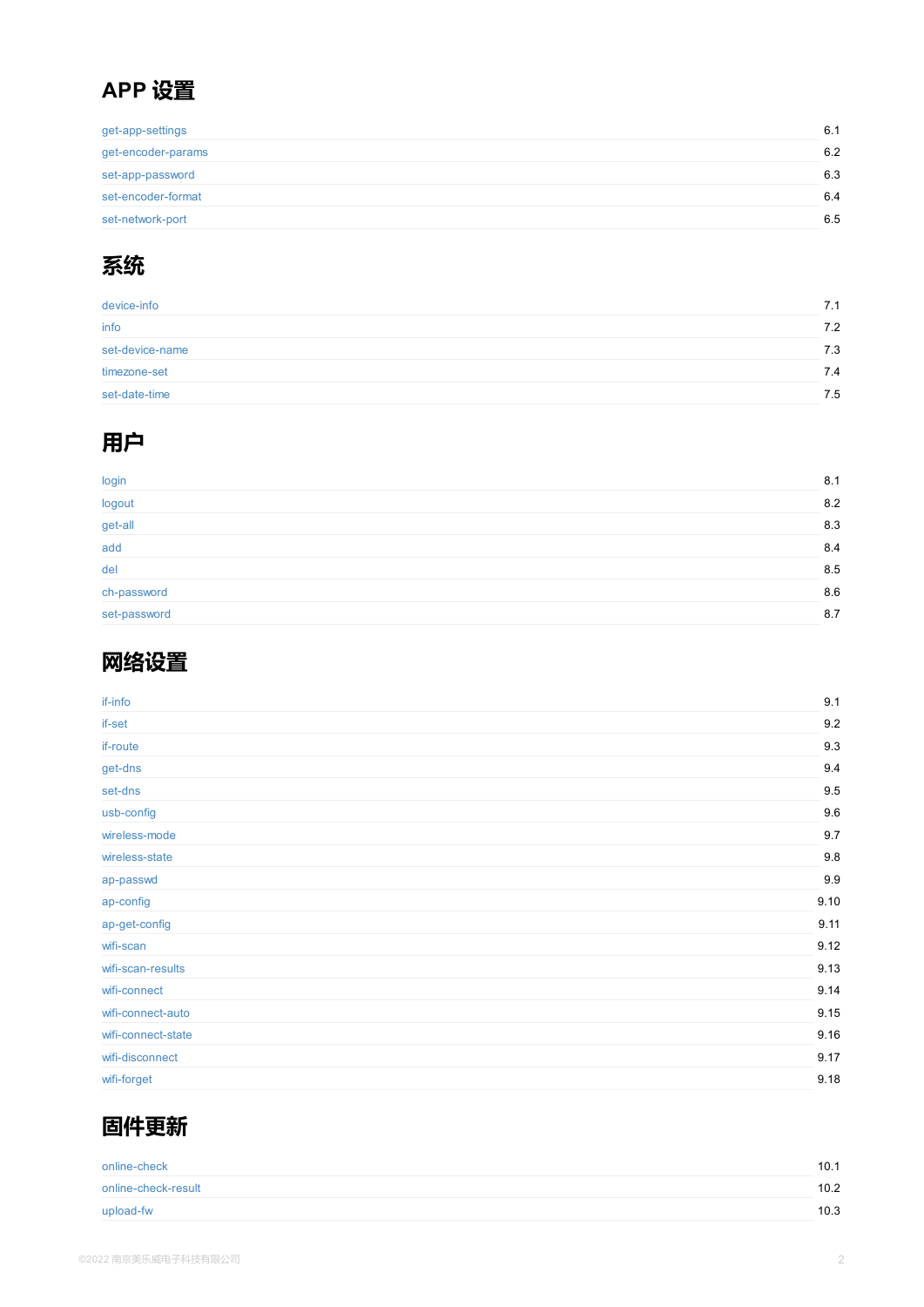get-album-files-list remove-album-file



| get-volume-config    |  |  |
|----------------------|--|--|
| set-volume-config    |  |  |
| get-audio-card-list  |  |  |
| get-audio-card-mixer |  |  |
| get-mic-gain         |  |  |
| get-mic-monitor      |  |  |
| get-usb-audio-list   |  |  |
| set-audio-card-mixer |  |  |
| set-mic-gain         |  |  |
| set-mic-monitor      |  |  |
| set-usb-audio        |  |  |

# **通用设置**

| add-launch-scene         |  |
|--------------------------|--|
| get-server-launch-scenes |  |
| get-server-settings      |  |
| set-auto-switch          |  |
| set-launch-scene         |  |
| set-usb-mirror           |  |



| export-edid      |  |  |  |
|------------------|--|--|--|
| get-edid-config  |  |  |  |
| set-default-edid |  |  |  |
| set-edid-config  |  |  |  |
| upload-edid      |  |  |  |
| get-signal-info  |  |  |  |
| get-video-config |  |  |  |
| set-video-config |  |  |  |
|                  |  |  |  |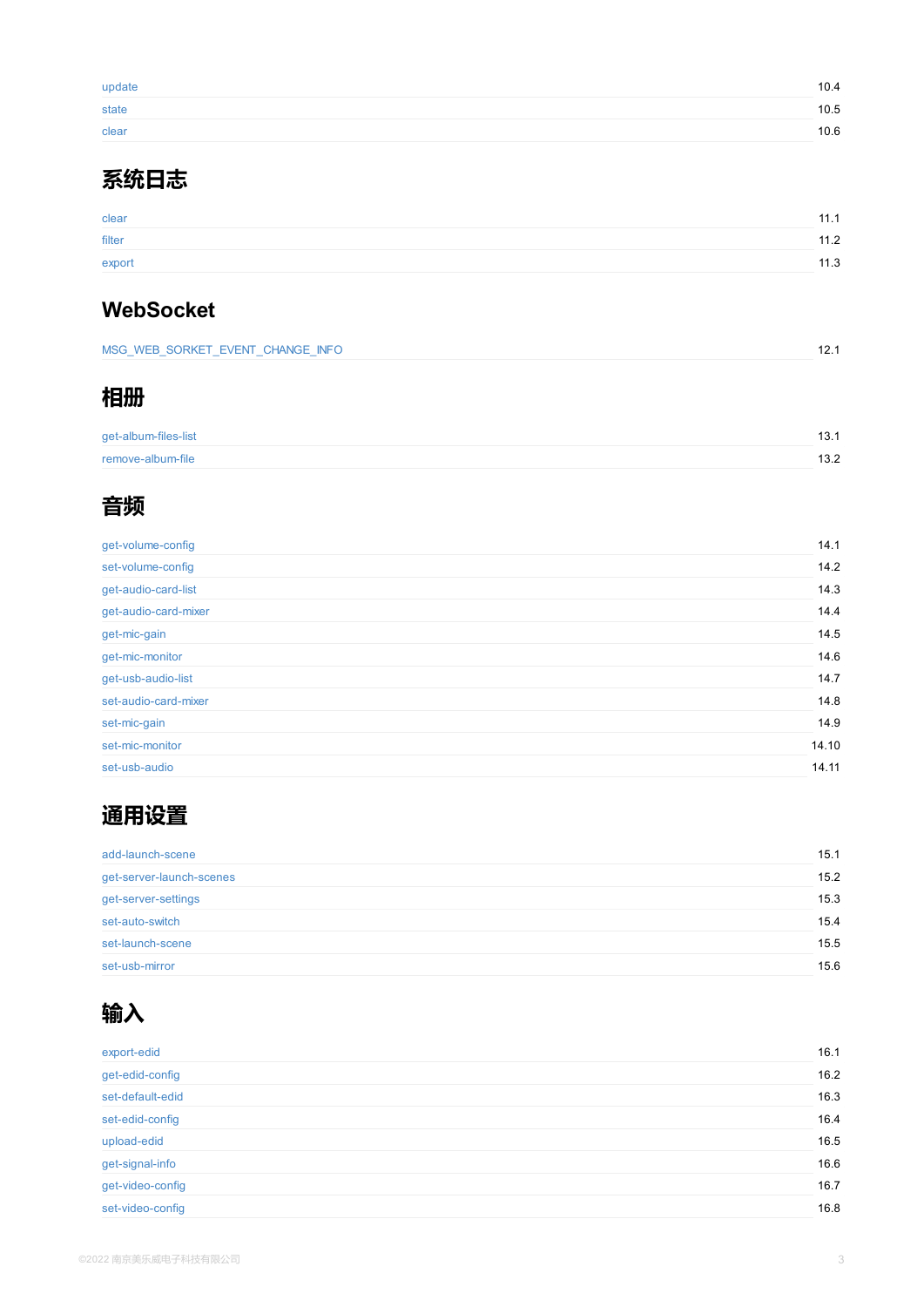| auu-prosontation       |  |  |
|------------------------|--|--|
| delete-presentation    |  |  |
| get-presentations-list |  |  |
| rename-presentation    |  |  |
| switch-presentation    |  |  |
|                        |  |  |

# **资源**

| check-source-exist |  |
|--------------------|--|
| check-source-used  |  |
| delete-source      |  |
| get-sources-list   |  |
| import-source      |  |
| rename-source      |  |
| upload-source-file |  |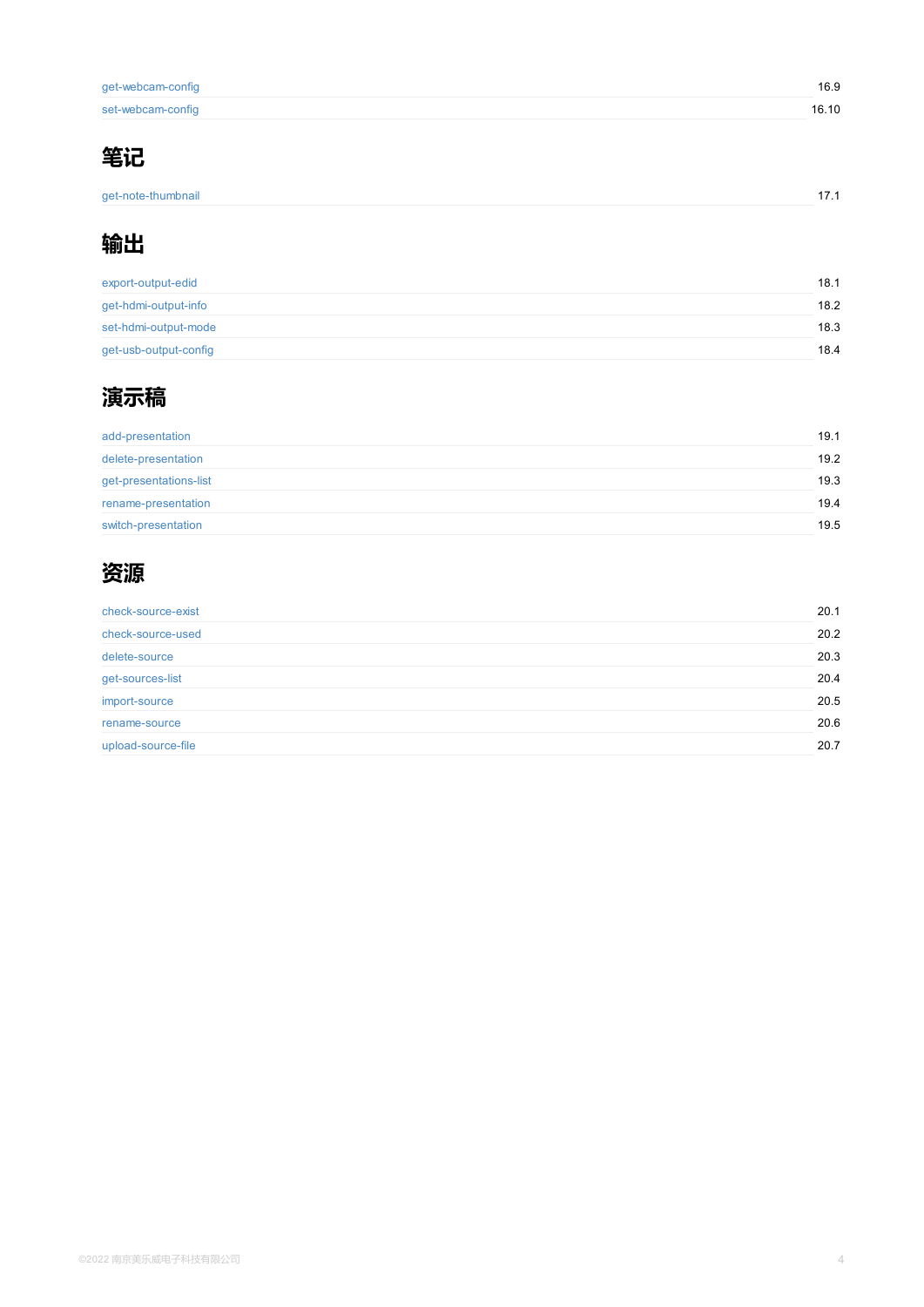<span id="page-4-0"></span>**文档简介**

针对USB Fusion,我们开放了丰富的 API,方便开发人员与设备交互,如获取设备的基本信息(设备名称、固件版本等), 修改设备配置,更新固件 等。这些 API 基于 HTTP 协议, 是一种轻量级、无连接状态的接口, 响应数据为 JSON 格式。通过本文档, 您可以更详细地了解每个 API 的功能和请求 方式 。

本文档中的 API 可适用于以下产品:

USB Fusion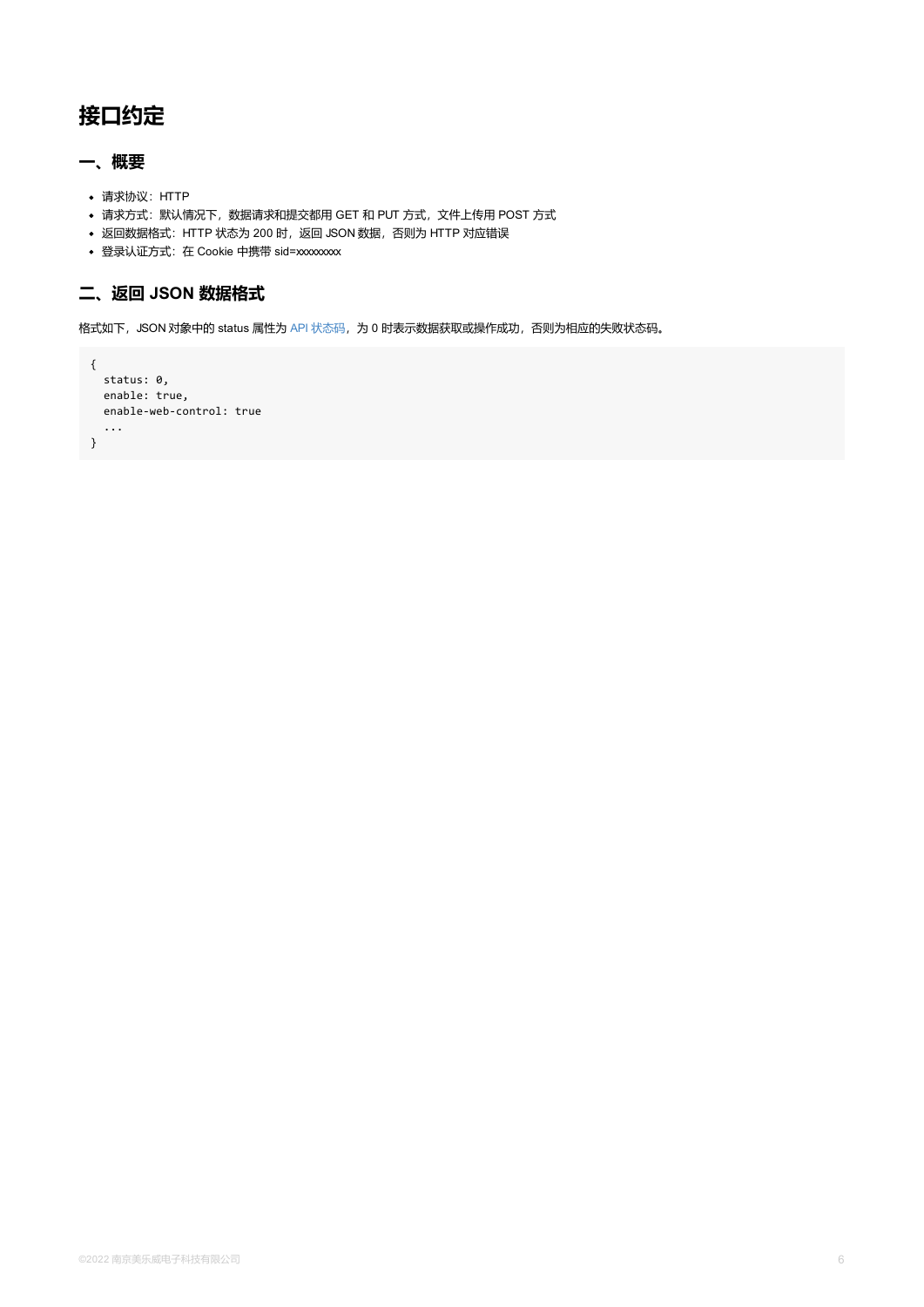# <span id="page-6-0"></span>**A P I 状 态 码**

{

0: MW\_STATUS\_SUCCESS**,** 1: MW\_STATUS\_PENDING, 2: MW\_STATUS\_TIMEOUT**,** 3: MW\_STATUS\_INTERRUPTED**,** 4: MW\_STATUS\_TRY\_AGAIN**,** 5: MW\_STATUS\_NOT\_IMPLEMENTED, 6: MW\_STATUS\_UNKNOWN\_ERROR**,** 7: MW\_STATUS\_INVALID\_ARG**,** 8: MW\_STATUS\_NO\_MEMORY**,** 9: MW\_STATUS\_UNSUPPORTED**,** 10: MW\_STATUS\_FILE\_BUSY, 11: MW\_STATUS\_DEVICE\_BUSY, 12: MW\_STATUS\_DEVICE\_LOST, 13: MW\_STATUS\_IO\_FAILED**,** 14: MW\_STATUS\_READ\_FAILED**,** 15: MW\_STATUS\_WRITE\_FAILED, 16: MW\_STATUS\_NOT\_EXIST, 17: MW\_STATUS\_TOO\_MANY**,** 18: MW\_STATUS\_TOO\_LARGE, 19: MW\_STATUS\_OVERFLOW**,** 20: MW\_STATUS\_UNDERFLOW, 21: MW\_STATUS\_FORMAT\_ERROR**,** 22: MW\_STATUS\_FILE\_EXISTS**,** 23: MW\_STATUS\_FILE\_TYPE\_ERROR**,** 24: MW\_STATUS\_DEVICE\_TYPE\_ERROR, 25: MW\_STATUS\_IS\_DIRECTORY, 26: MW\_STATUS\_READ\_ONLY**,** 27: MW\_STATUS\_RANGE\_ERROR**,** 28: MW\_STATUS\_BROKEN\_PIPE, 29: MW\_STATUS\_NO\_SPACE**,** 30: MW\_STATUS\_NOT\_DIRECTORY, 31: MW\_STATUS\_NOT\_PERMITTED, 32: MW\_STATUS\_BAD\_ADDRESS, 33: MW\_STATUS\_SEEK\_ERROR**,** 34: MW\_STATUS\_CROSS\_DEVICE\_LINK, 35: MW\_STATUS\_NOT\_INITIALIED, 36: MW\_STATUS\_AUTH\_FAILED, 37: MW\_STATUS\_NOT\_LOGGED\_IN**,** 38: MW\_STATUS\_WRONG\_STATE, 39: MW\_STATUS\_MISMATCH, 40: MW\_STATUS\_VERIFY\_FAILED, 41: MW\_STATUS\_CONSTRAINT\_VIOLATION 42: MW\_STATUS\_CANCELED**,** 43: MW\_STATUS\_IN\_PROGRESS, 44: MW\_STATUS\_CONN\_REFUSED, 45: MW\_STATUS\_CONN\_RESET, 46: MW\_STATUS\_ADDR\_IN\_USE**,** 47: MW\_STATUS\_NO\_RESPONSE**,** 48: MW\_STATUS\_INFO\_CHANGED, 49: MW\_STATUS\_INVALID\_DATA, 50: MW\_STATUS\_NEED\_MORE\_DATA,

52: MW\_STATUS\_BUFFER\_TOO\_SMALL, 53: MW\_STATUS\_BUFFER\_IS\_EMPTY, 54: MW\_STATUS\_BUFFER\_IS\_FULL

}

7

51: MW\_STATUS\_NO\_BUFFER,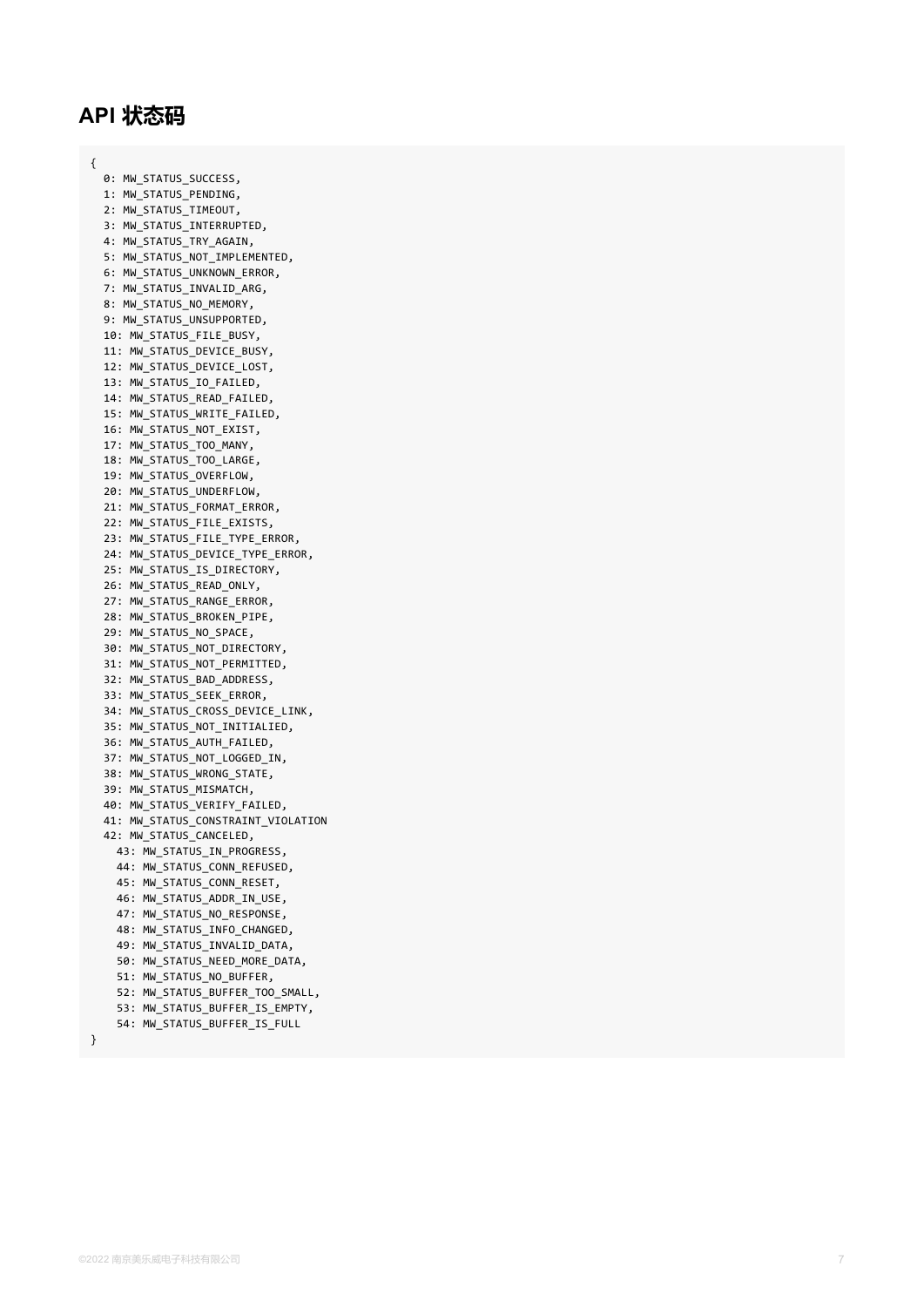# <span id="page-7-0"></span>**DEMO: 命令行**

在不同操作系统中,可以安装 wget 和 curl 两个工具,安装后可以在命令行中通过 wget 或 curl 命令来调用 USB Fusion API。

不同操作系统中,下边示例的 cookie 文件存放位置不同,请根据实际情况修改。(以下示例基于Linux。)

### **wget**

1.登录并保存 cookies

wget --save-cookies=/var/tmp/sid.txt --keep-session-cookies "http://192.168.66.1/mwapi?method=login&id=Admin&pas s=e3afed0047b08059d0fada10f400c1e5" -q -O -

#### 2.获取用户列表

wget --load-cookies=/var/tmp/sid.txt --keep-session-cookies "http://192.168.66.1/mwapi?method=get-users" -q -O -

#### 3.新增用户

wget --load-cookies=/var/tmp/sid.txt --keep-session-cookies "http://192.168.66.1/mwapi?method=add-user&id=test&p ass=c4ca4238a0b923820dcc509a6f75849b" -q -O -

### **curl**

#### 1.登录并保存 cookies

curl --cookie-jar /var/tmp/sid.txt "http://192.168.66.1/mwapi?method=login&id=Admin&pass=e3afed0047b08059d0fada1 0f400c1e5"

### 2.获取用户列表

curl --cookie /var/tmp/sid.txt "http://192.168.66.1/mwapi?method=get-users"

#### 3.新增用户

curl --cookie /var/tmp/sid.txt "http://192.168.66.1/mwapi?method=add-user&id=test&pass=c4ca4238a0b923820dcc509a6 f75849b"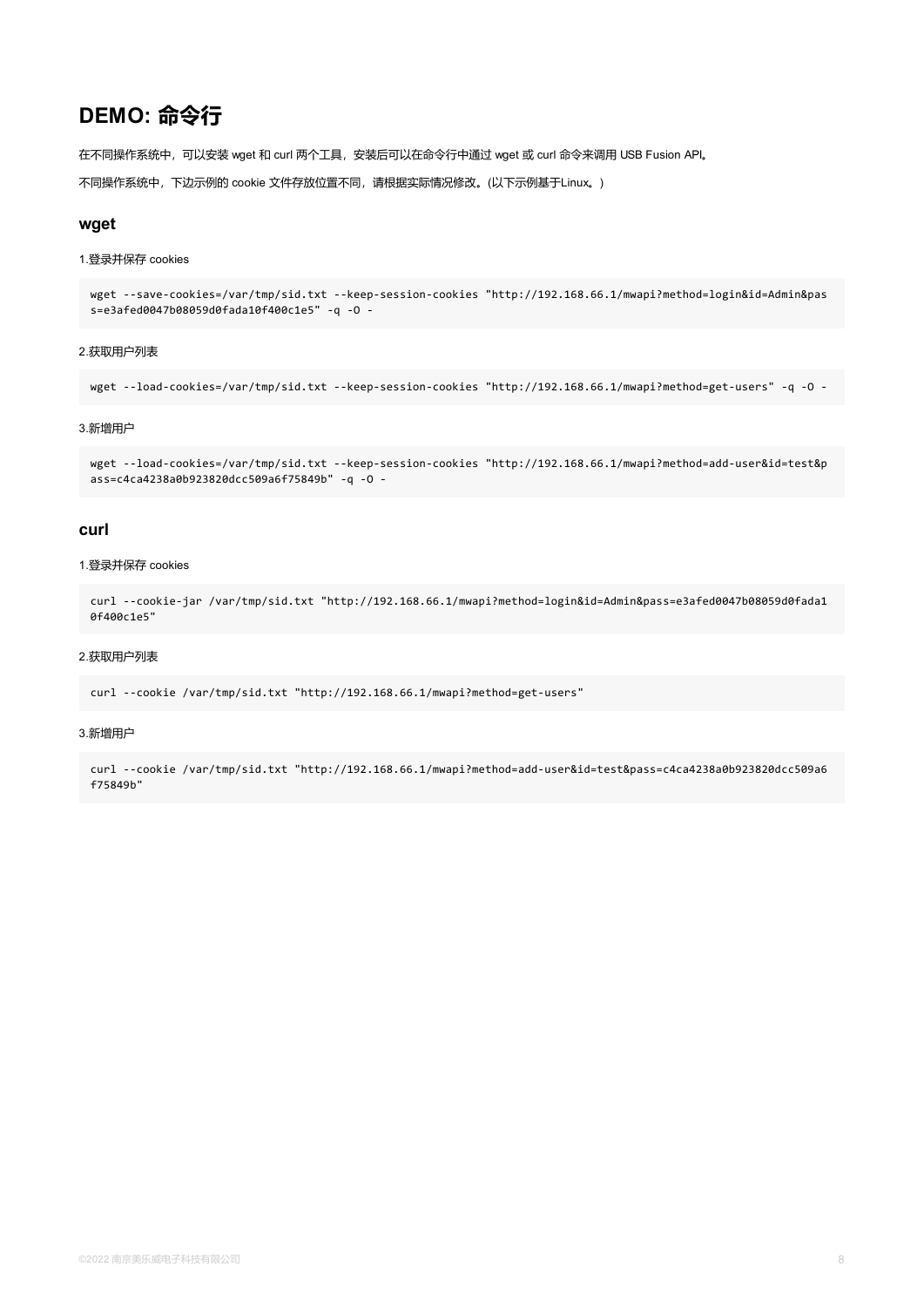<span id="page-8-0"></span>

| 偶性 | 忧呀                     |
|----|------------------------|
|    | 设备可以访问。返回其它值请参考<br>0 : |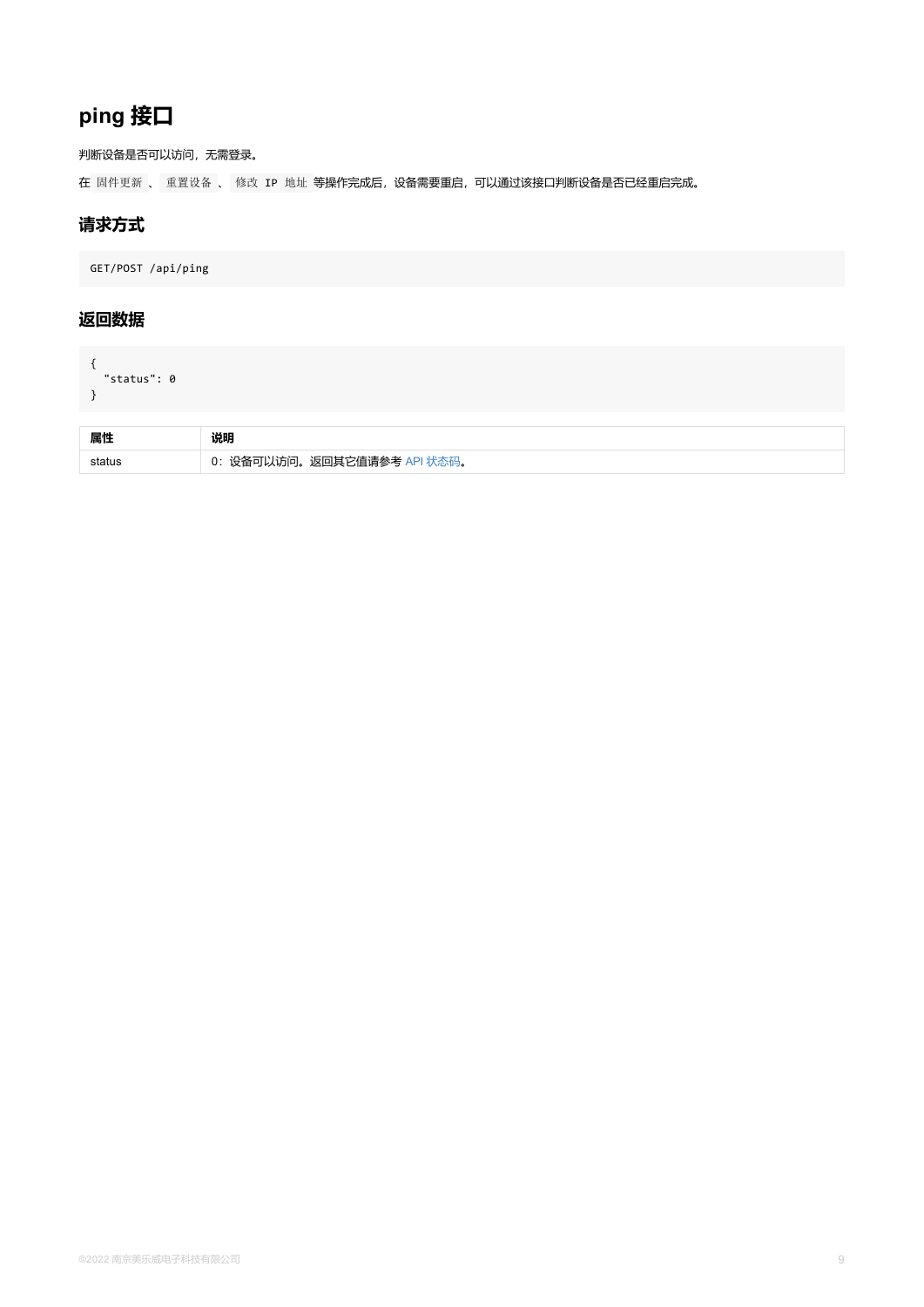<span id="page-9-0"></span>

| 満に     | 忧ツ                              |
|--------|---------------------------------|
| status | 操作成功,设备进入重启状态。返回其它值请参考 API 状态码。 |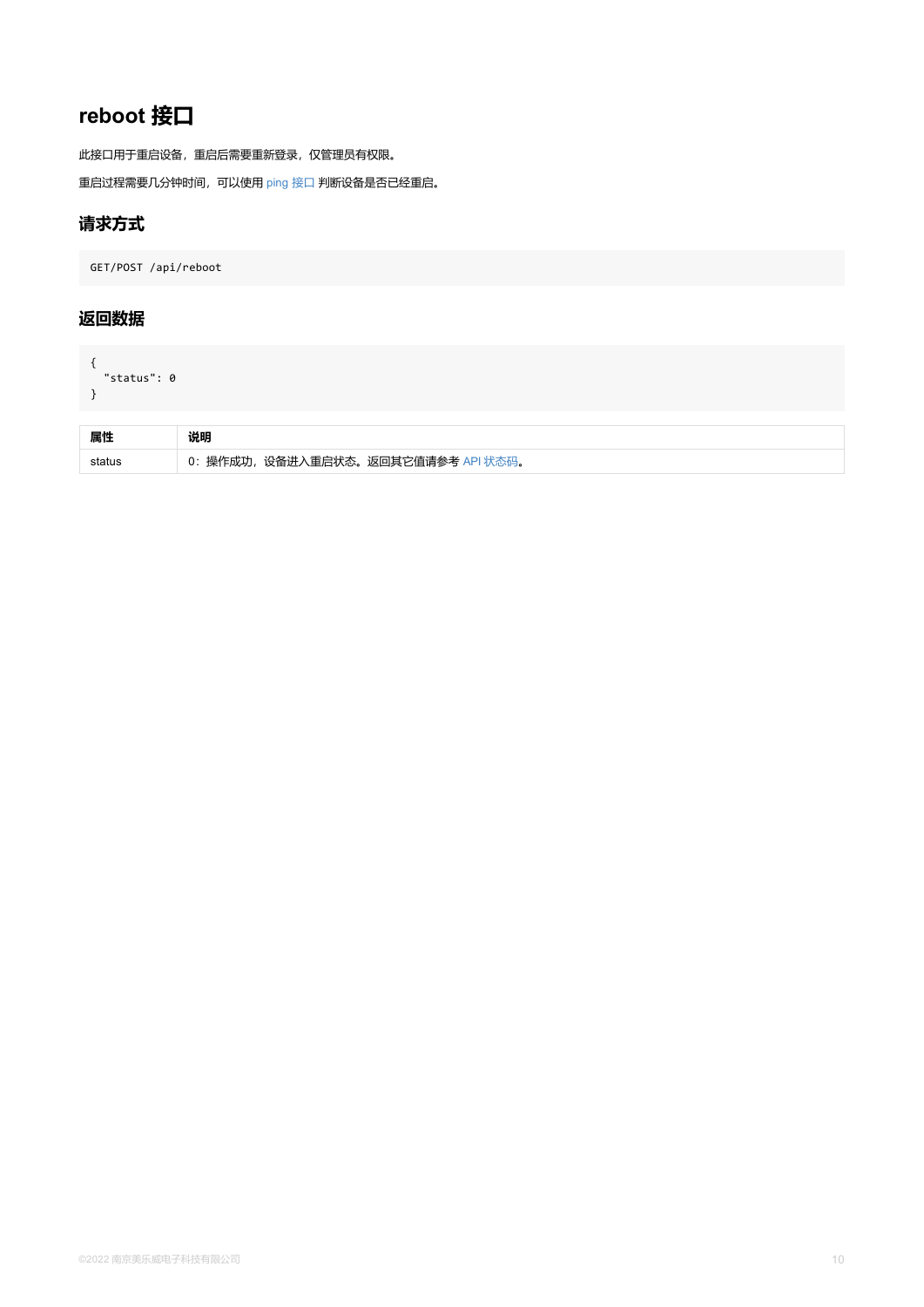<span id="page-10-0"></span>

|  | ------ |  |  |
|--|--------|--|--|
|  |        |  |  |
|  |        |  |  |
|  |        |  |  |
|  |        |  |  |
|  |        |  |  |
|  |        |  |  |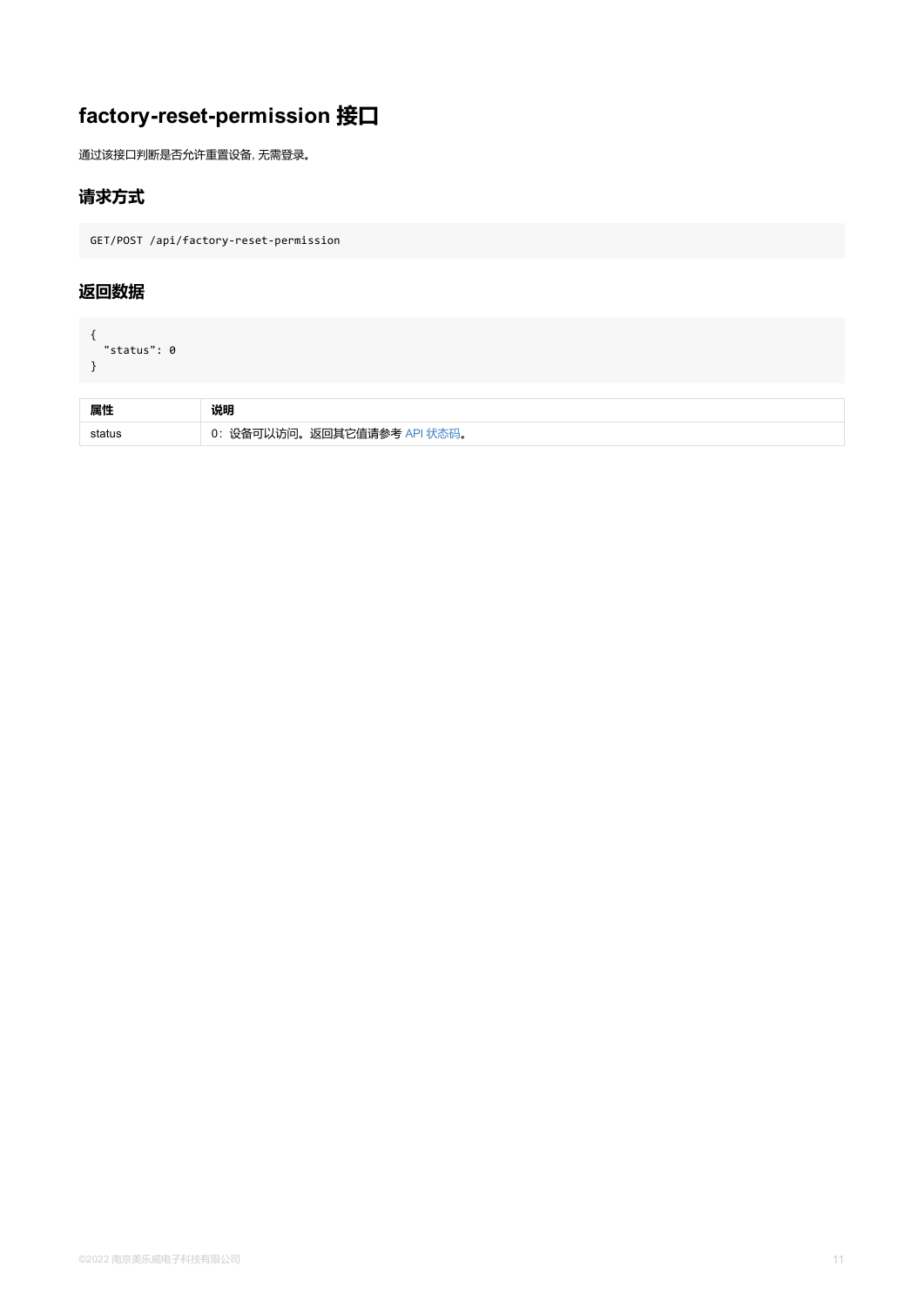|  | ------ |  |  |
|--|--------|--|--|
|  |        |  |  |
|  |        |  |  |
|  |        |  |  |
|  |        |  |  |
|  |        |  |  |
|  |        |  |  |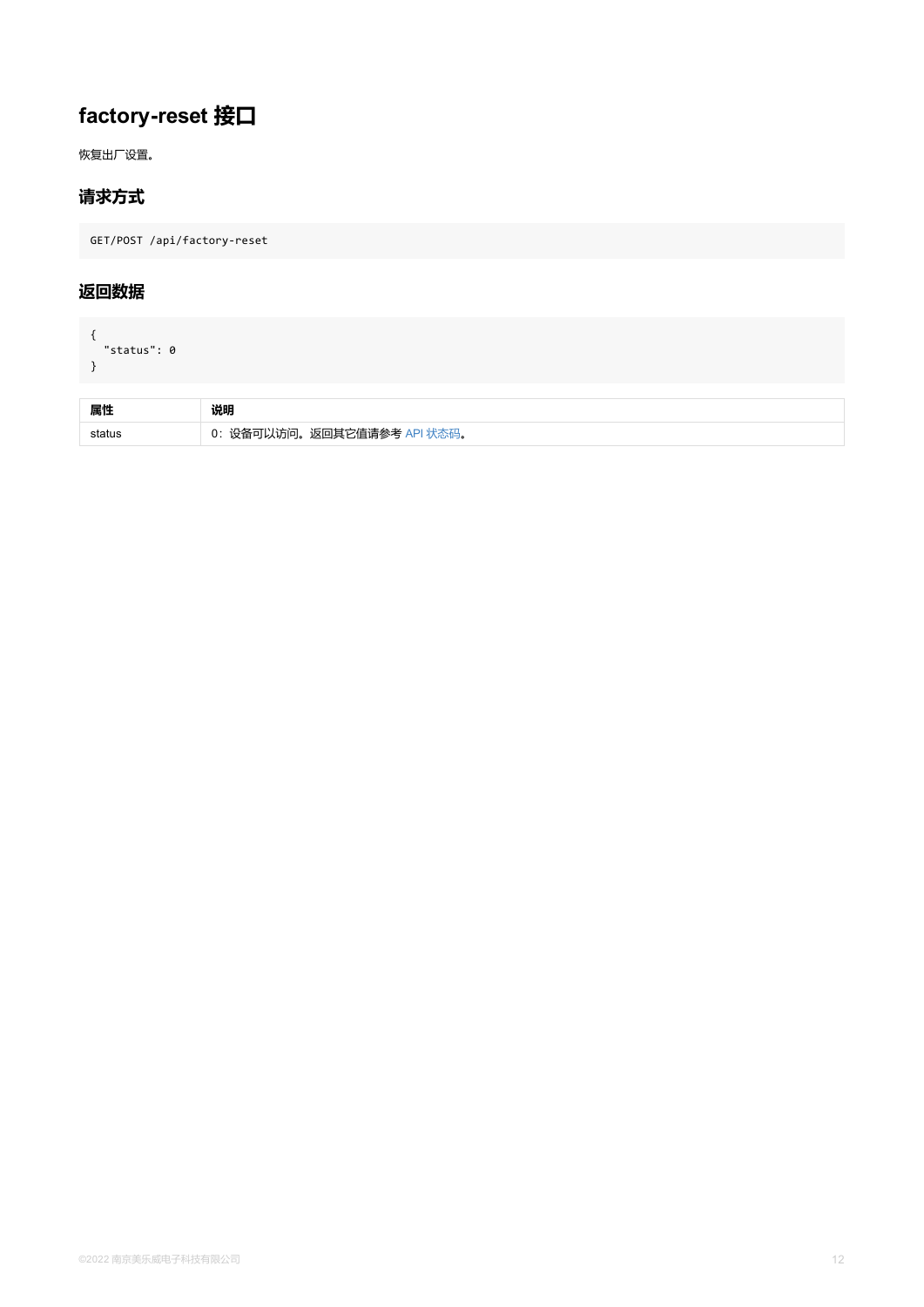```
"rndis": {...},
 "out": {...}
}
```
#### **1. 返回状态**

```
"status": 0
```

| 属性     | 说明                                   |
|--------|--------------------------------------|
| status | 数据获取成功, 返回其它值请参考 API 状态码。<br>返回状态。0: |

### **2. 设备基本信息 (device {...})**

```
"device": {
  "name": "USB Presenter",
  "model": "HDMI 2K Plus",
  "serial-no": "B401180706020",
  "hw-revision": "B",
  "fw-version": "1.1.72",
  "up-to-date": true,
  "input-hdmi-1-state": "1920x1080p60",
  "input-hdmi-2-state": "no-signal",
  "input-web-camera-state": "1280x720p30",
  "hdmi-output-mode": 0,
  "hdmi-output-state": "unconnected",
  "cpu-usage": 5.00,
  "memory-usage": 58.33,
  "core-temp": 46.76,
  "up-time": 8006,
  "storage-size": 0,
  "fan-rpm": 0
}
```

| 说明<br>属性<br>产品族名称。<br>name<br>产品型号, 如 HDMI 2K Plus<br>model<br>设备序列号。<br>serial-no<br>硬件版本号,有效值: A~Z。<br>hw-version<br>当前设备固件版本号。<br>fw-version<br>当前设备固件版本是否最新。是则显示 true, 否则显示 false。<br>up-to-date<br>input-hdmi-1-state<br>input-hdmi-2-state |  |                                                           |
|--------------------------------------------------------------------------------------------------------------------------------------------------------------------------------------------------------------------------------------------------|--|-----------------------------------------------------------|
|                                                                                                                                                                                                                                                  |  |                                                           |
|                                                                                                                                                                                                                                                  |  |                                                           |
|                                                                                                                                                                                                                                                  |  |                                                           |
|                                                                                                                                                                                                                                                  |  |                                                           |
|                                                                                                                                                                                                                                                  |  |                                                           |
|                                                                                                                                                                                                                                                  |  |                                                           |
|                                                                                                                                                                                                                                                  |  |                                                           |
|                                                                                                                                                                                                                                                  |  | HDMI 1 接口输入信号状态, 有效值: no-signal、locking、unsupported 或实际值, |
|                                                                                                                                                                                                                                                  |  | HDMI 2 接口输入信号状态, 有效值: no-signal、locking、unsupported 或实际值, |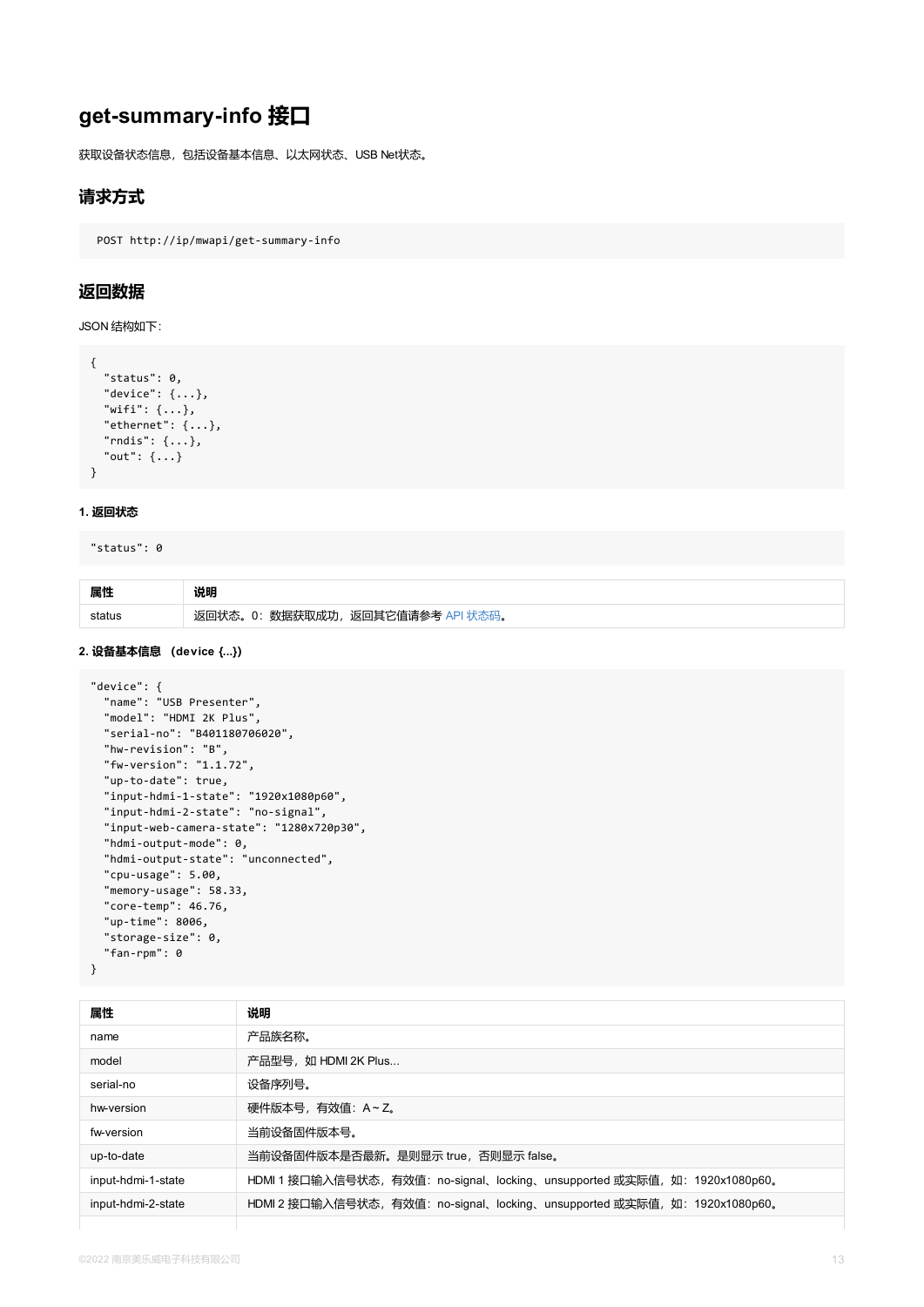| input-web-camera-state | WEB CAMERA 接口输入信号状态,有效值: no-signal、unsupported 或实际值,如: 1920x1080p60。 |
|------------------------|----------------------------------------------------------------------|
| hdmi-out-mode          | 输出信号模式,有效值: 0、1、2, 分别代表 loopthru HDMI 1, loopthru HDMI 2, pgm。       |
| hdmi-out-state         | 输出信号状态,有效值:unconnected、unsupported、active。                           |
| cpu-usage              | CPU 使用率。                                                             |
| memory-usage           | 内存使用率。                                                               |
| core-temp              | 当前设备芯片的温度 (℃)。                                                       |
| up-time                | 距离设备上次启动的时长 (s)。                                                     |
| storage-size           | 存储容量 (MB)。                                                           |
| fan-rpm                | 当前每分钟风扇转速。                                                           |
|                        |                                                                      |

### **3. 无线网络状态信息 (wifi {...})**

```
"wifi": {
 "state": "magewell-001",
 "mac-addr": "70:B3:D5:75:D2:41",
  "ip-addr": "0.0.0.0",
  "ip-mask": "0.0.0.0",
  "gw-addr": "0.0.0.0",
  "dns-addr": "0.0.0.0",
 "tx-speed-kbps": 0,
  "rx-speed-kbps": 0
}
```

| 属性            | 说明                                |
|---------------|-----------------------------------|
| state         | WiFi连接状态, 有效值: down、disconnected。 |
| mac-addr      | MAC 地址。                           |
| ip-addr       | Wifi IP 地址。                       |
| ip-mask       | 子网掩码地址。                           |
| gw-addr       | 网关地址。                             |
| dns-addr      | DNS 服务器地址。                        |
| tx-speed-kbps | Wifi发送速度 (Kbps)。                  |
| rx-speed-kbps | Wifi接收速度 (Kbps)。                  |

### **4. 以太网状态信息 (ethernet {...})**

```
"ethernet": {
 "state": "disconnected",
  "mac-addr": "70:B3:D5:75:D2:41",
  "ip-addr": "0.0.0.0",
  "ip-mask": "0.0.0.0",
  "gw-addr": "0.0.0.0",
  "dns-addr": "0.0.0.0",
  "tx-speed-kbps": 0,
  "rx-speed-kbps": 0
}
```

| state         | 以太网连接状态,有效值:down、disconnected、10m、100m、1000m、2500m、5000m、10000m。 |
|---------------|------------------------------------------------------------------|
| mac-addr      | MAC 地址。                                                          |
| ip-addr       | 以太网 IP 地址。                                                       |
| ip-mask       | 子网掩码地址。                                                          |
| gw-addr       | 网关地址。                                                            |
| dns-addr      | DNS 服务器地址。                                                       |
| tx-speed-kbps | 以太网发送速度(Kbps)。                                                   |
| rx-speed-kbps | 以太网接收速度 (Kbps)。                                                  |

### **5. USB RNDIS 状态信息 (rndis {...})**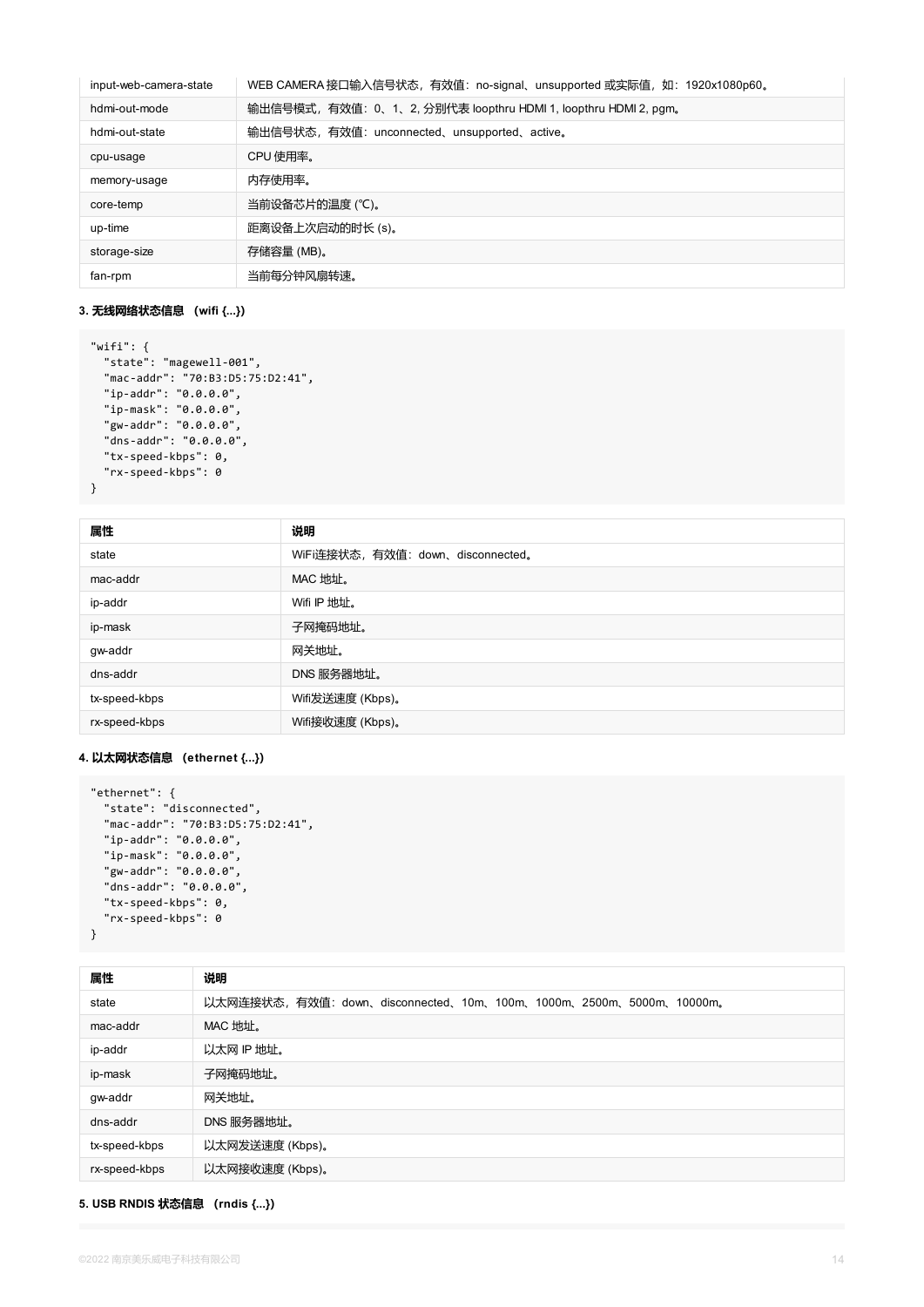```
"rndis": {
 "state": "high-speed",
 "ip-addr": "192.168.66.1",
  "tx-speed-kbps": 0,
 "rx-speed-kbps": 0
}
```

| 属性            | 说明                                                                                |
|---------------|-----------------------------------------------------------------------------------|
| state         | USB 连接状态, 有效值: disconnected、full-speed、high-speed、super-speed-5g、super-speed-10g。 |
| ip-addr       | USB RNDIS 地址。                                                                     |
| tx-speed-kbps | 通过 USB RNDIS 发送数据速率 (Kbps)。                                                       |
| rx-speed-kbps | 通过 USB RNDIS 接收数据速度 (Kbps)。                                                       |

## **6. USB OUT 状态信息 (out {...})**

```
"out": {
  "video-format": "NV12",
  "connection": "USB 3.0",
  "audio-drop-frames": 0,
  "video-drop-frames": 0,
  "video-width": 1920,
  "video-height": 1080,
  "video-scan": "progressive",
  "video-field-rate": 0.00,
  "audio-num-channels": 2,
  "audio-sample-rate": 48000,
  "audio-bit-count": 16
}
```

| 属性                 | 说明                                        |
|--------------------|-------------------------------------------|
| video-format       | UVC 视频输出格式, 可能为 NV12, YUYV, MJPEG 等。      |
| connection         | usb连接状态, "USB 3.0", "USB 2.0", "disable"。 |
| audio-drop-frames  | 前一秒音频丢帧数。                                 |
| audio-num-channels | 音频通道总数。                                   |
| audio-sample-rate  | 音频采样率, 包括 32000、44100 等。                  |
| audio-bit-count    | 音频比特率, 包括 16、20、24 等。                     |
| video-drop-frames  | 前一秒的视频丢帧数。                                |
| video-bit-rate     | 前一秒的视频编码速率 (Kbps)。                        |
| video-width        | 视频宽度,总像素数。                                |
| video-height       | 视频高度, 总像素数。                               |
| video-scan         | 扫描方式: progressive、interlaced、psf。         |
| video-field-rate   | 帧率,包括 24、25、29.97、30、48、50、59.94、60。      |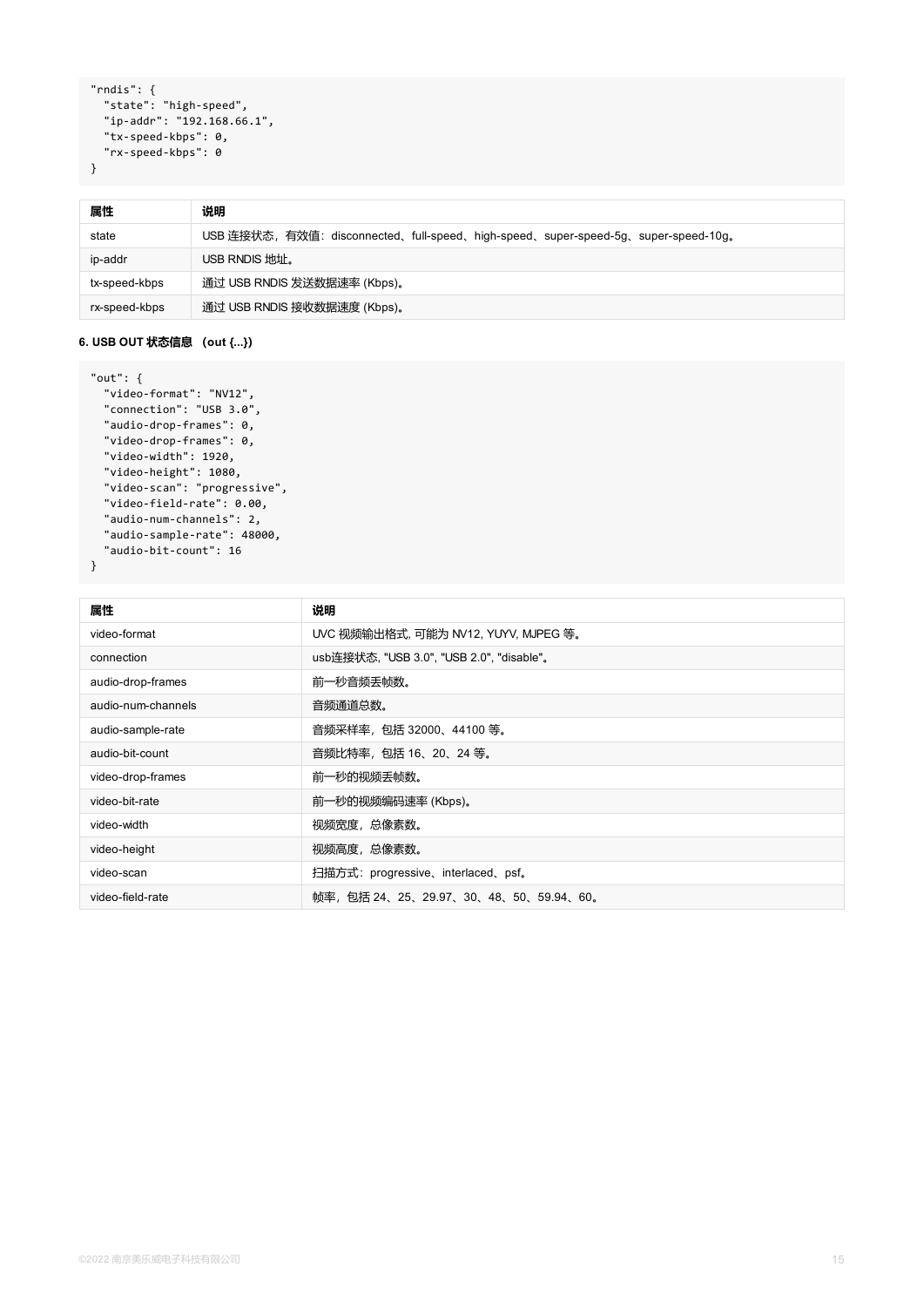<span id="page-15-0"></span>

| 属性     | 说明                              |
|--------|---------------------------------|
| status | 返回状态。0: 设置成功, 返回其它值请参考 API 状态码。 |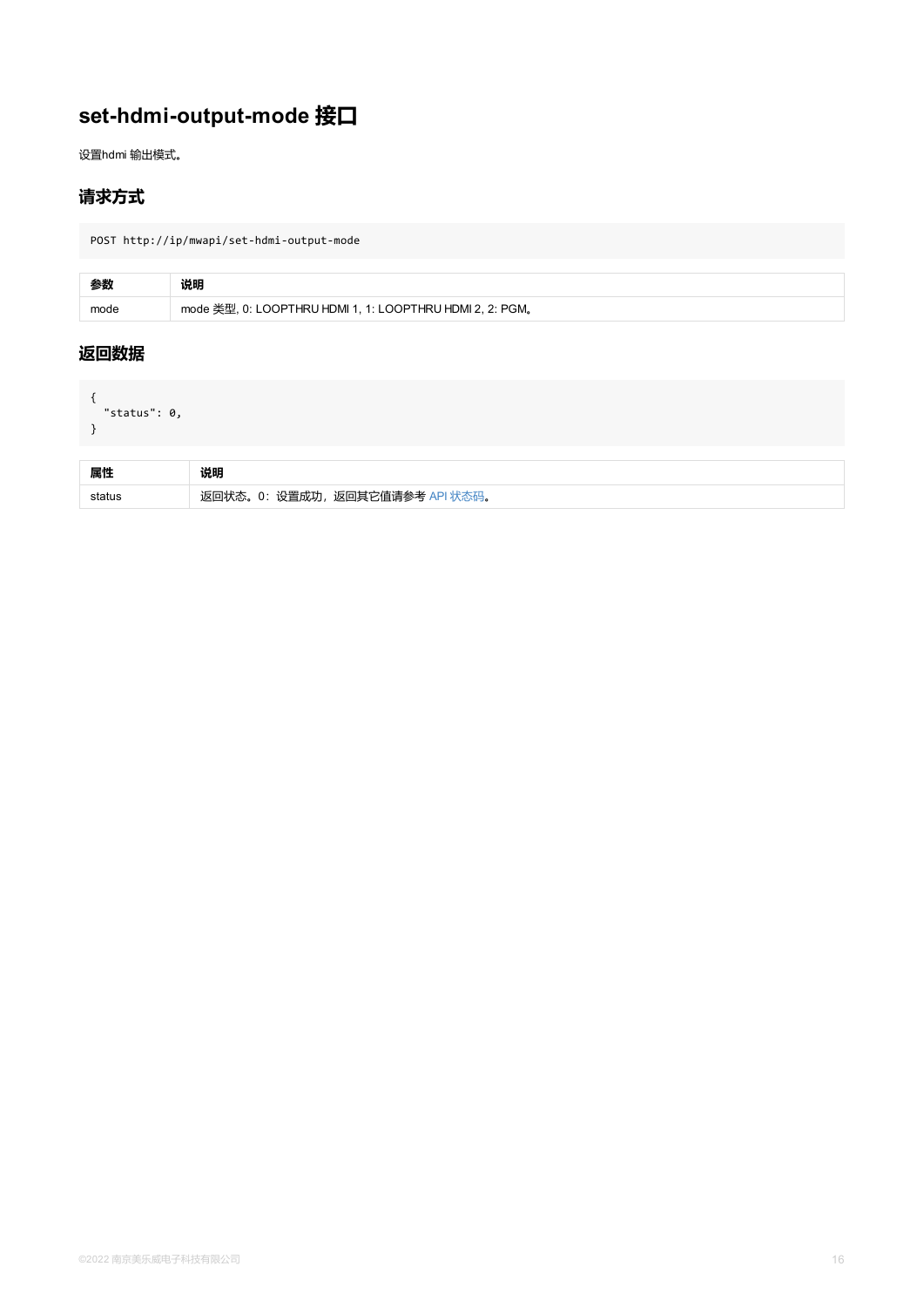```
{
   "message": "success",
  "status": 0
}
```
### **1. 返回状态**

| 属性     | 说明                                |
|--------|-----------------------------------|
| status | 返回状态。0: 数据获取成功, 返回其它值请参考 API 状态码。 |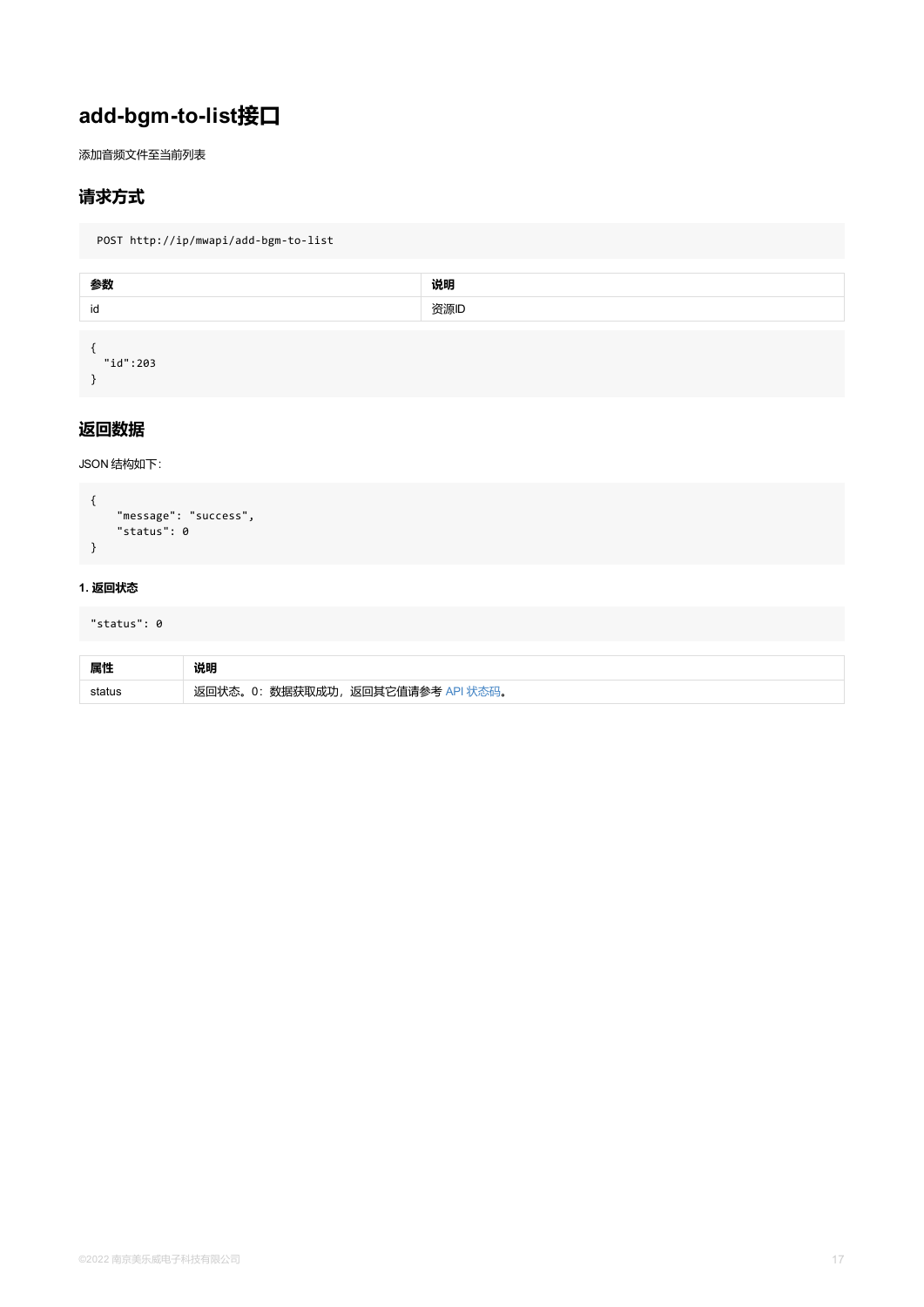## <span id="page-17-0"></span>**1. 返回状态**

| 属性     | 说明                                |
|--------|-----------------------------------|
| status | 返回状态。0: 数据获取成功, 返回其它值请参考 API 状态码。 |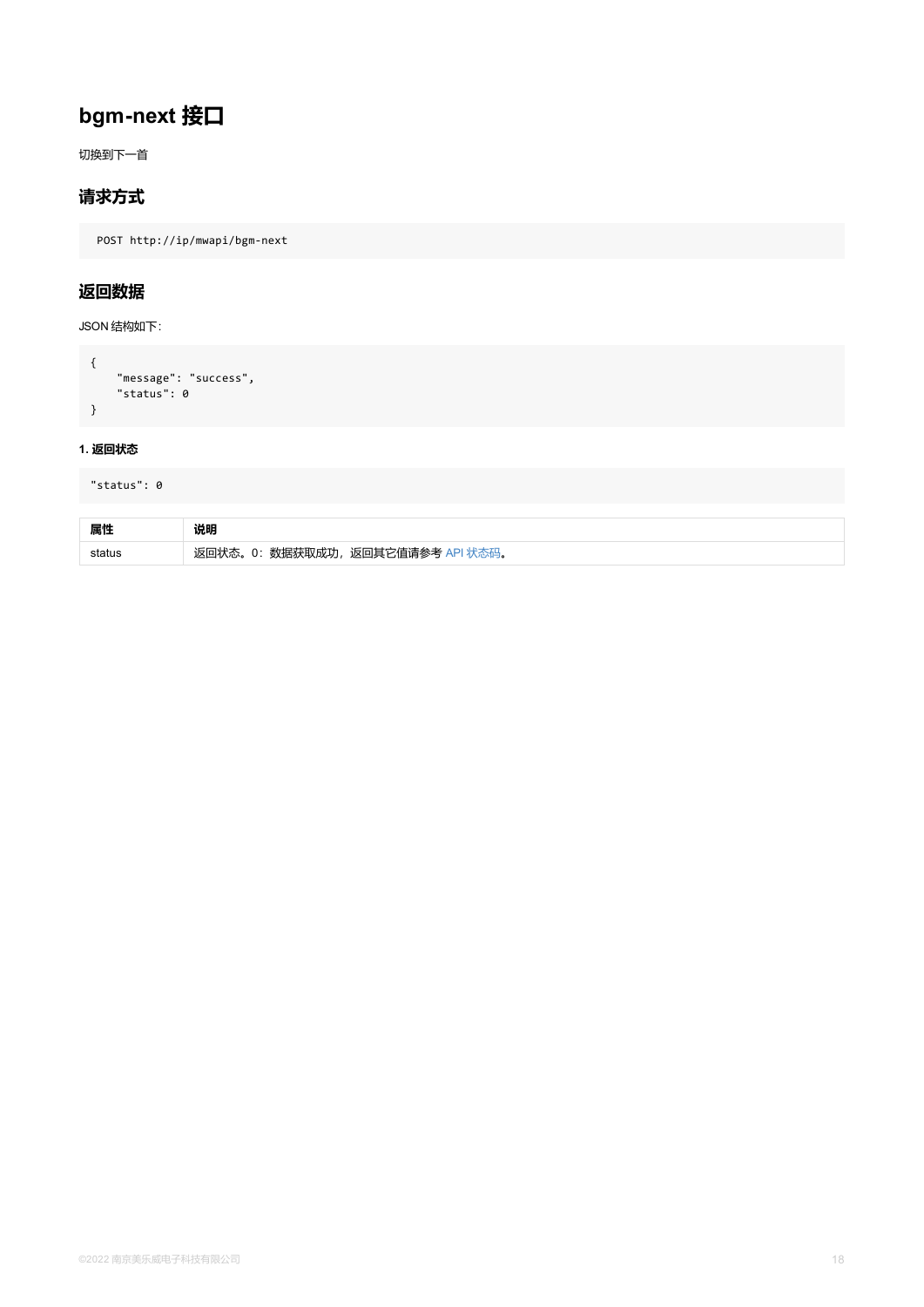```
{
   "message": "success",
  "status": 0
}
```
### **1. 返回状态**

| 属性     | 说明                                |
|--------|-----------------------------------|
| status | 返回状态。0: 数据获取成功, 返回其它值请参考 API 状态码。 |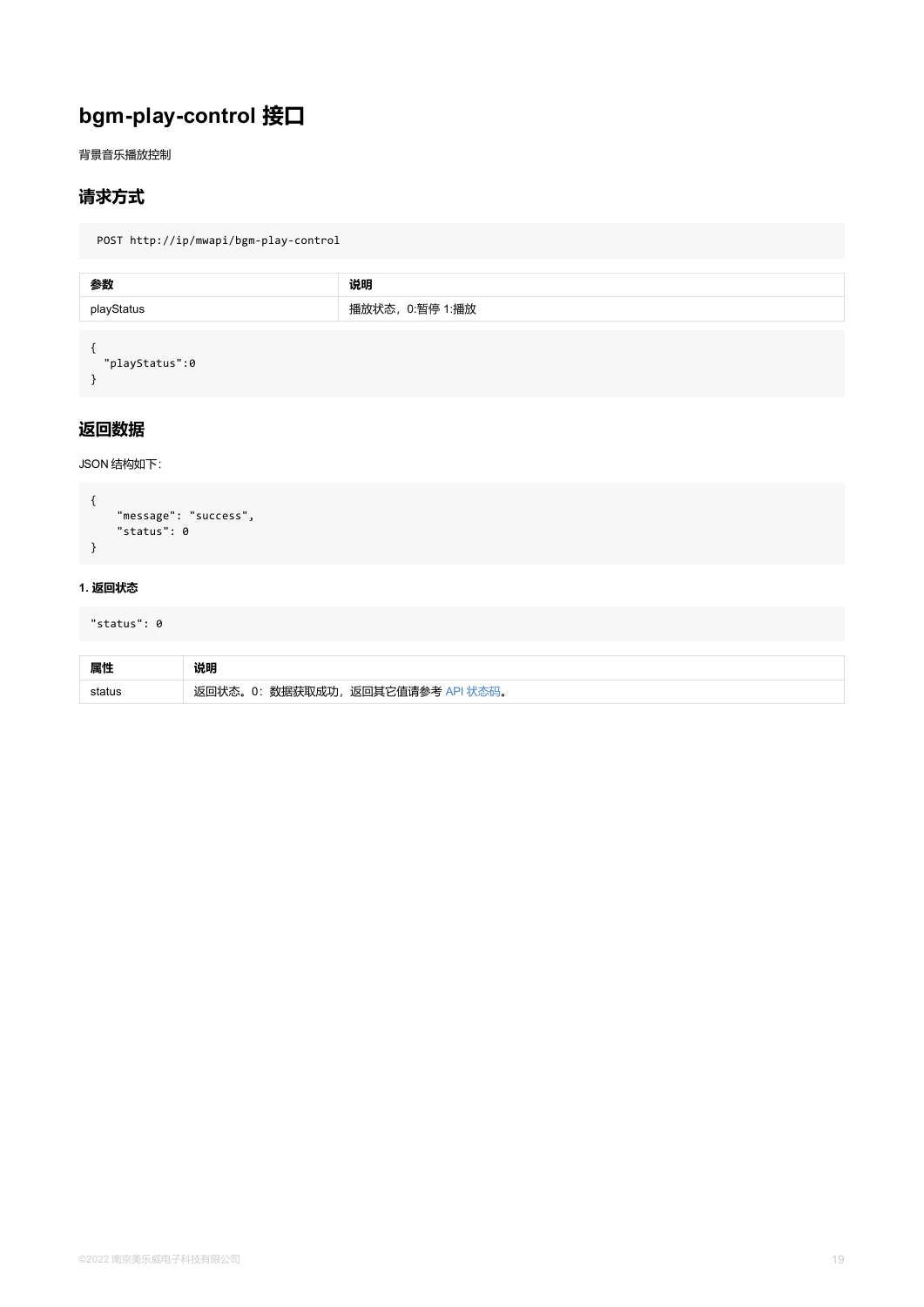## <span id="page-19-0"></span>**1. 返回状态**

| 属性     | 说明                                |
|--------|-----------------------------------|
| status | 返回状态。0: 数据获取成功, 返回其它值请参考 API 状态码。 |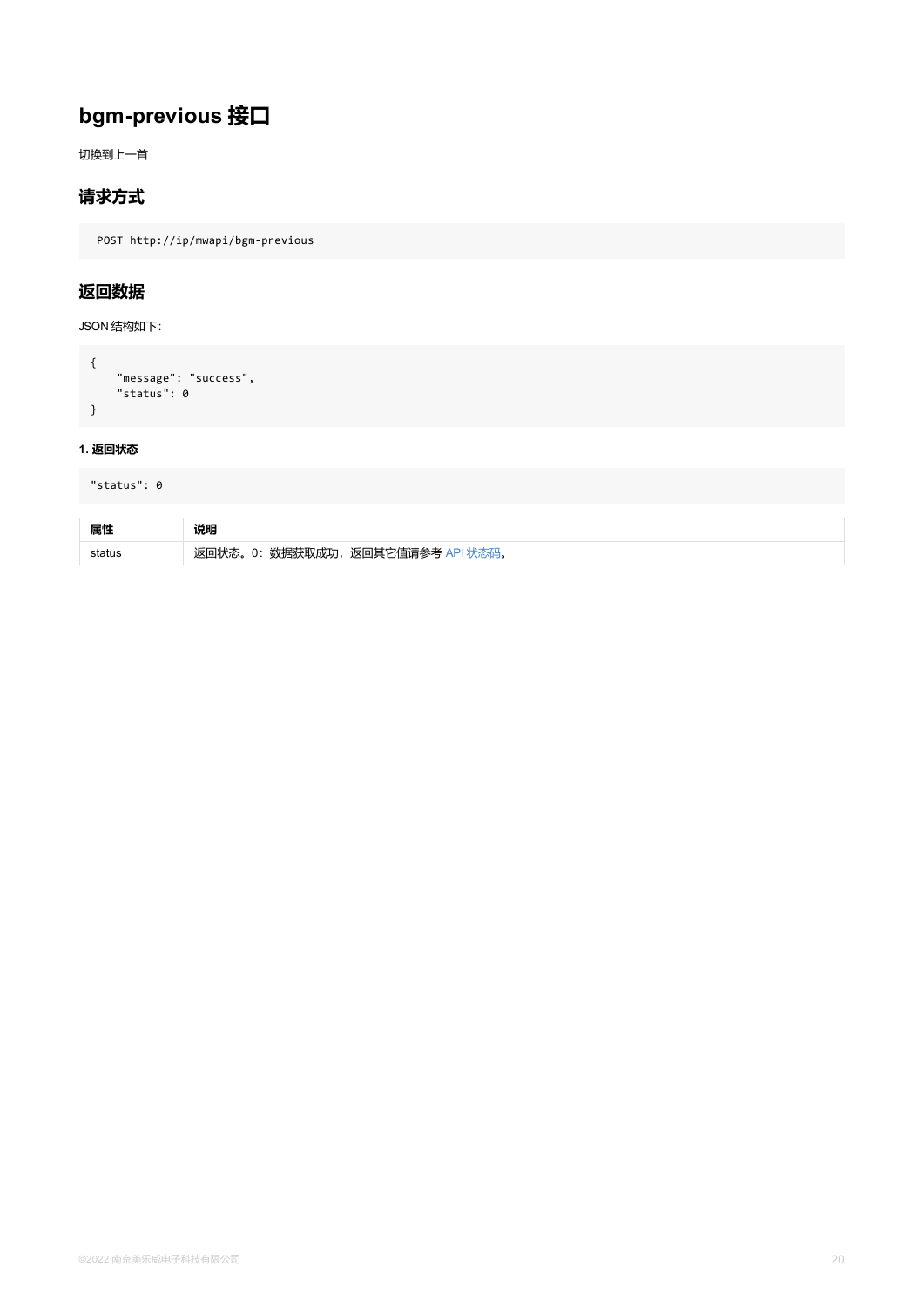```
{
   "message": "success",
  "status": 0
}
```
### **1. 返回状态**

| 属性     | 说明                                |
|--------|-----------------------------------|
| status | 返回状态。0: 数据获取成功, 返回其它值请参考 API 状态码。 |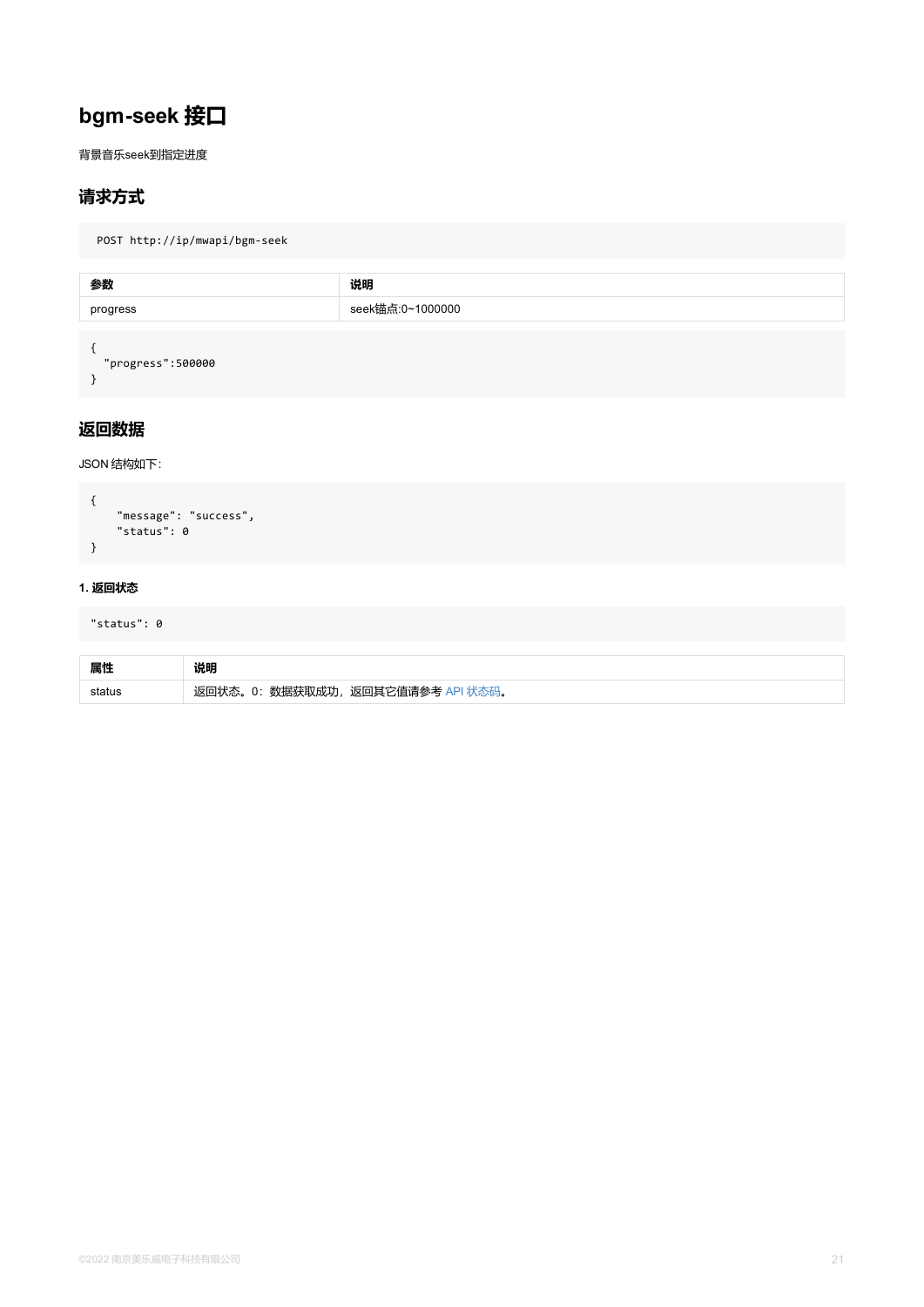```
{
   "message": "success",
  "status": 0
}
```
### **1. 返回状态**

| 属性     | 说明                                |
|--------|-----------------------------------|
| status | 返回状态。0: 数据获取成功, 返回其它值请参考 API 状态码。 |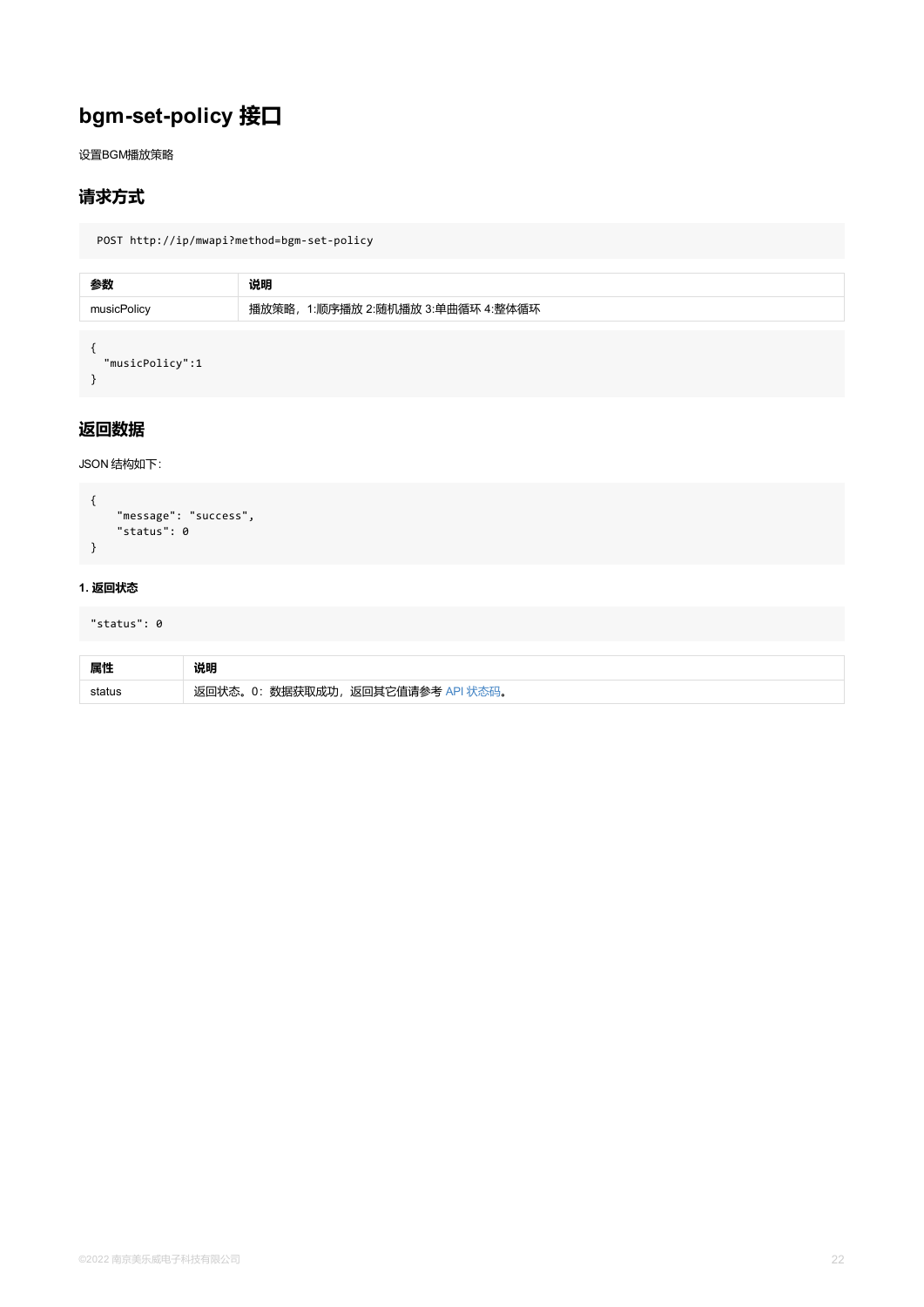```
},
    "message": "success",
    "result": 0
}
```
### **1. 返回状态**

```
"status": 0
```

| 属性         | 说明                                |
|------------|-----------------------------------|
| status     | 返回状态。0: 数据获取成功, 返回其它值请参考 API 状态码。 |
| pagelndex  | 分页页码: 0,1,2                       |
| totalCount | items总数                           |

### **2. 当前分页背景音乐列表 bgmList {...}**

```
"bgmList":[
            {
                "artist": "Magewell",
                "duration": 231000,
                "id": 2006,
                "title": "Magewell"
            },
            {
                "artist": "Magewell",
                "duration": 194000,
                "id": 2038,
                "title": "Magewell 02"
            },
            {
                "artist": "Magewell",
                "duration": 240000,
                "id": 2037,
                "title": "Magewell 03"
            }
        ]
```

| 属性       | 说明         |
|----------|------------|
| id       | 背景音乐ID。    |
| title    | 音乐名称       |
| artist   | 演唱者/演奏者    |
| duration | 时长 (单位:毫秒) |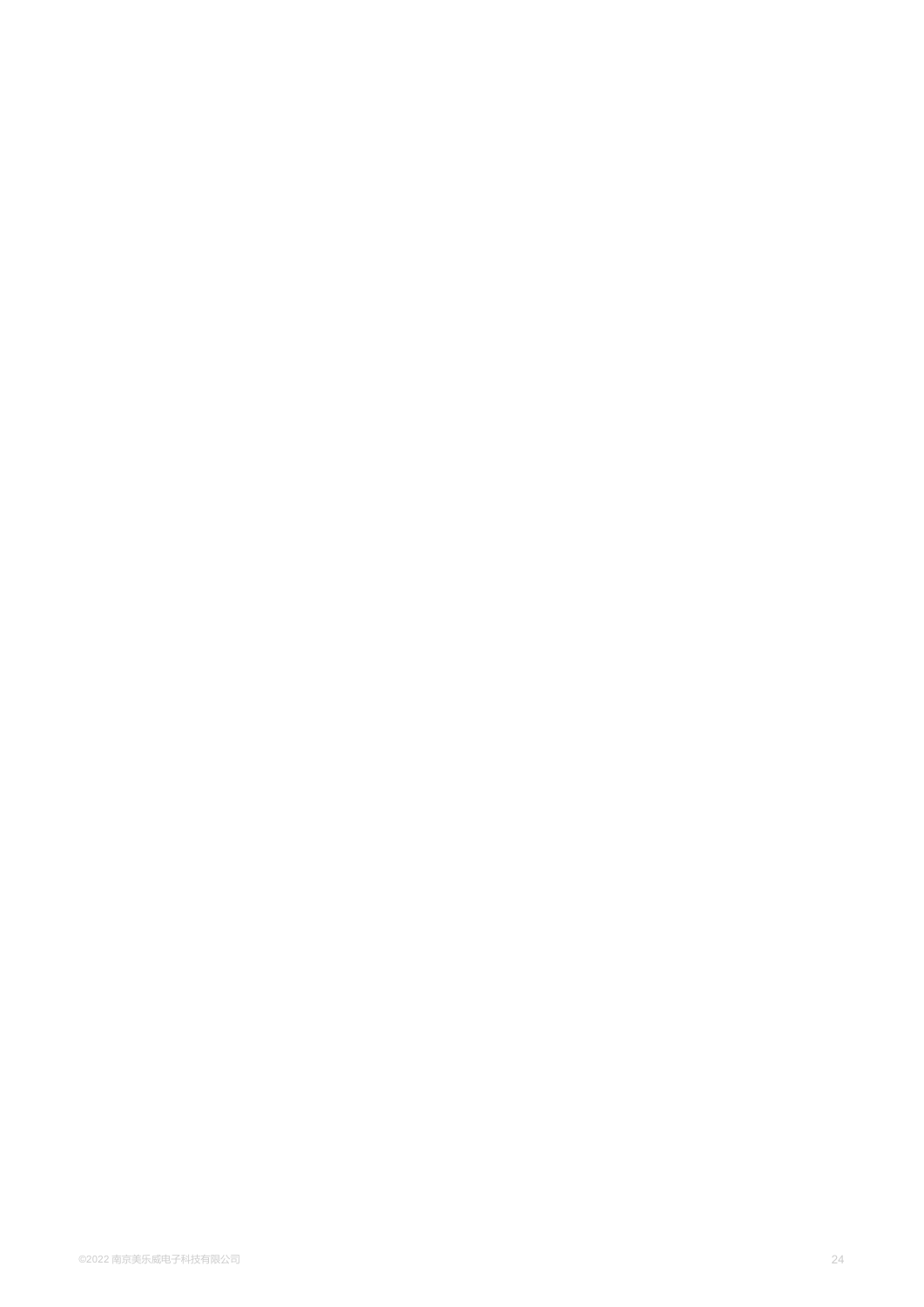### **1. 返回状态**

"status": 0

| 属性          | 说明                                |
|-------------|-----------------------------------|
| status      | 返回状态。0: 数据获取成功, 返回其它值请参考 API 状态码。 |
| musicStatus | 背景音乐状态                            |

### **2. 当前状态**

```
"musicStatus": {
           "currentMusicId": 2038,
            "duration": 194000,
            "policy": 2,
            "progress": 500000,
           "status": 0
       }
```

| 属性             | 说明             |
|----------------|----------------|
| currentMusicId | 当前背景音乐ID       |
| duration       | 音频时长, 单位: 毫秒   |
| <b>Status</b>  | 播放暂停状态         |
| policy         | 播放策略           |
| progress       | 播放进度 0~1000000 |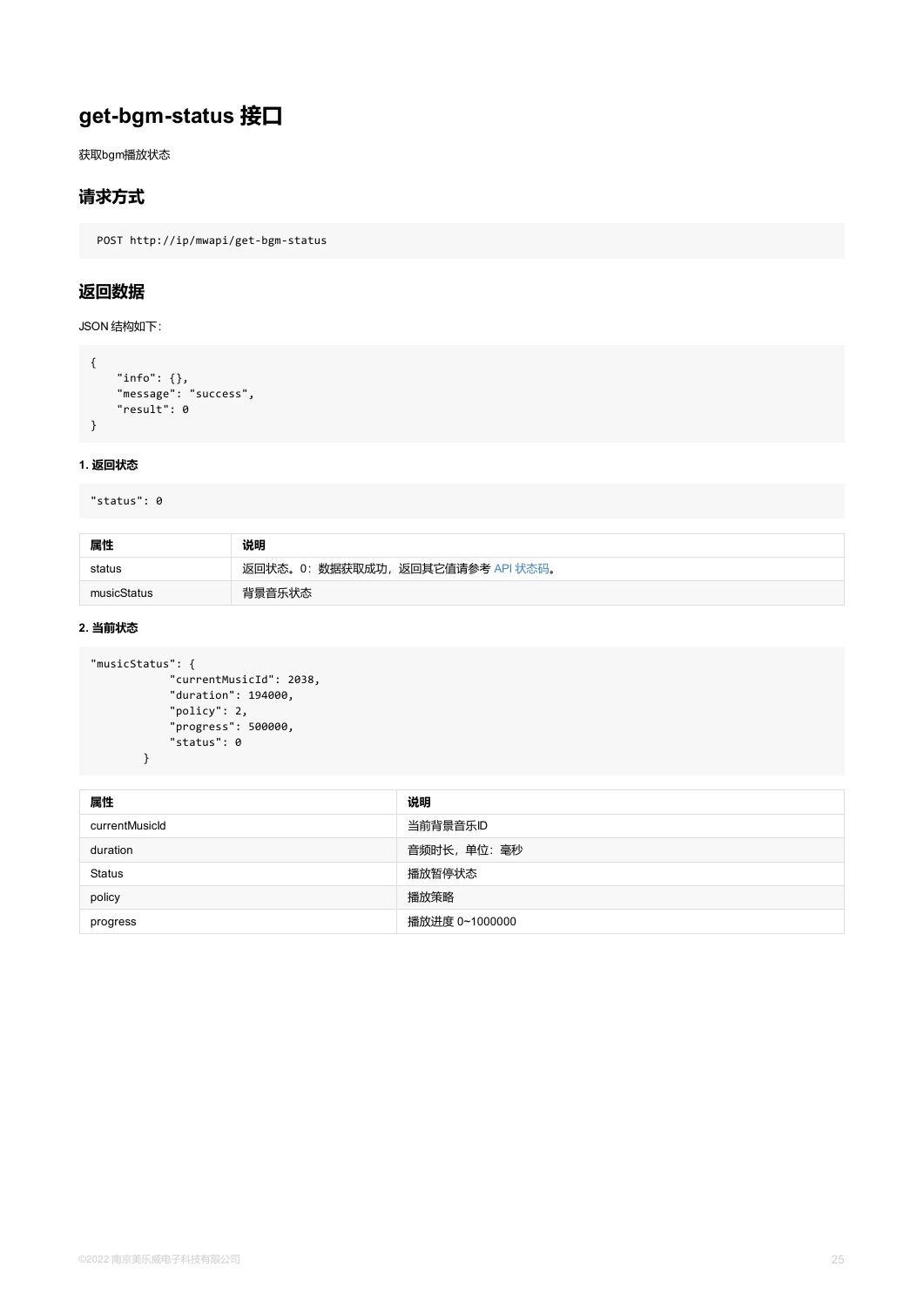```
{
   "message": "success",
  "status": 0
}
```
### **1. 返回状态**

| 属性     | 说明                                |
|--------|-----------------------------------|
| status | 返回状态。0: 数据获取成功, 返回其它值请参考 API 状态码。 |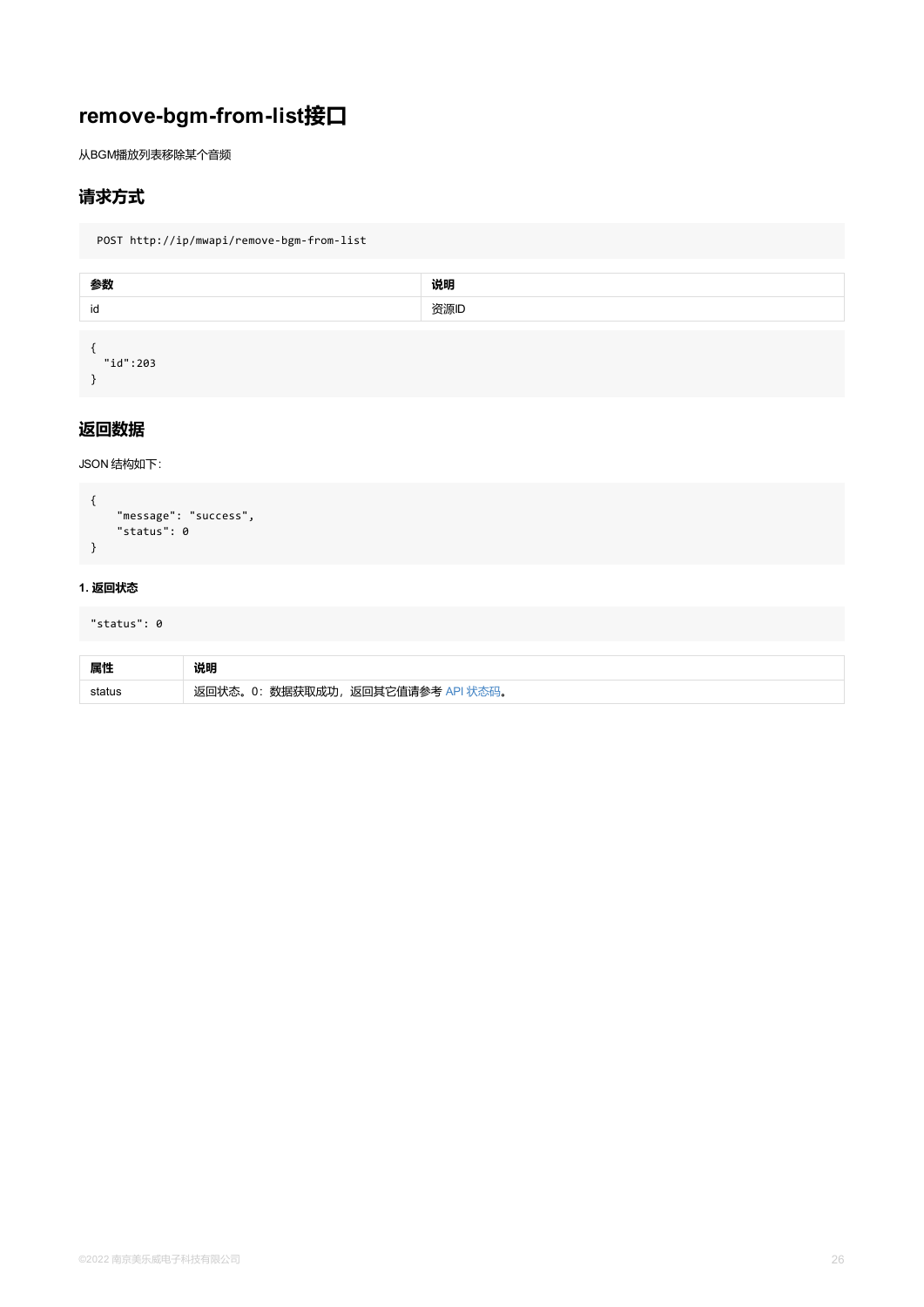# <span id="page-26-0"></span>**返回数据**

JSON 结构如下:

```
{
   "message": "success",
  "status": 0
}
```
### **1. 返回状态**

| 属性     | 说明                                |
|--------|-----------------------------------|
| status | 返回状态。0: 数据获取成功, 返回其它值请参考 API 状态码。 |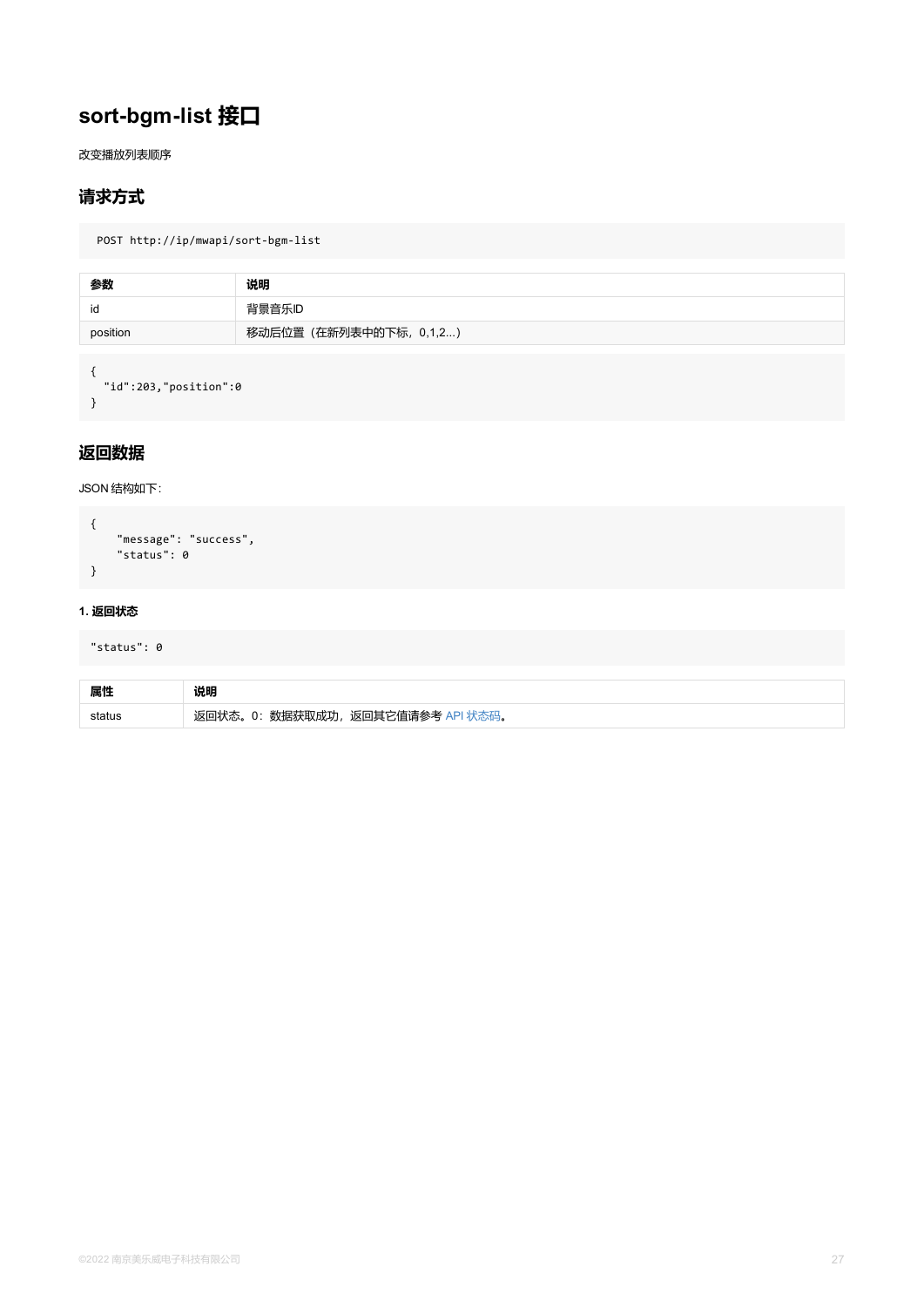```
{
   "message": "success",
  "status": 0
}
```
### **1. 返回状态**

| 属性     | 说明                                |
|--------|-----------------------------------|
| status | 返回状态。0: 数据获取成功, 返回其它值请参考 API 状态码。 |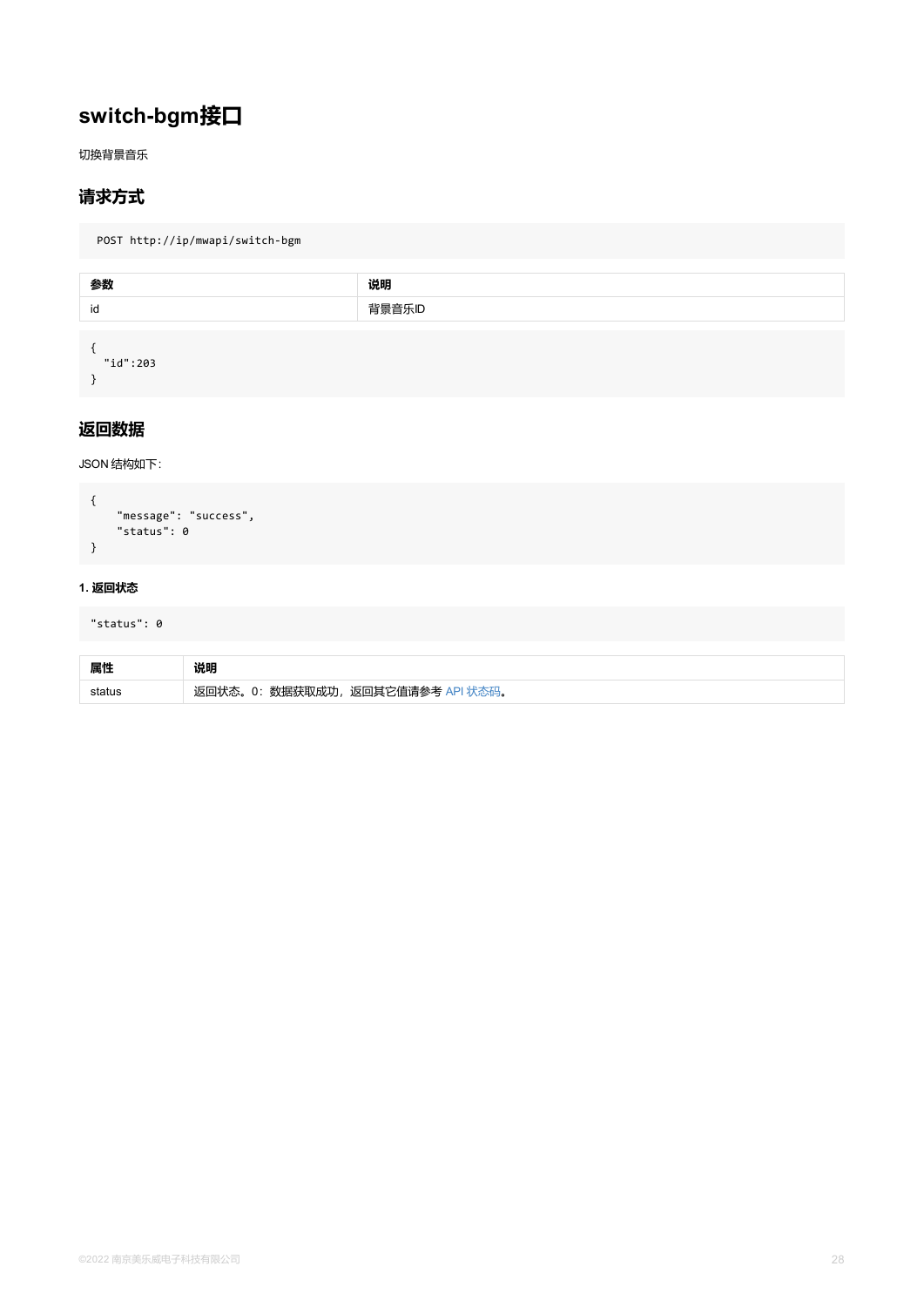# **create-scene-with-source 接口**

创建含指定源的画面

# **请求方式**

POST http://ip/mwapi/get-scenes-list

| 参数       | 说明           |
|----------|--------------|
| sourceld | <b>XRXE:</b> |
|          | <b>资源IQ</b>  |

## **返回数据**

JSON 结构如下:

```
{
 "status": 0,
 "message": "success",
  "info": {...}
}
```
### **1. 返回状态**

"status": 0

| 屋州     | 说明                           |
|--------|------------------------------|
| status | 数据获取成功,<br>返回其它值请参考<br>返回状态。 |

### **2. 新建的画面数据 info {...}**

```
"info": {
        "audioList": [
            {
                "layerId": 0,
               "muted": 0,
               "volume": 1000000
            }
       ],
       "dividerLine": {
            "color": 0,
            "width": 0,
           "x1": 500000,
            "x2": 500000,
            "y1": 0,
            "y2": 1000000
       },
       "id": 104,
        "layerList": [
          {
```

```
"cropWindow": {
    "height": 1000000,
    "type": 1,
    "width": 1000000,
    "x": 0,
    "y": 0
},
"flip": 0,
"frame": {
    "color": 16777215,
    "width": 0
},
"given": 0,
"givenBg": 0,
"rotation": 0,
```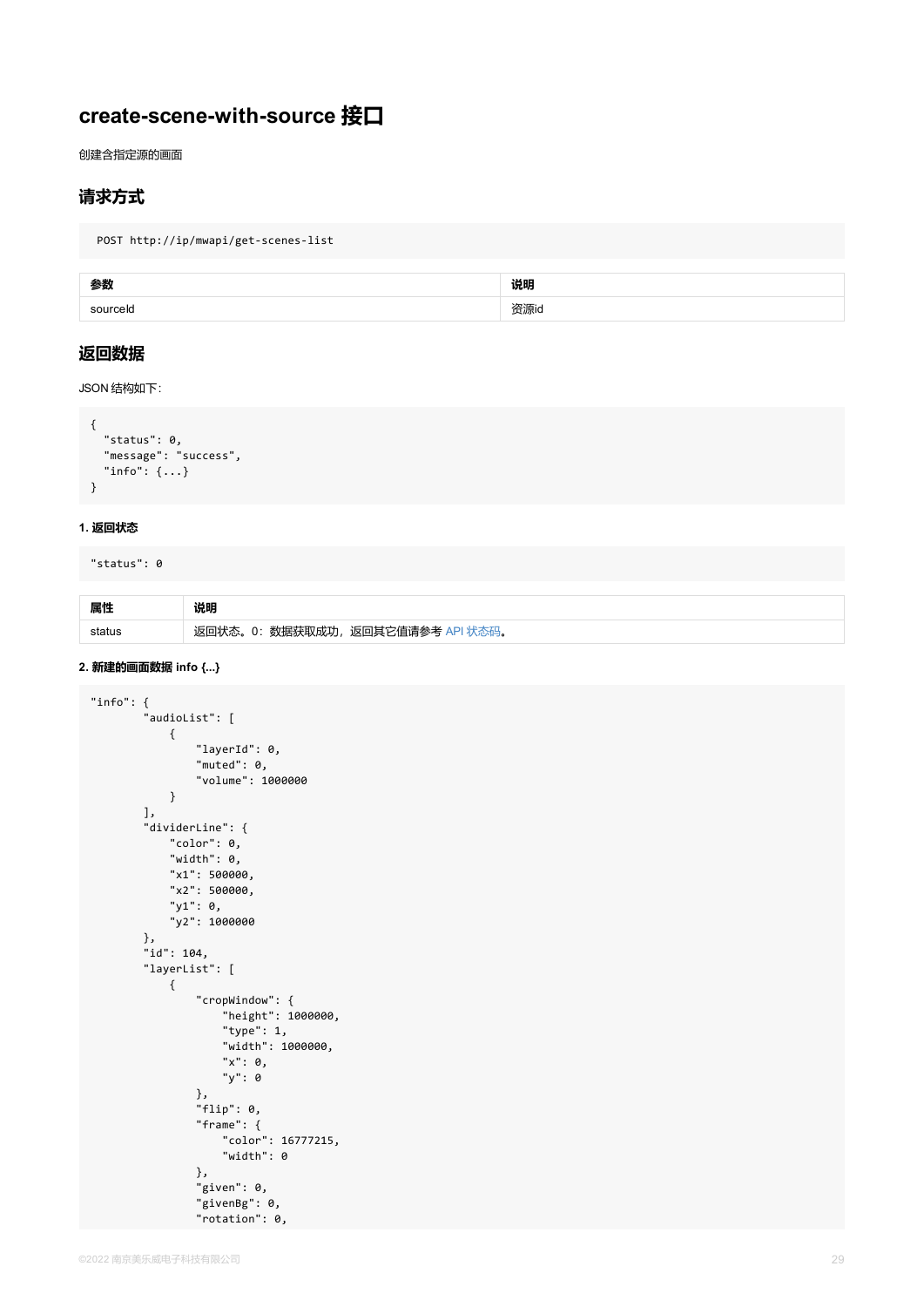```
"sourceDuration": 0,
        "sourceHeight": 1461,
        "sourceId": 4,
        "sourceType": 1,
        "sourceWidth": 2224,
        "srcWindow": {
             "height": 1000000,
             "width": 856262,
             "x": 71869,
             "
y
"
:
0
        }
,
        "window": {
             "height": 1000000,
             "width": 1000000,
             "x": 0,
             "
y
"
:
0
        }
    }
,
   {
        "cropWindow": {
             "height": 1000000,
             "type": 0,
             "width": 1000000,
             "x": 0,
             "
y
"
:
0
        }
,
        "flip": 0,
        "frame": {
             "color": 0,
             "width": 0
        }
,
        "givenBg": 0,
        "rotation": 0,
        "sourceHeight": 0,
        "sourceId": 0,
        "sourceType": 0,
        "sourceWidth": 0,
        "srcWindow": {
             "height": 1000000,
             "width": 1000000,
             "x": 0,
             "
y
"
:
0
        }
,
        "window": {
             "height": 0,
             "width": 0,
             "x": 0,
             "
y
"
:
0
        }
   }
]
,
"name": "默认图片",
"template": 3,
"
t
y
p
e
"
:
3
```
}

| id          | 场景ID。                     |
|-------------|---------------------------|
| name        | 场景名称。                     |
| type        | 场景类型 4:笔记 其它:场景画面         |
| template    | 组合模板 0:画中画 1:画面分割 2:单图层画面 |
| dividerLine | 分割线属性                     |
| layerList   | 图层列表                      |

#### **2 . 分 割 线 d i v i d e r L i n e**

| 属性    | 说明                 |
|-------|--------------------|
| color | )割线颜色 uint32(gbra) |
|       |                    |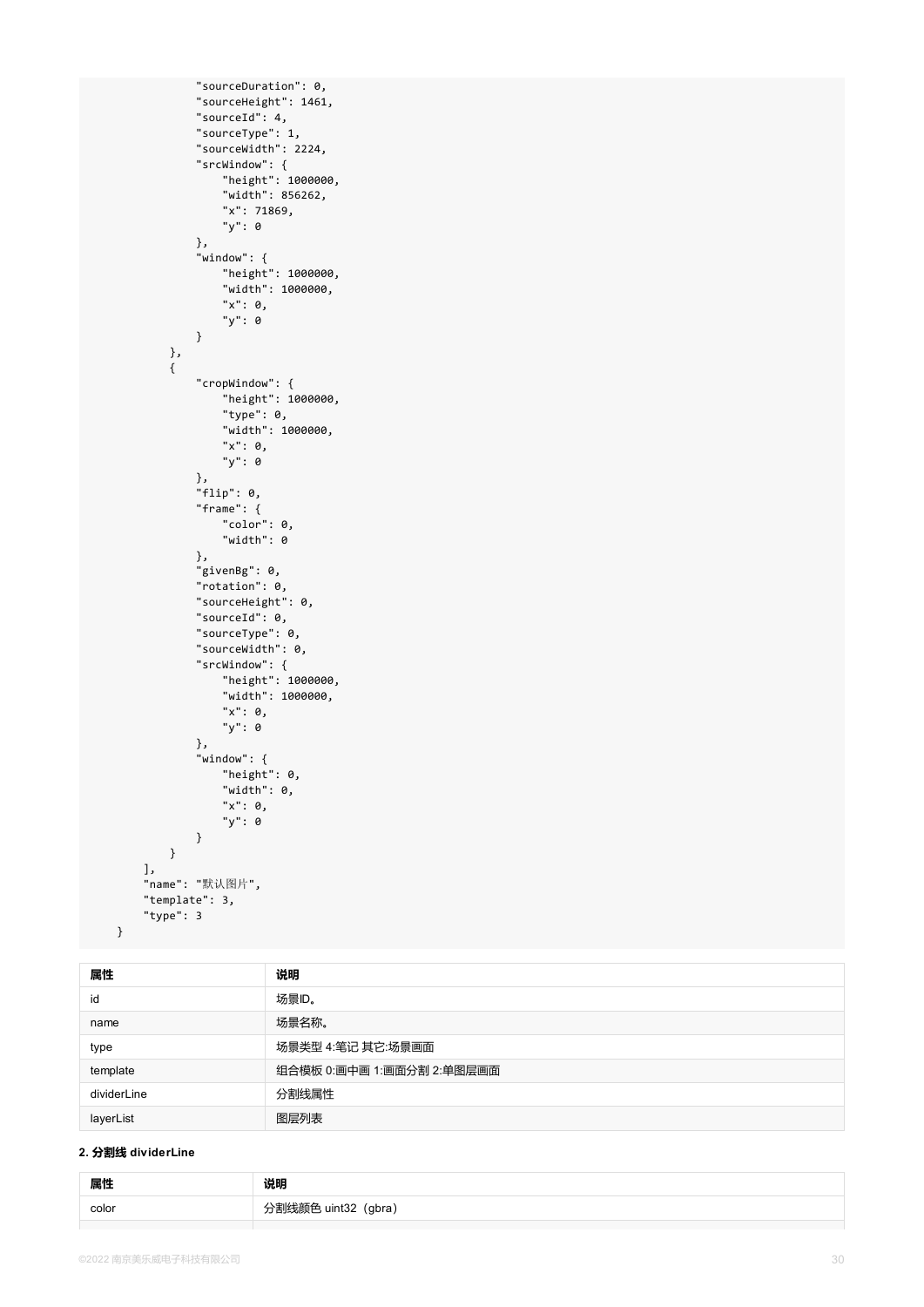| -x1 | 分割线顶点x值  |
|-----|----------|
| V1  | 分割线顶点y值  |
| х2  | 分割线结束点x值 |
| y2  | 分割线结束点y值 |

## **3. 场景**

| 属性             | 说明                                                                       |  |
|----------------|--------------------------------------------------------------------------|--|
| sourceld       | 源ID                                                                      |  |
| sourceType     | 源类型 1:图片; 2:视频; 3: HDMI 1; 4:HDMI 2; 5:USB-Camera; 6:音频; 7:背景图片; 8:自动摄像头 |  |
| sourceWidth    | 源画面宽度                                                                    |  |
| sourceHeight   | 源画面高度                                                                    |  |
| sourceDuration | 源视频长度                                                                    |  |
| mediaProgress  | 源播放进度, 仅针对VIDEO类型                                                        |  |
| rotation       | 旋转角度,逆时针方向,范围[0~360]                                                     |  |
| flip           | 翻转属性,0:不翻转 1:左右翻转 2:上下翻转 3:左右翻转+上下翻转                                     |  |
| frame          | 边框属性                                                                     |  |
| window         | 窗口属性                                                                     |  |
| srcWindow      | 内容窗口属性                                                                   |  |
| cropWindow     | 裁剪窗口属性                                                                   |  |

## **4. 窗口 window**

| 属性     | 说明                                           |
|--------|----------------------------------------------|
| x      | x, 相对值 (0~1) * 1000,000,下同                   |
|        | $\mathsf{V}$                                 |
| width  | 宽度                                           |
| height | 高度                                           |
| type   | 非必要参数, 裁剪类型 0:自由比例 1:原始比例 2:4比3 3:16比9 4:1比1 |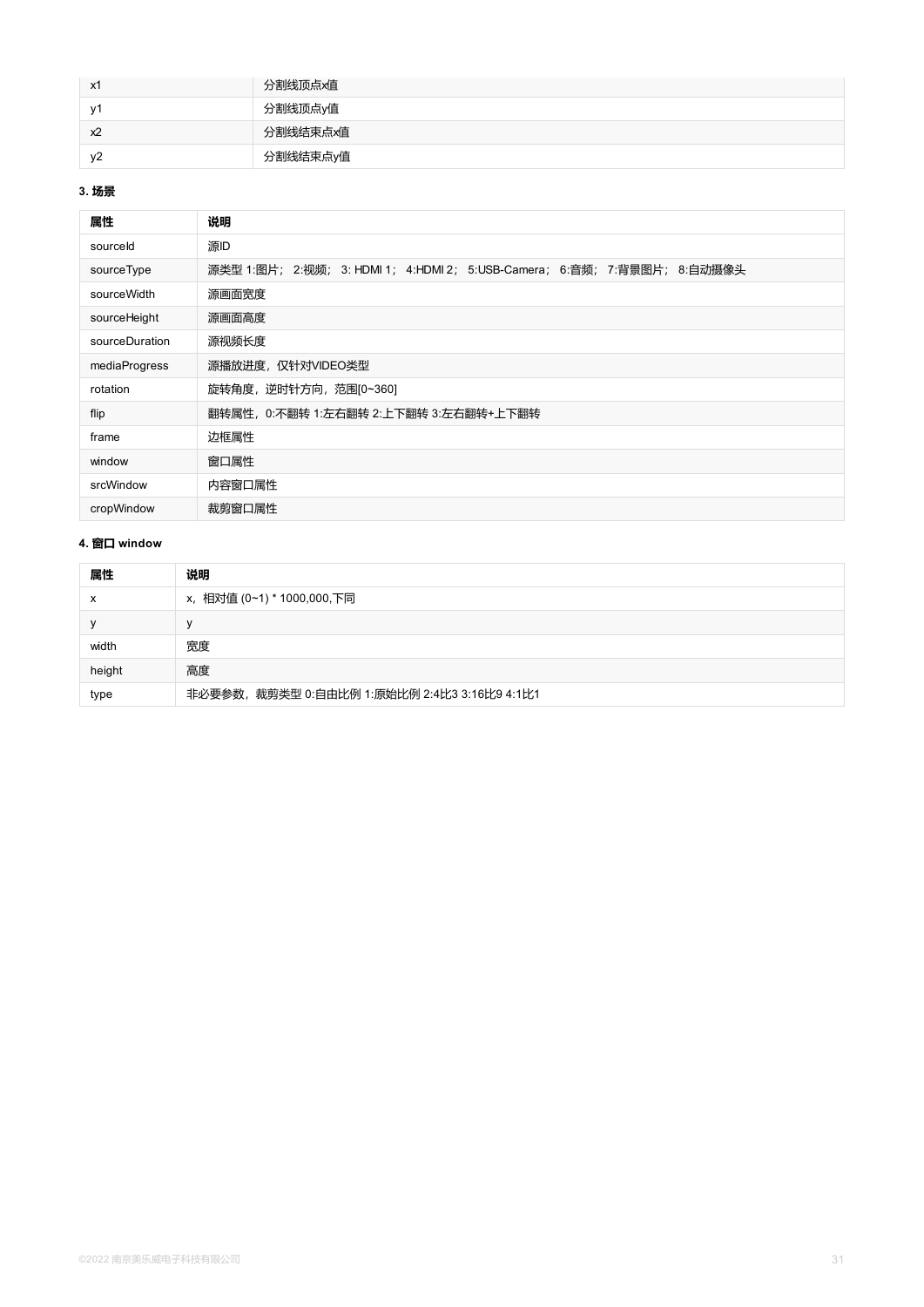# **delete-scene 接口**

删除场景

# **请求方式**

POST http://ip/mwapi/delete-scene

| 参数       | 说明              |
|----------|-----------------|
| scenelds | 场景ID,多个以英文","隔开 |
| showld   | 演示稿ID           |

```
{
 "sceneIds":"100",
 "showId":7
}
```
# **返回数据**

JSON 结构如下:

```
{
"status": 0,
}
```
### **1. 返回状态**

"status": 0

| 属性     | 说明                                        |
|--------|-------------------------------------------|
| status | 返回状态。0: 数据获取成功, ;<br>I, 返回其它值请参考 API 状态码。 |

# 2.删除的画面正在被编辑, (此次请求序列中其它非编辑画面成功删除)

```
{
    "info": {
       "editSceneId": 112
   },
    "message": "device busy",
    "status": 11
}
```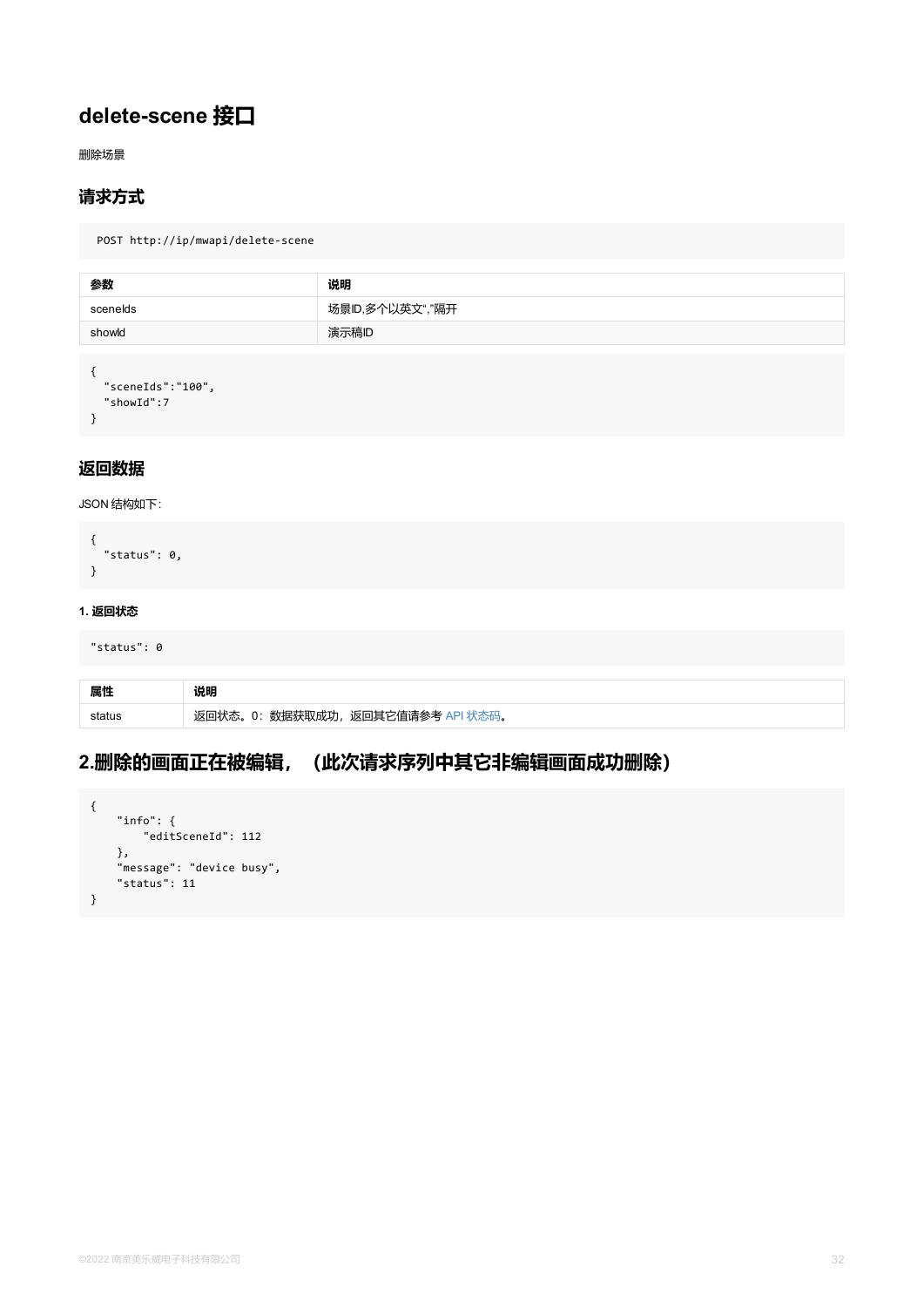# **get-device-status 接口**

获取设备状态信息

## **请求方式**

POST http://ip/mwapi/get-device-status

## **返回数据**

#### JSON 结构如下:

```
{
  "result": 0,
  "message": "success",
  "info": {...}
}
```
### **1. 返回状态**

```
"status": 0
```

| 属性     | 说明                                  |
|--------|-------------------------------------|
| status | 数据获取成功<br>返回其它值请参考<br>返回状态。<br>「心咍。 |

### **2. 基础状态信息 info {...}**

```
"info": {
        "annotationStatus": {
            "arrowWidth": 4,
            "boardMode": 2,
            "eraserWidth": 34,
            "fillColor": 0,
            "highlighterWidth": 20,
            "inkDuration": 2000,
            "inkStyle": 0,
            "laserpointerPosX": 142089,
            "laserpointerPosY": 675347,
            "lineWidth": 2,
            "lowerFactor": 0,
            "shapeType": 4,
            "strokeColor": 44230911,
            "upperFactor": 500000,
            "useStroke": false
       },
        "ftbEnable": 0,
        "musicStatus": {
            "currentMusicId": 201,
            "duration": 253000,
            "policy": 4,
            "progress": 147919,
            "status": 1
       },
        "recordStatus": {
            "lastRecordError": 0,
            "recording": 1,
            "timeRecording": 18,
            "timeRemaining": 84640
       },
        "sceneStatus": {
            "cropping": 0,
            "croppingLayerId": 0,
            "currentID": 246,
            "currentShowId": 4,
            "editing": 0,
```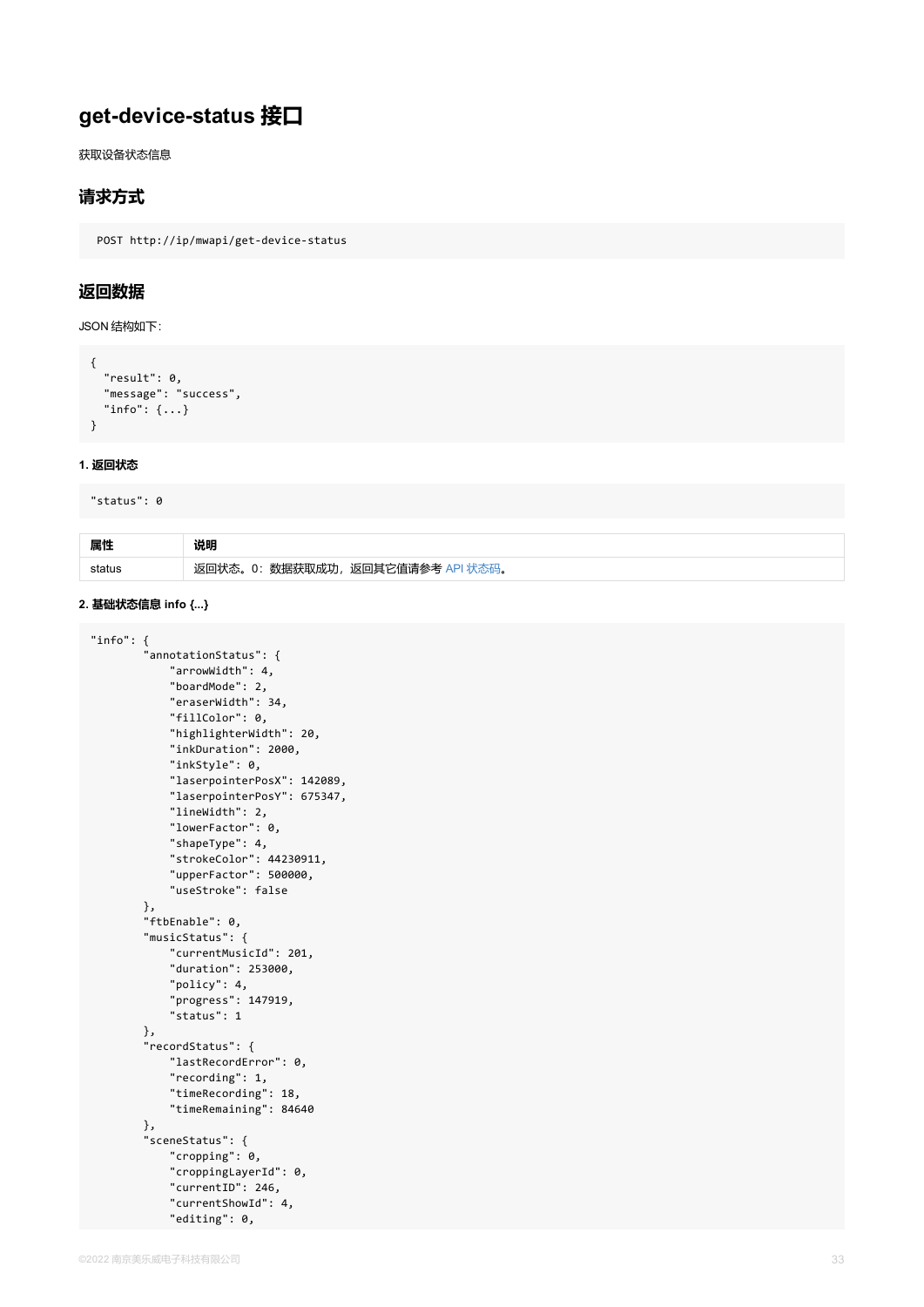```
"currentShowId": 7,
        "defaultNoteBgId": 1001,
        "isFrozen": 0,
        "lastNoteId": 114,
        "lastSceneId": 246,
        "noteEditing": 0
    },
    "srtStatus": [
        {
            "port": 9110,
            "srtId": 0,
            "stoped": 0
        },
        {
            "port": 9111,
            "srtId": 1,
            "stoped": 0
        },
        {
            "port": 9112,
            "srtId": 2,
            "stoped": 0
        },
        {
            "port": 9113,
            "srtId": 3,
            "stoped": 0
        },
        {
            "port": 9114,
            "srtId": 4,
            "stoped": 0
        }
    ],
    "videoPlayerStatus": [
        {
            "layerId": 0,
            "playStatus": 0,
            "progress": 801324,
            "sourceDuration": 18875,
            "sourceId": 1191
        }
    ]
},
```

| 属性                | 说明                  |
|-------------------|---------------------|
| annotationStatus  | 注解配置                |
| ftbEnable         | 是否启用FTB 0:未启用 1:已启用 |
| musicStatus       | BGM播放器状态信息          |
| recordStatus      | 录制状态信息              |
| sceneStatus       | 当前画面状态信息            |
| srtStatus         | 采集画面SRT流服务状态信息      |
| videoPlayerStatus | 当前画面Video播放器状态信息    |

### **BGM播放器状态信息 musicStatus**

| 属性             | 说明                               |
|----------------|----------------------------------|
| currentMusicId | 当前播放音乐ID                         |
| duration       | 音频文件时长,(单位:毫秒)                   |
| policy         | 播放策略,1:顺序播放 2:随机播放 3:单曲循环 4:整体循环 |
| progress       | 播放进度 * 1000,1000                 |
| status         | 播放暂停状态 0:暂停 1:播放                 |

### **录制状态信息 recordStatus**

| 说明<br>満に |
|----------|
|          |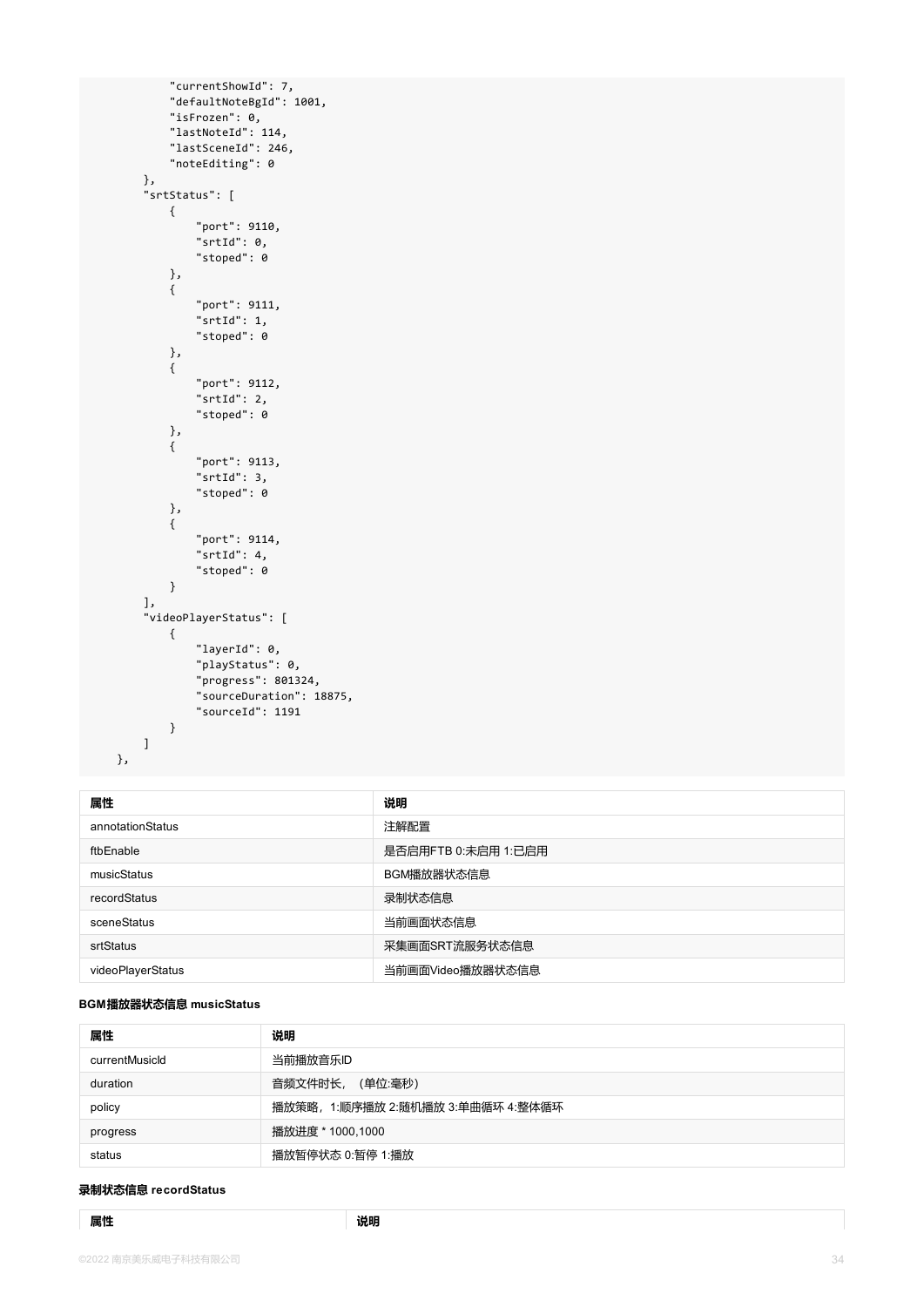| lastRecordError | 最后一次录制异常信息          |
|-----------------|---------------------|
| recording       | 录制任务状态, 0:未启用 1:录制中 |
| timeRecording   | 录制持续时间, 秒           |
| timeRemaining   | 可用录制时间, 秒           |

### **当前画面状态信息 sceneStatus**

| 属性                | 说明                           |
|-------------------|------------------------------|
| currentShowld     | 当前演示稿ID                      |
| currentID         | 当前预览画面ID                     |
| <b>lastNoteld</b> | 最后一次预览的笔记画面ID                |
| lastSceneld       | 最后一次预览的场景画面ID                |
| editing           | 是否处于画面编辑状态, 0:false 1:true   |
| editSceneld       | 编辑的场景ID                      |
| defaultNoteBgld   | 默认笔记背景资源ID                   |
| cropping          | 是否处于图层裁剪编辑状态, 0:false 1:true |
| croppingLayerId   | 裁剪编辑的图层ID                    |
| isFrozen          | 预览画面是否被冻结, 0:false 1:true    |

## **当前画面Video播放器状态信息 videoPlayerStatus**

| 属性             | 说明              |
|----------------|-----------------|
| layerld        | 图层ID            |
| playStatus     | 播放状态, 0:暂停 1:播放 |
| progress       | 播放进度,0~1000000  |
| sourceDuration | 视频文件持续时长,毫秒     |
| sourceld       | 视频文件资源ID        |

## **SRT推流配置**

| 属性     | 说明                                             |
|--------|------------------------------------------------|
| srtld  | srtId 0:预览画面; 1:HDMI 1; 2:HDMI 2; 3:USB Camera |
| port   | 端口号                                            |
| stoped | 启停状态 1:停止 0:启动                                 |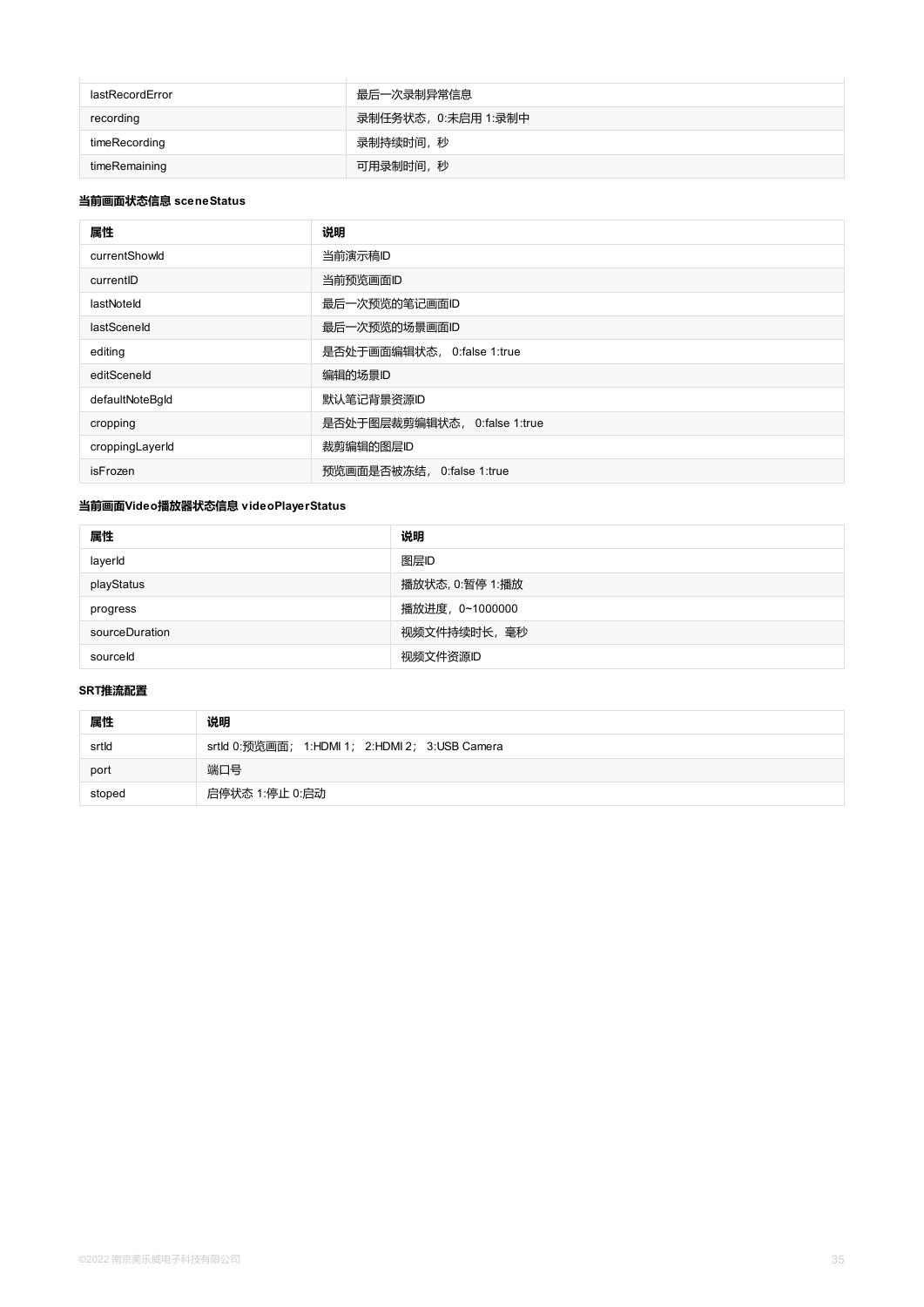# **get-program-preview 接口**

获取Program预览画面。

# **请求方式**

POST http://ip/mwapi/get-program-preview

## **返回数据**

```
{
    "status": 0,
```
"image-data": "/9j/4AAQSkZJRgABAQEASABIAAD/2wBDABALDA4MChAODQ4SERATGCgaGBYWGDEjJR0oOjM9PDkzODdASFxOQERXRTc4U G1RV19iZ2hnPk1xeXBkeFxlZ2P/2wBDARESEhgVGC8aGi9jQjhCY2NjY2NjY2NjY2NjY2NjY2NjY2NjY2NjY2NjY2NjY2NjY2NjY2NjY2NjY2",

```
"videoPlayerStatus": [
    {
        "layerId": 0,
        "playStatus": 1,
        "progress": 138589,
        "sourceDuration": 120000,
        "sourceId": 101
    }
],
"musicStatus": {
    "currentMusicId": 201,
    "duration": 253000,
    "policy": 1,
    "progress": 32072,
    "status": 1
},
"output": [
    {
        "id": 1,
        "vu_left": -12,
        "vu_right": -11
    }
],
"input": [
    {
        "id": 11,
        "vu_left": -100,
        "vu_right": -100
    },
    {
        "id": 14,
        "vu_left": -18,
        "vu_right": -17
    },
    {
        "id": 15,
        "vu_left": -18,
        "vu_right": -18
```
}

| e k | 2400<br>1 W H H H |
|-----|-------------------|
|     |                   |
|     |                   |
|     |                   |
|     |                   |

| 属性                | 说明                                |
|-------------------|-----------------------------------|
| status            | 返回状态。0: 数据获取成功, 返回其它值请参考 API 状态码。 |
| data              | 缩图数据, base64格式, 显示时需要转换成 16 进制值。  |
| videoPlayerStatus | 视频播放状态                            |
| musicStatus       | 音频播放状态                            |
| output            | 音频输出电平信息                          |
| input             | 音频输入电平信息                          |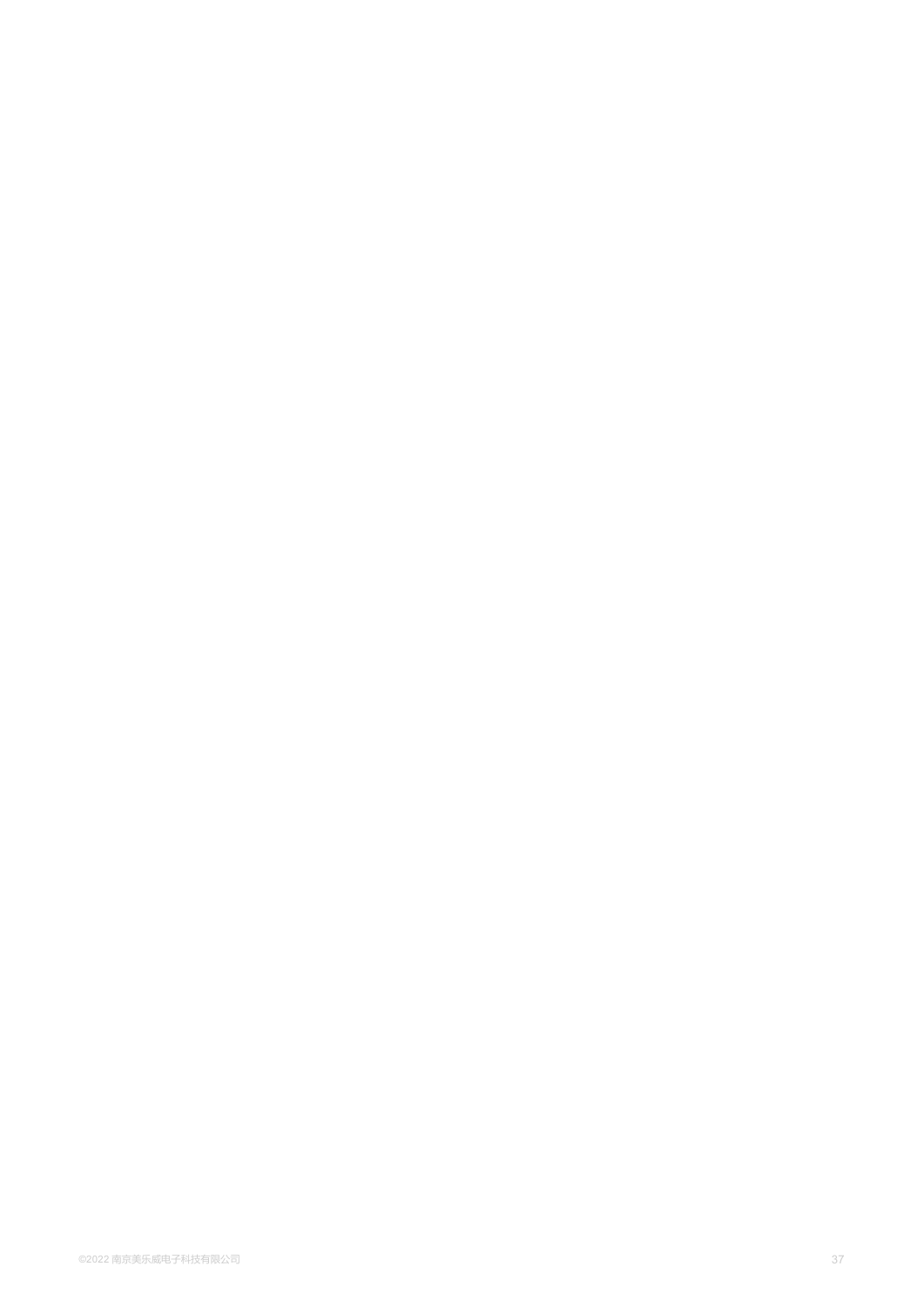# **get-scenes-list 接口**

获取场景列表

### **请求方式**

POST http://ip/mwapi/get-scenes-list

### **返回数据**

JSON 结构如下:

```
{
  "status": 0,
  "info":{
      "totalCount": 3,
      "pageIndex":0,
      "audioList":[{...}],
      "sceneList":[{...}]
      }
}
```
### **1. 返回状态**

"status": 0

| 属性         | 说明                                |
|------------|-----------------------------------|
| status     | 返回状态。0: 数据获取成功, 返回其它值请参考 API 状态码。 |
| totalCount | scene items 总数                    |

### **2. 演示稿音频配置 audioList [{...}]**

```
"audioList":[
            {
                "muted":0,
                "type":1,
                "volume":1000000
            },
            {
                "muted":1,
                "type":2,
                "volume":1000000
            },
            {
                "muted":0,
                "type":3,
                "volume":1000000
            },
            {
                "muted":0,
                "type":4,
                "volume":1000000
            },
            {
                "muted":0,
                "type":5,
                "volume":1000000
            },
            {
                "muted":0,
                "type":6,
                "volume":1000000
            }
        ],
```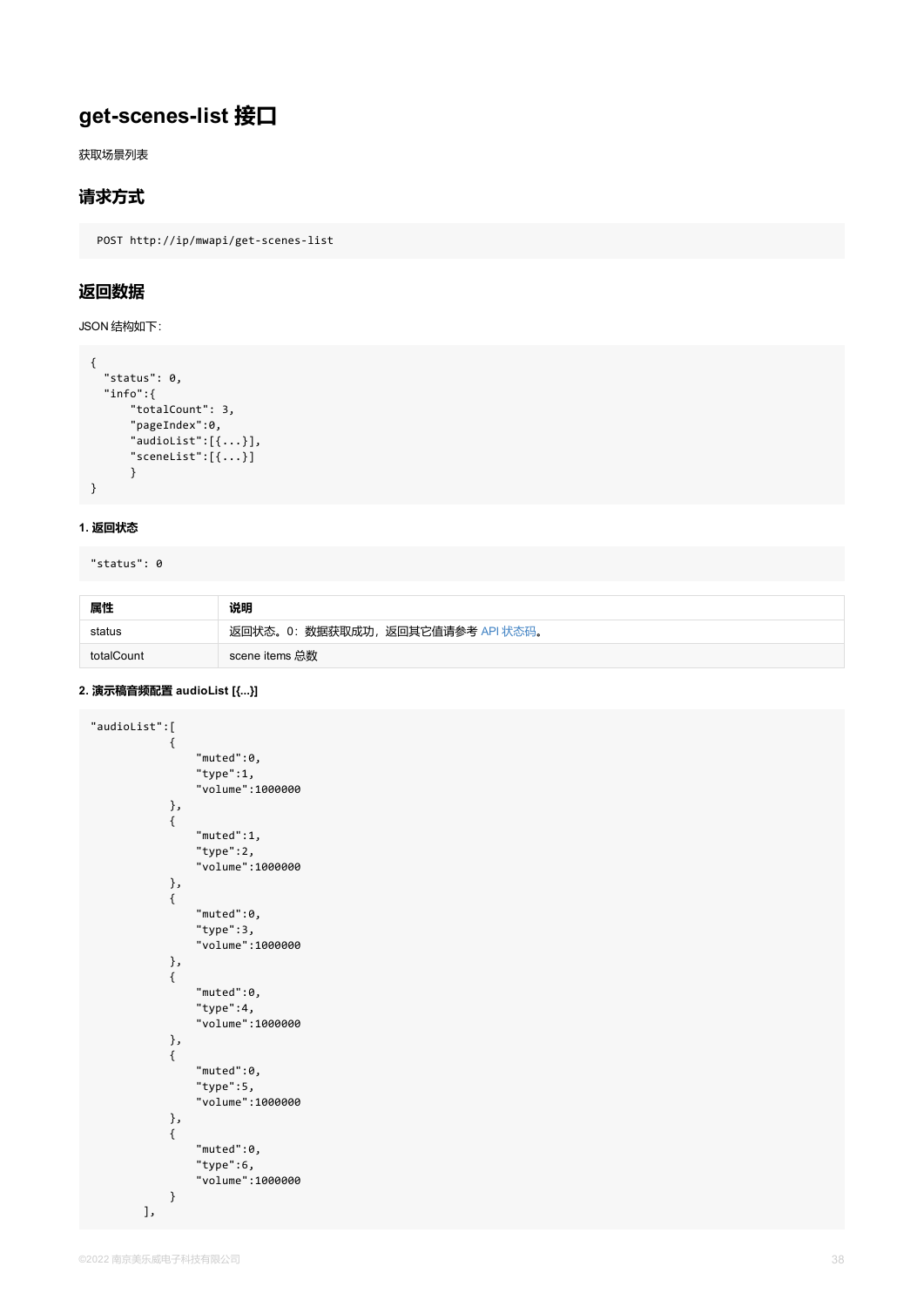| 属性     | 说明                                                     |
|--------|--------------------------------------------------------|
| type   | 音频类型 1:output 2:monitor 3:mic 4:bgm 5:uac in 6:line in |
| muted  | 静音 0:NO 1:YES                                          |
| volume | 音量 0~1000000                                           |

#### **3 . 当 前 分 页 场 景 列 表 s c e n e L i s t [ { . . . } ]**

```
"sceneList":
            \{"audioList": [
                     {
                         "layerId": 0,
                         "muted": 0,
                         "type": 256,
                         "volume": 1000000
                    }
                 ]
,
                 "dividerLine": {
                     "color": 0,
                     "width": 0,
                     "x1": 500000,
                     "x2": 500000,
                     "y1": 0,
                     "y2": 1000000
                 }
,
                 "id": 100,
                 "layerList": [
                    {
                         "cropWindow": {
                              "height": 1000000,
                              "type": 0,
                              "width": 1000000,
                              "x": 0,
                              "
y
"
:
0
                         }
,
                         "flip": 0,
                         "frame": {
                              "color": 0,
                              "width": 0
                         }
,
                         "givenBg": 0,
                         "mediaProgress": 0,
                         "rotation": 360,
                         "sourceDuration": 0,
                         "sourceHeight": 1080,
                         "sourceId": 1,
                         "sourceThumbHeight": 144,
                         "sourceThumbWidth": 256,
                         "sourceType": 3,
                         "sourceWidth": 1920,
                         "srcWindow": {
                              "height": 1000000,
                              "width": 1000000,
                              "x": 0,
                              "
y
"
:
0
                         }
,
                         "window": {
                              "height": 1000000,
                              "width": 1000000,
                              "x": 0,
                              "
y
"
:
0
                         }
                     }
,
                     {
                         "cropWindow": {
                              "height": 1000000,
                              "type": 0,
                              "width": 1000000,
                              "x": 0,
                              "
y
"
:
0
```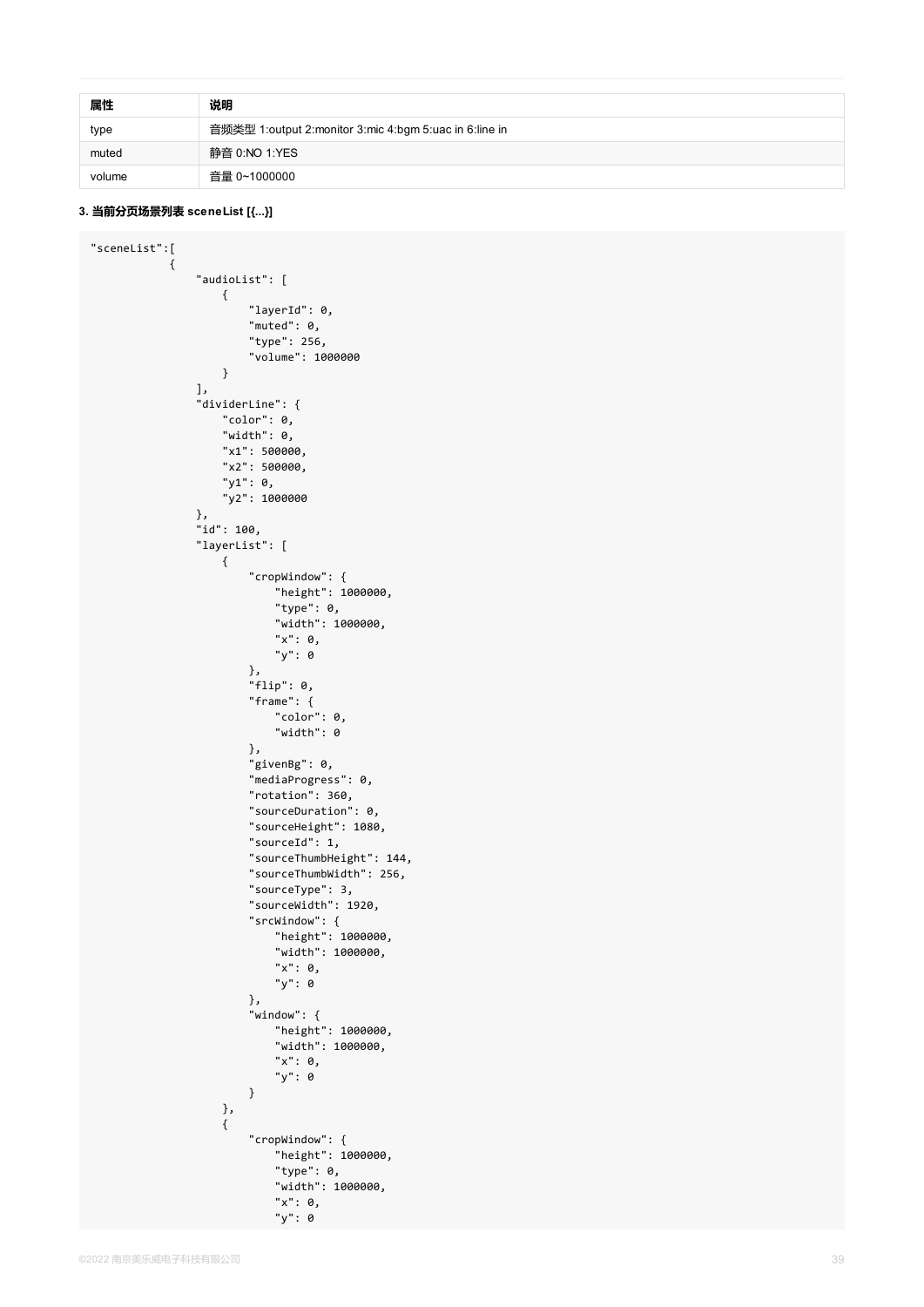```
}
,
             "flip": 0,
             "frame": {
                  "color": 0,
                  "width": 0
             }
,
             "givenBg": 0,
             "rotation": 0,
             "sourceHeight": 0,
             "sourceId": 0,
             "sourceThumbHeight": 0,
             "sourceThumbWidth": 0,
             "sourceType": 0,
             "sourceWidth": 0,
             "srcWindow": {
                  "height": 1000000,
                  "width": 1000000,
                  "x": 0,
                  "
y
"
:
0
             }
,
             "window": {
                  "height": 0,
                  "width": 0,
                  "x": 0,
                  "
y
"
:
0
             }
        }
    ]
,
    "name": "",
    "template": 2,
    "
t
y
p
e
"
:
3
}
,
{
    "audioList": [],
    "dividerLine": {
         "color": 0,
         "width": 0,
         "x1": 500000,
         "x2": 500000,
         "y1": 0,
         "y2": 1000000
    }
,
    "id": 101,
    "layerList": [
        {
             "cropWindow": {
                  "height": 1000000,
                  "type": 0,
                  "width": 1000000,
                  "x": 0,
                  "
y
"
:
0
             }
,
             "flip": 0,
             "frame": {
                  "color": 0,
                  "width": 0
             }
,
```

```
"rotation": 0,
"sourceHeight": 1080,
"sourceId": 1001,
"sourceThumbHeight": 0,
"sourceThumbWidth": 0,
"sourceType": 7,
"sourceWidth": 1920,
"srcWindow": {
    "height": 1000000,
    "width": 1000000,
    "x": 0,
    "
y
"
:
0
}
,
"thumbHeight": 144,
"thumbWidth": 256,
```
"givenBg": 0,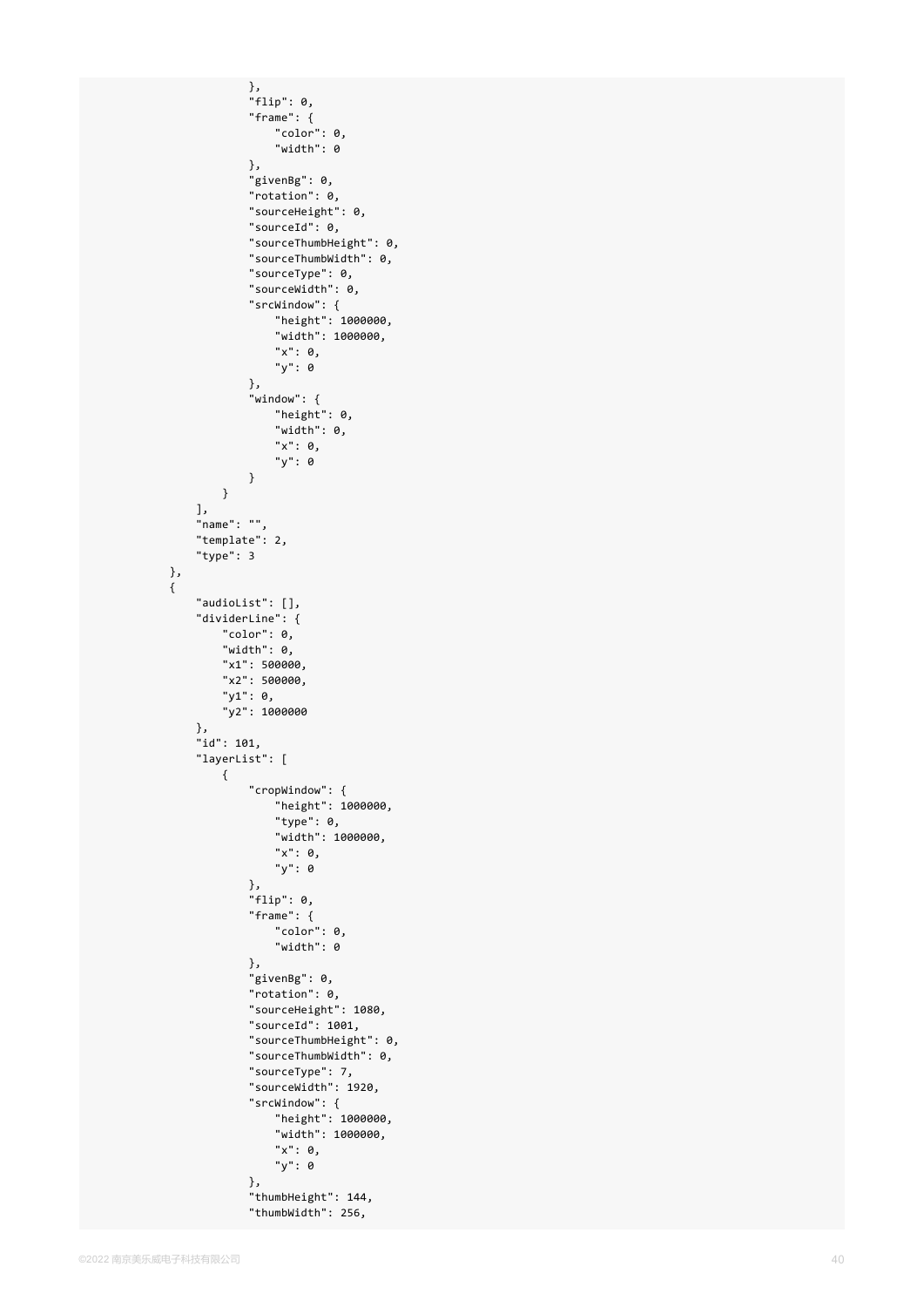```
"window": {
                    "height": 1000000,
                    "width": 1000000,
                    "x": 0,
                    "y": 0
                }
            },
            {
                "cropWindow": {
                    "height": 1000000,
                    "type": 0,
                    "width": 1000000,
                    "x": 0,
                    "y": 0
                },
                "flip": 0,
                "frame": {
                    "color": 0,
                    "width": 0
                },
                "givenBg": 0,
                "rotation": 0,
                "sourceDuration": 0,
                "sourceHeight": 1080,
                "sourceId": 2039,
                "sourceThumbHeight": 0,
                "sourceThumbWidth": 0,
                "sourceType": 1,
                "sourceWidth": 1920,
                "srcWindow": {
                    "height": 1000000,
                    "width": 1000000,
                    "x": 0,
                    "y": 0
                },
                "window": {
                    "height": 1000000,
                    "width": 1000000,
                    "x": 0,
                    "y": 0
                }
            }
        ],
        "name": "note",
        "template": 0,
        "type": 4
    }
]
```
#### **1. 场景**

| 属性          | 说明                         |
|-------------|----------------------------|
| id          | 场景ID。                      |
| name        | 场景名称。                      |
| type        | 场景类型 4:笔记 其它:场景画面 (不再细分类型) |
| template    | 组合模板 0:画中画 1:画面分割 2:单图层画面  |
| dividerLine | 分割线属性                      |
| layerList   | 图层列表                       |

#### **2. 场景内音频配置**

| 属性     | 说明                                                                                     |
|--------|----------------------------------------------------------------------------------------|
| type   | 音频类型 0x0100: HDMI 1; 0x0200: video; 0x0300: HDMI 2; 0x0400: USB Camera; 0x0500:picture |
| muted  | 静音 0:NO 1:YES                                                                          |
| volume | 音量 0~1000000                                                                           |

#### **3. 分割线 dividerLine**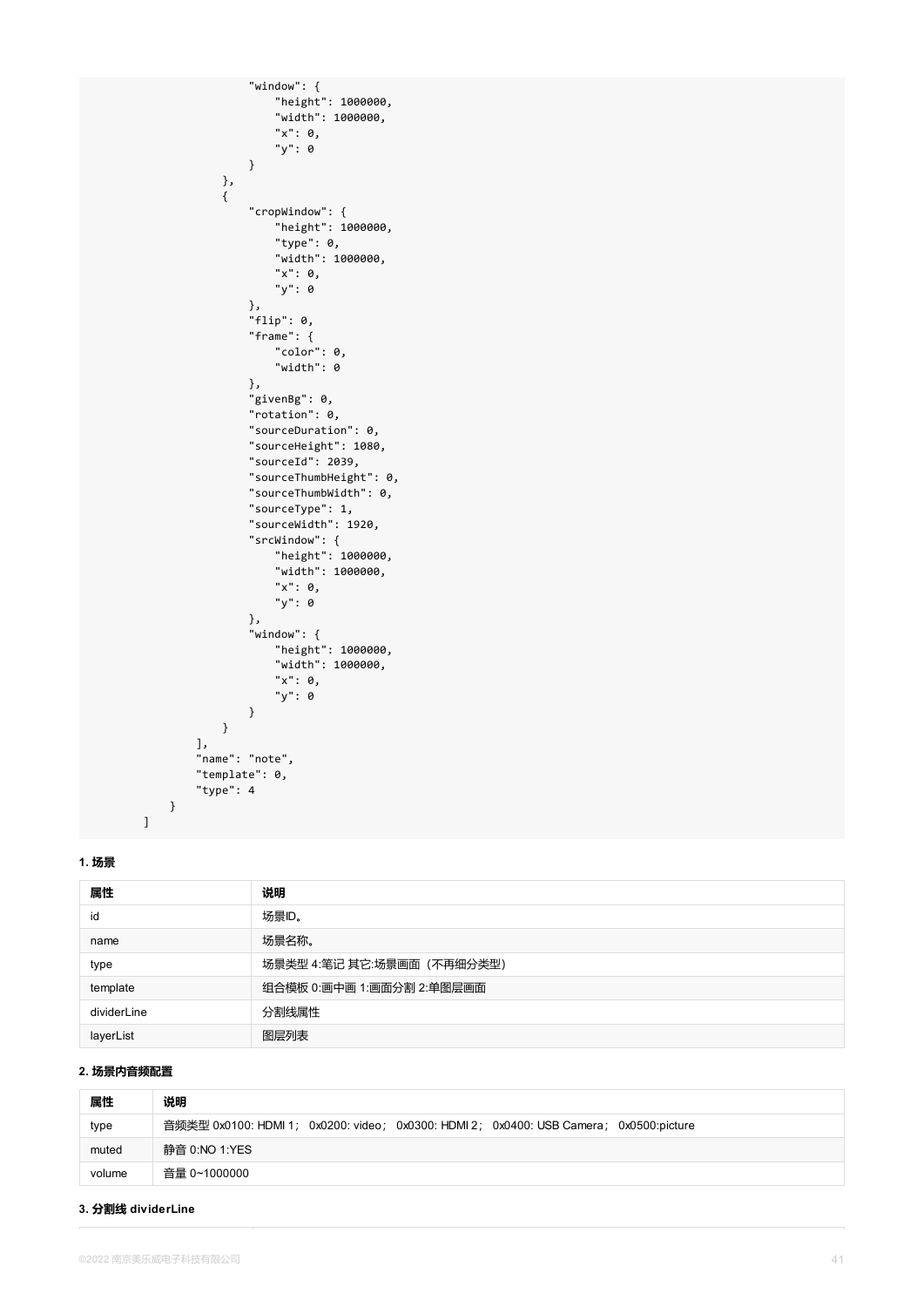| rotation   | 旋转角度,逆时针方向,范围[0~360]                 |
|------------|--------------------------------------|
| flip       | 翻转属性,0:不翻转 1:左右翻转 2:上下翻转 3:左右翻转+上下翻转 |
| frame      | 边框属性                                 |
| window     | 窗口属性                                 |
| srcWindow  | 内容窗口属性                               |
| cropWindow | 裁剪窗口属性                               |

### **5. 窗口 window**

| 属性     | 说明                                           |
|--------|----------------------------------------------|
| X      | x, 相对值 (0~1) * 1000,000,下同                   |
| v      | v                                            |
| width  | 宽度                                           |
| height | 高度                                           |
| type   | 非必要参数, 裁剪类型 0:自由比例 1:原始比例 2:4比3 3:16比9 4:1比1 |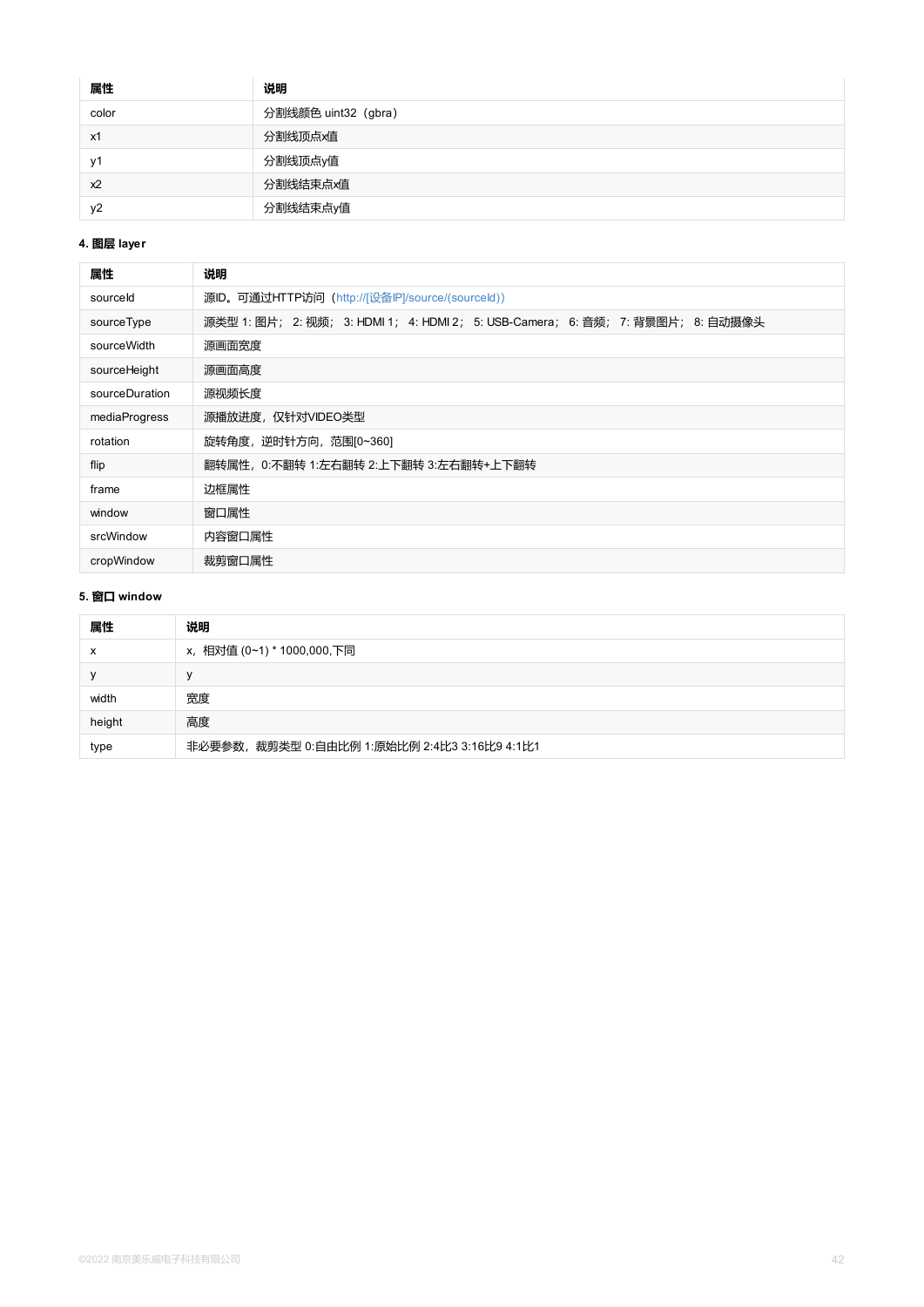```
{
 "status": 0,
 "thumbnail": {...}
}
```
### **1. 返回状态**

"status": 0

| 属性     | 说明                                |
|--------|-----------------------------------|
| status | 返回状态。0: 数据获取成功, 返回其它值请参考 API 状态码。 |

### **2. thumbnail内容**

```
"thumbnail": {
            "encoding": "base64",
           "data": "..."
       }
```

| 属性       | 说明    |
|----------|-------|
| encoding | 加密方式。 |
| data     | 加密后数据 |

#### **HTTP访问缩图**

http://[IP]/source/[sourceId]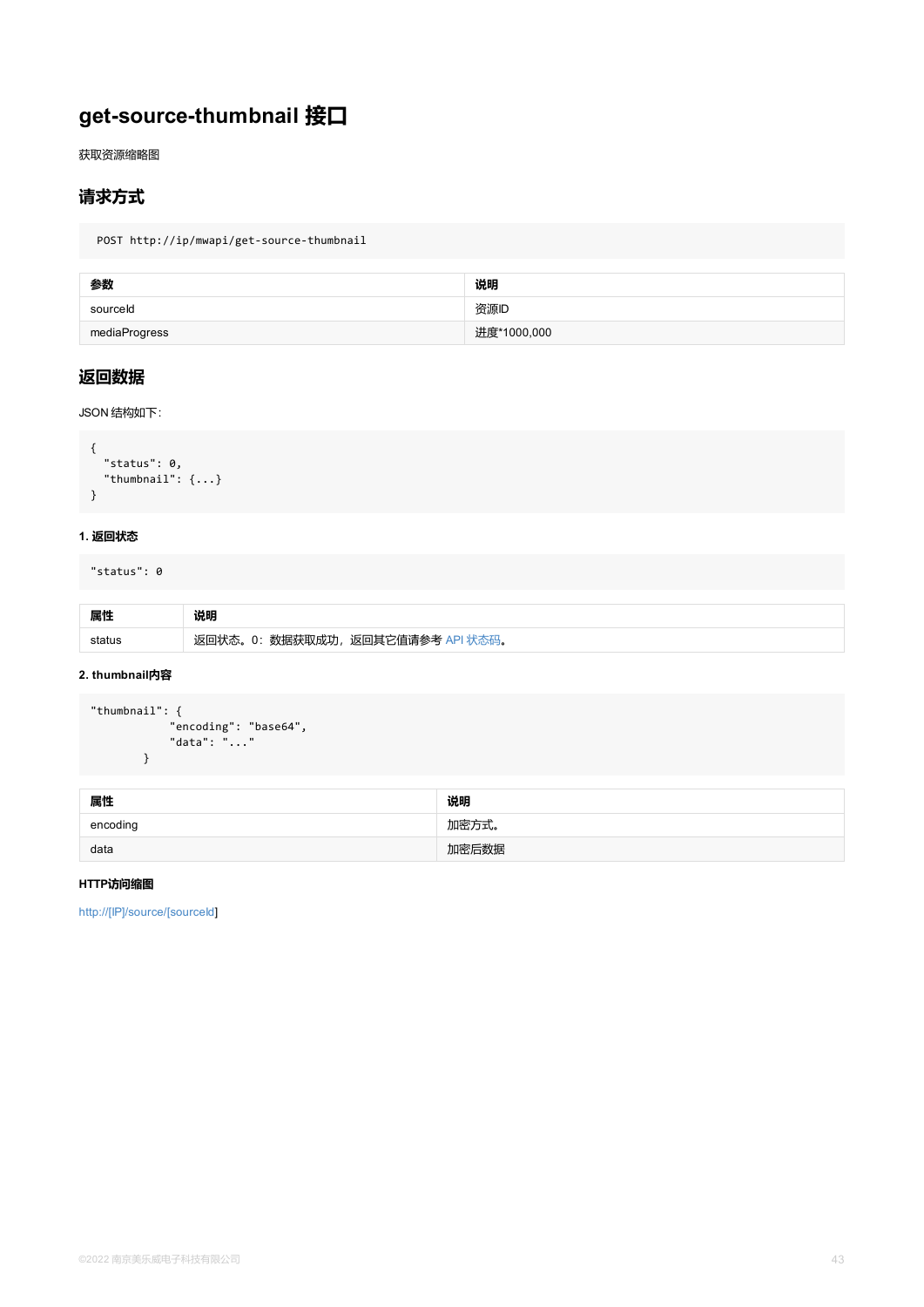# **get-video-player-status 接口**

获取当前演示场景视频播放状态信息

## **请求方式**

POST http://ip/mwapi/get-video-player-status

### **返回数据**

JSON 结构如下:

```
{
    "status":0,
    "info":[
        {
            "layerId":1,
            "playStatus":1,
            "progress":16664,
            "sourceDuration":120000,
            "sourceId":101
        }
    ]
}
```

| 属性             | 说明                                |
|----------------|-----------------------------------|
| status         | 返回状态。0: 数据获取成功, 返回其它值请参考 API 状态码。 |
| layerld        | 图层ID, 即图层处于layerList的下标           |
| sourceld       | 资源ID                              |
| playStatus     | 播放状态 0:pause 1:playing            |
| progress       | 播放进度,0~1000000                    |
| sourceDuration | 视频时长, 单位毫秒                        |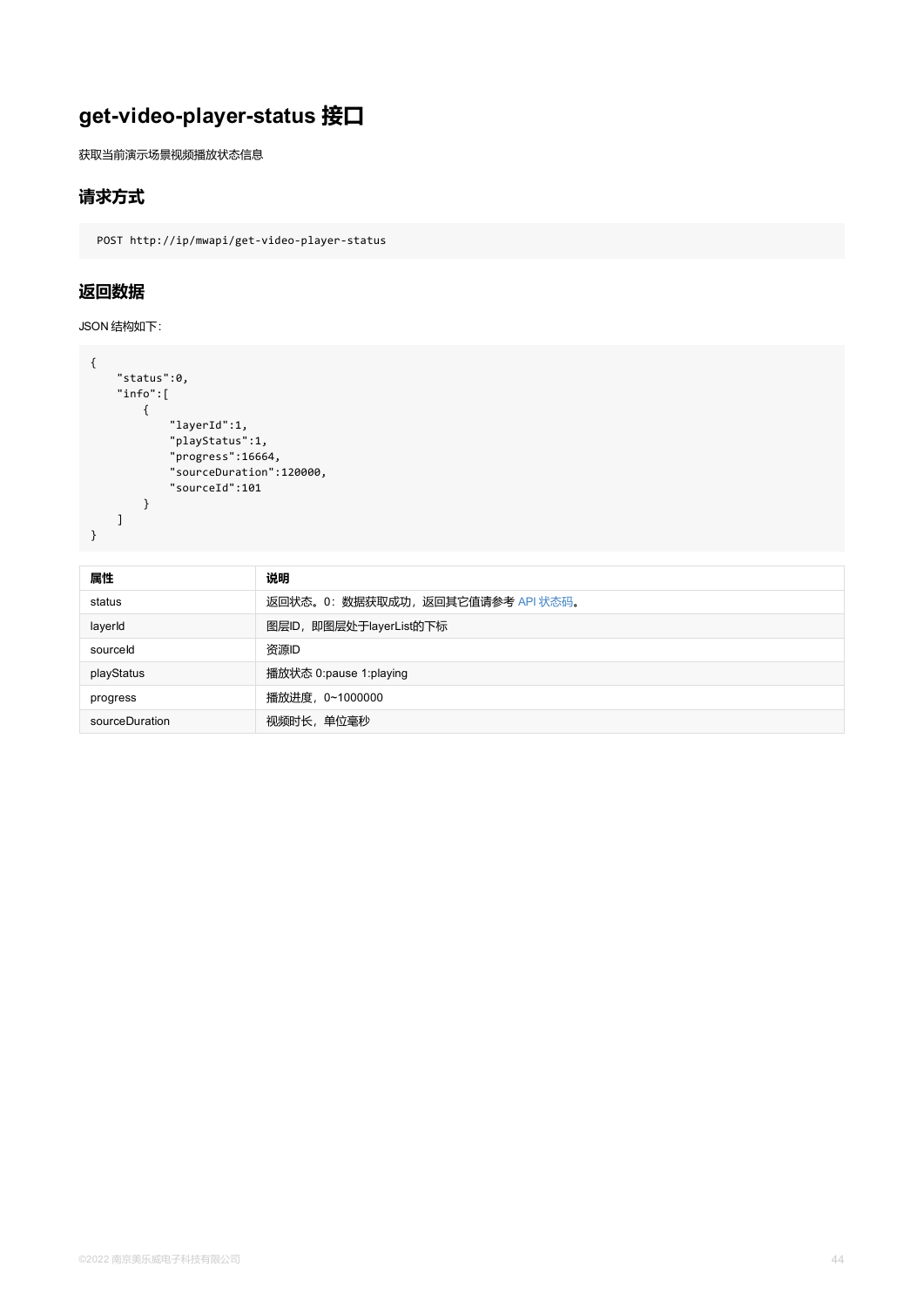# **rename-scene 接口**

### 重命名画面

## **请求方式**

POST http://ip/mwapi/rename-scene

| 参数      | 说明      |
|---------|---------|
| sceneld | 编辑的场景ID |
| name    | 新的名称    |
| showld  | 演示稿ID   |

```
{
 "sceneId":100,
 "name":"默认场景12we3",
  "showId":7
}
```

```
\{"message": "Scene is not in current presentation",
    "status": 48
}
```
## **返回数据**

JSON 结构如下:

```
{
 "status": 0,
}
```
### **1. 返回状态**

| 屋が     | 说明                                   |
|--------|--------------------------------------|
| status | 数据获取成功<br>返回状态。<br>返回其它值请参考<br>"不念始。 |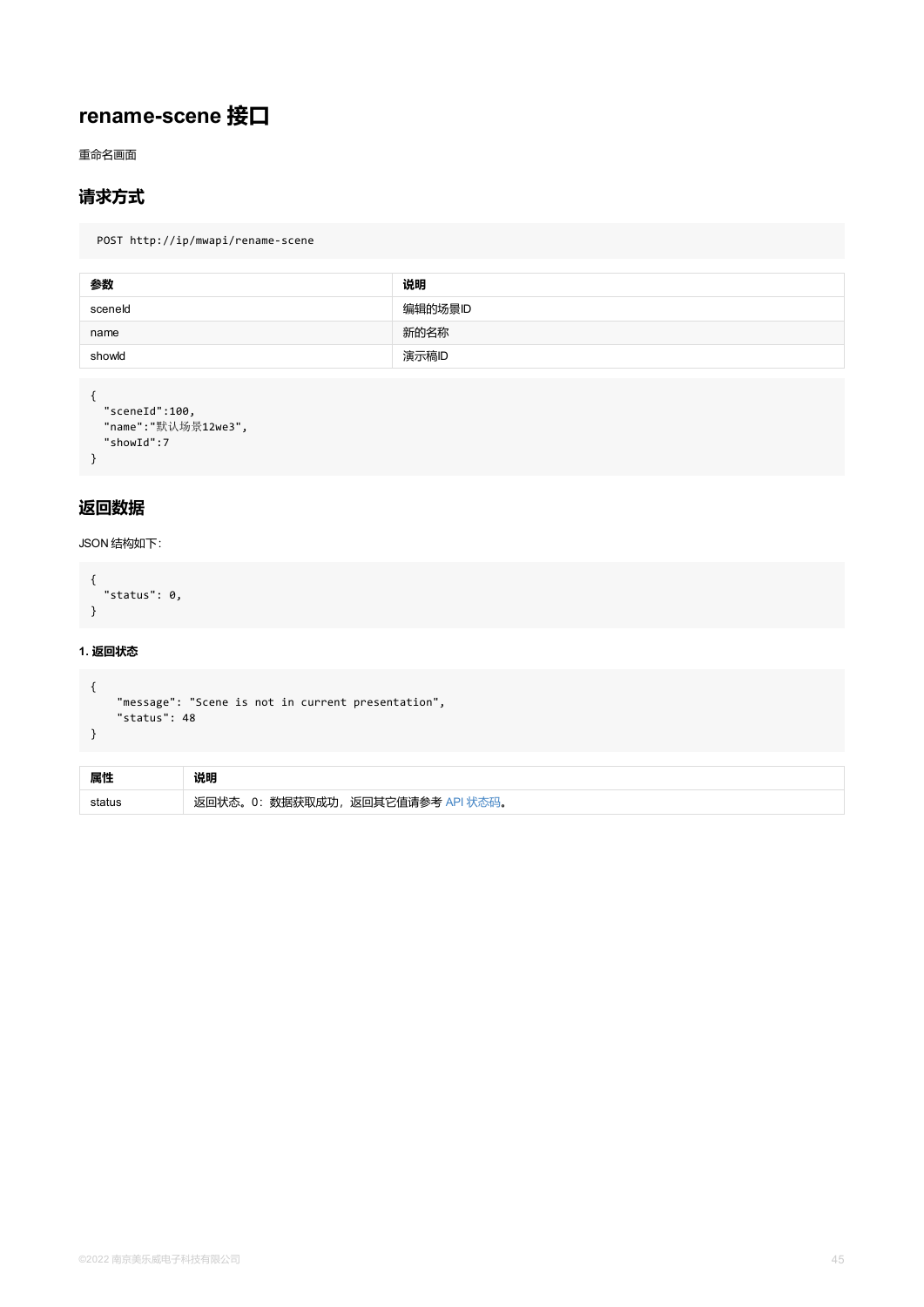# **seek-video-player接口**

设置当前场景视频播放进度

# **请求方式**

POST http://ip/mwapi/seek-video-player

| 参数       | 说明              |
|----------|-----------------|
| layerld  | 图层ID            |
| progress | 播放进度, 0~1000000 |

## **返回数据**

JSON 结构如下:

{ "status": 0 }

### **1. 返回状态**

"status": 0

| 属性     | 说明                                |
|--------|-----------------------------------|
| status | 返回状态。0: 数据获取成功, 返回其它值请参考 API 状态码。 |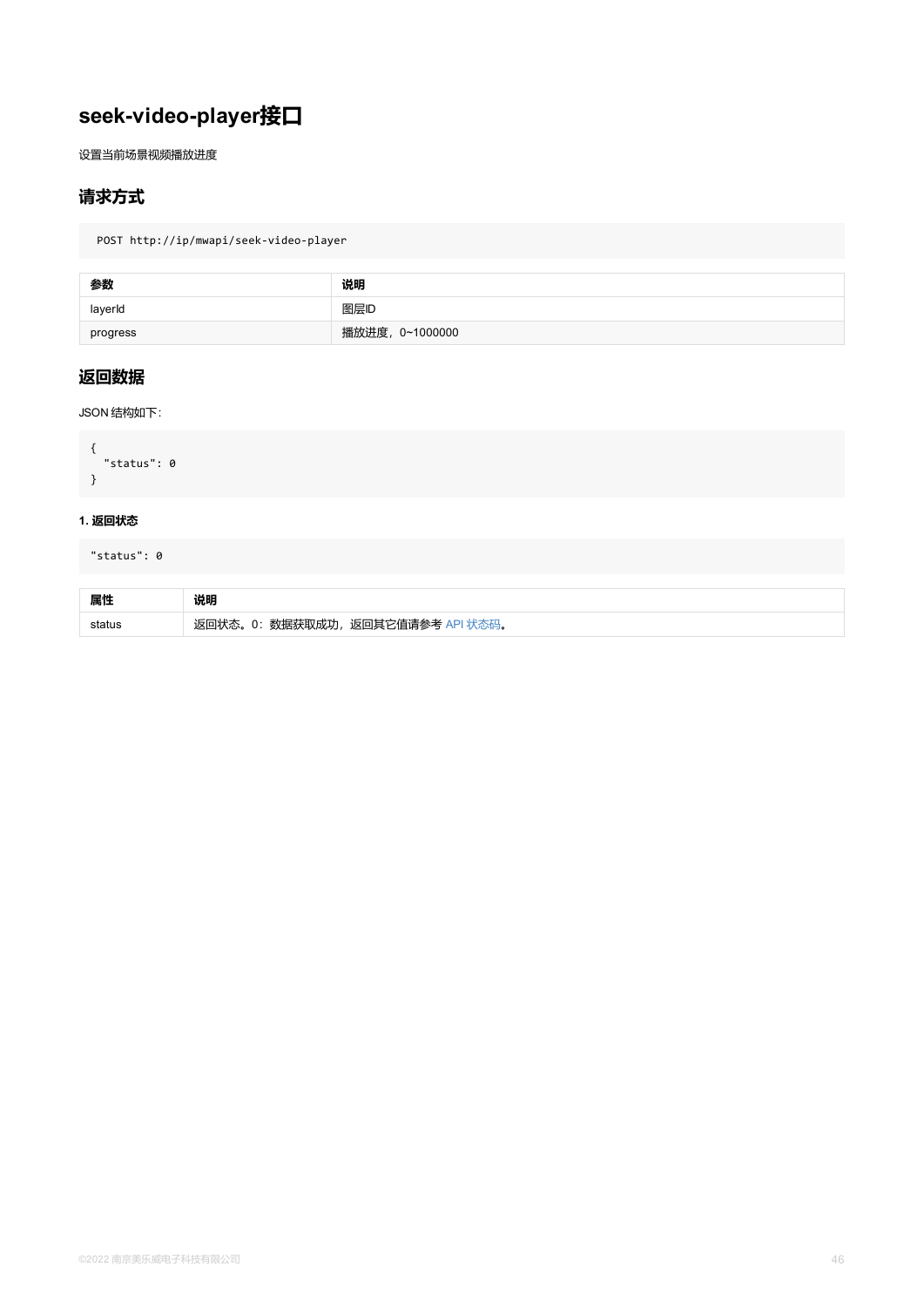# **set-switch-action 接口**

触发切换按钮

# **请求方式**

POST http://ip/mwapi/set-switch-action

{ "action": 0, }

| 参数     | 说明       |
|--------|----------|
| action | 对应设备上的按键 |

# **返回数据**

```
{
 "status": 0,
}
```

| 属性     | 说明                                |
|--------|-----------------------------------|
| status | 返回状态。0: 数据获取成功, 返回其它值请参考 API 状态码。 |
| action | 按键事件(0-4)。                        |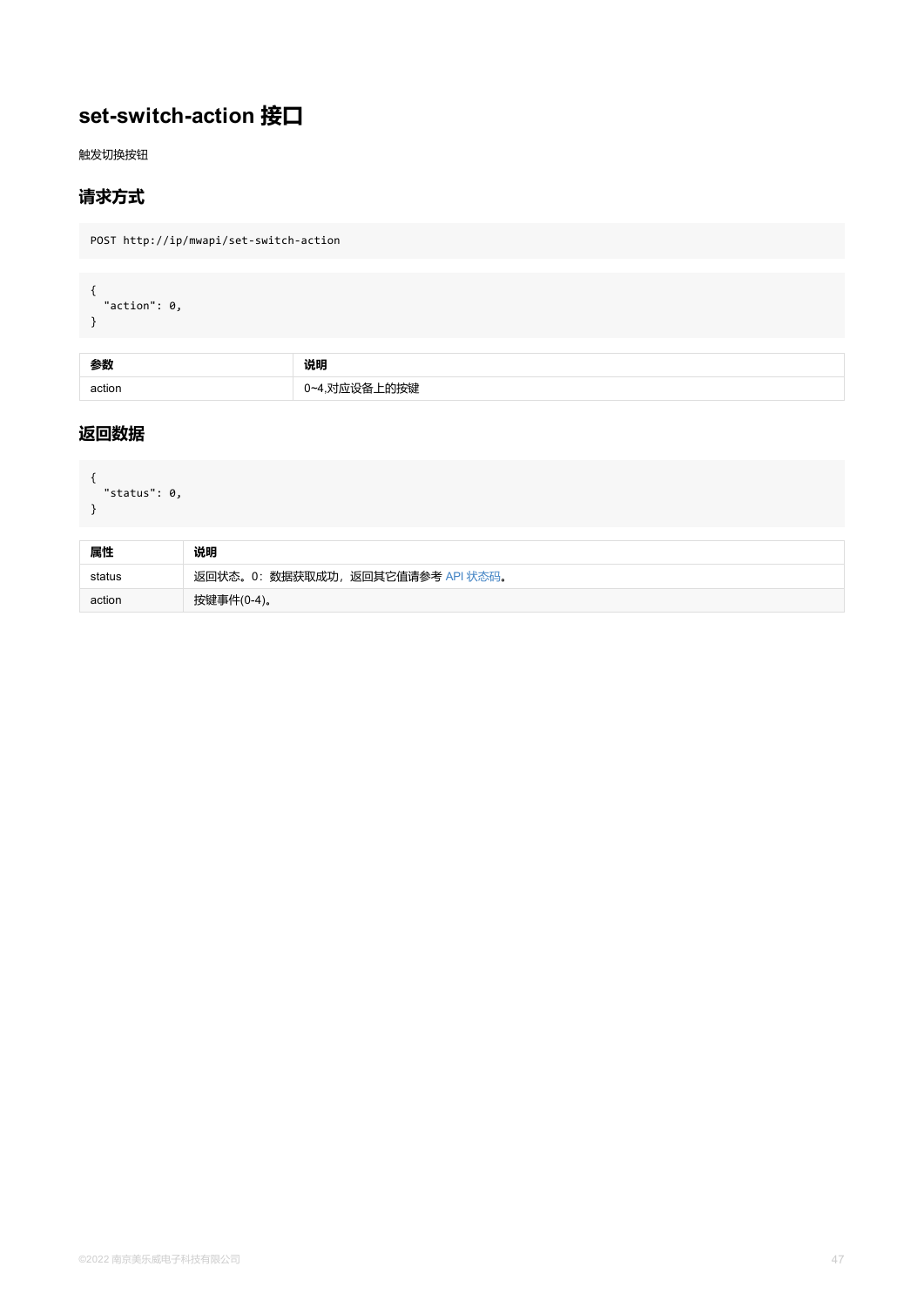# **set-video-player-status接口**

设置当前场景视频播放状态

# **请求方式**

POST http://ip/mwapi/set-video-player-status

| 参数         | 说明                     |
|------------|------------------------|
| layerld    | 图层ID                   |
| playStatus | 播放状态 0:pause 1:playing |

## **返回数据**

JSON 结构如下:

{ "status": 0 }

### **1. 返回状态**

"status": 0

| 属性     | 说明                                |
|--------|-----------------------------------|
| status | 返回状态。0: 数据获取成功, 返回其它值请参考 API 状态码。 |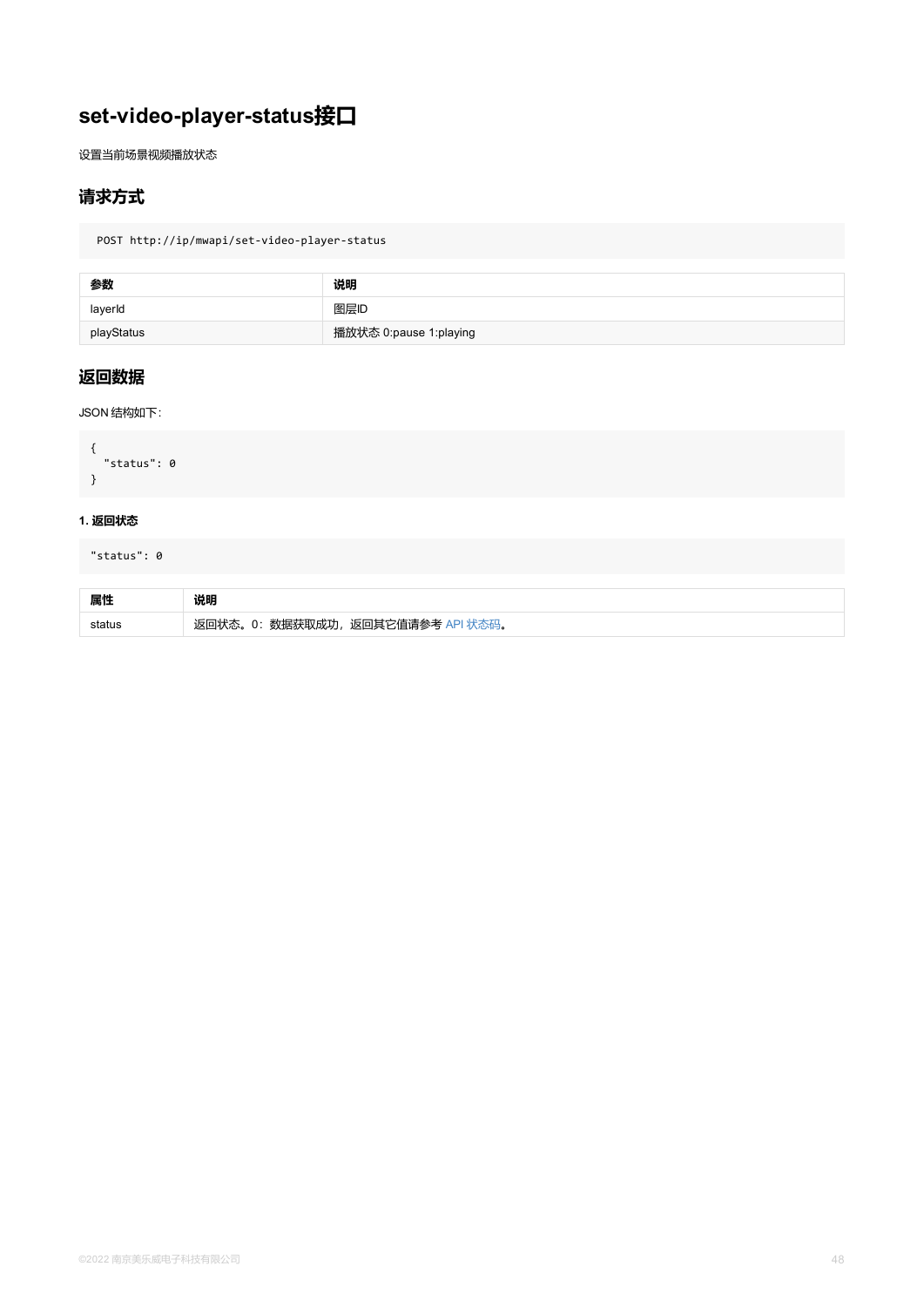# **switch-scene 接口**

切换画面

## **请求方式**

POST http://ip/mwapi/switch-scene

| 参数      | 说明   |
|---------|------|
| sceneld | 场景IC |

## **返回数据**

### JSON 结构如下:

{ "status": 0, }

#### **1. 返回状态**

"status": 0

| 属性     | 说明                               |
|--------|----------------------------------|
| status | 返回状态。<br>数据获取成功<br>返回其它值请参考<br>ີ |

### **2. 设备正处于场景编辑状态,不允许切换场景**

```
{
    "message": "device busy",
    "status": 11
}
```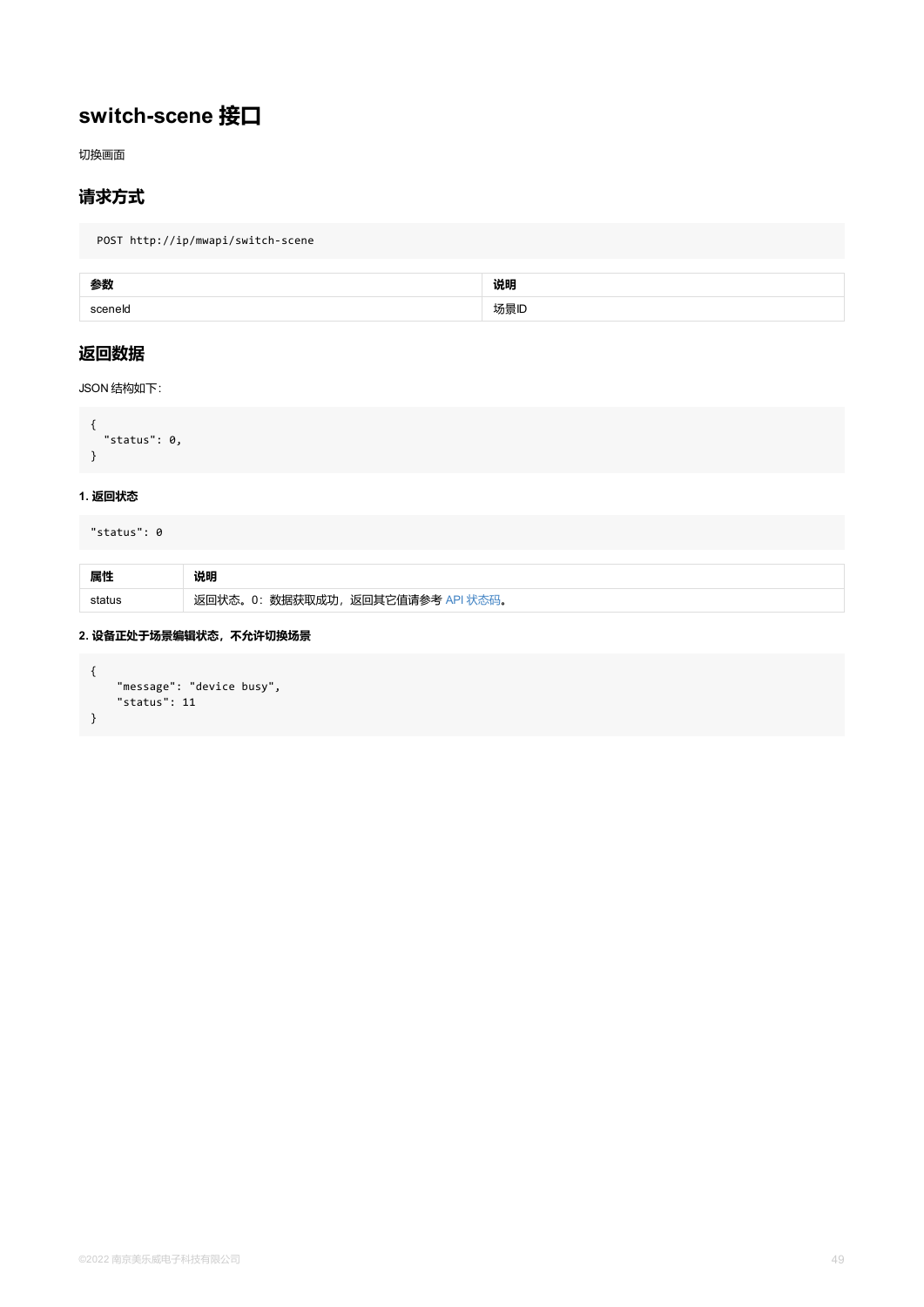# **upload-source-file 接口**

上传源文件,上传文件为图片、视频或音乐。

# **请求方式**

POST http://ip/mwapi/upload-source-file

# **返回数据**

{ "status": 0, }

| 厚州     | 说明                                        |
|--------|-------------------------------------------|
| status | 上传成功,<br>返回其它值请参考 API 状态码。<br>返回状态。<br>0: |

©2022 南京美乐威电子科技有限公司 ファイル・コンピューター しょうしょう しょうしょうしょう しょうしょう しょうしょう しょうしょう ちんちょう ちんちょう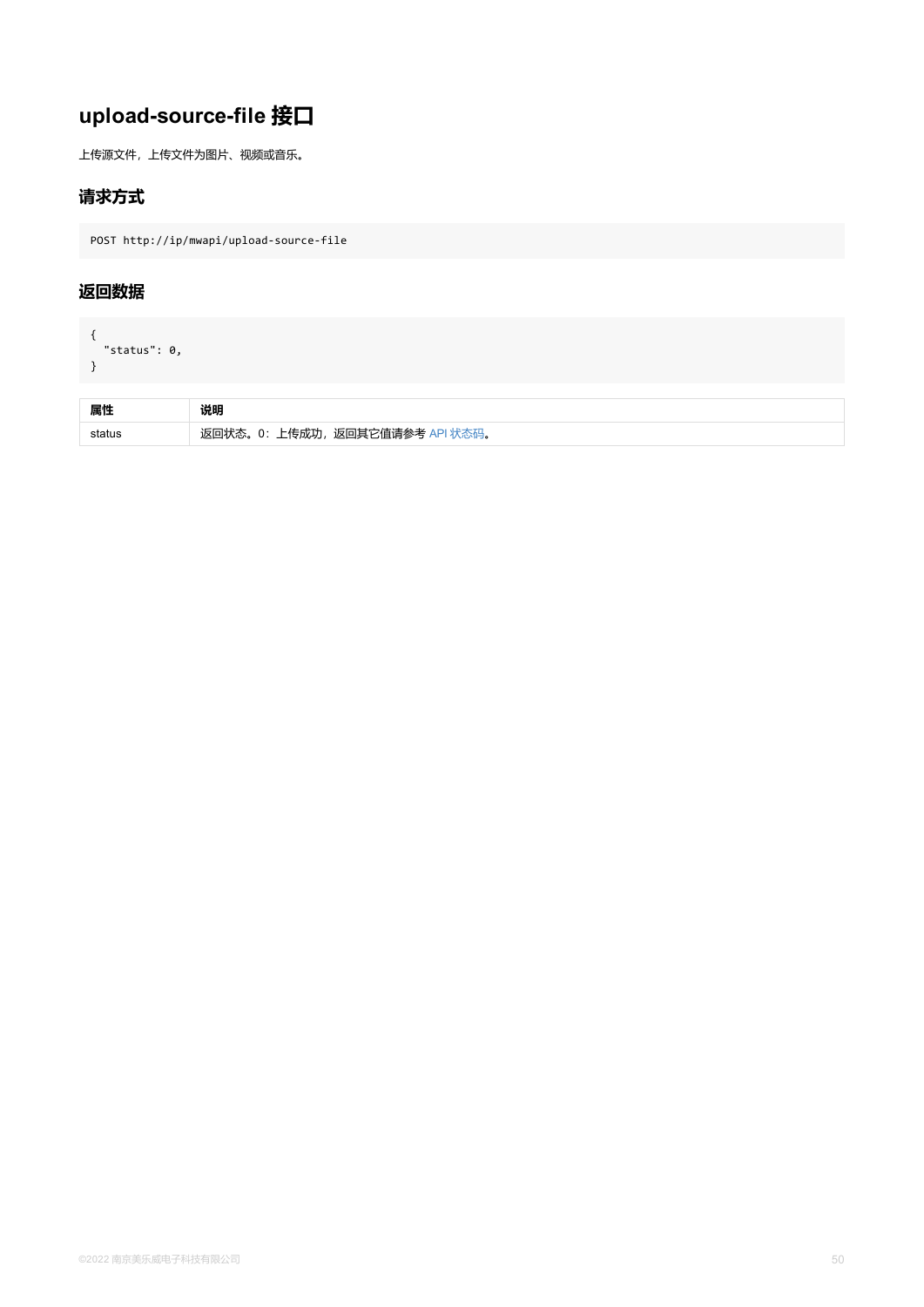```
"ftp-port": 21,
    "resolution": "1280x720",
    "duration": 333333,
    "video-bitrate": 2048
}
```

| 属性            | 说明                              |
|---------------|---------------------------------|
| status        | 返回状态。0: 上传成功, 返回其它值请参考 API 状态码。 |
| need-password | 是否需要验证密码 0:无 1:有                |
| have-password | 密码是否为空 0:空 1:非空                 |
| resolution    | 分辨率                             |
| duration      | 帧率                              |
| video-bitrate | 编码位率                            |
| stream-port   | srt推流端口                         |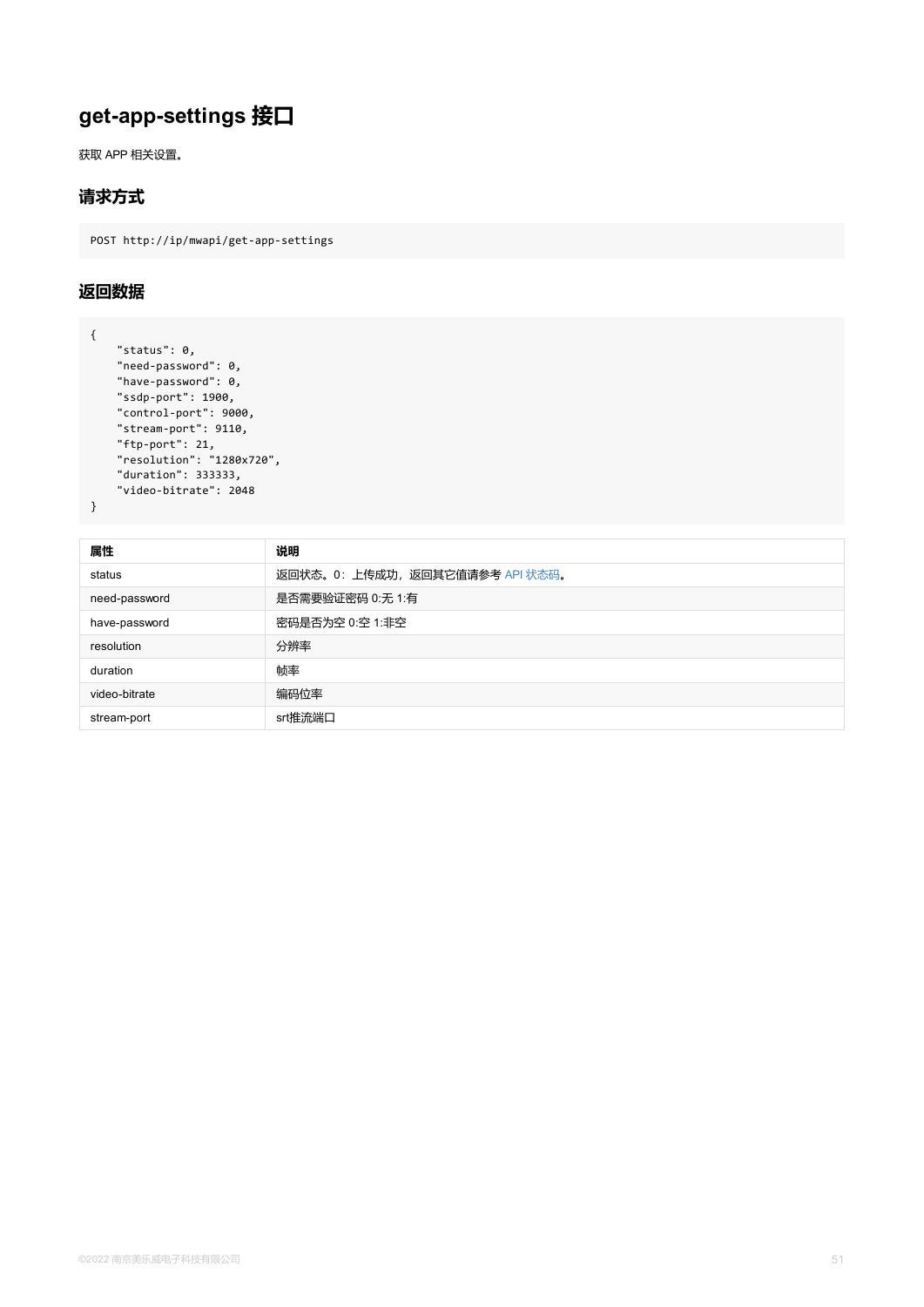| 属性 | 说明                              |
|----|---------------------------------|
|    | 返回状态。0: 上传成功, 返回其它值请参考 API 状态码。 |

## **1.分辨率 resolutions**

```
\lceil{
        "name":"1080P",
        "value":"1920x1080"
    },
    {
        "name":"720P",
        "value":"1080x720"
    }
]
```

| 属性    | 说明      |
|-------|---------|
| name  | 显示名称    |
| value | 取值: 宽x高 |

## **2.帧间隔 durations**

```
\overline{\mathfrak{l}}{
         "name":"60 FPS",
         "value":"166667"
    },
    {
         "name":"59.94 FPS",
         "value":"166833"
    },
    {
         "name":"50 FPS",
         "value":"200000"
    },
    {
         "name":"30 FPS",
         "value":"333333"
    },
    {
         "name":"29.97 FPS",
         "value":"333667"
    },
    {
```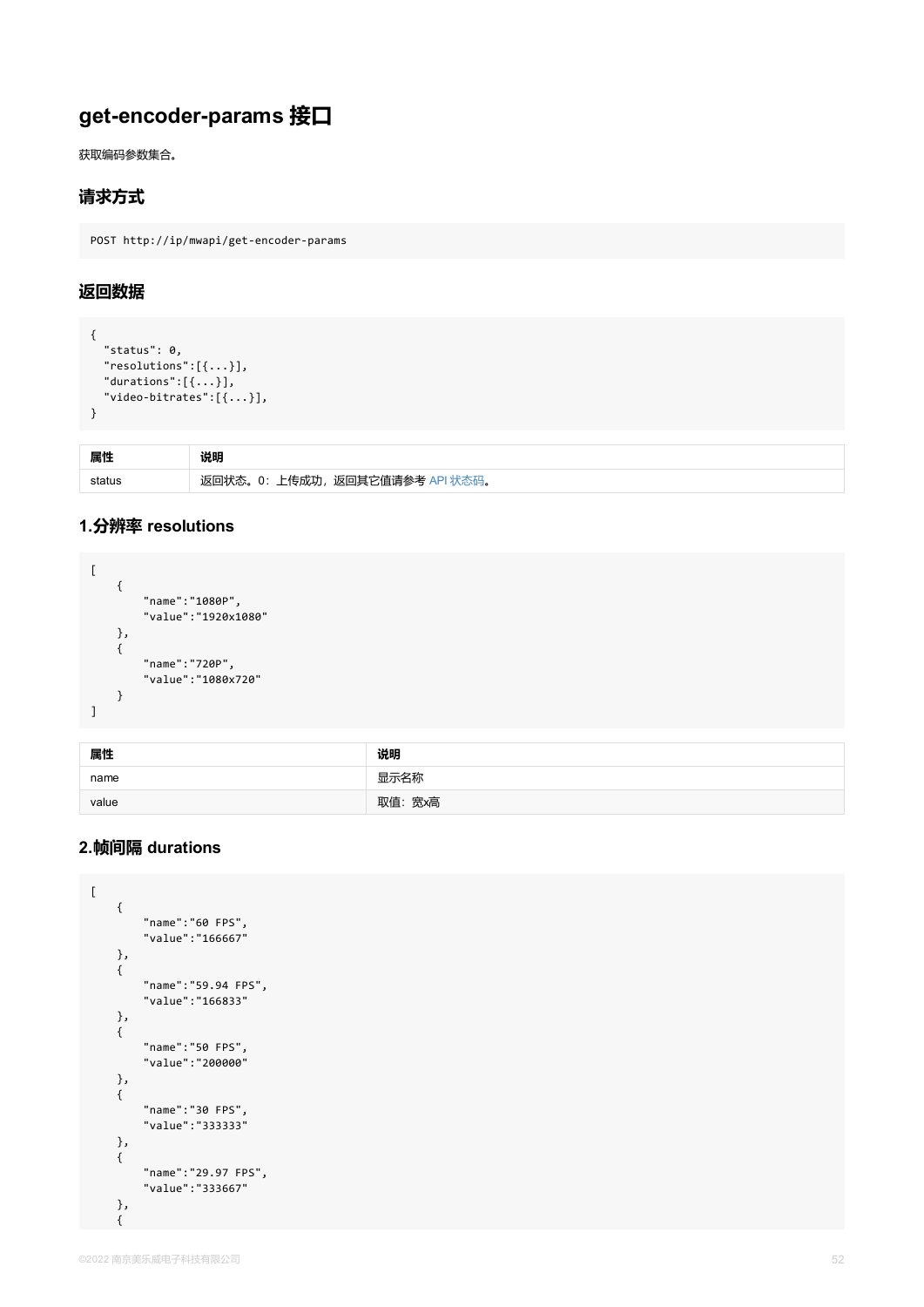```
"
n
a
m
e
"
:
"
2
5
F
P
S
"
,
           "value":"400000"
      }
,
     {
           "
n
a
m
e
"
:
"
2
4
F
P
S
"
,
           "value":"416667"
      }
,
     {
           "
n
a
m
e
"
:
"
1
5
F
P
S
"
,
           "value":"666667"
      }
,
     {
           "
n
a
m
e
"
:
"
1
0
F
P
S
"
,
           "value":"1000000"
      }
,
     {
           "
n
a
m
e
"
:
"
5
F
P
S
"
,
           "value":"2000000"
     }
]
```

| 属性    | 说明         |
|-------|------------|
| name  | ≊称<br>- 11 |
| value | 取值<br>帧间隔  |

### **3 . 视 频 编 码 位 率 v i d e o - b i t r a t e s**

```
\lceil{
         "name":"8 Mbps",
         "value":"8192"
    }
,
    {
         "name":"6 Mbps",
         "value":"6144"
    }
,
    {
         "name":"4 Mbps",
         "value":"4096"
    }
,
    {
         "name":"2 Mbps",
         "value":"2048"
    }
,
    {
         "name":"1 Mbps",
         "value":"1024"
    }
,
    {
         "name":"768 Kbps",
         "value":"768"
    }
,
    {
         "name":"512 Kbps",
```

```
"value":"512"
     }
,
    {
         "name":"256 Kbps",
         "value":"256"
   }
\mathbf{I}
```

| 属性    | 说明                 |  |
|-------|--------------------|--|
| name  | - 見一<br>モタゼ<br>コイソ |  |
| value | 取值<br>之田共而<br>7率   |  |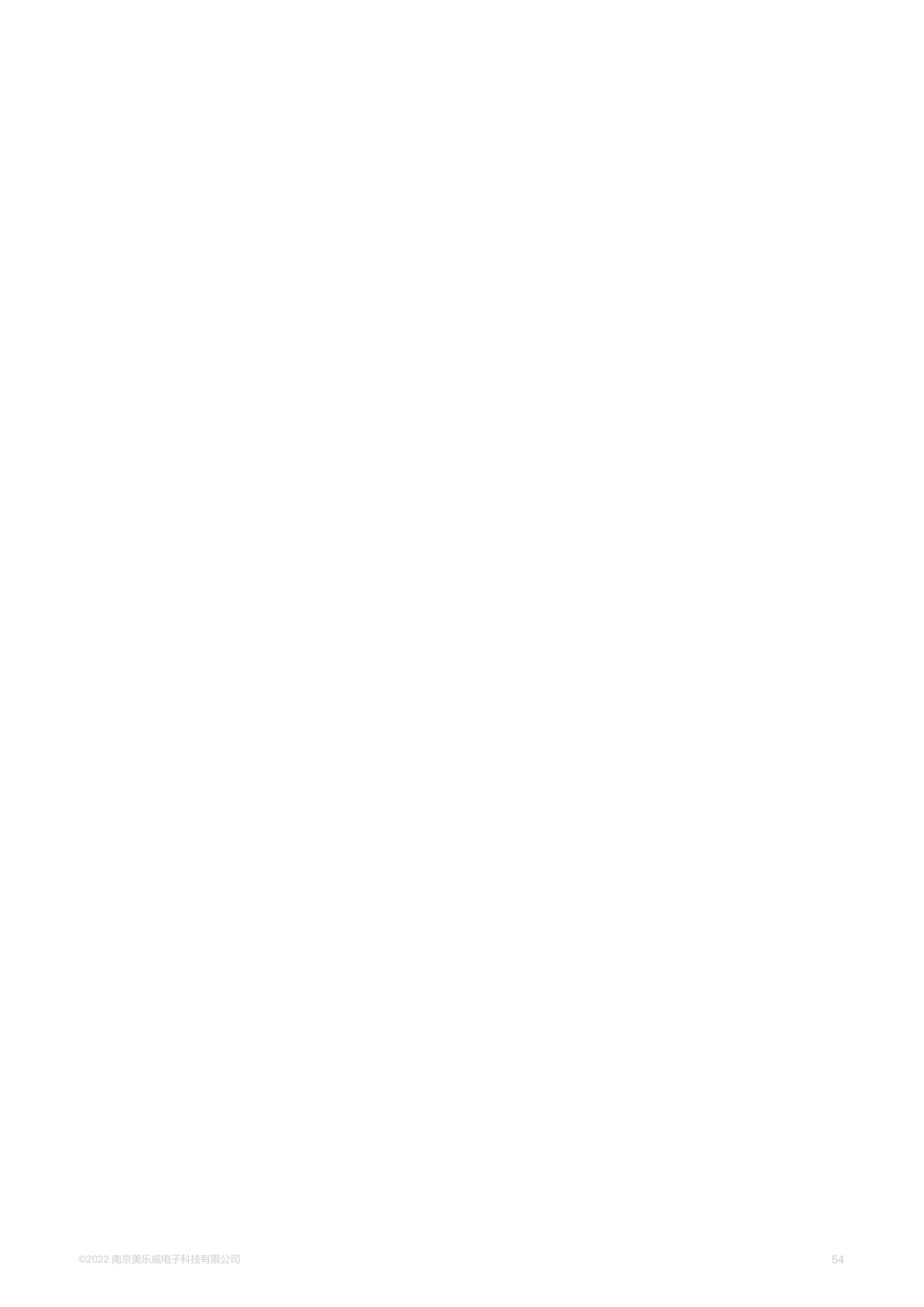```
}
```

```
{
   "message": "success",
   "status": 0
}
```

| 属性     | 说明                                |
|--------|-----------------------------------|
| status | 返回状态。0:上传成功,<br>返回其它值请参考 API 状态码。 |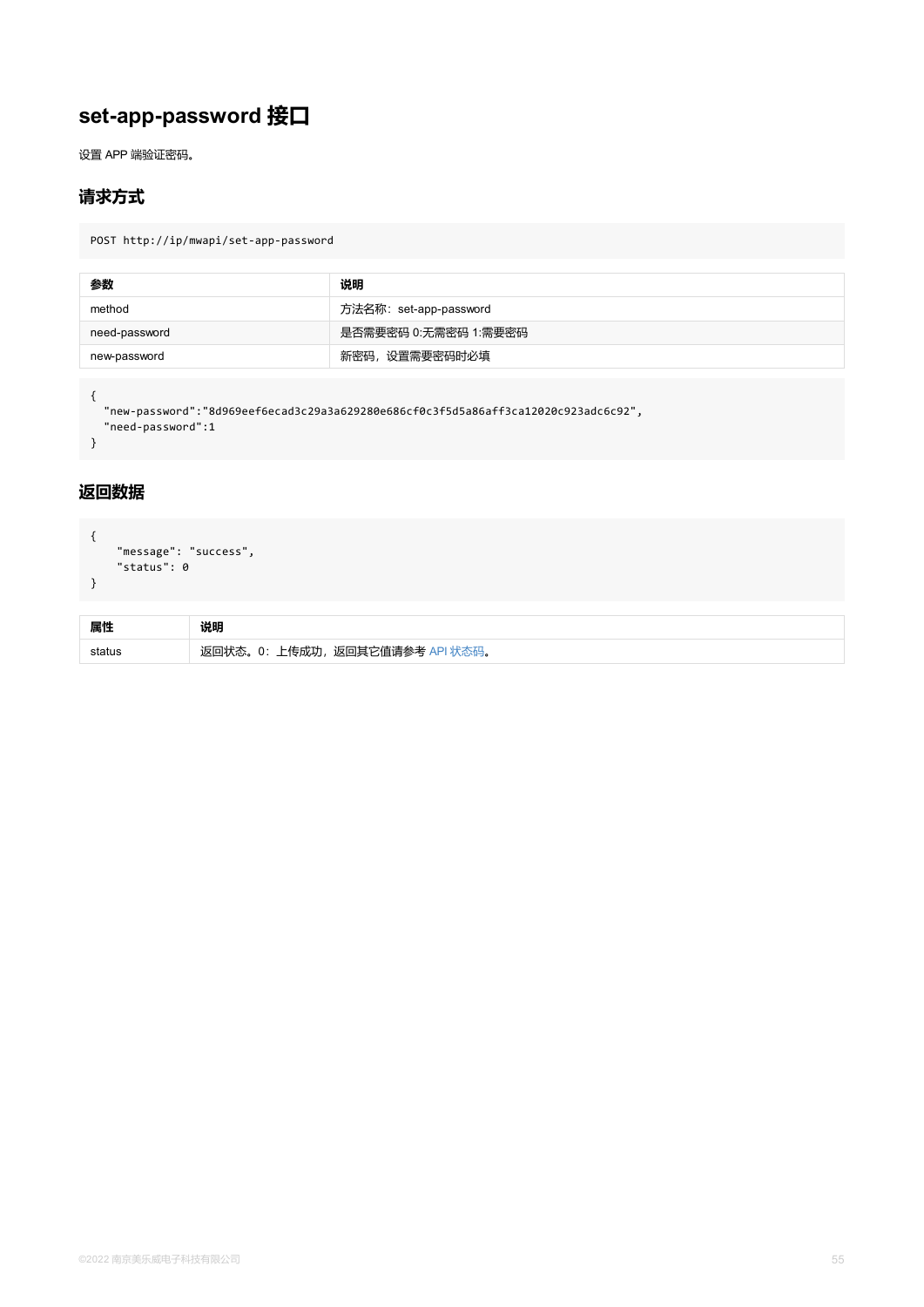```
18202010111292012000"duration":333333,
 "video-bitrate":2048
}
```

```
{
   "message": "success",
    "status": 0
}
```

| 属性 | 说明                              |
|----|---------------------------------|
|    | 返回状态。0: 上传成功, 返回其它值请参考 API 状态码。 |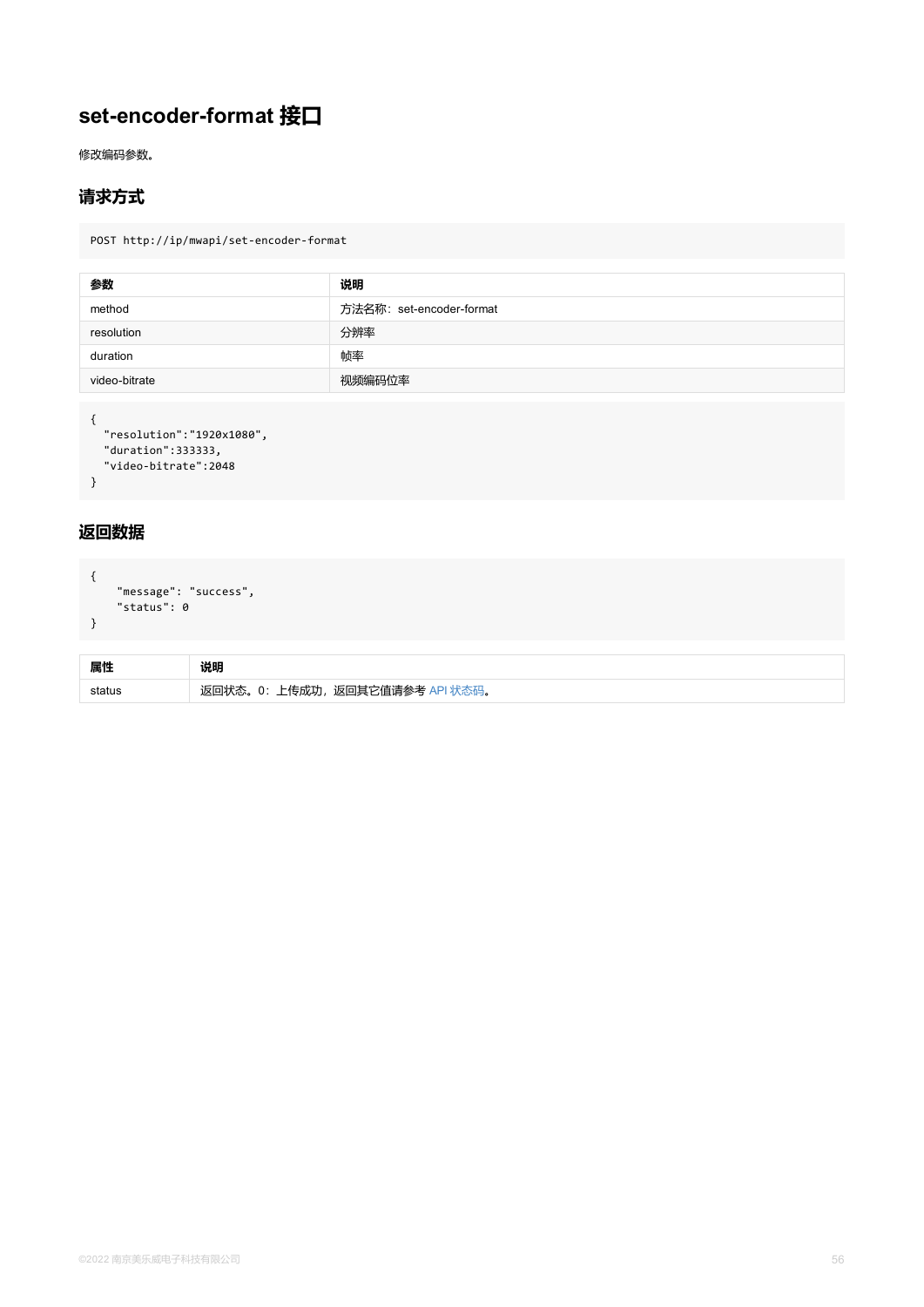```
{
  "status": 0,
}
```

| 属性     | 说明                              |
|--------|---------------------------------|
| status | 返回状态。0: 上传成功, 返回其它值请参考 API 状态码。 |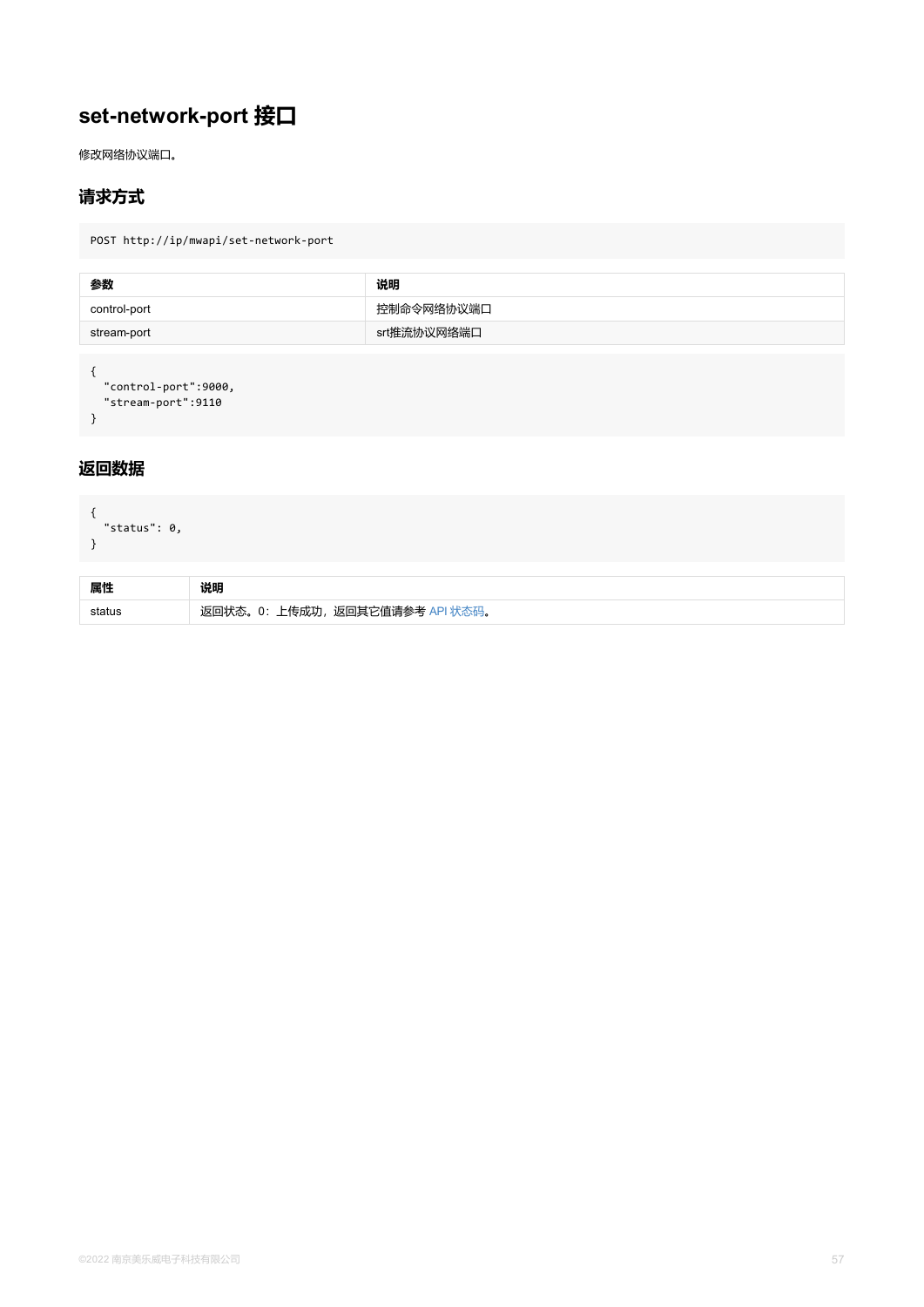```
"firmware-name": "Development",
    "build-time": "2021-12-17 01:07:22",
    "capability": {
        "support-timezone": true,
        "support-ntp": true,
        "support-4g": false,
        "support-station": true,
        "support-ap": true,
        "support-online-upgrade": true,
        "support-sc-control": true,
        "support-ipv6": false
    },
    "status": 0
}
```

| 属性                                | 说明                              |
|-----------------------------------|---------------------------------|
| status                            | 返回状态。0: 新增成功, 返回其它值请参考 API 状态码。 |
| product-id                        | 设备id。                           |
| product-name                      | 设备名称。                           |
| hardware-rev                      | 硬件版本。                           |
| serial-number                     | 设备序列号。                          |
| firmware-ver                      | 设备固件版本。                         |
| firmware-name                     | 设备固件名称。                         |
| build-time                        | 设备固件构建时间。                       |
| capability.support-timezone       | 支持时区。                           |
| capability.support-ntp            | 支持NTP。                          |
| capability.support-4g             | 4G模块。                           |
| capability.support-station        | WIFI支持STA模式。                    |
| capability.support-ap             | WIFI支持AP模式。                     |
| capability.support-online-upgrade | 支持在线升级。                         |
| capability.support-sc-control     | 支持云管理。                          |
| capability.support-ipv6           | 支持IPv6。                         |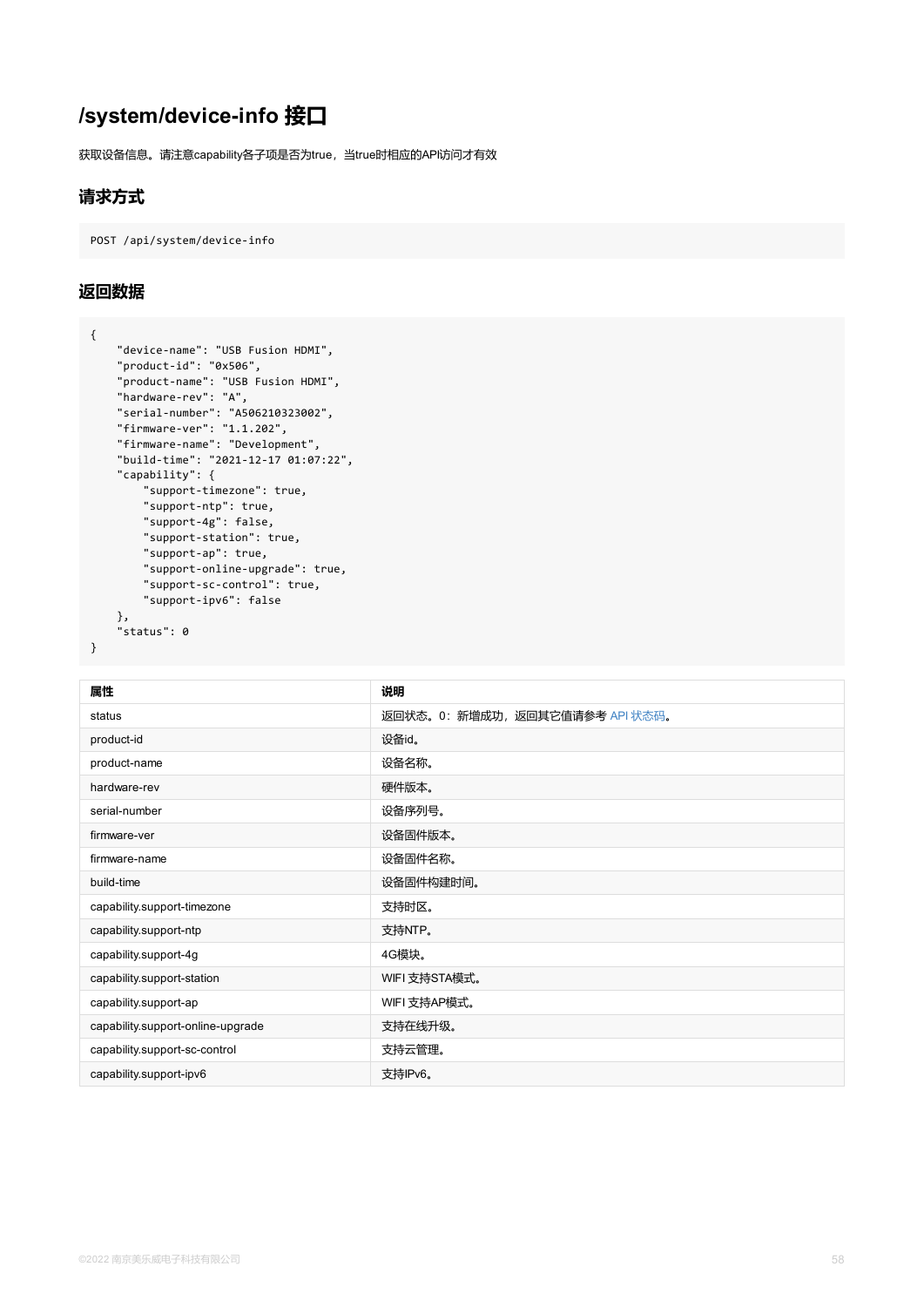```
},
    "mem": {
        "total": 8069612,
        "avail": 7171768
    },
    "datetime": {
        "cur-time": "2021-12-20 13:25:57",
        "zonename": "Asia/Shanghai",
        "ntp-enable": true,
        "ntp-server1": "0.pool.ntp.org",
        "ntp-server2": "1.pool.ntp.org"
    },
    "status": 0
}
```

| 属性                   | 说明                                     |
|----------------------|----------------------------------------|
| status               | 返回状态。0: 新增成功, 返回其它值请参考 API 状态码。        |
| device-name          | 设备名称。                                  |
| uptime               | 开机时长, 单位s。                             |
| cpu.total            | CPU总时间。                                |
| cpu.idle             | CPU空闲时间。                               |
| cpu.usage            | CPU 使用率 x 100。                         |
| mem.total            | 系统总内存, 单位KB。                           |
| mem.avail            | 系统可用内存,单位KB。                           |
| datetime.cur-time    | 系统时间 time format: yyyy-MM-dd HH:mm:ss。 |
| datetime.zonename    | 时区名称。                                  |
| datetime.ntp-enable  | NTP 使能。                                |
| datetime.ntp-server1 | NTP服务器1。                               |
| datetime.ntp-server2 | NTP服务器2。                               |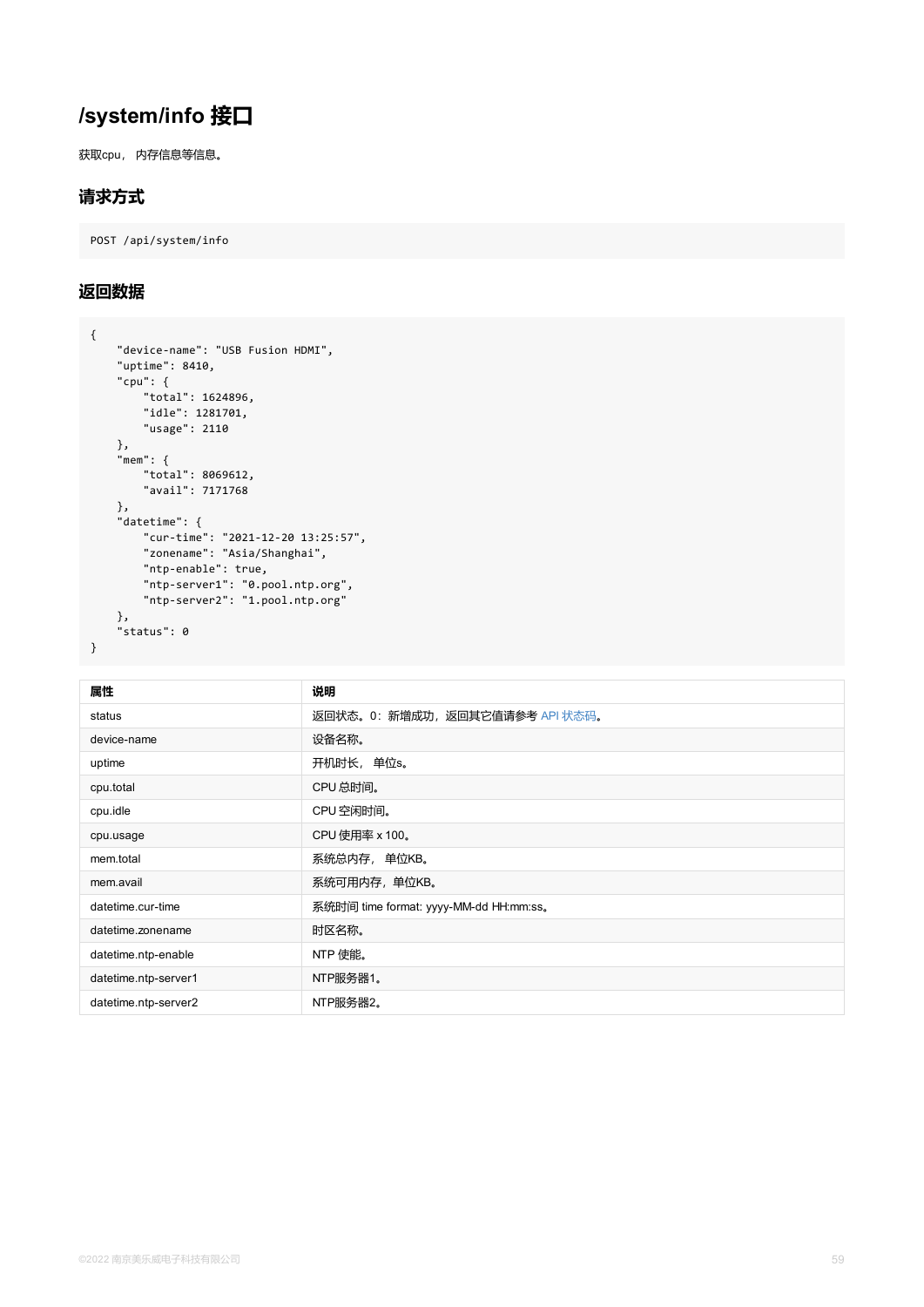| 属性     | 说明                              |
|--------|---------------------------------|
| status | 返回状态。0: 新增成功, 返回其它值请参考 API 状态码。 |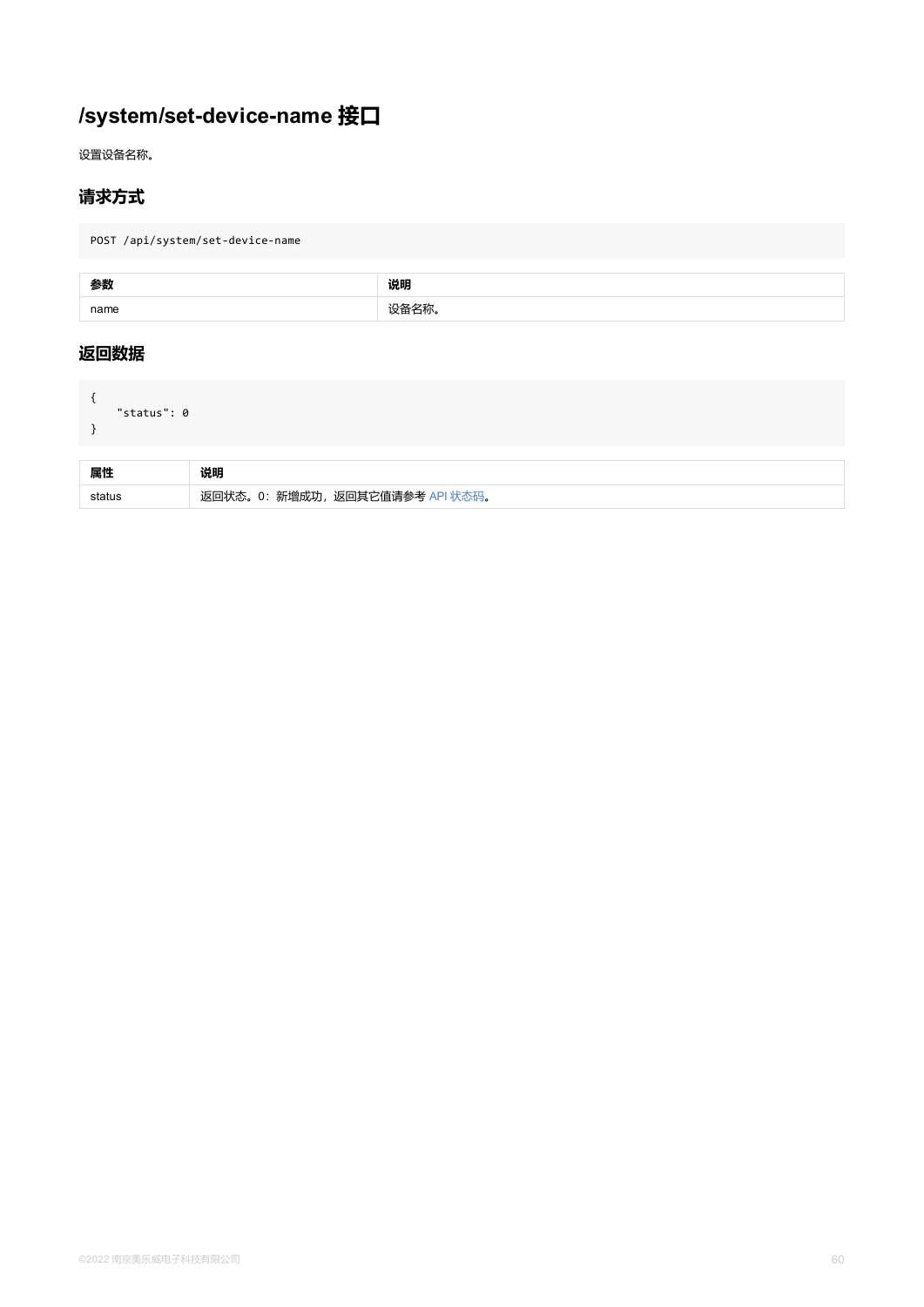| 属性     | 说明                              |
|--------|---------------------------------|
| status | 返回状态。0: 新增成功, 返回其它值请参考 API 状态码。 |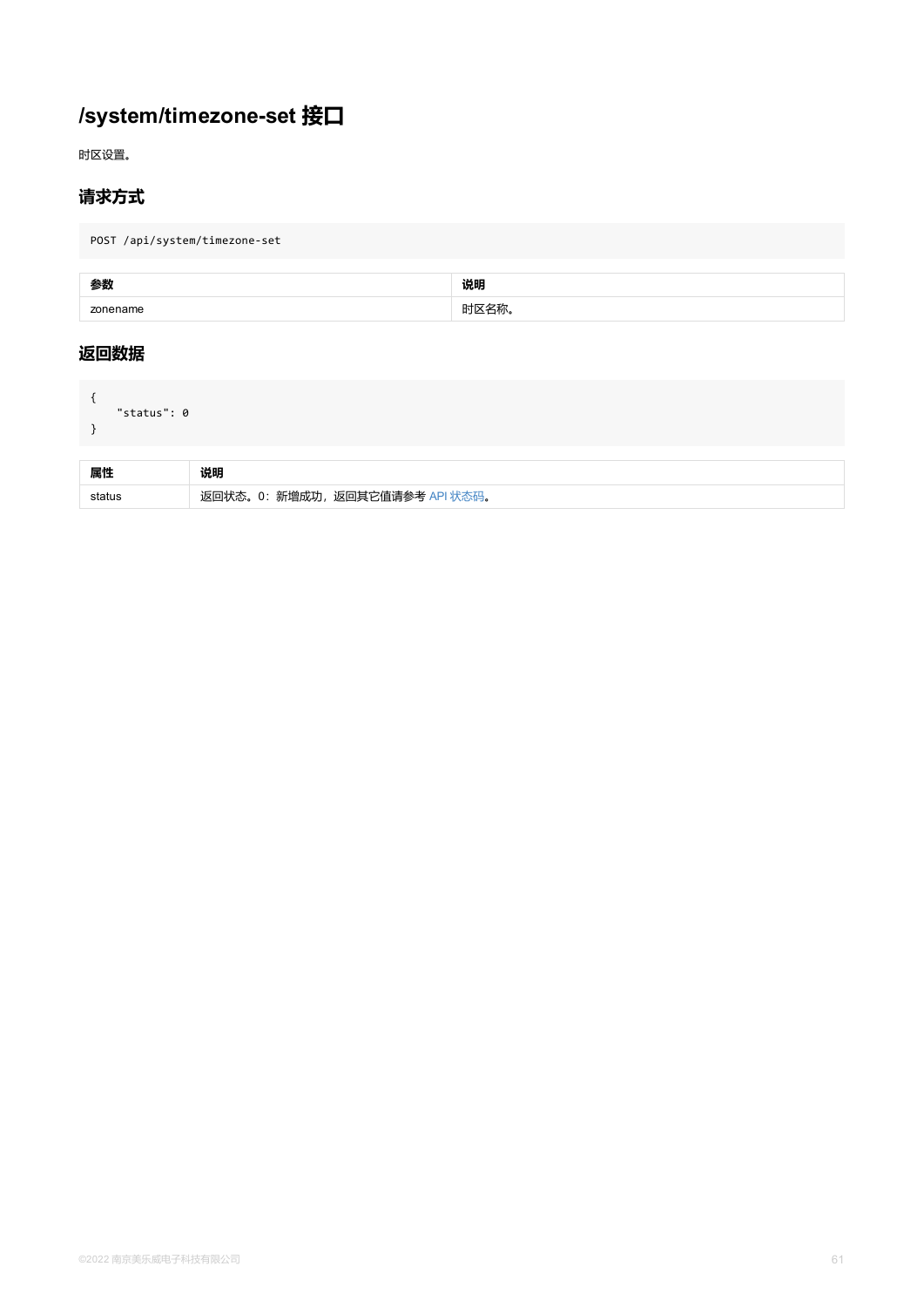```
{
  "status": 0
}
```

| 属性     | 说明                                           |
|--------|----------------------------------------------|
| status | 0: 新增成功,<br>返回其它值请参考<br>返回状态:<br>ة بن الله ا |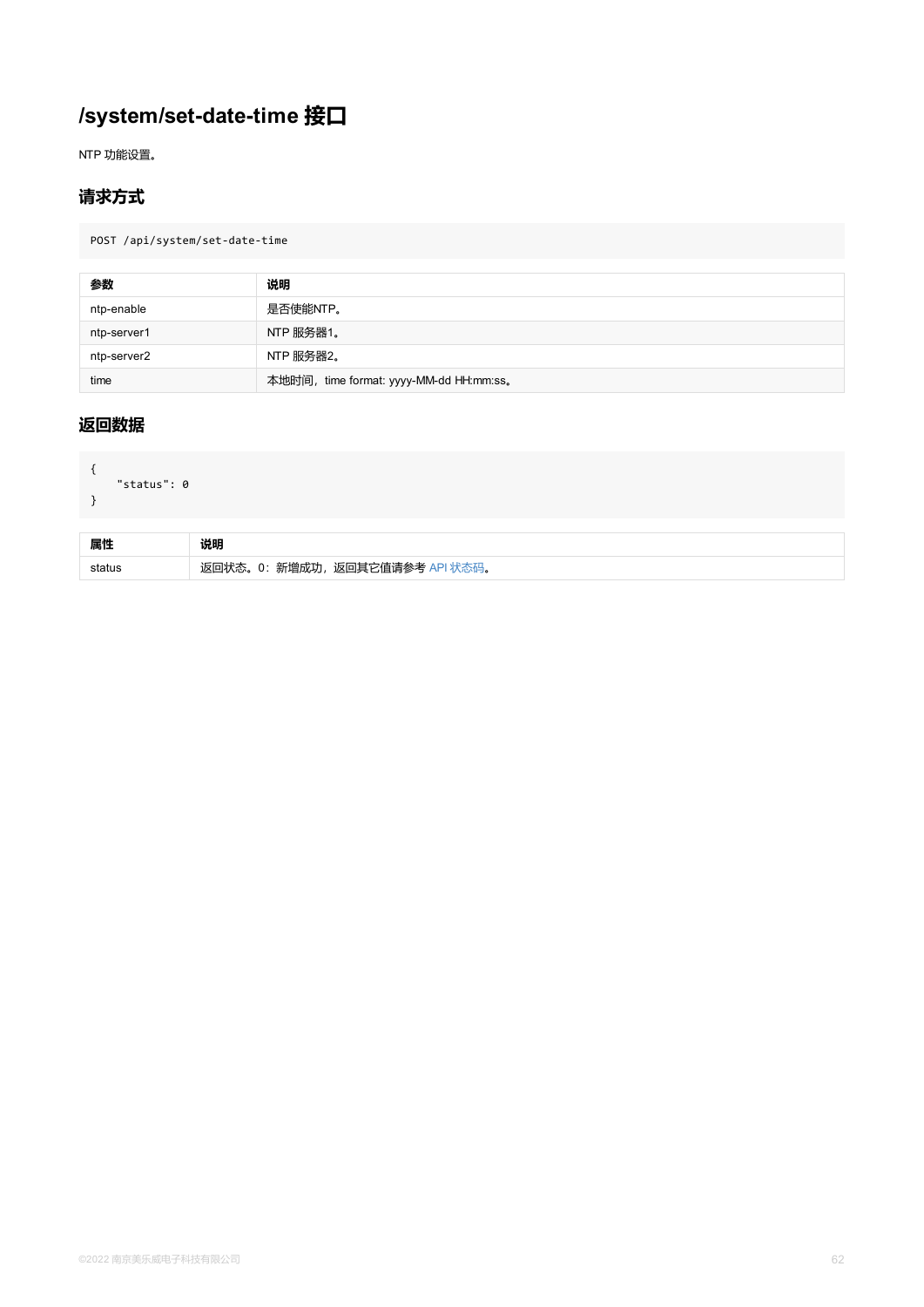```
status . v<sub>)</sub>
    "sid": "t2i704wbvoy51y408p588bpji010ibp0"
}
```

| 属性 | 说明                                            |
|----|-----------------------------------------------|
|    | 返回状态。0: 登录成功, 36: 用户名或密码错误, 返回其它值请参考 API 状态码。 |

### **接口示例**

```
// login (username: Admin, password=Admin)
curl --cookie-jar sid.txt http://192.168.66.1/api/user/login -X POST -H 'Content-Type: a
ername":"Admin", "password": "c1c224b03cd9bc7b6a86d77f5dace40191766c485cd55dc48caf9ac873
```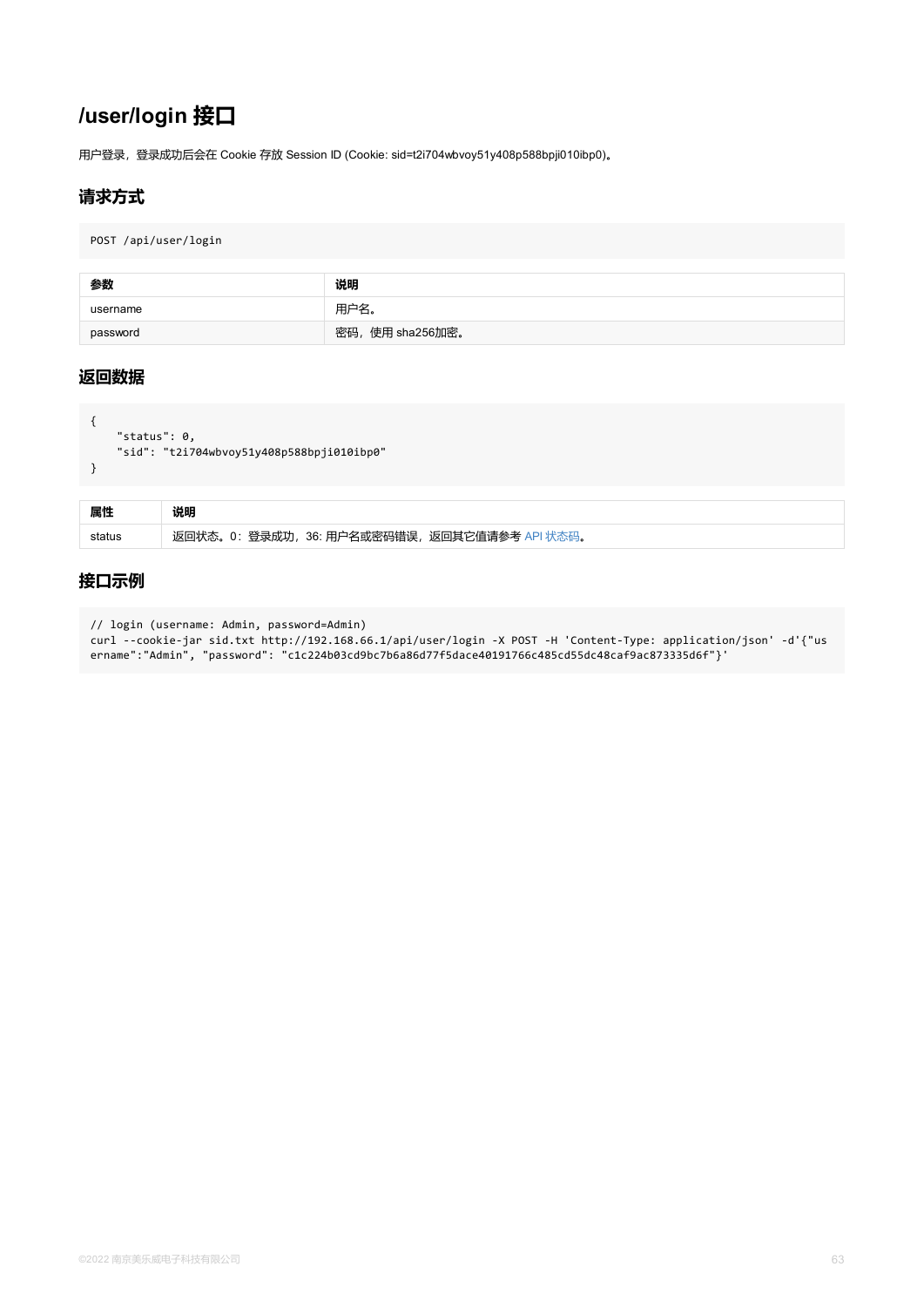|  | <br>-------- |  |  |
|--|--------------|--|--|
|  |              |  |  |
|  |              |  |  |
|  |              |  |  |
|  |              |  |  |
|  |              |  |  |
|  |              |  |  |
|  |              |  |  |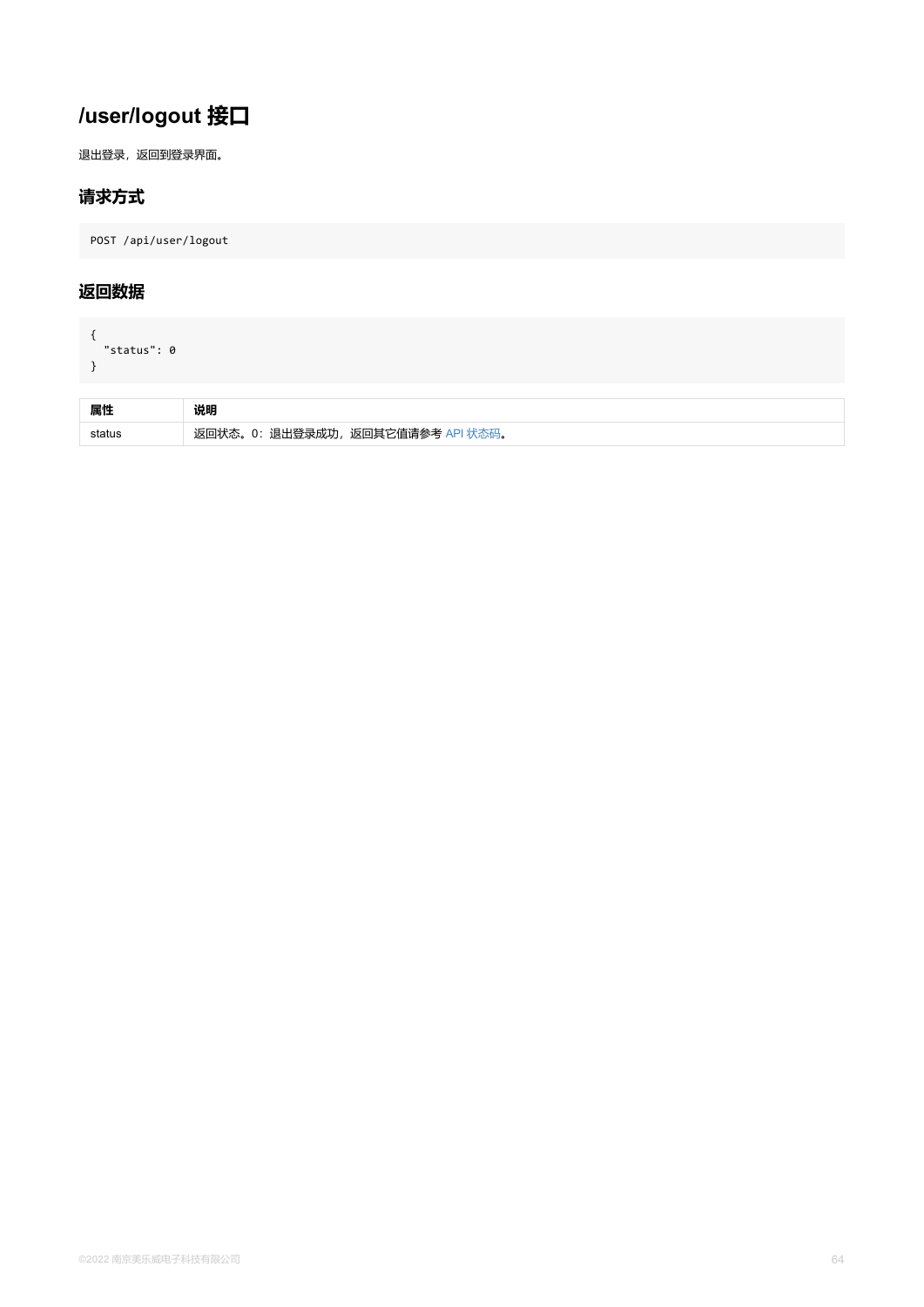```
"status": 0
}
```

| 属性     | 说明                                |  |
|--------|-----------------------------------|--|
| status | 返回状态。0: 数据获取成功, 返回其它值请参考 API 状态码。 |  |
| users  | 用户列表数组。username: 用户名, group: 用户组。 |  |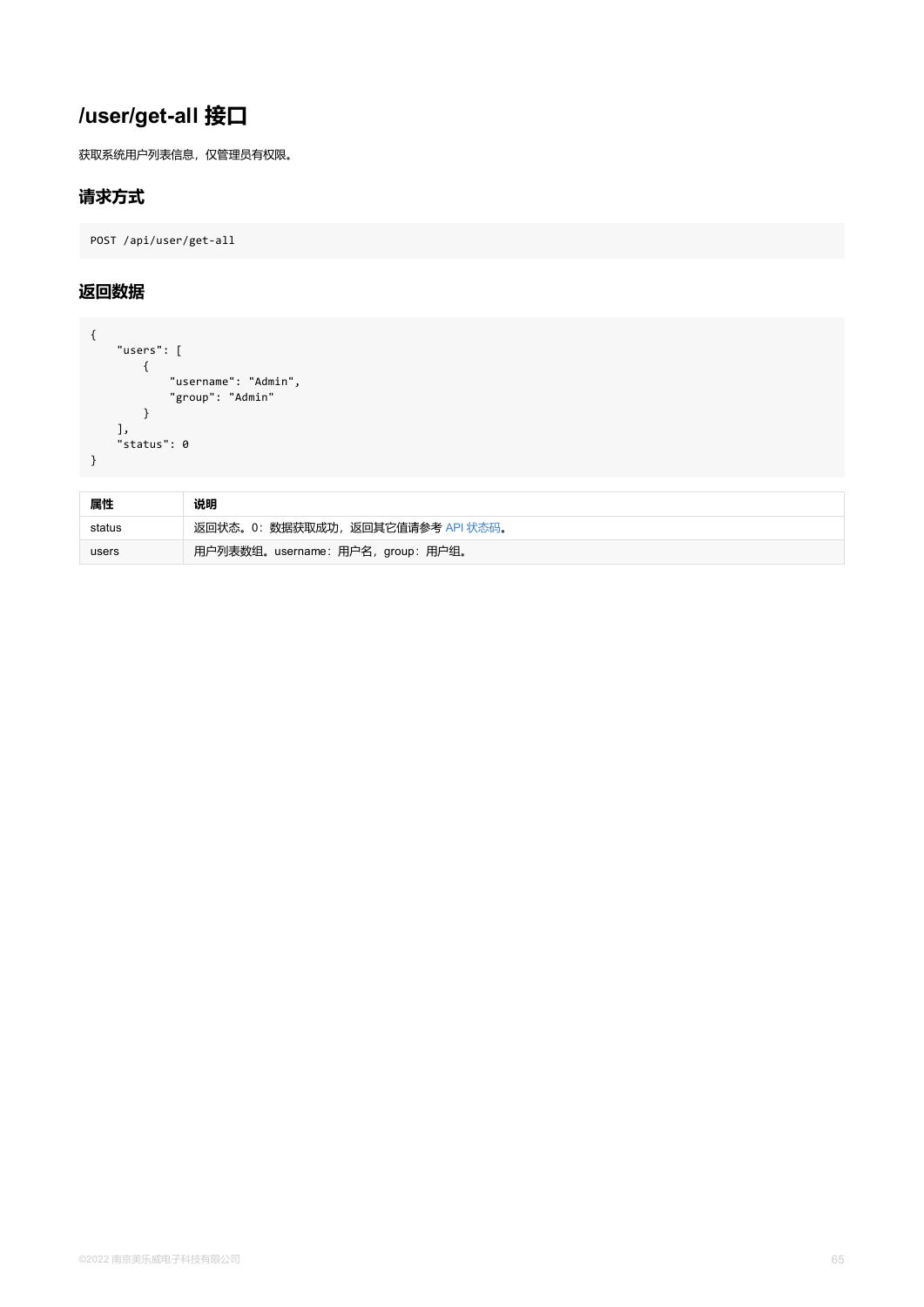```
status . U
}
```

| 属性     | 说明                                           |
|--------|----------------------------------------------|
| status | 新增成功,<br>返回其它值请参考<br>່ 0: .<br>┐Ⅳ★Ⅳ<br>"1八心。 |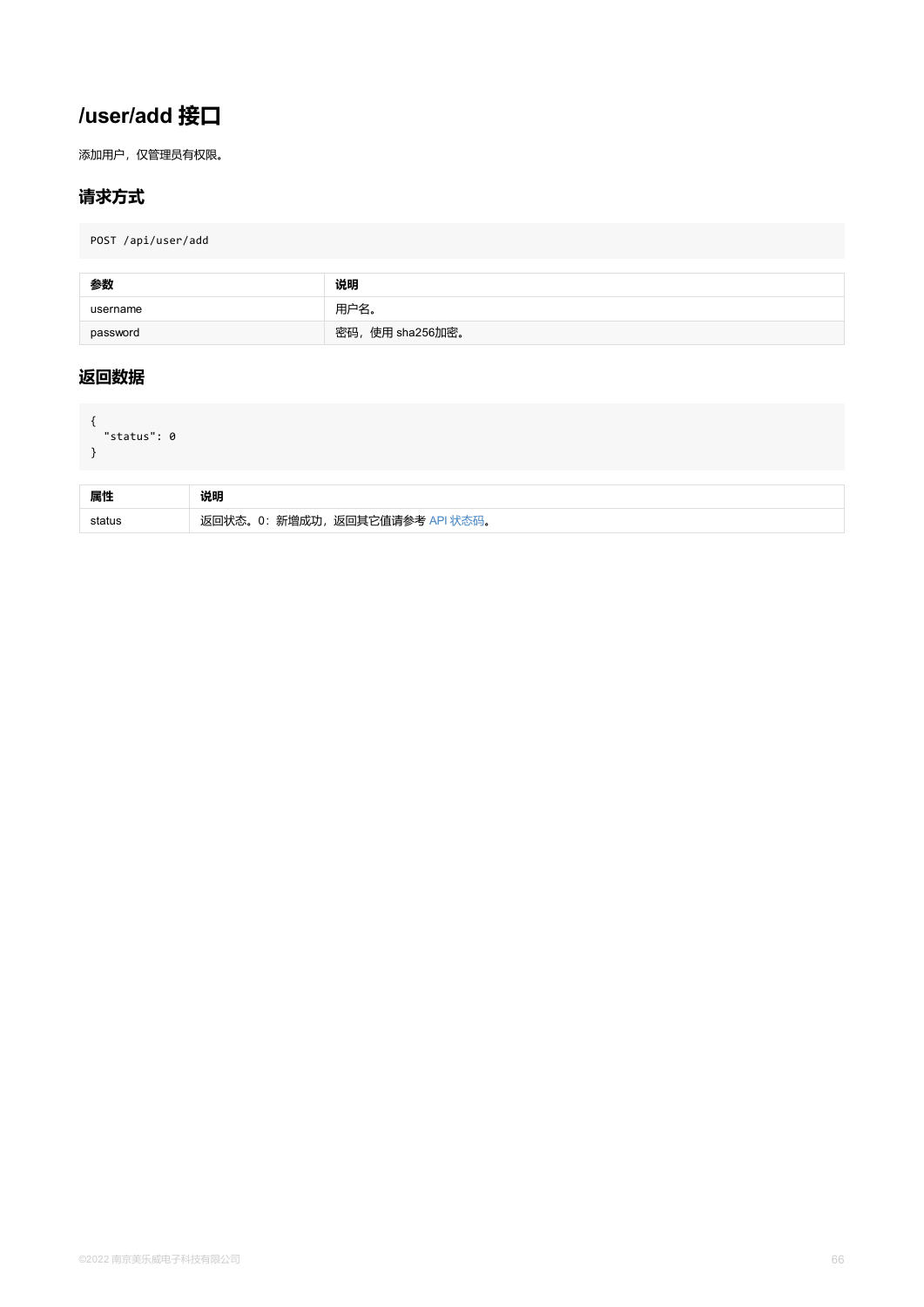| 属性     | 说明                              |
|--------|---------------------------------|
| status | 返回状态。0: 删除成功, 返回其它值请参考 API 状态码。 |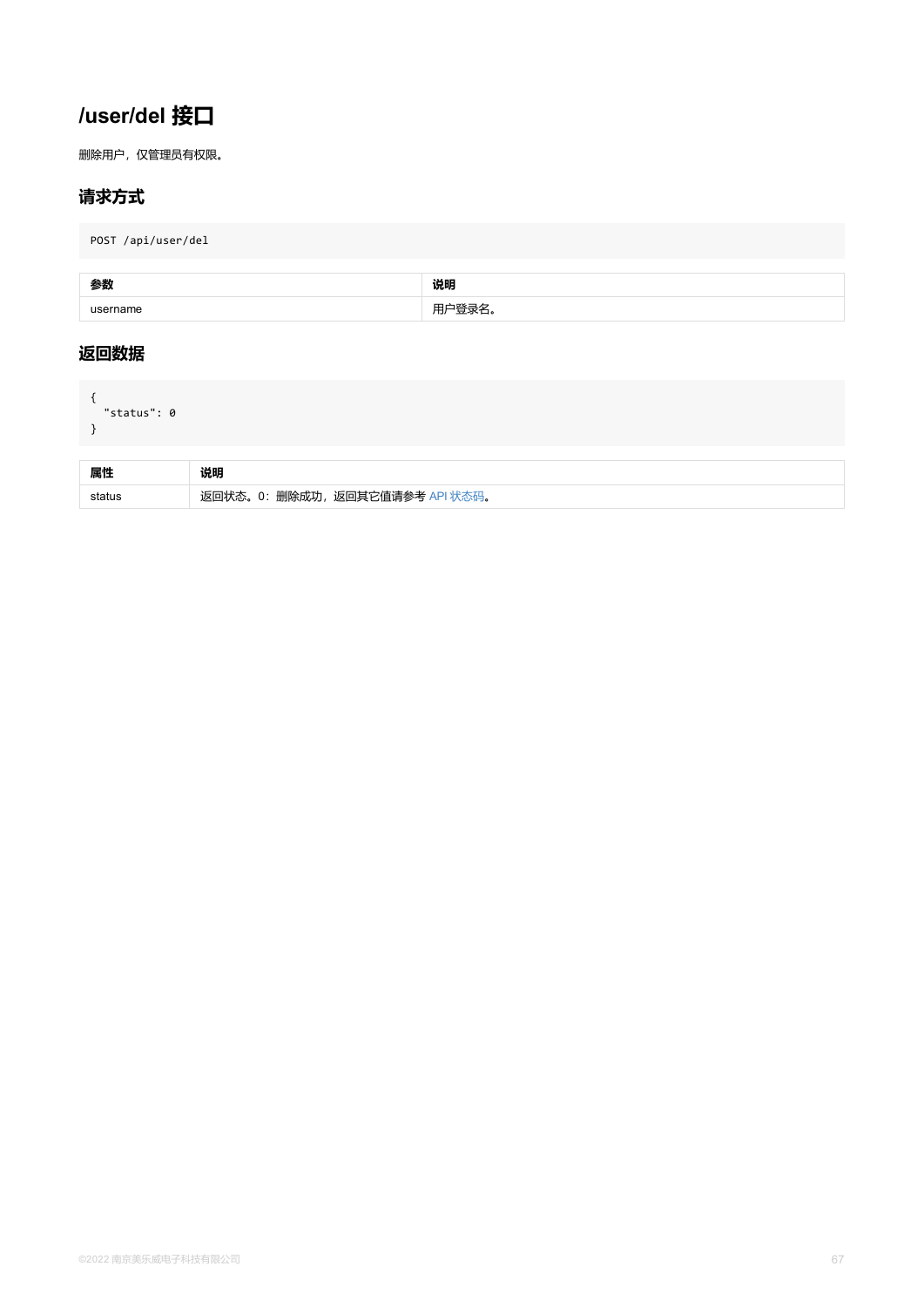```
status . U
}
```

| 属性     | 说明                              |
|--------|---------------------------------|
| status | 返回状态。0:修改成功,<br>, 返回其它值请参考 API' |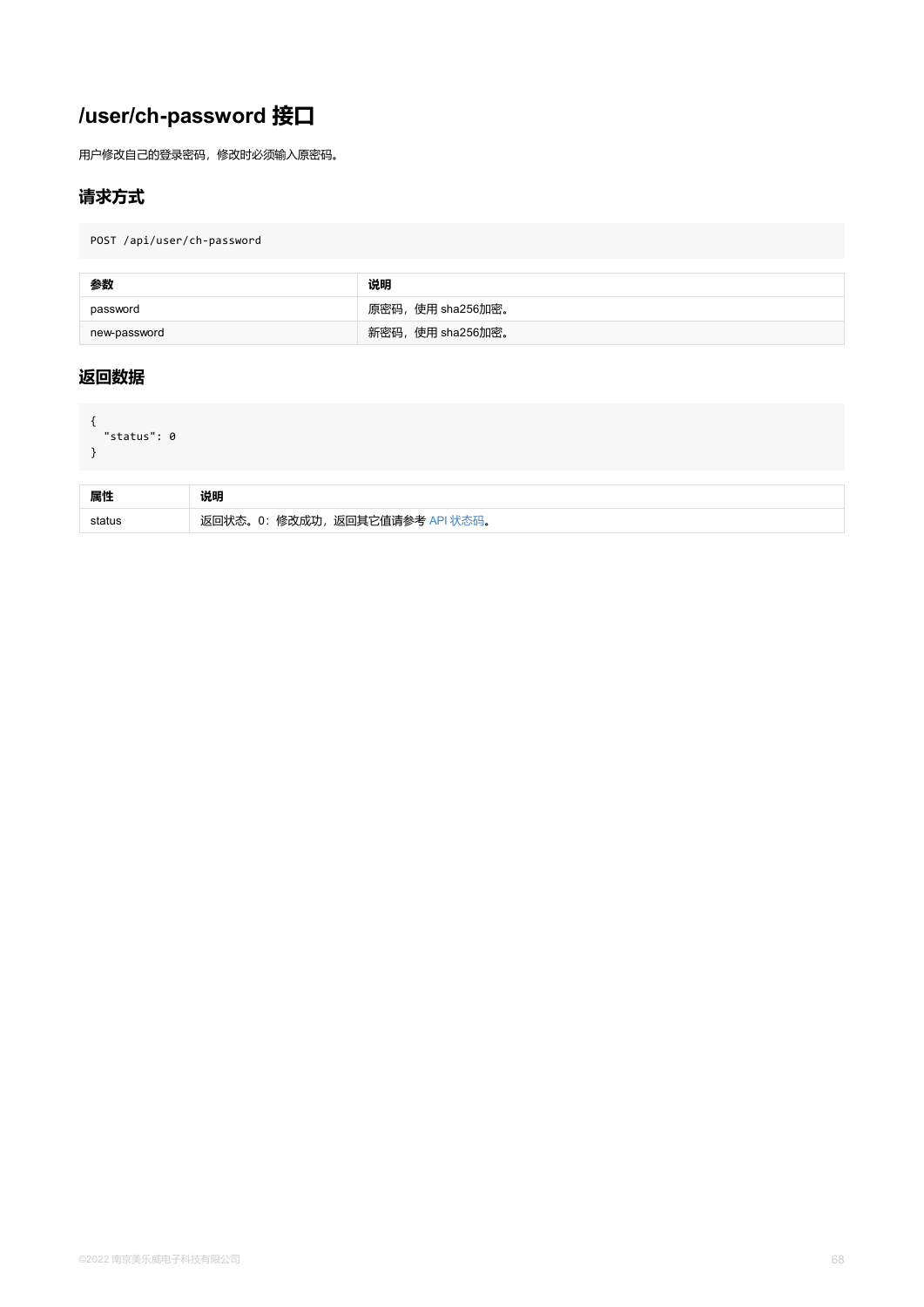```
status . U
}
```

| 属性     | 说明                              |
|--------|---------------------------------|
| status | 返回状态。0: 重置成功, 返回其它值请参考 API 状态码。 |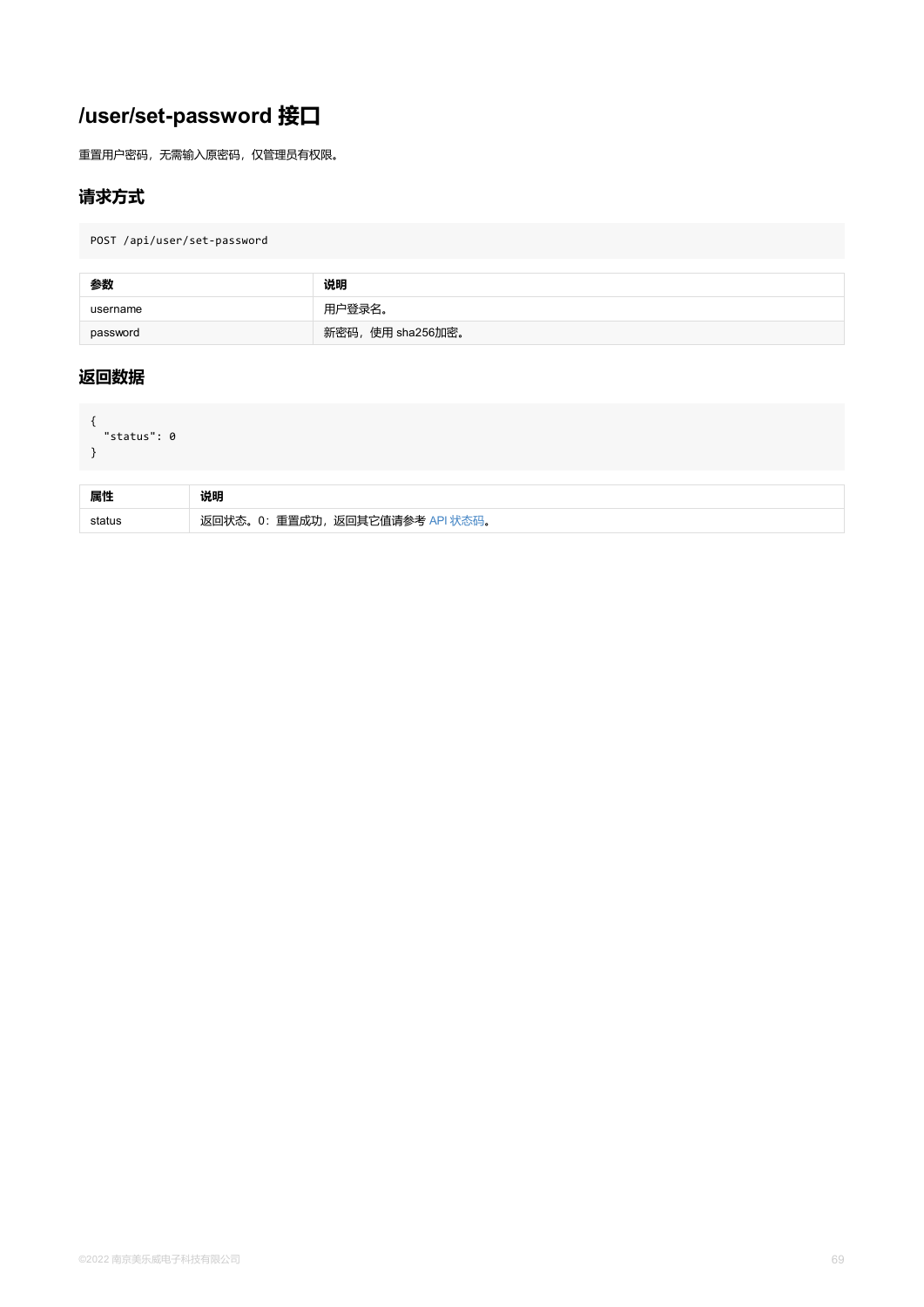```
"use-dhcp": true,
            "ipaddr": "10.10.12.166",
            "netmask": "255.255.240.0",
            "gateway": "10.10.0.1",
            "mac": "84:85:86:87:88:2e",
            "link-speed": 1000,
            "link-state": 2,
            "tx-speed-kbps": 0,
            "rx-speed-kbps": 107
        },
        {
            "enable": true,
            "iface": "wlan0",
            "type": 1,
            "mode": 1,
            "ssid": "USB-Fusion_yx_5G",
            "use-dhcp": true,
            "ipaddr": "192.168.67.1",
            "netmask": "255.255.255.0",
            "gateway": "",
            "mac": "10:2c:6b:fd:9b:78",
            "link-speed": -1,
            "link-state": 2,
            "tx-speed-kbps": 3,
            "rx-speed-kbps": 0
        },
        {
            "enable": true,
            "iface": "usb0",
            "type": 3,
            "use-dhcp": true,
            "ipaddr": "192.168.66.1",
            "netmask": "255.255.255.0",
            "gateway": "192.168.66.1",
            "mac": "8e:40:df:be:7c:fa",
            "link-speed": 480,
            "link-state": 2,
            "tx-speed-kbps": 0,
            "rx-speed-kbps": 0
        }
    ],
    "status": 0
}
```

| 属性            | 说明                                |
|---------------|-----------------------------------|
| status        | 返回状态。0: 数据获取成功, 返回其它值请参考 API 状态码。 |
| device-name   | 设备名称。                             |
| net[i].enable | 网卡服务是否开启。                         |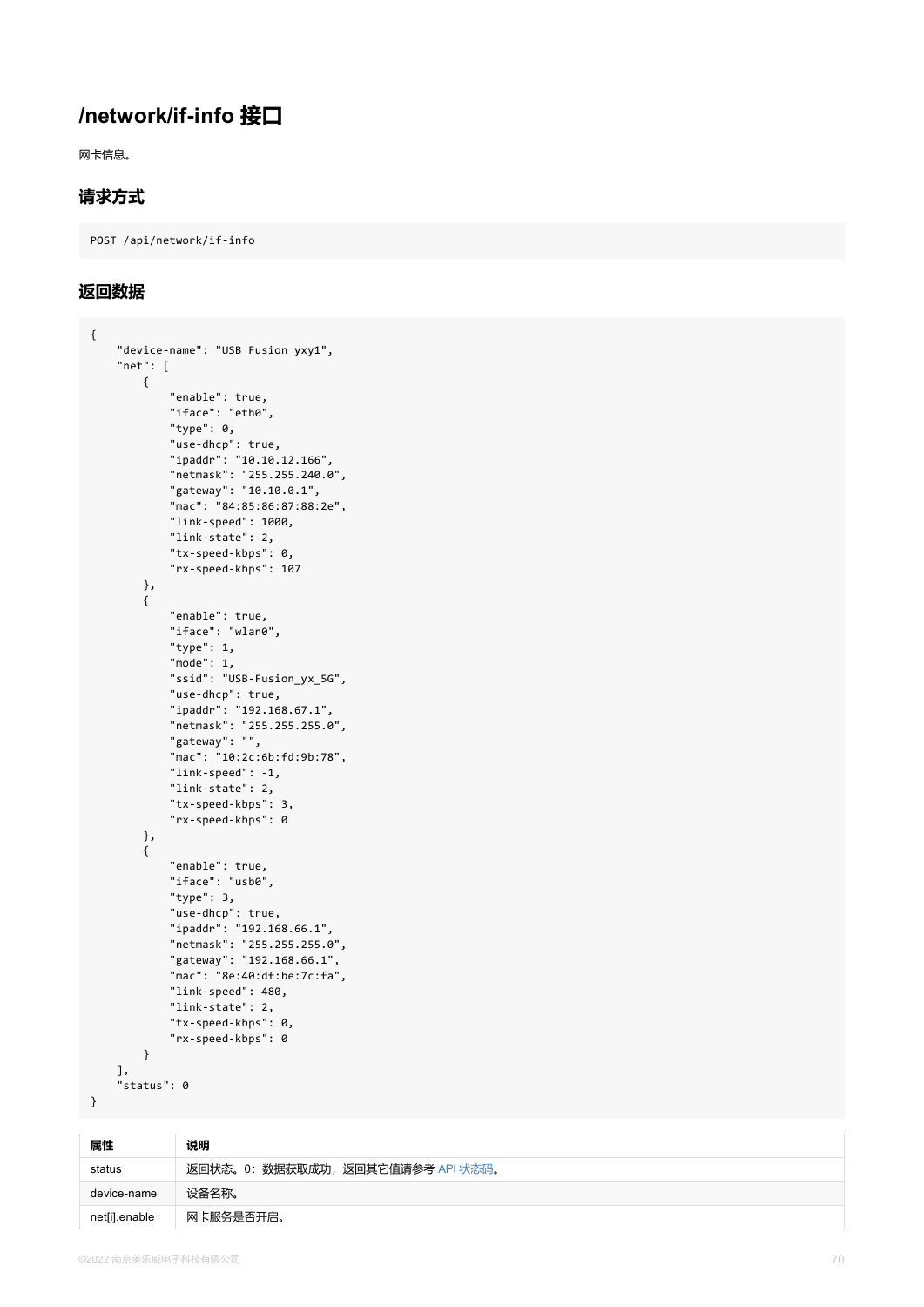| net[i].iface              | 网卡名称。                                                                                                                                                              |
|---------------------------|--------------------------------------------------------------------------------------------------------------------------------------------------------------------|
| net[i].type               | 网卡类型 0: 以太网 1: WIFI 2: 4G 模块 3: USB。                                                                                                                               |
| net[i].mode               | WIFI 工作模式, 当net[i].type == 1 存在, 0: STA 模式 1: AP 模式。                                                                                                               |
| net[i].ssid               | WIFI ssid.                                                                                                                                                         |
| net[i].reboot-<br>require | WIFI 重启生效。                                                                                                                                                         |
| net[i].use-<br>dhcp       | true: 使用dhcp获取ip false: static 配置网络。                                                                                                                               |
| net[i].ipaddr             | IP 地址。                                                                                                                                                             |
| net[i].netmask            | 子网掩码。                                                                                                                                                              |
| net[i].ipv6addr           | IPv6 地址信息。                                                                                                                                                         |
| net[i].gateway            | 网关地址。                                                                                                                                                              |
| net[i].mac                | MAC 地址。                                                                                                                                                            |
| net[i].link-<br>speed     | 速率 10: 10Mbps, 100: 100Mbps, 1000: 1Gbps, 2500: 2.5Gbps, 10000: 10Gbps。usb 支持的速率 12: full-speed, 480: high-<br>speed, 5000: super-speed-5g, 10000: super-speed-10g |
| net[i].link-<br>state     | 端口状态 0: down, 1: disconnected, 2: connnected                                                                                                                       |
| net[i].vendor             | 4G模块厂商信息。                                                                                                                                                          |
| net[i].product            | 4G模块型号信息。                                                                                                                                                          |
| net[i].tx-<br>speed-kbps  | 发送速度 (Kbps)。                                                                                                                                                       |
| net[i]. rx-<br>speed-kbps | 接收速度 (Kbps)。                                                                                                                                                       |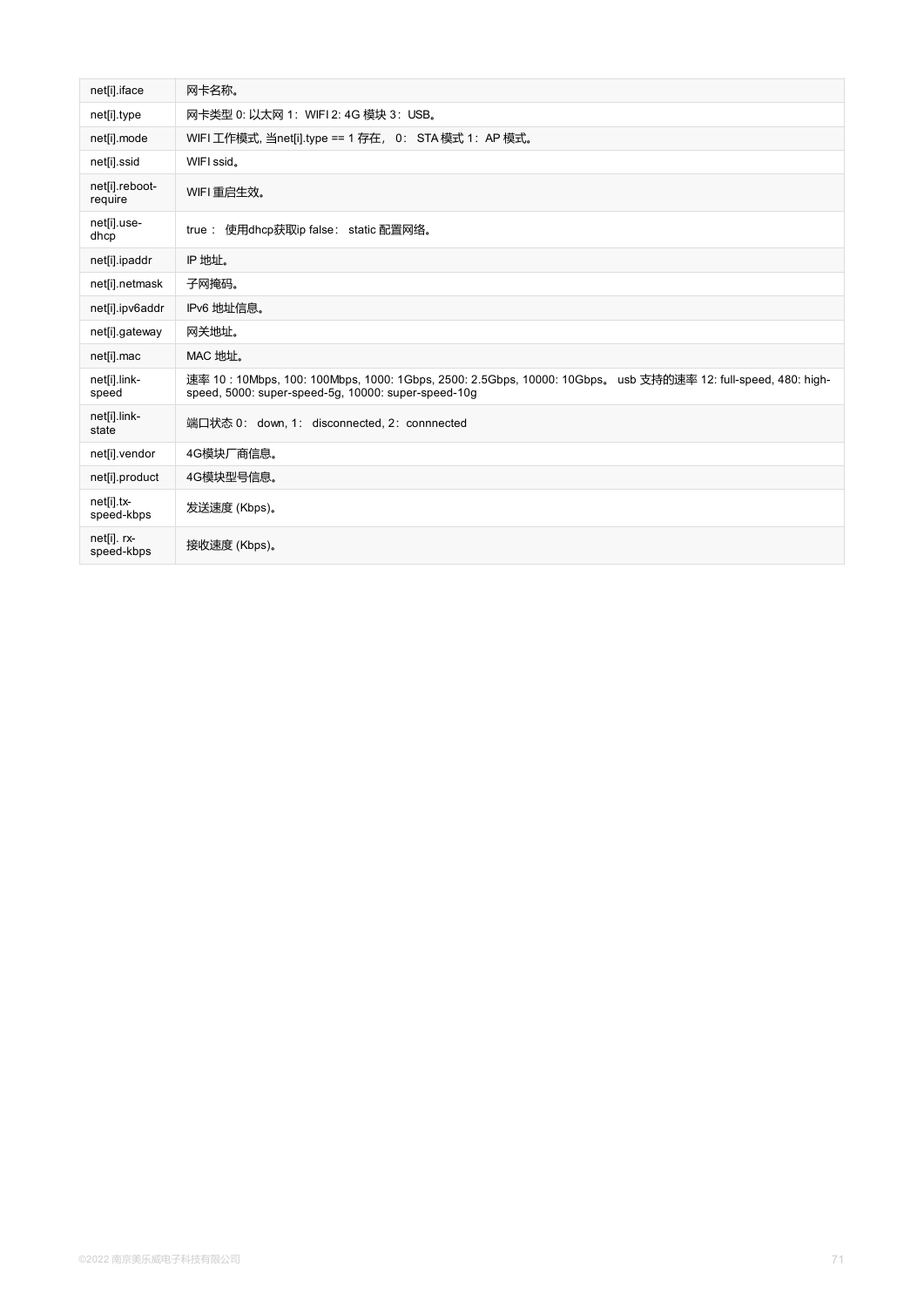```
{
"status": 0
}
```

| 属性     | 说明                                |
|--------|-----------------------------------|
| status | 返回状态。0: 数据获取成功, 返回其它值请参考 API 状态码。 |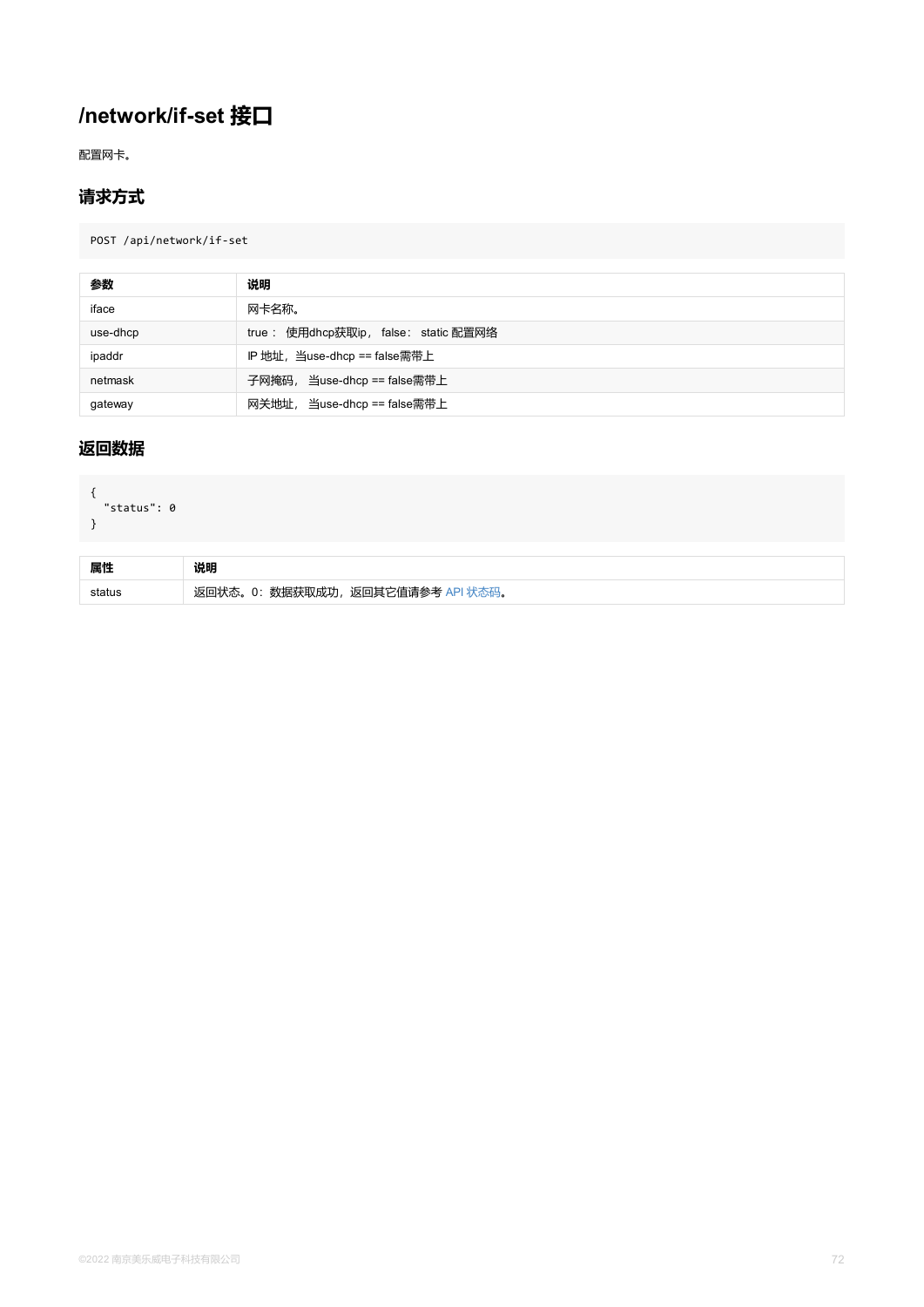| status | 返回状态。0: 数据获取成功, 返回其它值请参考 API 状态码。 |
|--------|-----------------------------------|
| ifname | 默认路由经过的网卡, iface 若为空, 表示暂时无路由。    |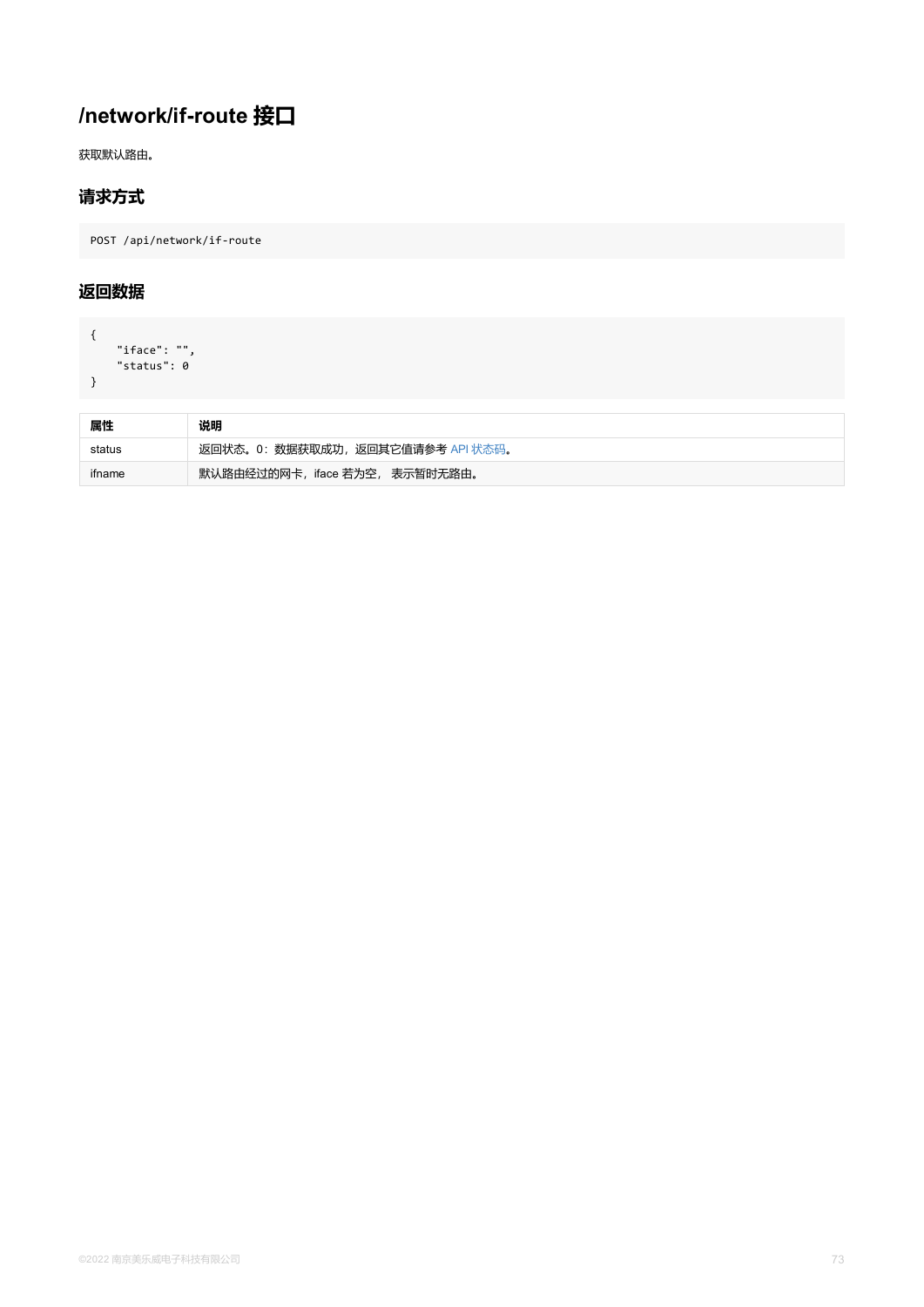| 属性        | 说明                                |
|-----------|-----------------------------------|
| status    | 返回状态。0: 数据获取成功, 返回其它值请参考 API 状态码。 |
| is-manual | 是否手动设置DNS。                        |
| dns1      | DNS, 空字符表示未设置。                    |
| dns2      | DNS, 空字符表示未设置。                    |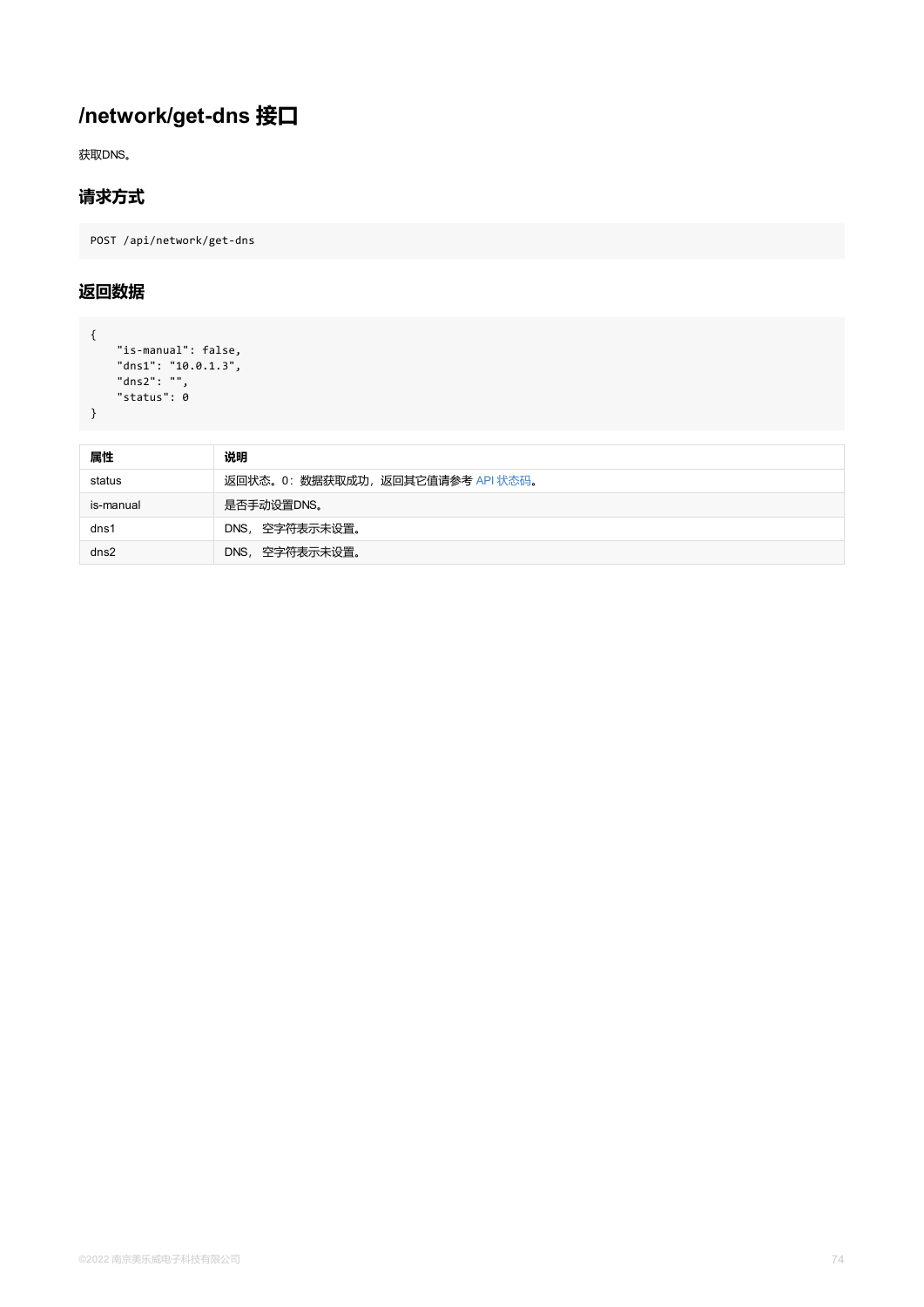```
{
"status": 0
}
```

| 属性     | 说明                                |
|--------|-----------------------------------|
| status | 返回状态。0: 数据获取成功, 返回其它值请参考 API 状态码。 |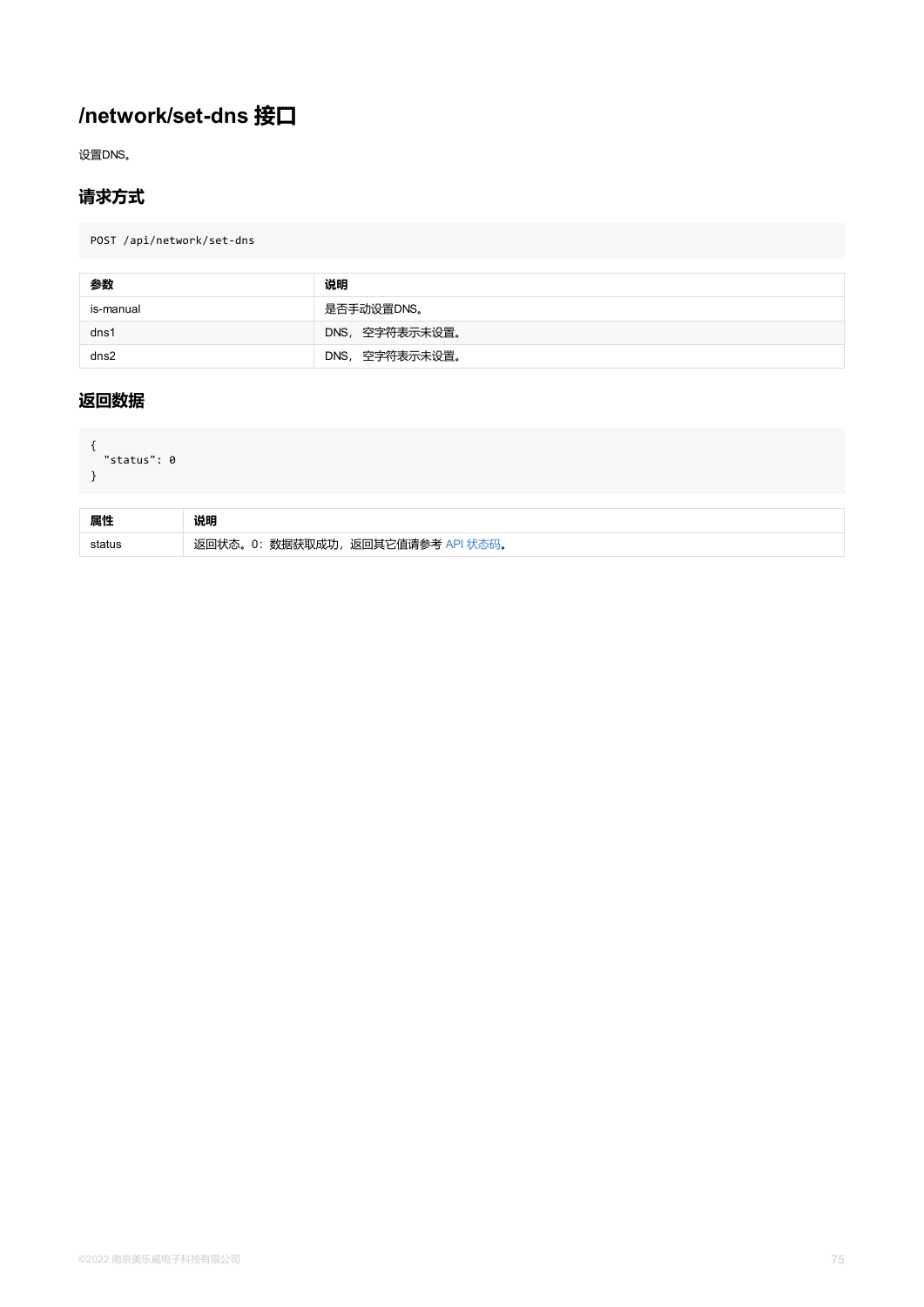```
status . U
}
```

| 属性     | 说明                                |
|--------|-----------------------------------|
| status | 返回状态。0: 数据获取成功, 返回其它值请参考 API 状态码。 |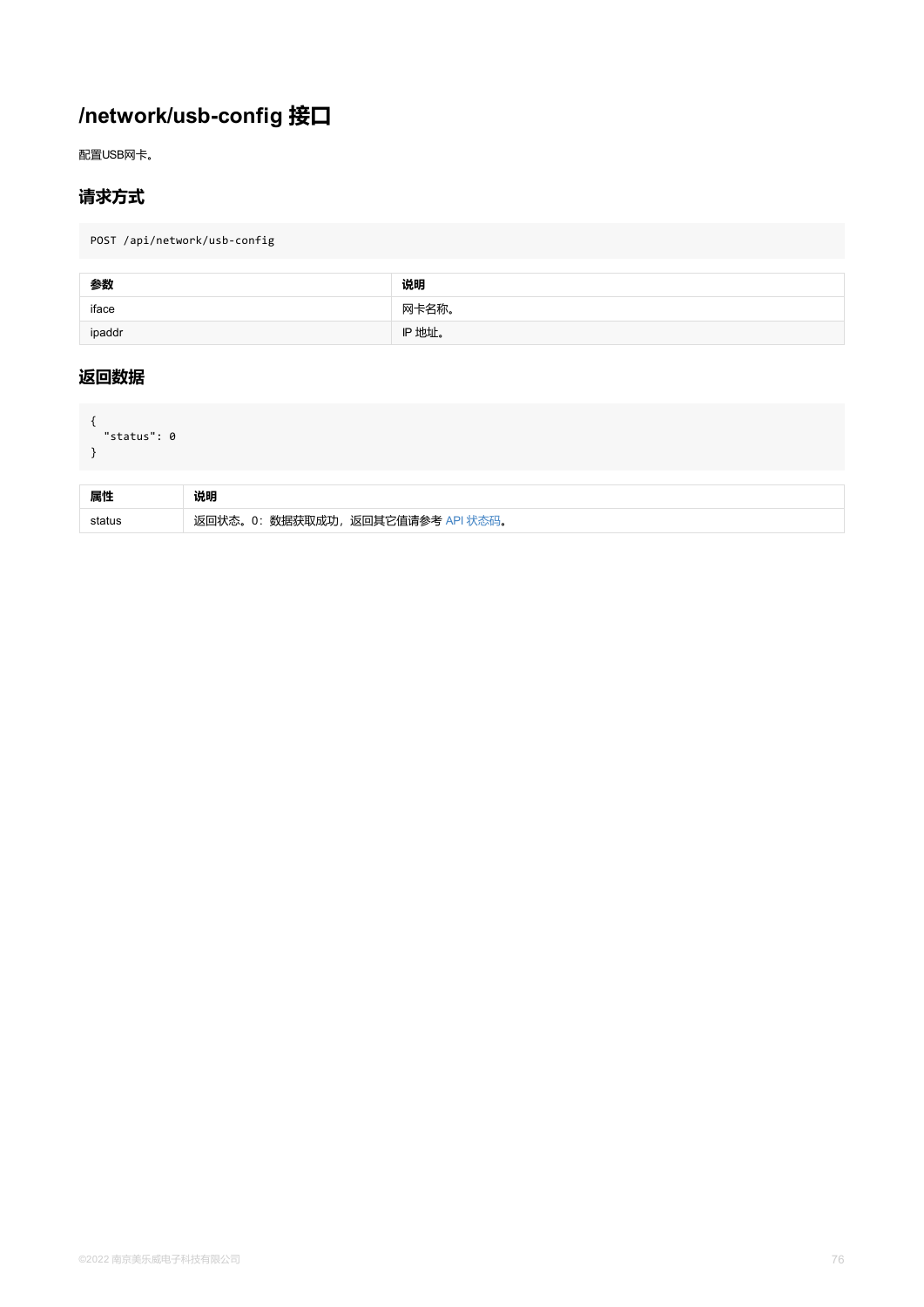```
status . U
}
```

| 属性     | 说明                                |
|--------|-----------------------------------|
| status | 返回状态。0: 数据获取成功, 返回其它值请参考 API 状态码。 |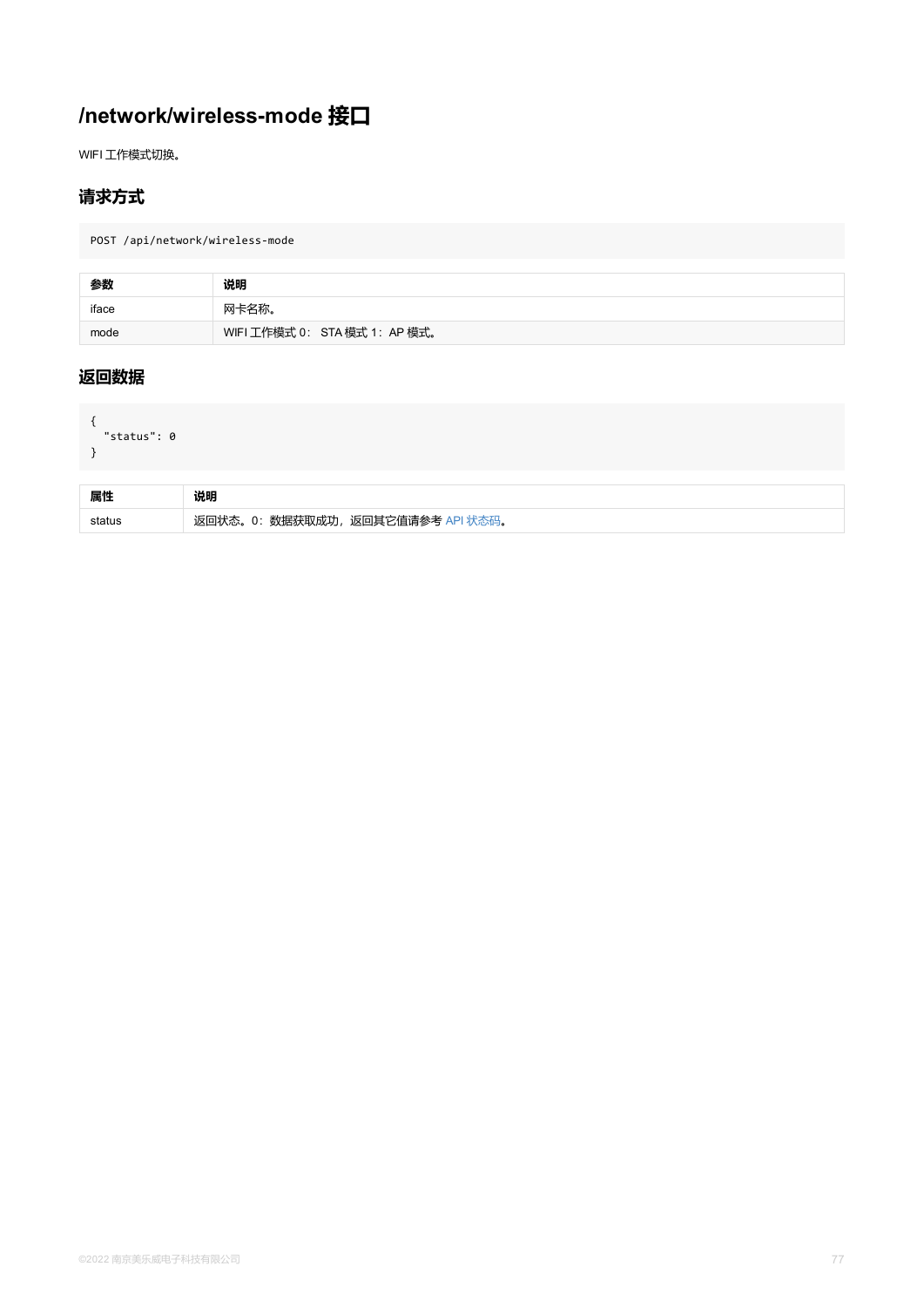```
"status": 0
}
```

| 属性     | 说明                                |
|--------|-----------------------------------|
| status | 返回状态。0: 数据获取成功, 返回其它值请参考 API 状态码。 |
| mode   | WIFI 工作模式 0: STA 模式 1: AP 模式。     |
| enable | 网卡服务是否开启。                         |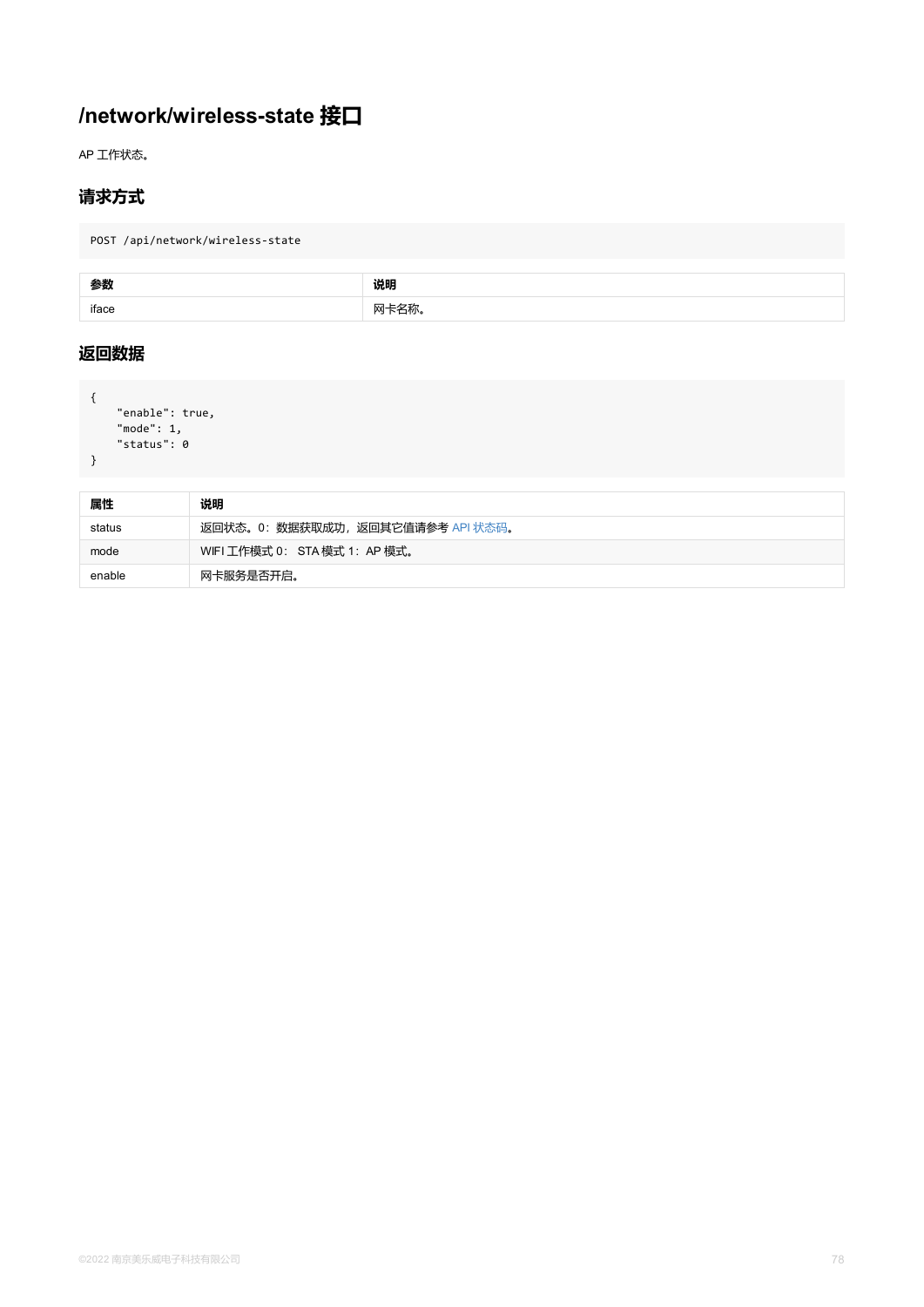```
status . U
}
```

| 属性     | 说明                                |
|--------|-----------------------------------|
| status | 返回状态。0: 数据获取成功, 返回其它值请参考 API 状态码。 |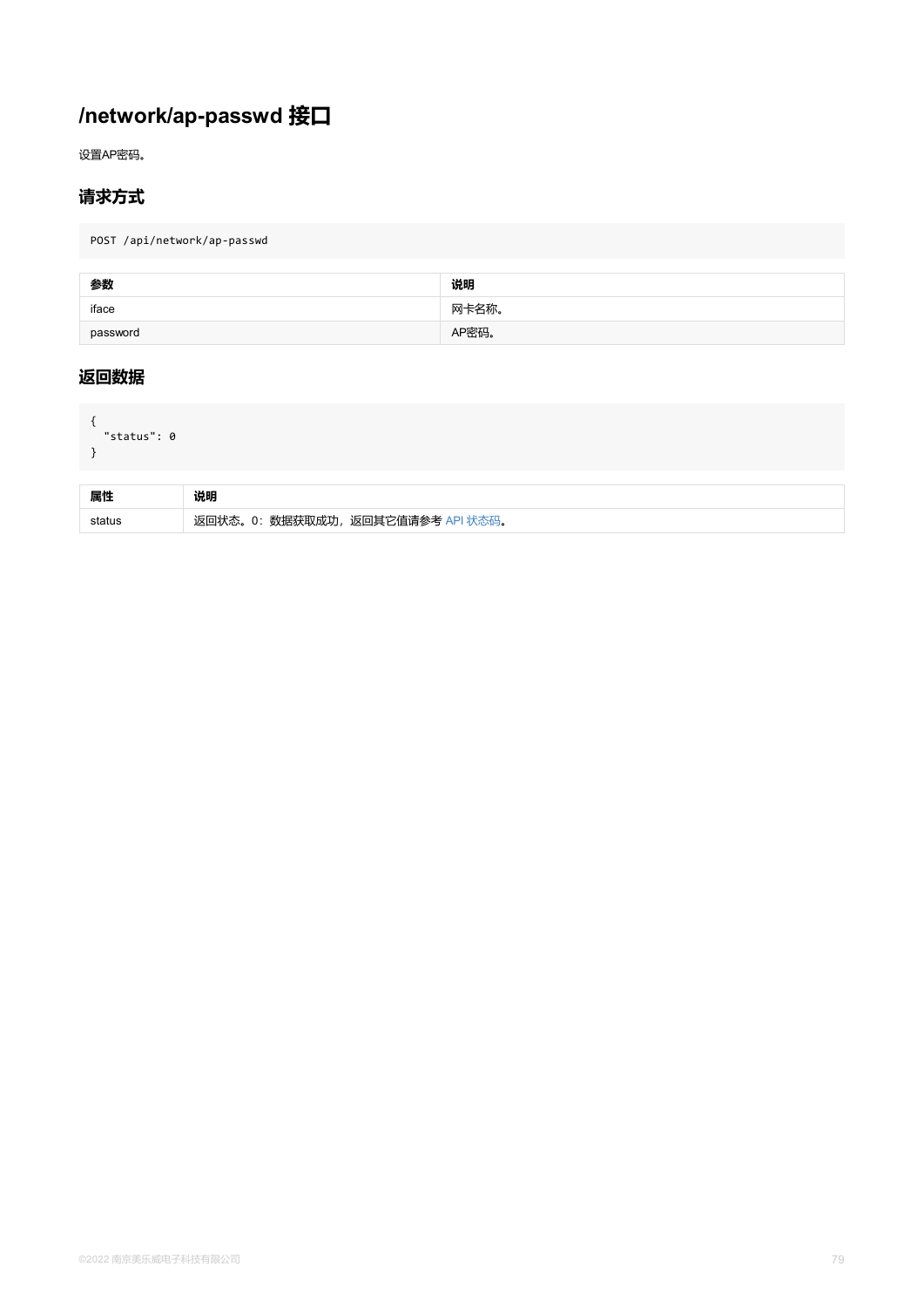| dhcp-ip-start  | DHCP 分配的IP起始地址。 |
|----------------|-----------------|
| dhcp-ip-end    | DHCP 分配的IP结束地址。 |
| enable-surfing | 使能冲浪上网。         |

## **返回数据**

```
{
  "status": 0
}
```

| 属性 | 说明                                |
|----|-----------------------------------|
|    | 返回状态。0: 数据获取成功, 返回其它值请参考 API 状态码。 |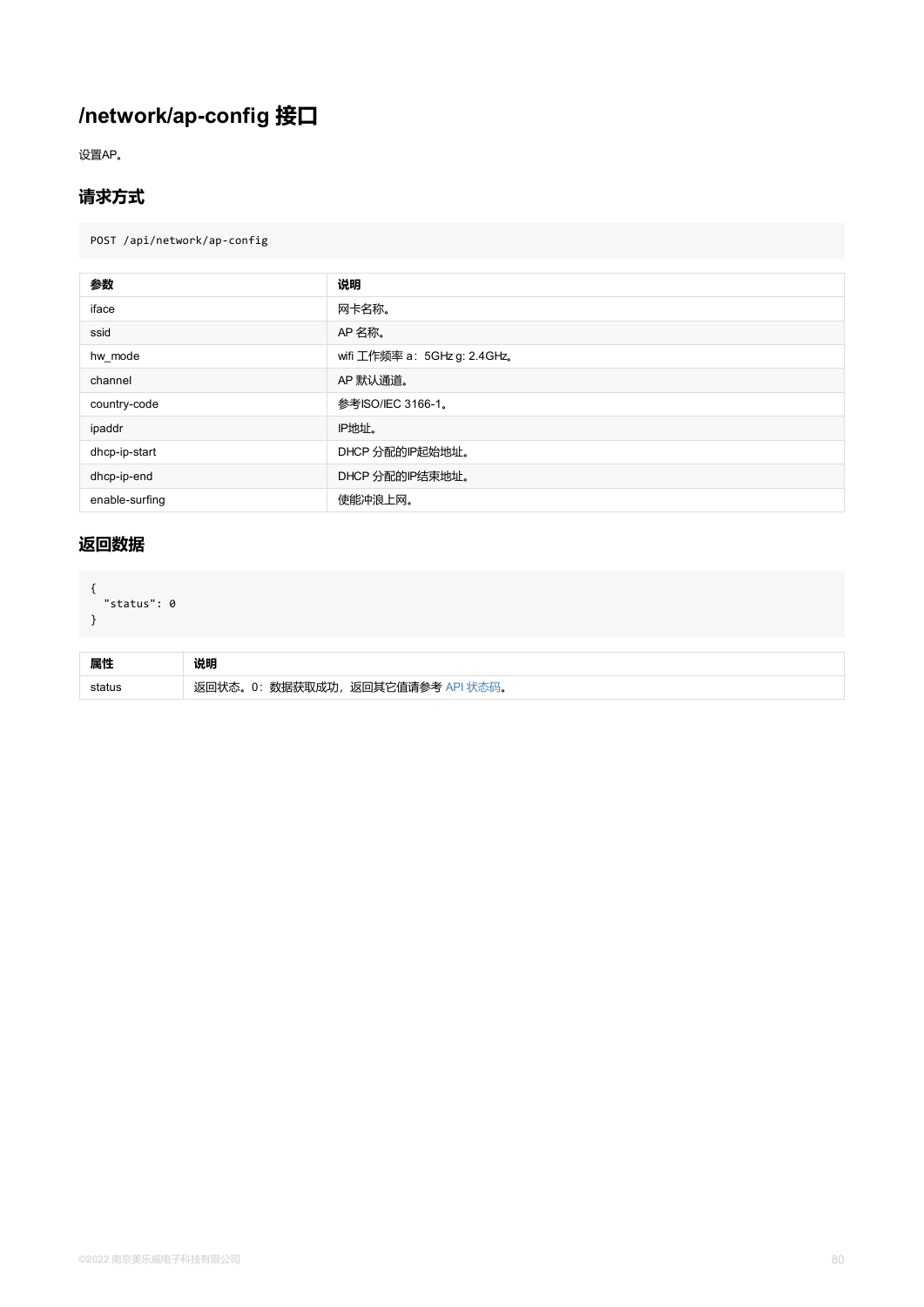## /network/ap-get-config 接口

获 取 A P 信 息 。

#### **请 求 方 式**

POST /api/network/ap-get-config

| 参数    | 说明                 |
|-------|--------------------|
| iface | ライト<br>XХ<br>ュイソハ。 |

#### **返 回 数 据**

```
{
     "ssid": "USB-Fusion_3002",
     "hw_mode": "g",
     "channel": 1,
     "country-code": "CN",
     "support-freq": [
         {
              "freq": "2.4G",
              "hw-mode": "g"
         }
,
         {
              "freq": "5G",
              "hw-mode": "a"
         }
     ]
,
     "support-channels": {
         "channels": [
             {
                   "code": [
                       "
U
S
"
,
                       "CA"
                   ]
,
                   "2g-chans": [
                       1
,
                       2
,
                       3
,
                       4
,
                       5
,
                       6
,
                       7
,
                       8
,
                       9
,
                       1
0
,
                       1
1
                   ]
,
                   "5g-chans": [
                       3
6
,
                       4
0
,
```
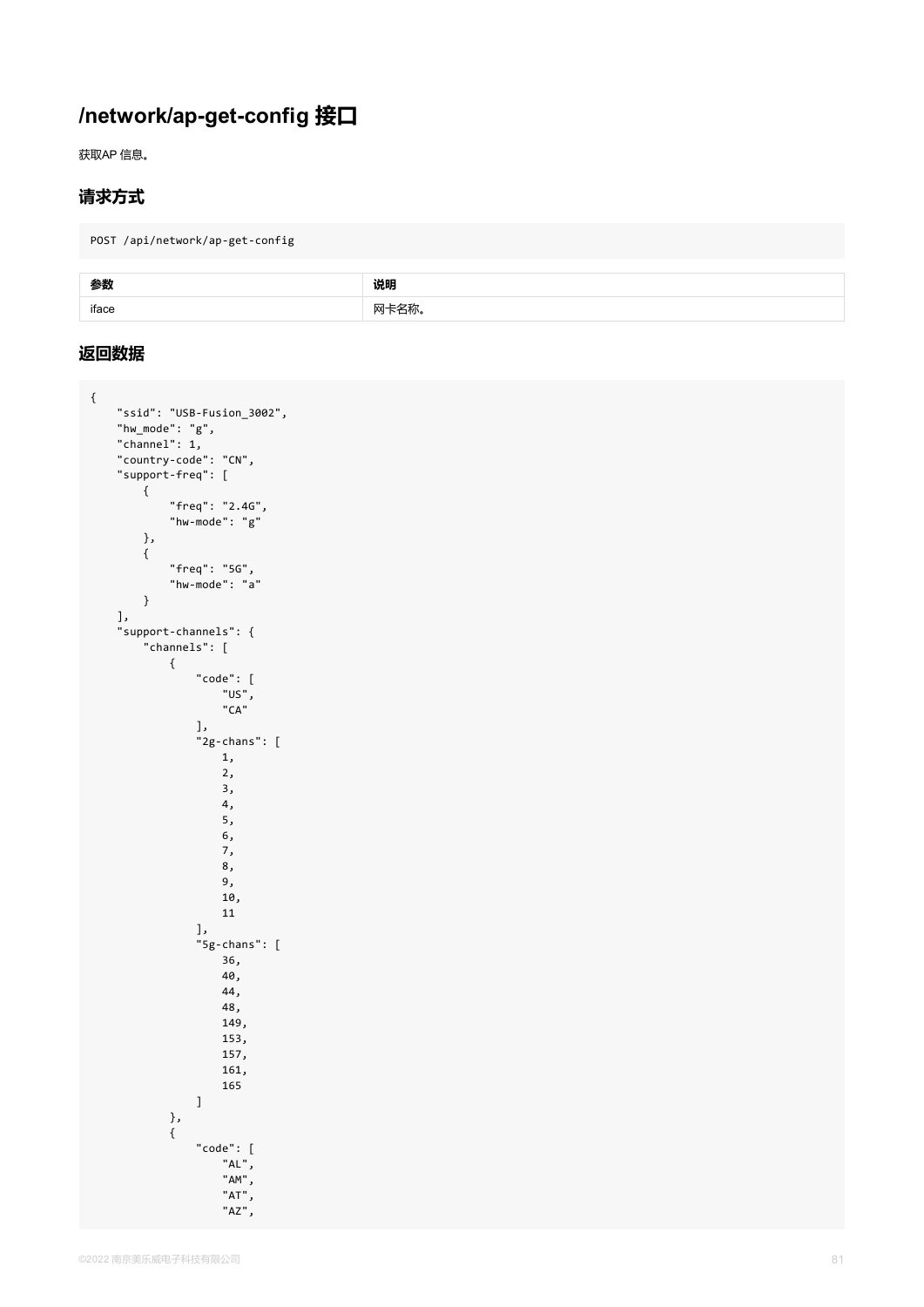" B A " , " B E " , " B G " , " B Y " , " C H " , " C Y " , " C Z " , " D E " , " D K " , "EE", " E L " , " E S " , " F I " , " F R " , " G E " , " H R " , " H U " , " I E " , " I S " , "IT", " L I " , "LT", " L U " , " L V " , " M D " , " M E " , " M K " , "MT", " N L " , " N O " , " P L " , "PT", " R O " , " R S " , " R U " , " S E " , " S I " , " S K " , " T R " , " U A " , " U K " ] , " $2g$ -chans": [ 1 , 2 , 3 , 4 , 5 , 6 , 7 , 8 , 9 , 1 0 , 1 1 , 1 2 , 1 3 ] , "5g-chans": [

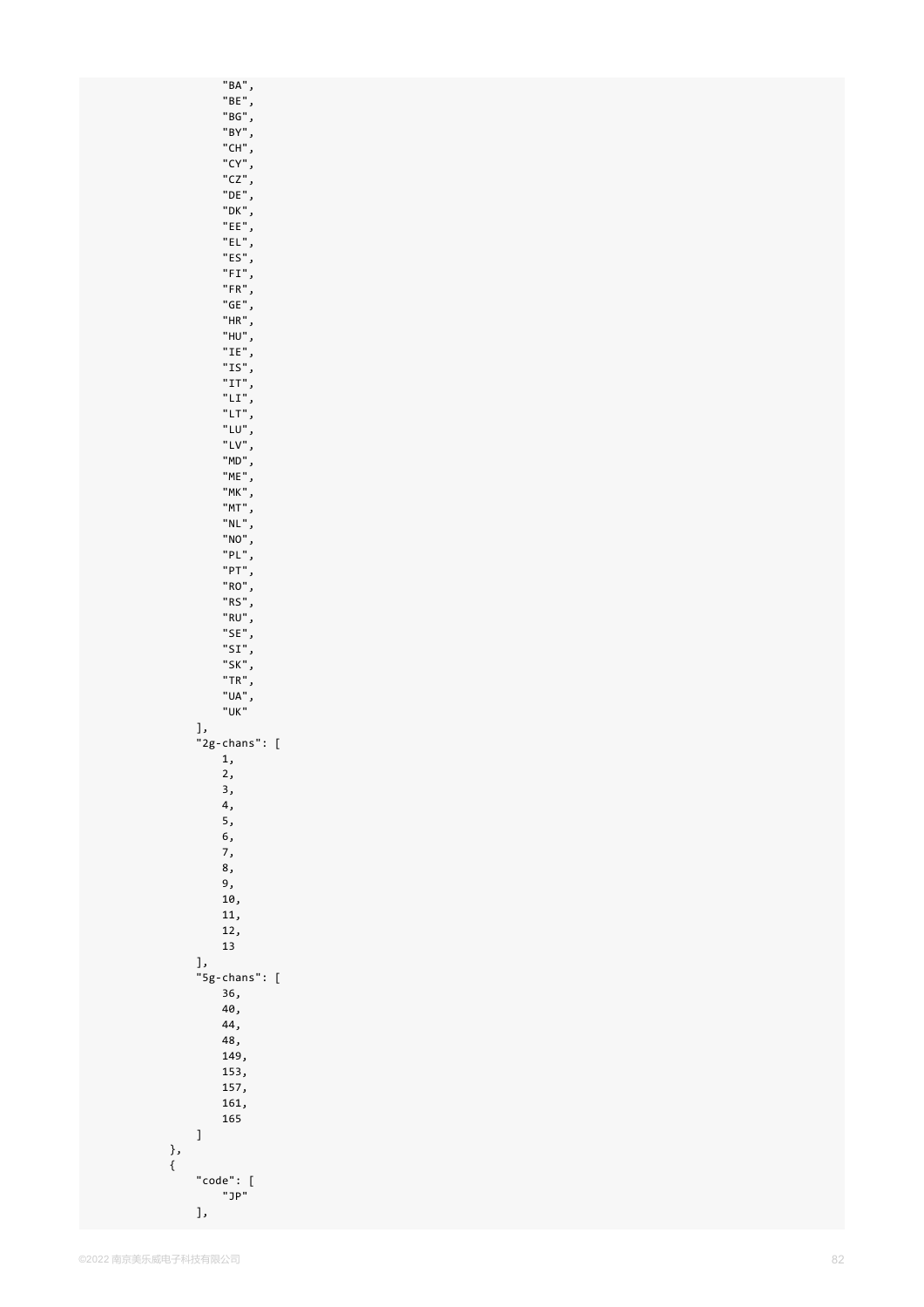" $2g$ -chans": [ , , , , , , , , , 0 , 1 , 2 , 3 ] , "5g-chans": [ 6 , 0 , 4 , 8 ] } , { "code": [ " C N " ] , " $2g$ -chans": [ , , , , , , , , , 0 , 1 , 2 , 3 ] , "5g-chans": [ 6 , 0 , 4 , 8 , 4 9 , 5 3 , 5 7 , 6 1 , 6 5 ] } ] , "global-2g-chans": [ , , ,

```
4
,
      5
,
      6
,
      7
,
      8
,
      9
,
      1
0
,
      1
1
,
      1
2
,
      1
3
]
,
"global-5g-chans": [
      3
6
,
      4
0
,
      4
4
,
```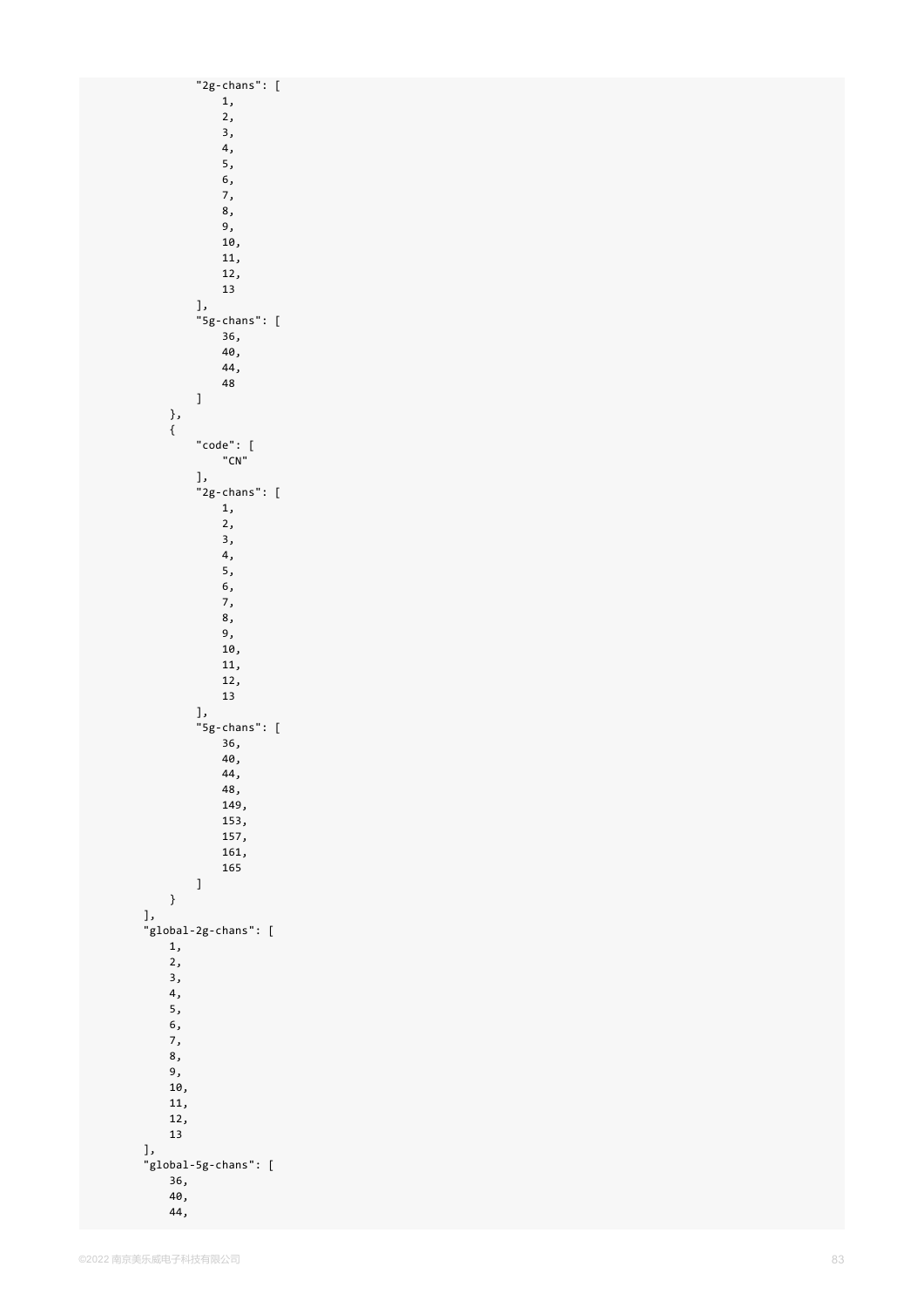| hw mode                 | wifi 工作频率 a: 5GHz g: 2.4GHz。 |
|-------------------------|------------------------------|
| channel                 | AP 默认通道。                     |
| country-code            | 参考ISO/IEC 3166-1。            |
| support-freq            | 支持的频率。                       |
| ipaddr                  | IP地址。                        |
| dhcp-ip-start           | DHCP 分配的IP起始地址。              |
| dhcp-ip-end             | DHCP 分配的IP结束地址。              |
| enable-surfing          | 使能冲浪上网。                      |
| first-use               | 首次切换到AP模式。                   |
| ap-to-sta-reboot-effect | AP切换STA是否需要reboot。           |
| sta-to-ap-reboot-effect | STA切换AP是否需要reboot。           |
|                         |                              |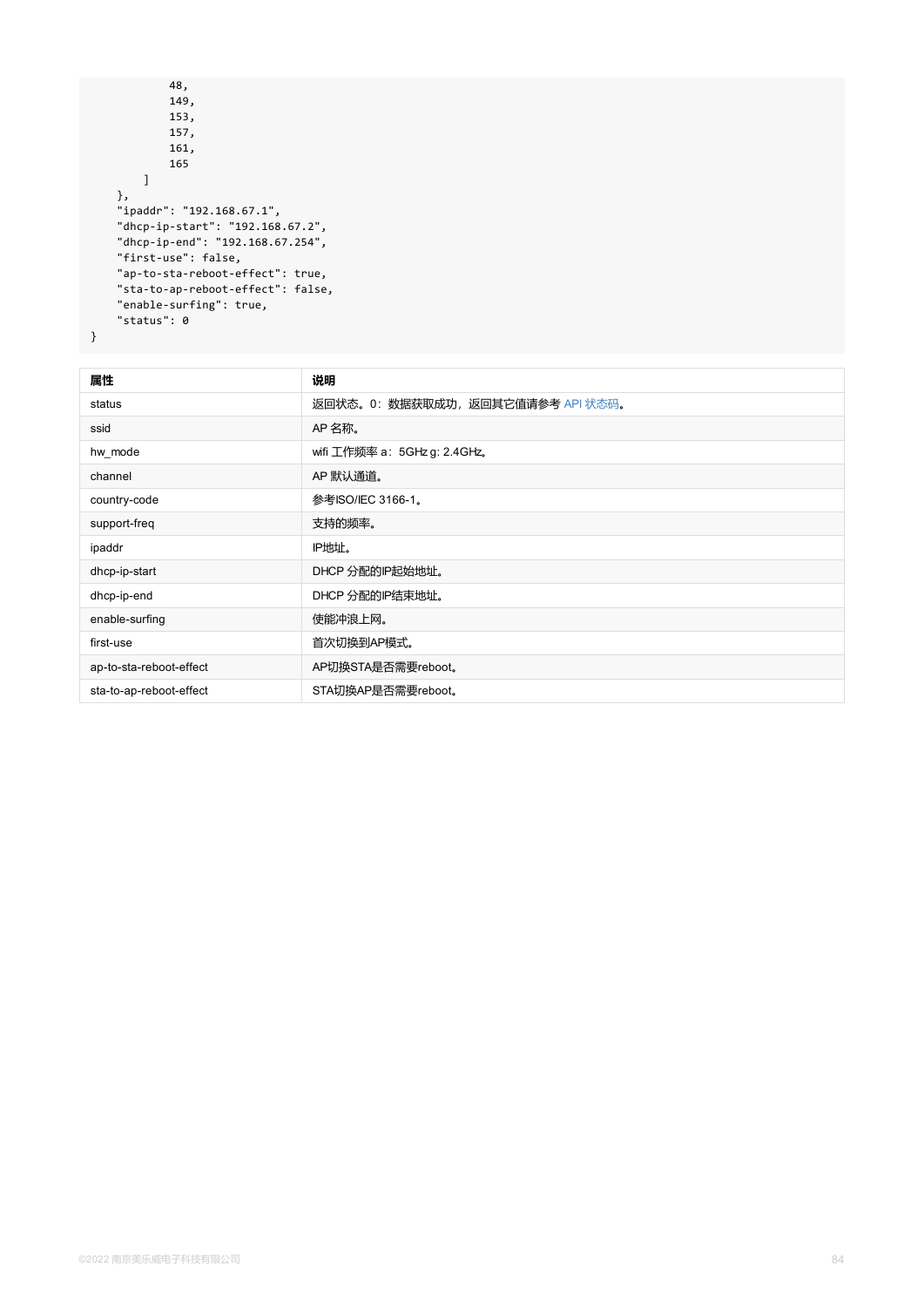| 属性 | 说明                                  |
|----|-------------------------------------|
|    | 数据获取成功,<br>返回其它值请参考。<br>返回状态。<br>0: |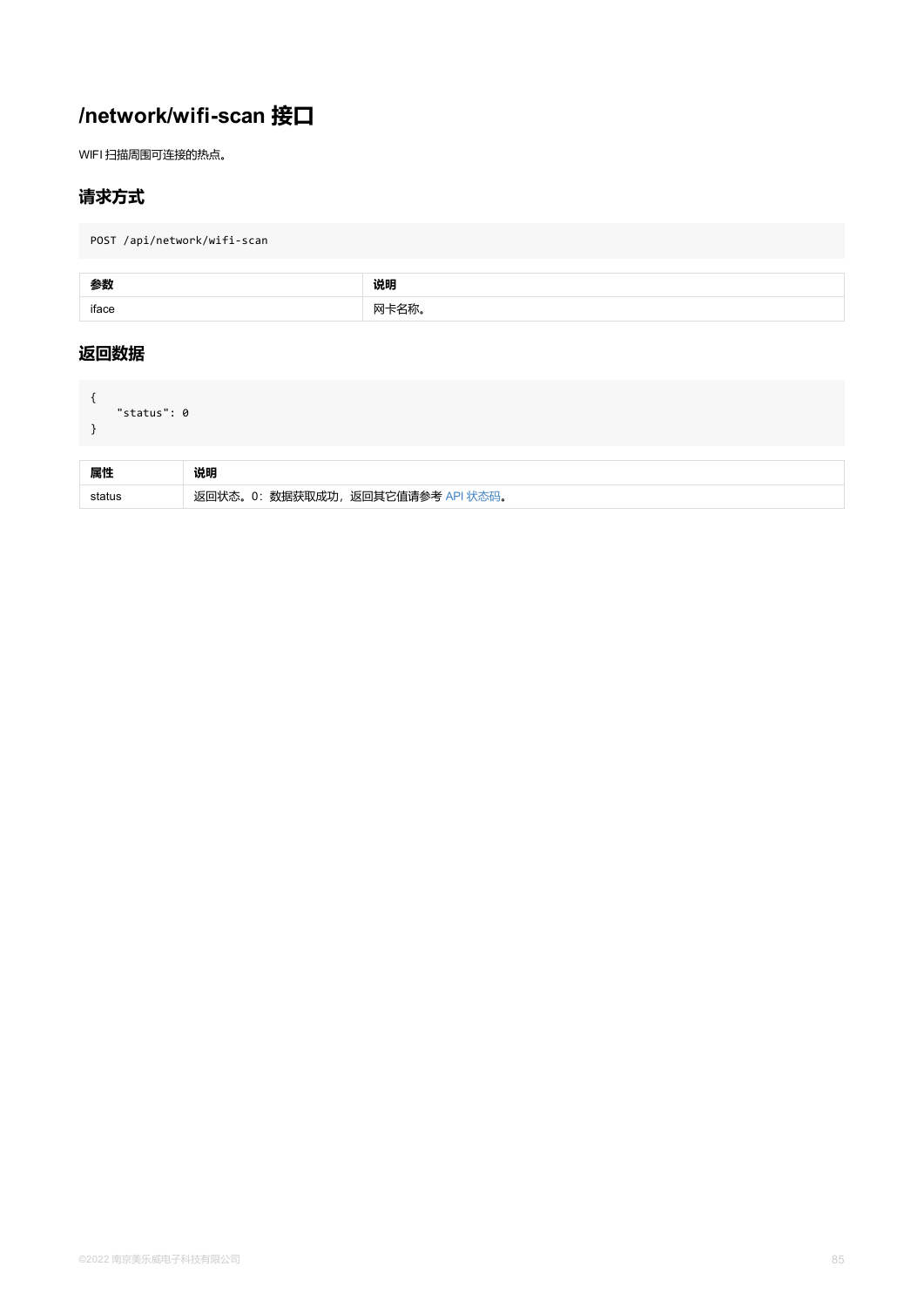## /network/wifi-scan-results 接口

获取wifi-scan 的结果。

#### **请 求 方 式**

POST /api/network/wifi-scan-results

| 参数    | 说明                 |
|-------|--------------------|
| iface | w.<br>$-1$<br>っかハ。 |

#### **返 回 数 据**

```
{
    "connect": {
        "ssid": "magewell",
        "state": 2
    }
,
    "user-items": [
        {
             "ssid": "magewell",
             "bssid": "94:a6:7e:61:75:c6",
             "frequency": 5220,
             "signal": -48,
             "encryption": "WPA2PSK",
             "is-auto": false,
             "is-used": true
        }
    ]
,
    "scan-items": [
        {
             "ssid": "TP-LINK_8EF4",
             "bssid": "18:f2:2c:1e:8e:f4",
             "frequency": 2412,
             "signal": -39,
             "encryption": "WPA2PSK",
             "is-auto": false,
             "is-used": false
        }
,
        {
             "ssid": "magewell_005_5GHz",
             "bssid": "14:91:82:2b:1f:6d",
             "frequency": 5765,
             "signal": -40,
             "encryption": "WPAPSK",
             "is-auto": false,
             "is-used": false
        }
,
        {
             "ssid": "TP-LINK_5G_8EF4",
             "bssid": "18:f2:2c:1e:8e:f6",
             "frequency": 5200,
             "signal": -42,
             "encryption": "WPA2PSK",
             "is-auto": false,
             "is-used": false
        }
,
        {
             "ssid": "magewell_001",
             "bssid": "f0:b4:29:54:8e:b5",
             "frequency": 2412,
             "signal": -43,
             "encryption": "WPAPSK",
             "is-auto": false,
             "is-used": false
        }
```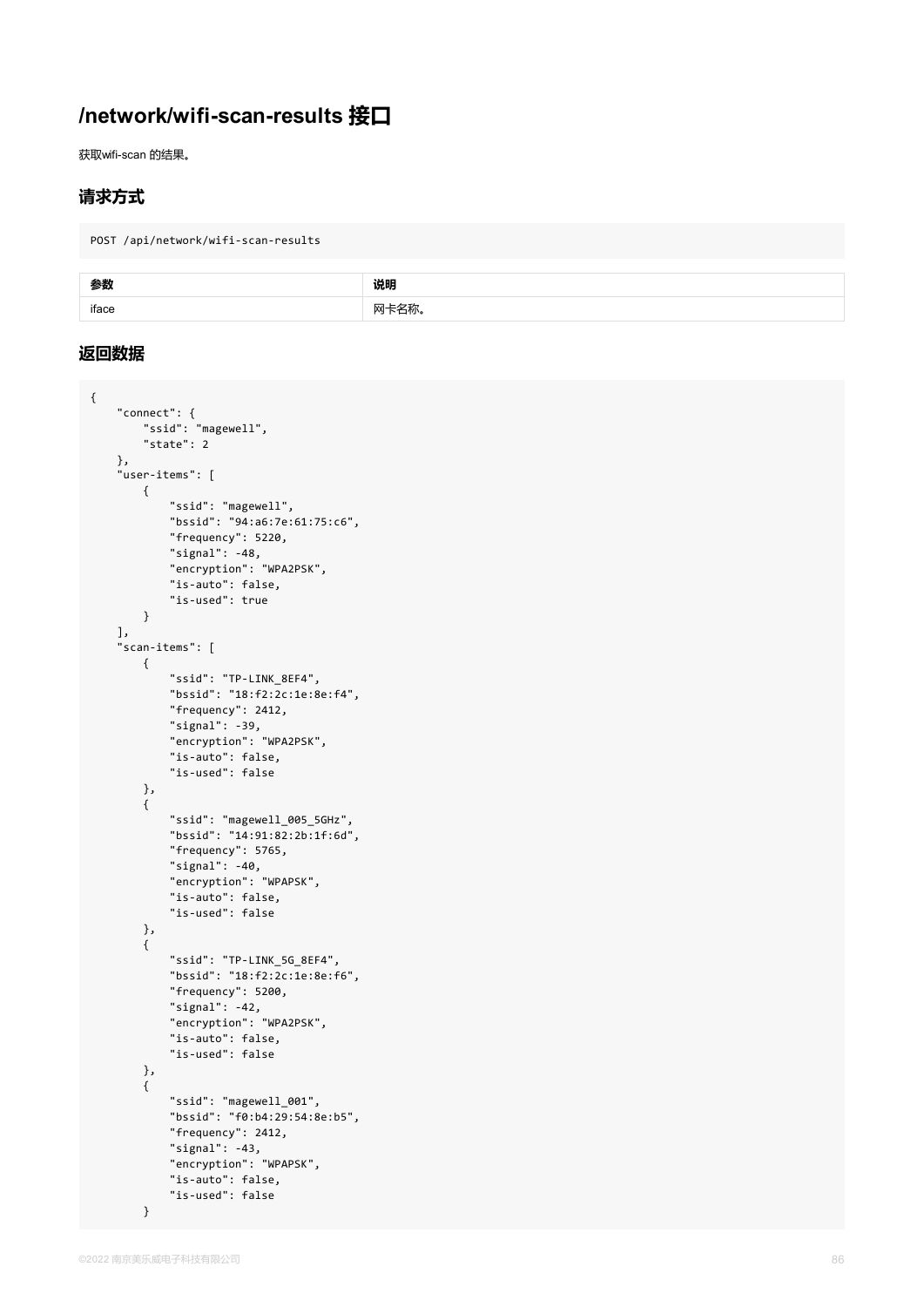| <u>scan-itemsiri.bssitr</u>  | <del>Ar ussiu,</del>                                          |
|------------------------------|---------------------------------------------------------------|
| scan-<br>items[i].frequency  | AP 频率。                                                        |
| scan-<br>items[i].encryption | AP加密方式 NONE: 不加密, WEP: WEP 加密方式, WPAPSK: WPAPSK 加密方式, \<br>式。 |
| scan-items[i].is-auto        | 是否允许自动连接。                                                     |
| scan-items[i].is-used        | 是否连接成功。                                                       |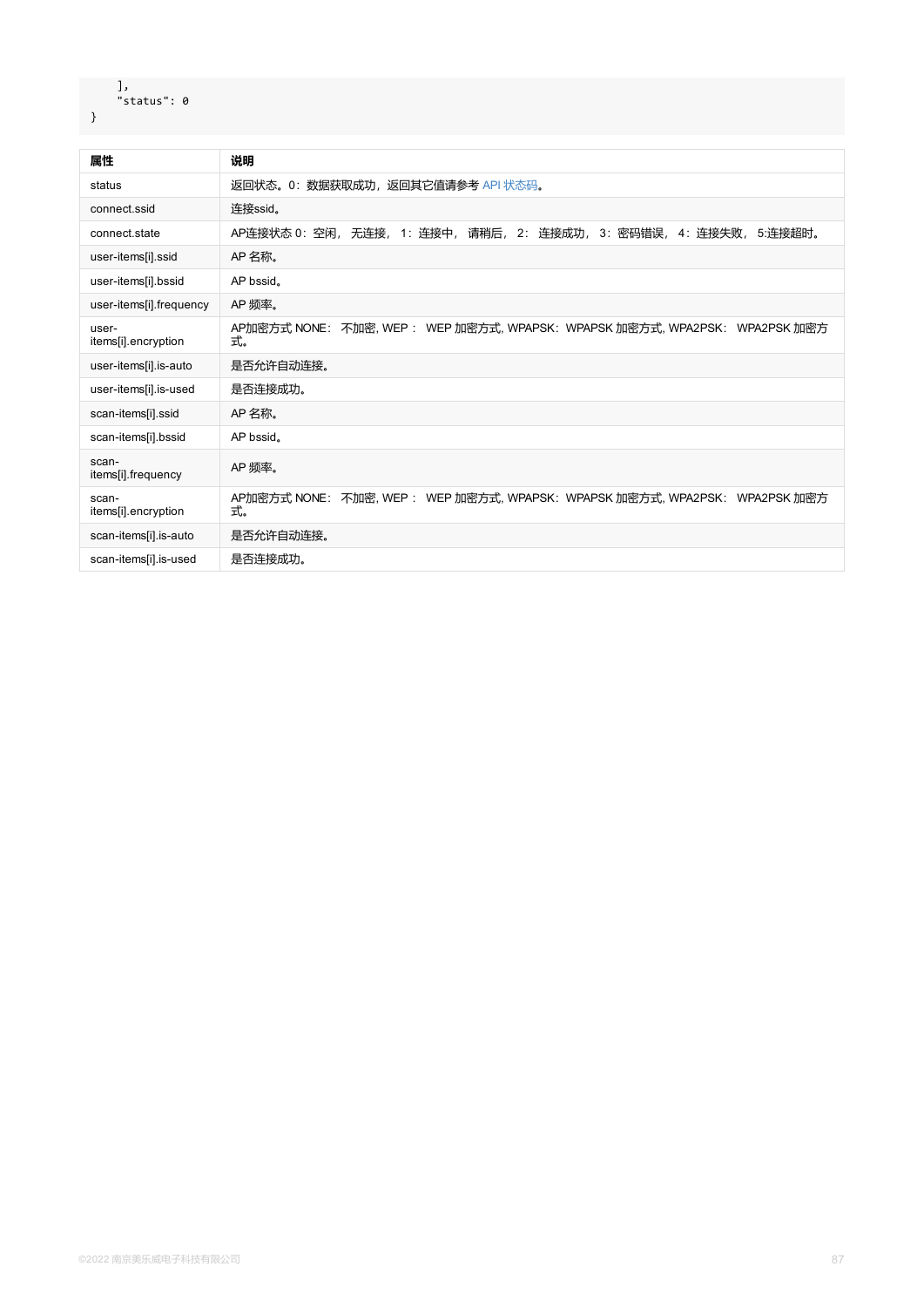```
{
  "status": 0
}
```

| 属性     | 说明                                |
|--------|-----------------------------------|
| status | 返回状态。0: 数据获取成功, 返回其它值请参考 API 状态码。 |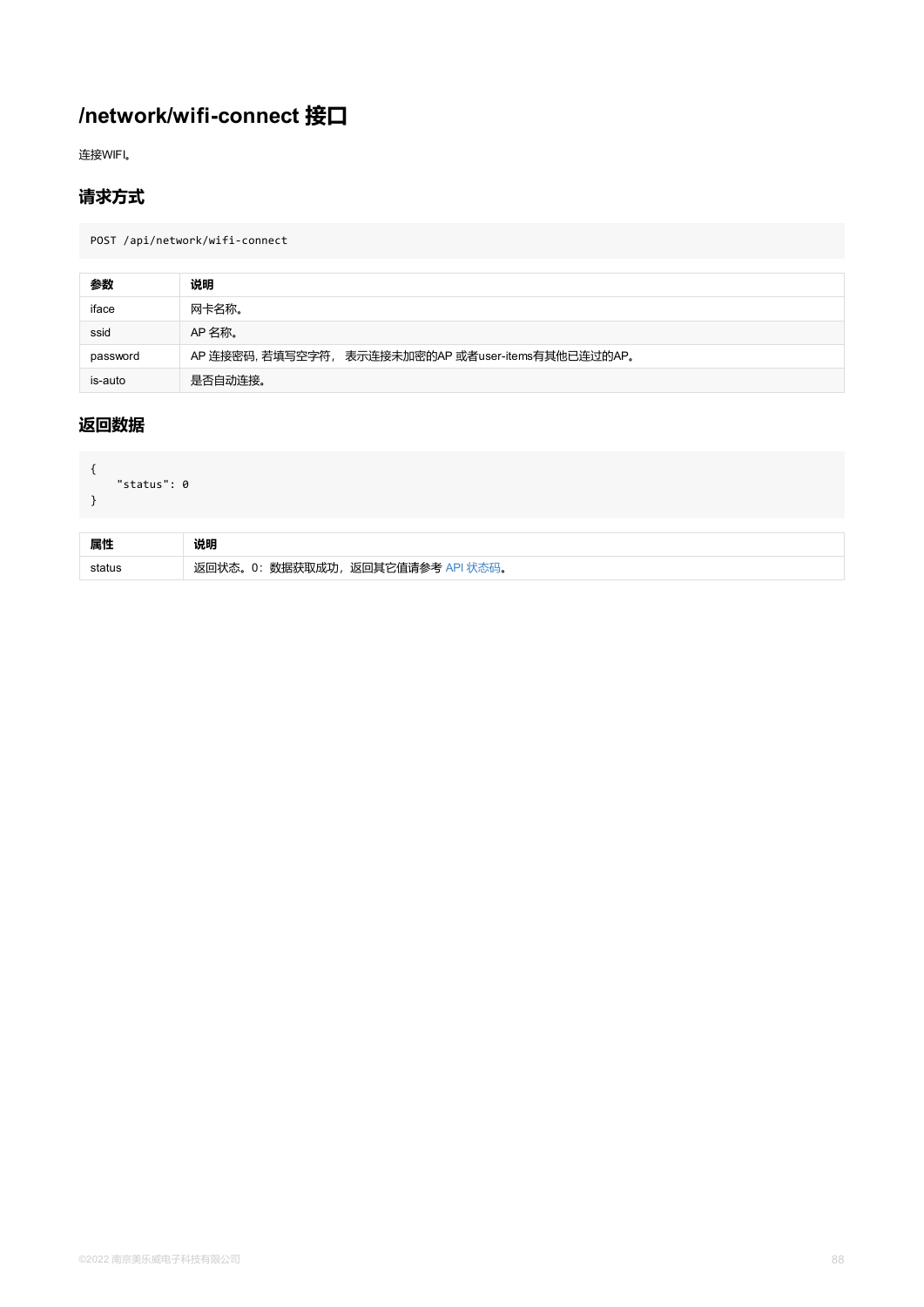```
{
  "status": 0
}
```

| 属性     | 说明                                |
|--------|-----------------------------------|
| status | 返回状态。0: 数据获取成功, 返回其它值请参考 API 状态码。 |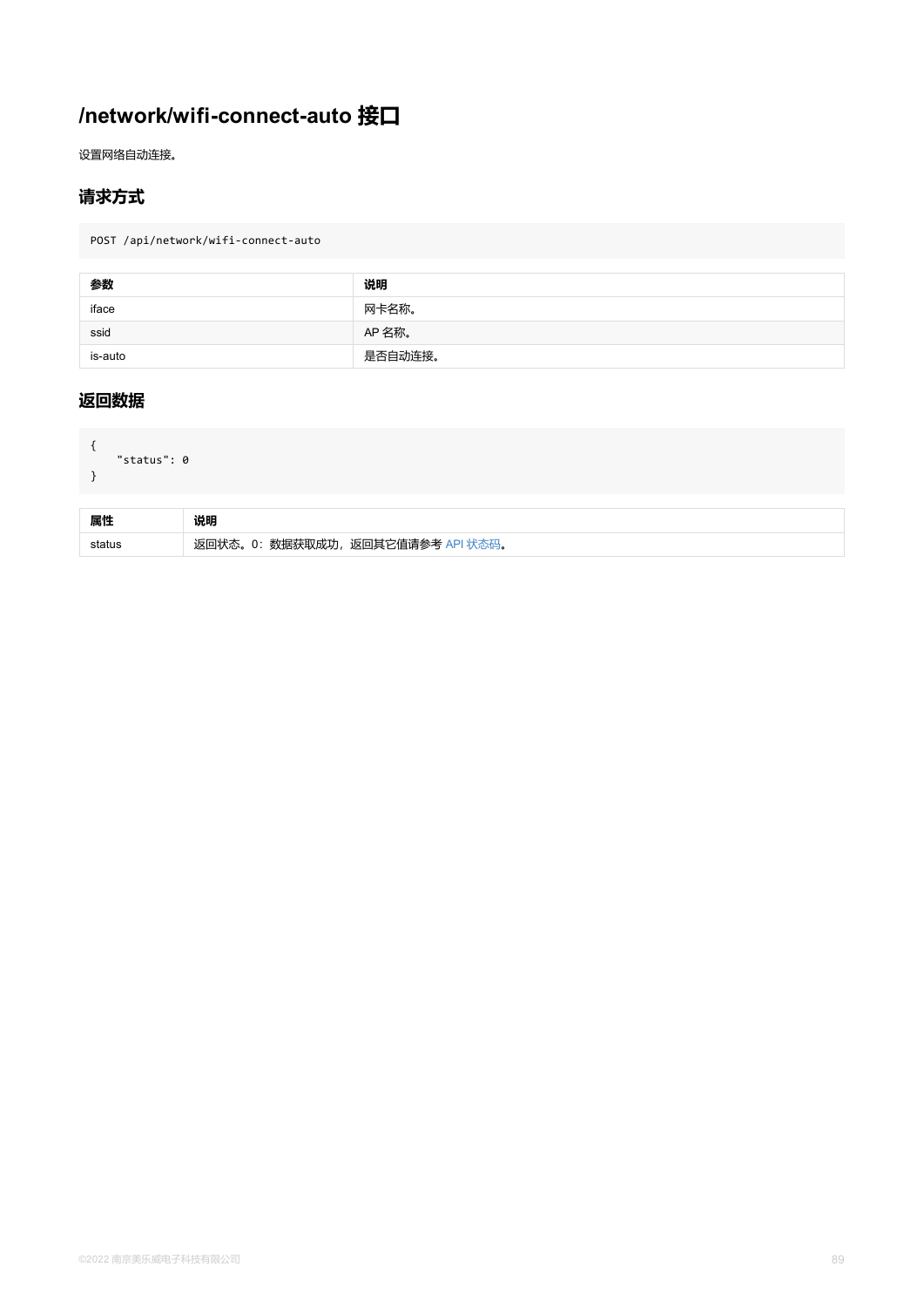```
"status": 0
}
```

| 属性     | 说明                                                            |
|--------|---------------------------------------------------------------|
| status | 返回状态。0: 数据获取成功, 返回其它值请参考 API 状态码。                             |
| ssid   | 连接的AP SSID。                                                   |
| state  | AP连接状态 0: 空闲, 无连接, 1: 连接中,<br>请稍后, 2: 连接成功, 3: 密码错误, 4: 连接失败, |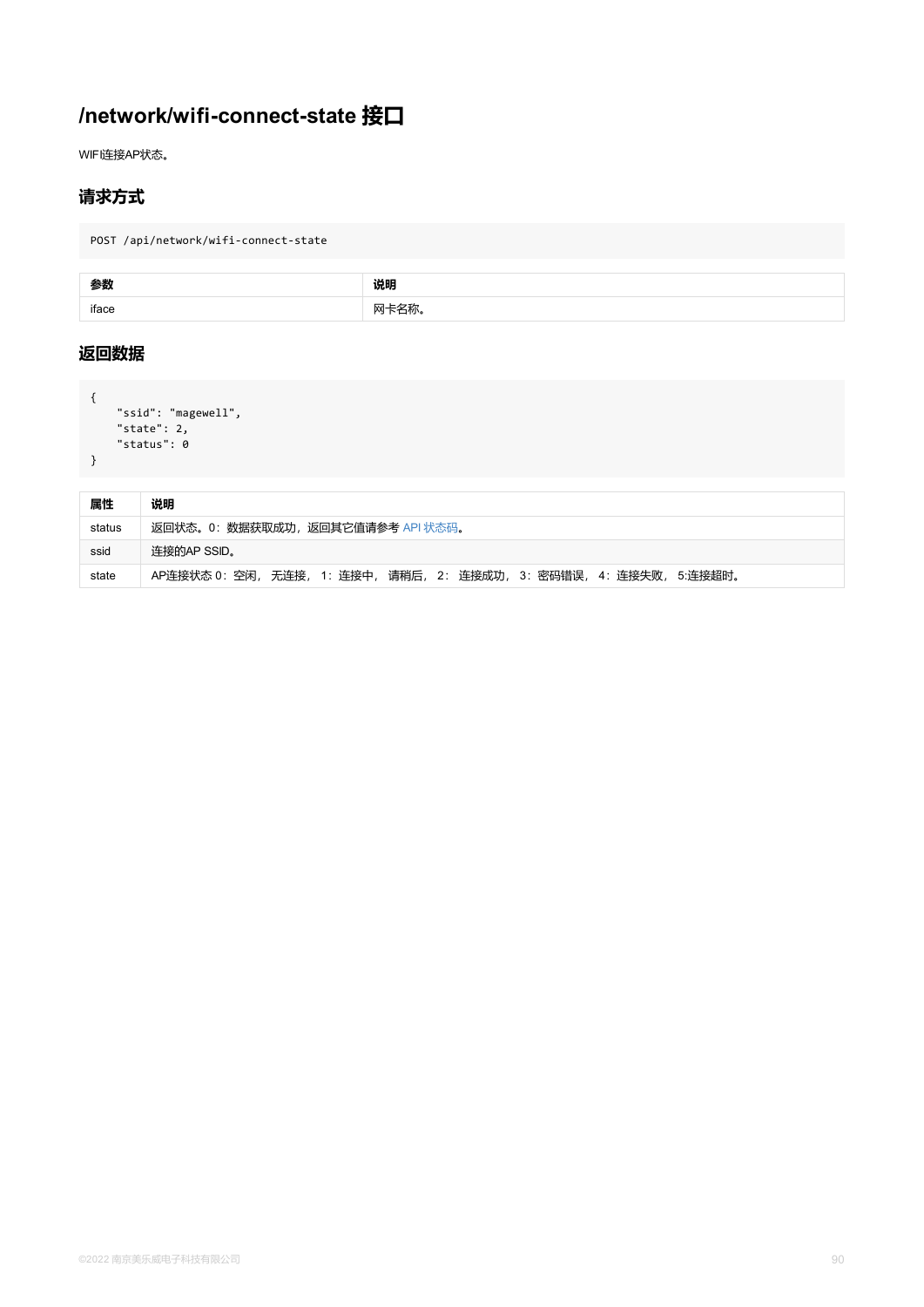```
status . U
}
```

| 属性     | 说明                                |
|--------|-----------------------------------|
| status | 返回状态。0: 数据获取成功, 返回其它值请参考 API 状态码。 |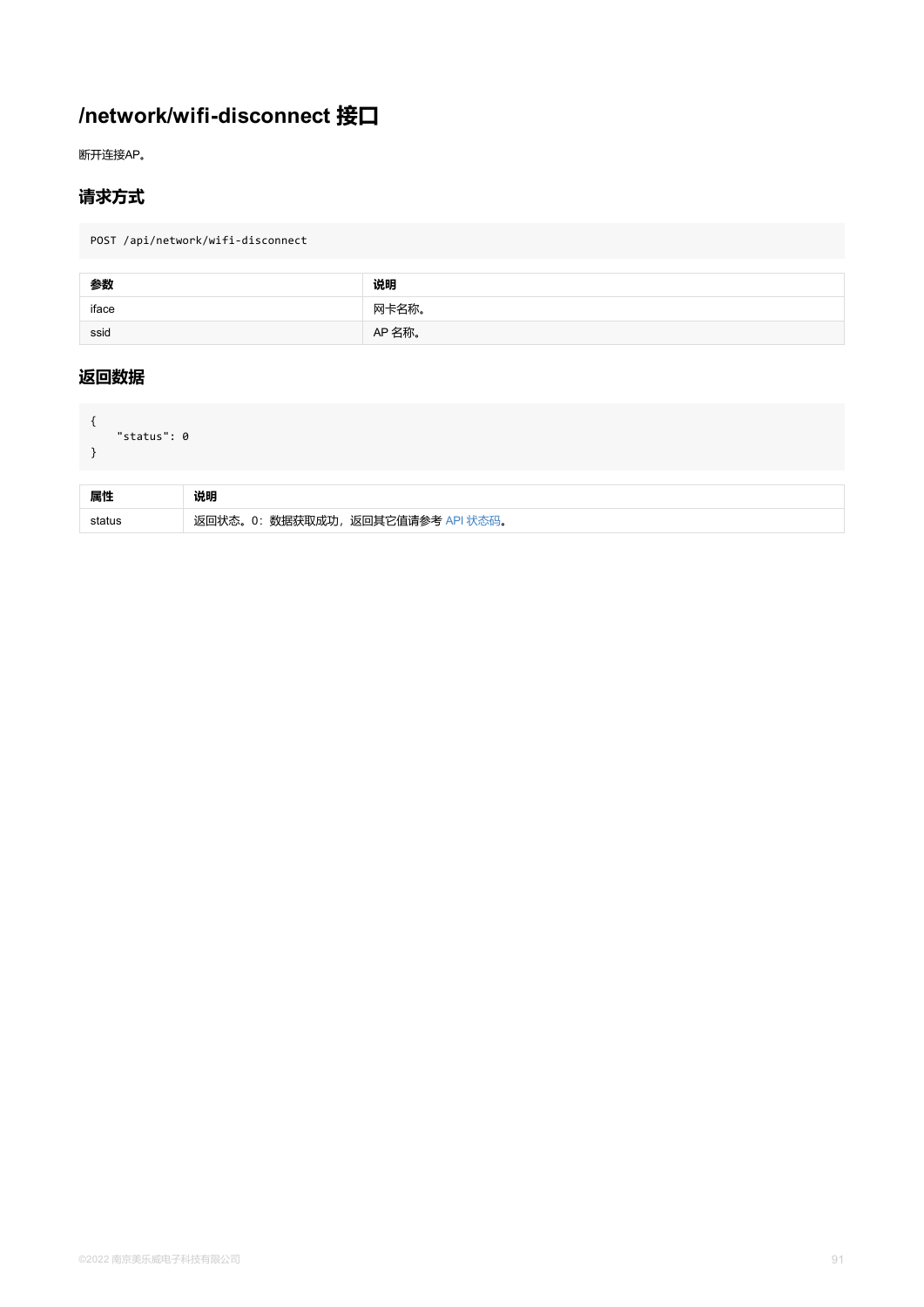```
status . U
}
```

| 属性     | 说明                                |
|--------|-----------------------------------|
| status | 返回状态。0: 数据获取成功, 返回其它值请参考 API 状态码。 |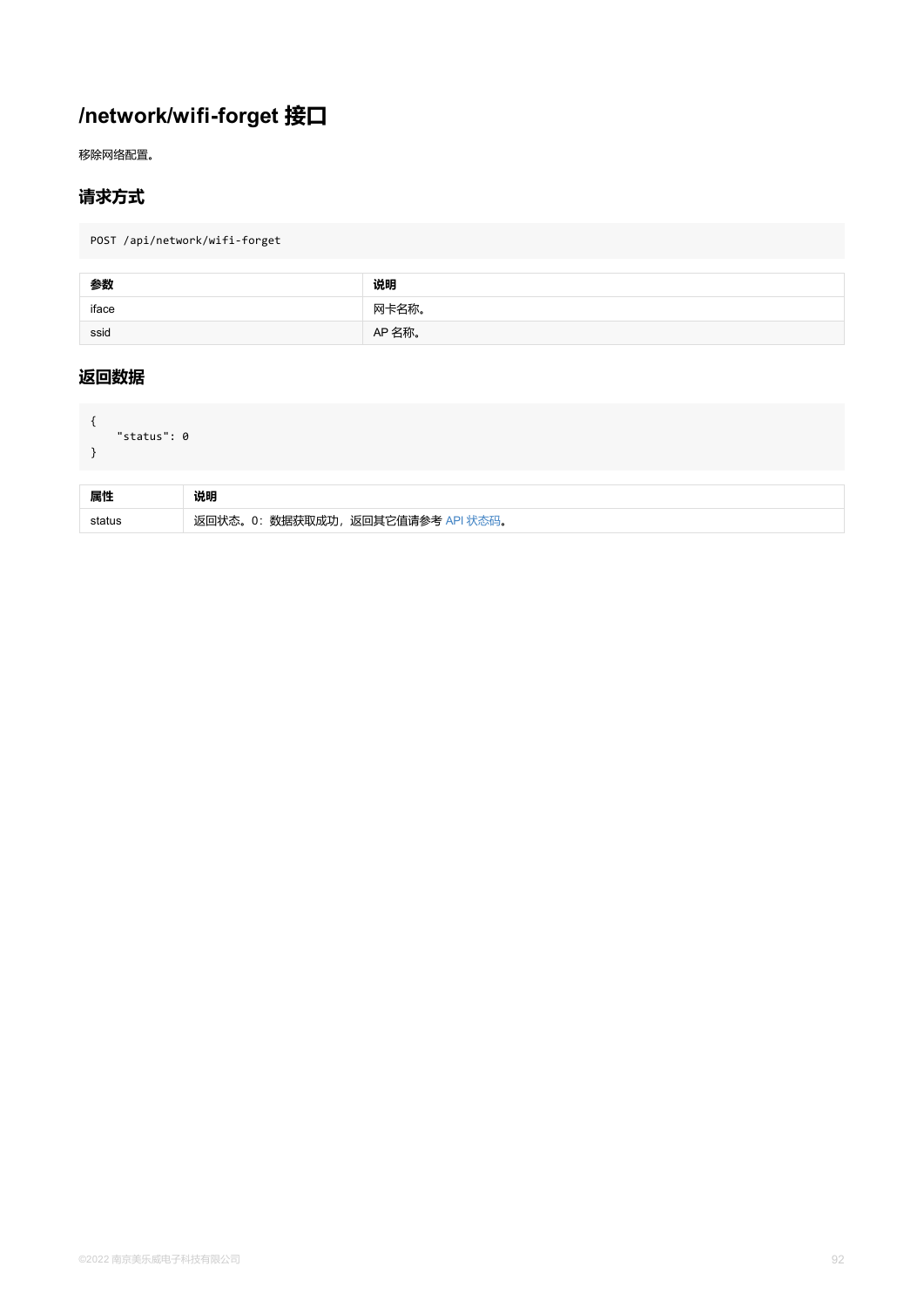| - --- - - - - |  |  |  |  |
|---------------|--|--|--|--|
|               |  |  |  |  |
|               |  |  |  |  |
|               |  |  |  |  |
|               |  |  |  |  |
|               |  |  |  |  |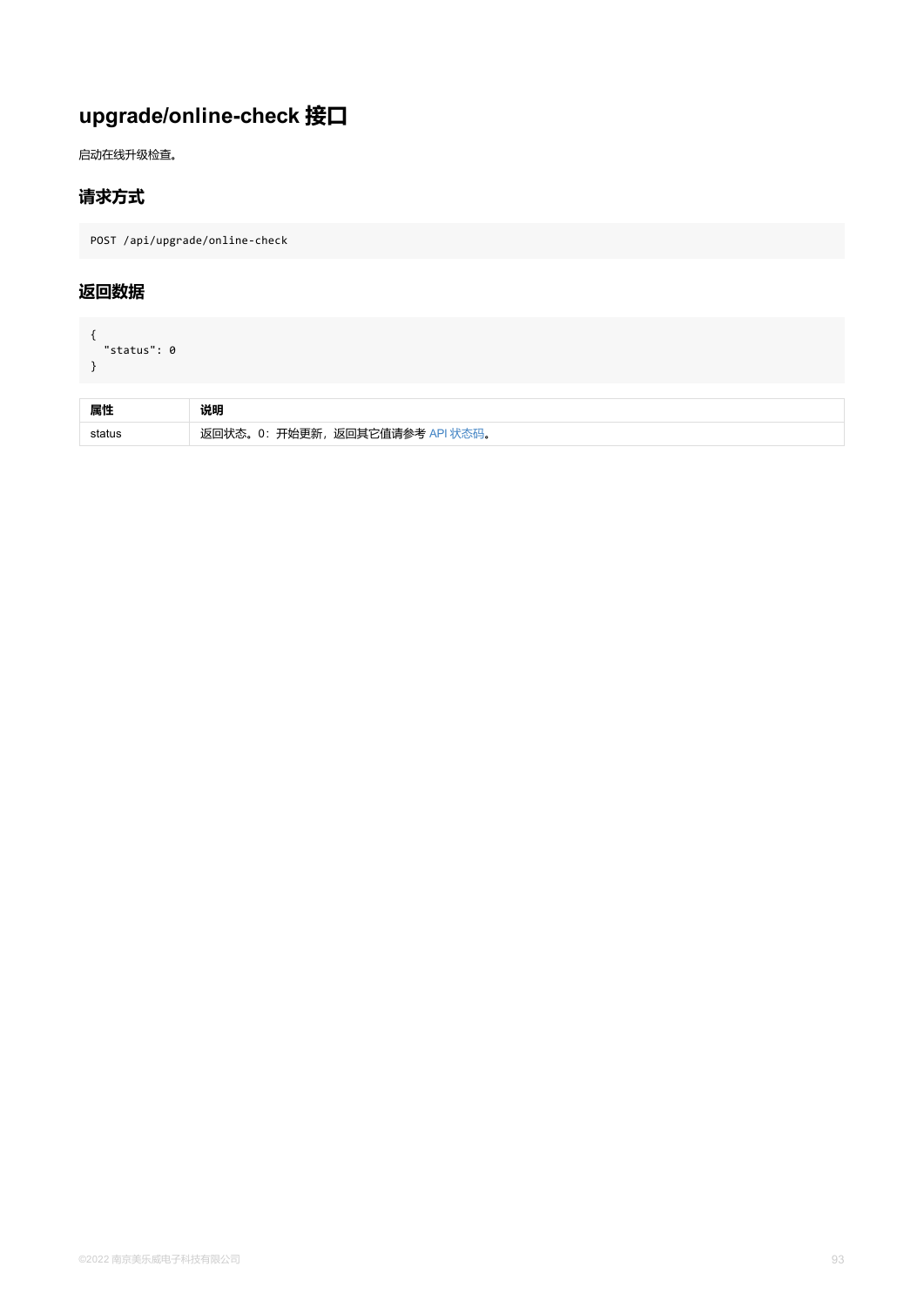| status          | 返回状态。0: 开始更新, 返回其它值请参考 API 状态码。 |
|-----------------|---------------------------------|
| up-to-date      | 当前版本是否为最新, 有效值: true/false。     |
| version         | 最新版本。                           |
| size            | 最新版本的大小。                        |
| md <sub>5</sub> | 最新版本的md5值。                      |
| changeLog       | 最新版本升级内容                        |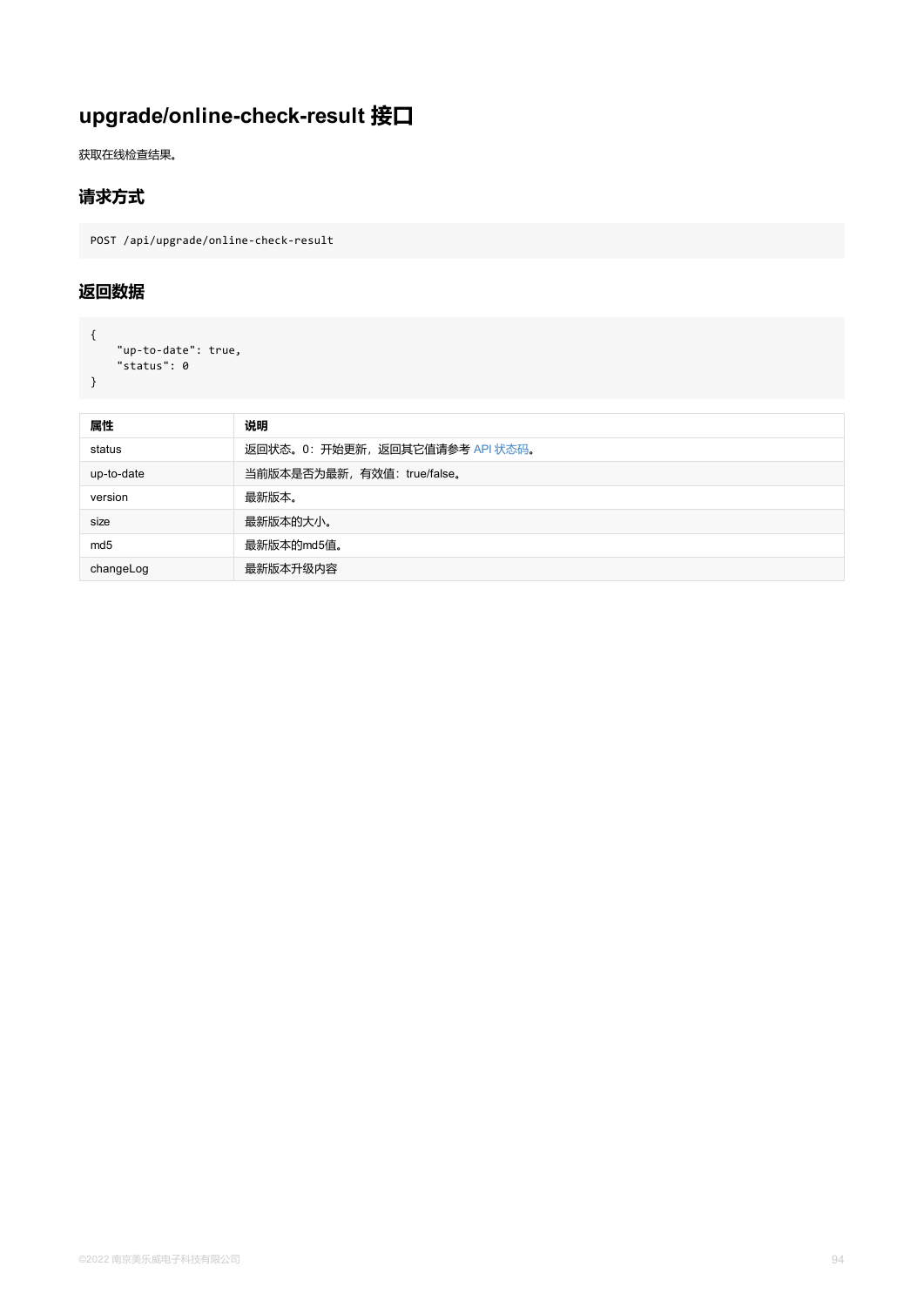| 属性         | 说明                              |
|------------|---------------------------------|
| status     | 返回状态。0: 上传成功, 返回其它值请参考 API 状态码。 |
| up-to-date | 是否是最新版。                         |
| version    | 上传的固件版本号。                       |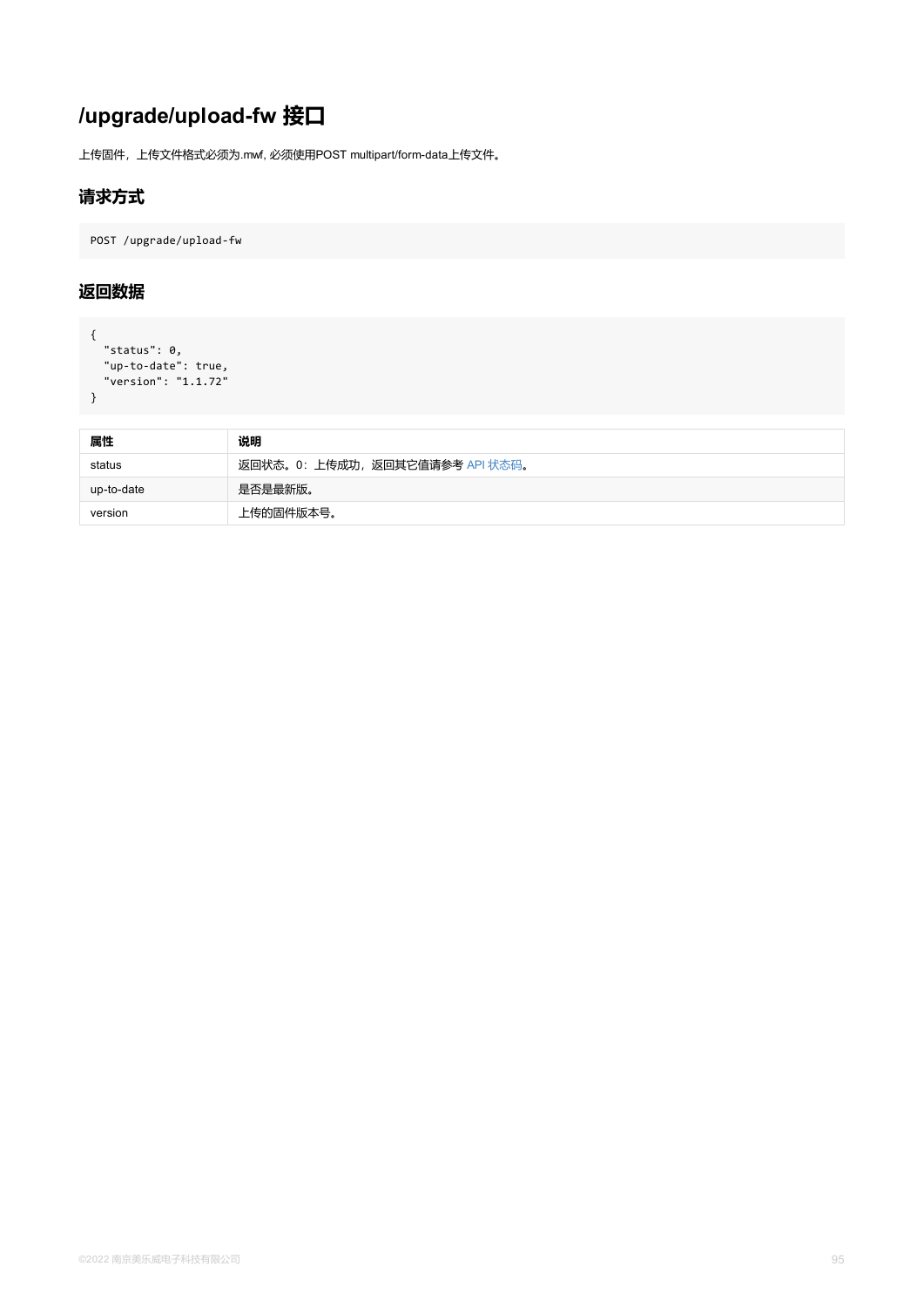```
{
  "status": 0
}
```

| 属性 | 说明                              |
|----|---------------------------------|
|    | 返回状态。0: 开始更新, 返回其它值请参考 API 状态码。 |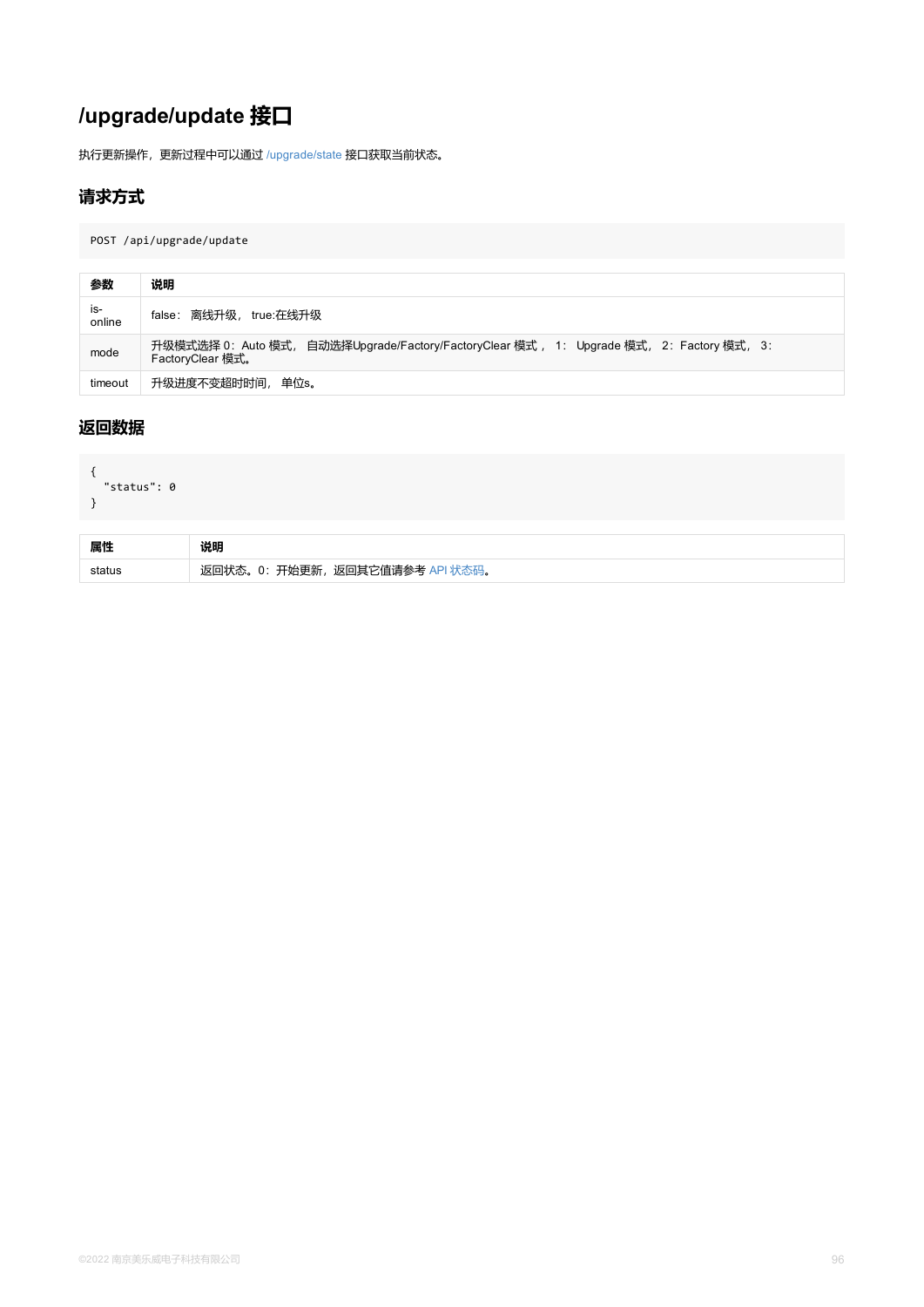```
"step-name": "Erasing image",
 "step-progress": 28
}
```

| 属性               | 说明                                                      |
|------------------|---------------------------------------------------------|
| status           | 返回状态。0: 数据获取成功, 返回其它值请参考 API 状态码。                       |
| state            | 任务执行状态, 0: 空闲, 1: 初始化升级, 2: 升级中, 3: 升级完成, 4: online 固件下 |
| cur-ver          | 当前固件版本号。                                                |
| update-version   | 最新固件版本号。                                                |
| step             | 执行到第几步, 仅在 state == 2 状态下存在。                            |
| num-steps        | 总计需要几个步骤, 仅在 state == 2 状态下存在。                          |
| step-name        | 当前执行步骤的名称, 仅在 state == 2 状态下存在。                         |
| step-progress    | 当前执行的步骤的进度, 值0~100, 单位%, 仅在 state == 2 状态下存在。           |
| download-percent | 在线下载百分比。                                                |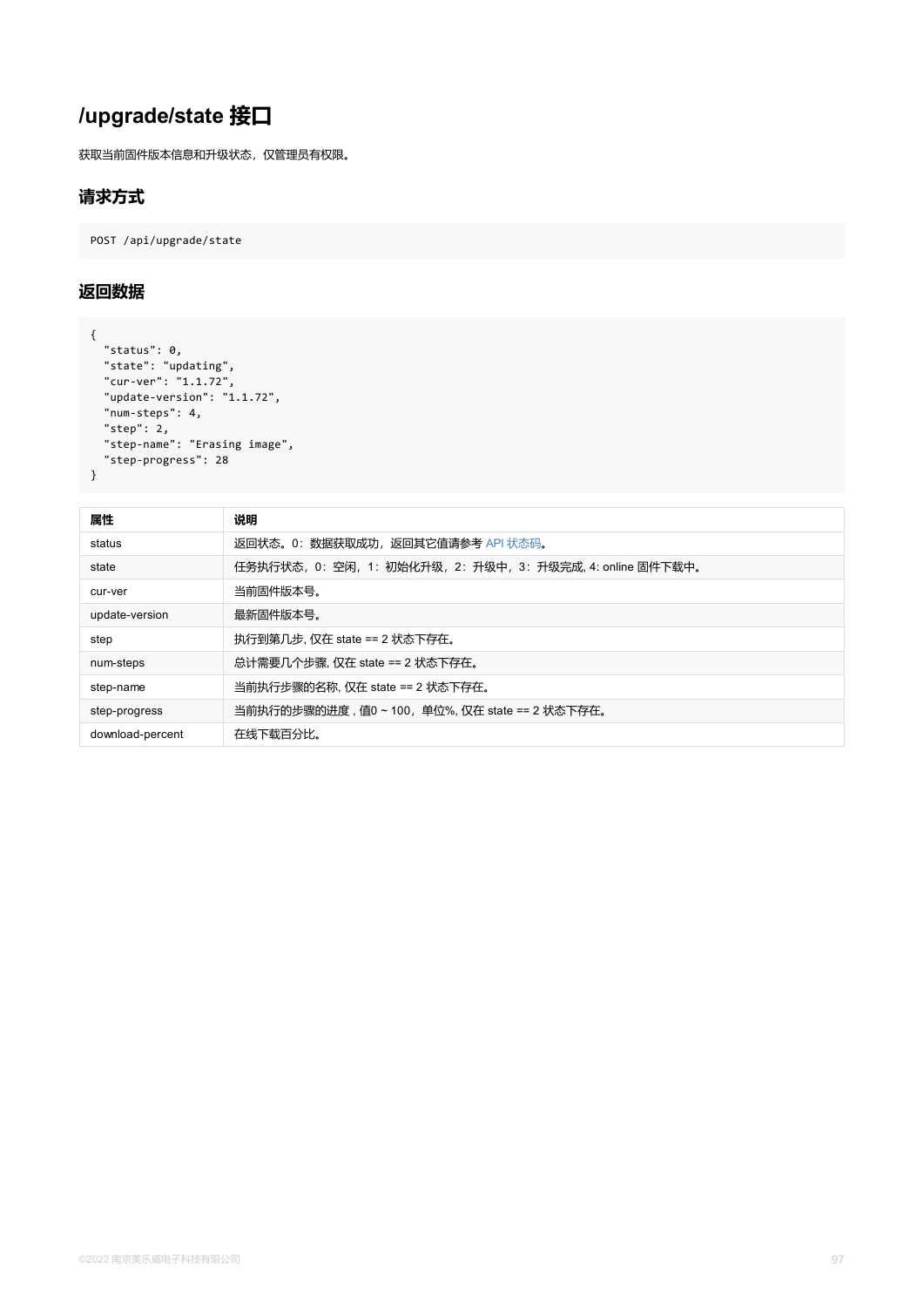|  | ------ |  |  |
|--|--------|--|--|
|  |        |  |  |
|  |        |  |  |
|  |        |  |  |
|  |        |  |  |
|  |        |  |  |
|  |        |  |  |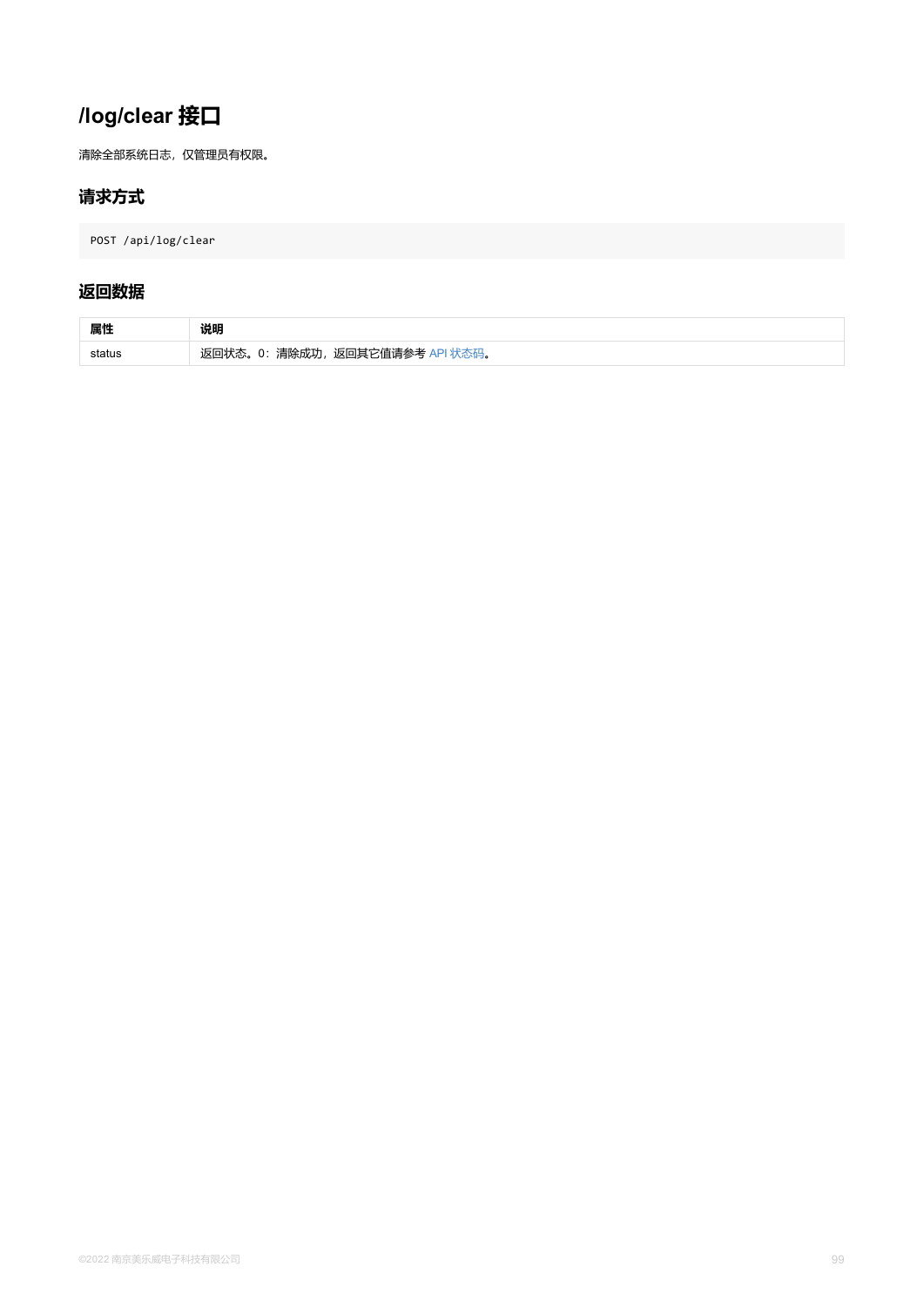```
{
    "status": 0,
    "logs": [
        {
            "time": "2021/12/20 13:18:27.210",
            "type": "info",
            "message": "User 'Admin' (192.168.66.2) logged in"
        },
        {
            "time": "2021/12/20 11:07:29.548",
            "type": "info",
            "message": "Network changed : wlan0(10.20.0.68) connected"
        },
        ...
   ]
}
```

| 属性              | 说明                                |
|-----------------|-----------------------------------|
| status          | 返回状态。0: 数据获取成功, 返回其它值请参考 API 状态码。 |
| logs[i].time    | 时间。                               |
| logs[i].type    | 输出级别 info, warn, error。           |
| logs[i].context | 日志内容。                             |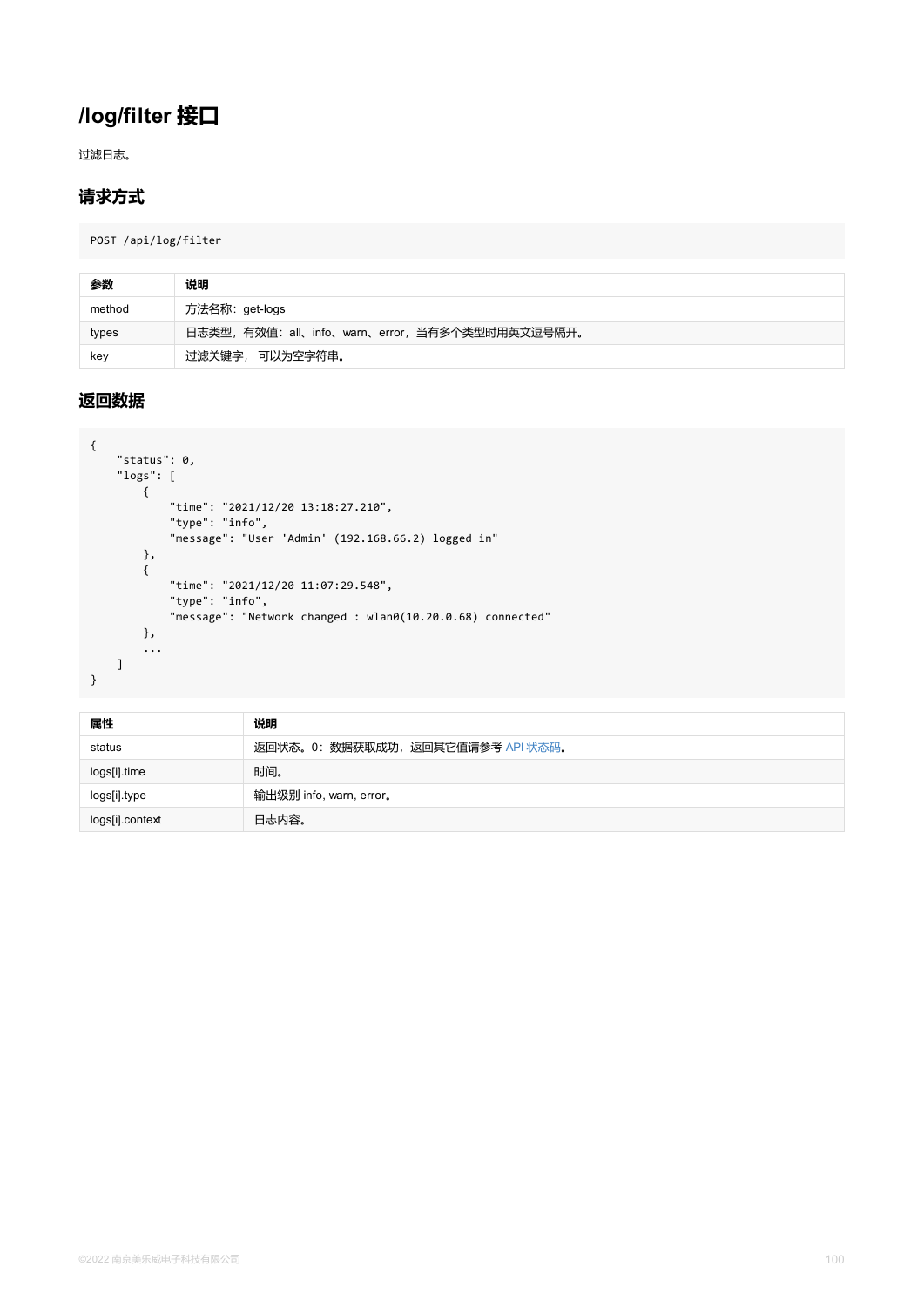# **/log/export 接口**

导出设备当前的系统日志,导出文件为 html 格式,仅管理员有权限。

## **请求方式**

POST /api//log/export

| 参数       | 说明  |
|----------|-----|
| filename | コイリ |

### **请求结果**

直接下载 html 格式日志文件到本地。

©2022 南京美乐威电子科技有限公司 101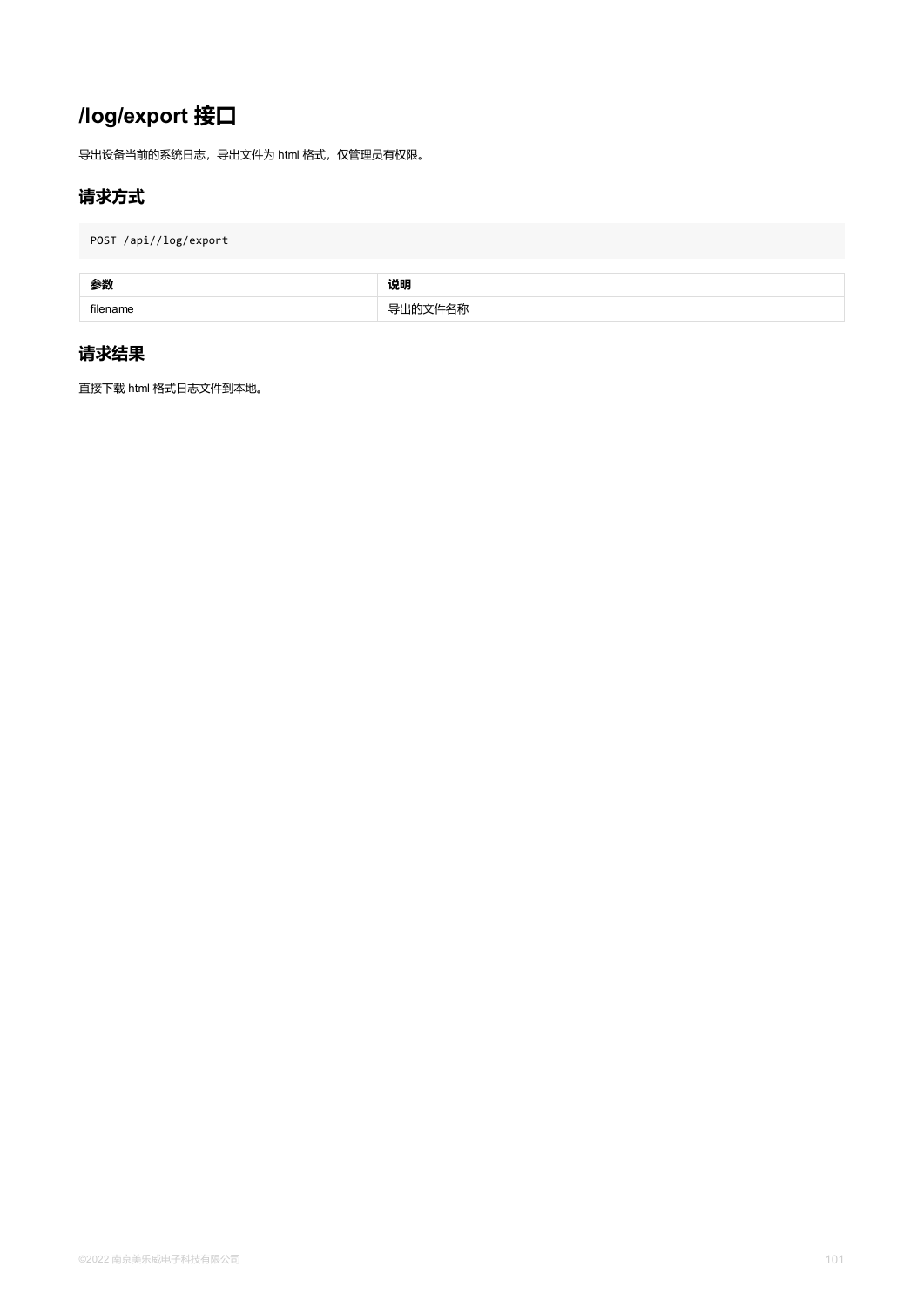# **MSG\_WEB\_SORKET\_EVENT\_CHANGE\_INFO 接口**

通过WebSocket建立连接,监听设备状态变更信息。

### **请求方式**

ws://xx.xx.xx.xx/ws\_up\_state

#### **返回数据**

```
{
"event":4001,
"info":{
   "statusType":2003
   }
}
```

| 属性    | 说明       |
|-------|----------|
| event | 消息事件类型   |
| info  | 消息对应信息实体 |

### **event类型**

| 属性                               | <b>Value</b> | 说明       |
|----------------------------------|--------------|----------|
| MSG WEB SORKET EVENT START       | 4000         | 开始标记,无意义 |
| MSG WEB SORKET EVENT CHANGE INFO | 4001         | 设备信息变更事件 |
| MSG WEB SORKET EVENT END         | 4002         | 结束标记,无意义 |

## **statusType类型**

| Value | 说明                                                                                 |
|-------|------------------------------------------------------------------------------------|
| 2000  | 演示稿列表变更                                                                            |
| 2001  | 演示稿切换                                                                              |
| 2002  | 场景列表变更                                                                             |
| 2003  | 当前预览画面切换                                                                           |
| 2004  | BGM列表变更                                                                            |
| 2005  | BGM播放状态变更                                                                          |
| 2006  | 资源列表变更                                                                             |
| 2007  | 相册列表变更                                                                             |
| 2008  | 音频设置变更                                                                             |
| 2009  | FTB模式启用状态变更, 可使用 /mwapi/get-device-status 获取数据                                     |
| 2010  | 录制状态变更                                                                             |
| 2011  | 场景编辑模式变更,如:{"event":4001,"info":{"editSceneId":104,"editing":1,"statusType":2011}} |
| 2012  | 资源变更 (采集源信号拔插), 如: {"event":4001,"info":{"sourceId":1,"statusType":2012}}          |
| 2013  | 开机画面列表变更                                                                           |
| 2014  | 当前选中开机画面变更                                                                         |
| 2015  | 设备通用设置变更                                                                           |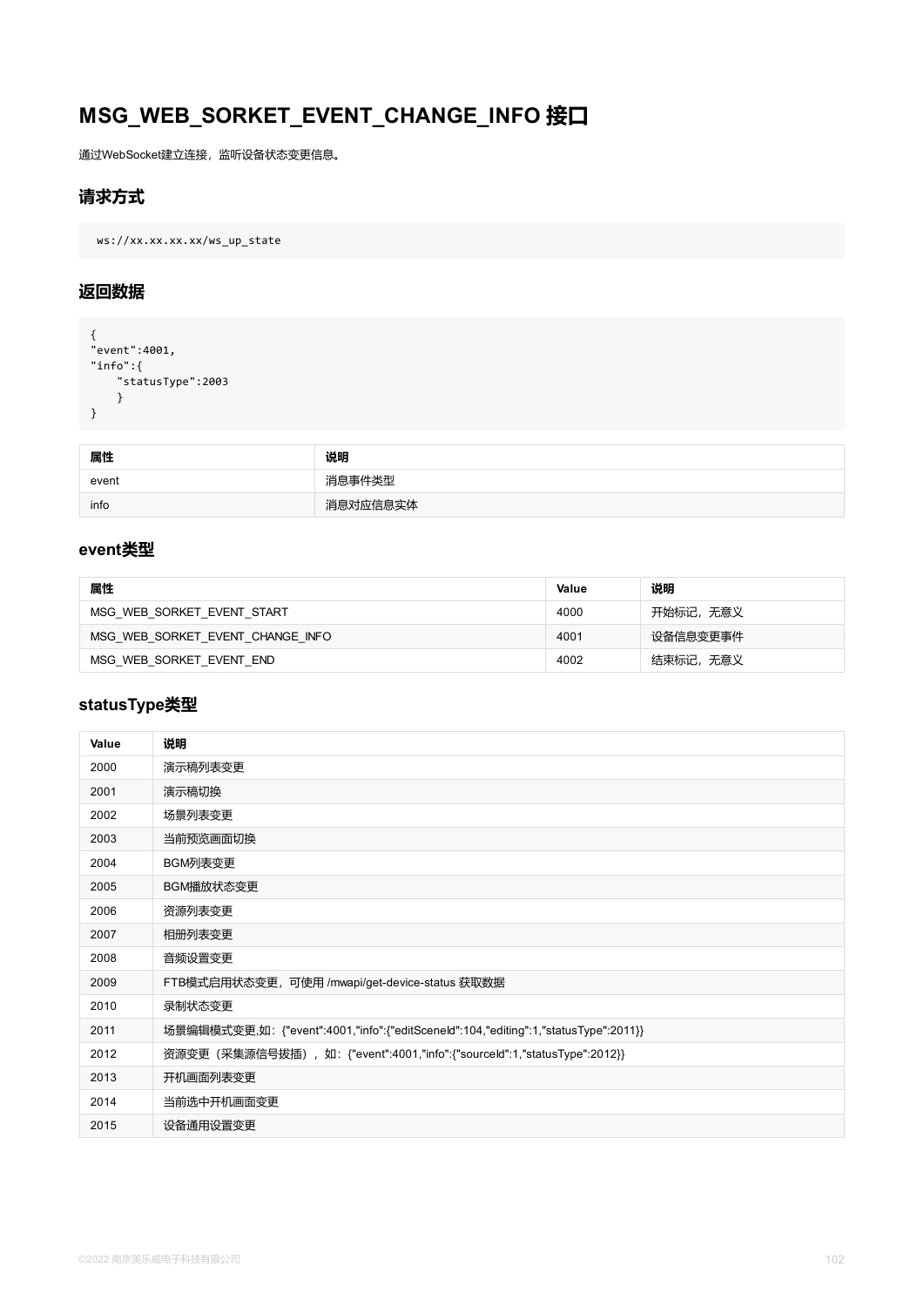```
"info": {
        "items": [
            {
                "createTime": 1640055676,
                "duration": 0,
                "filePath": "album/2a83adf5-3e0d-4ad0-9af5-81d8fc0fea18.jpeg",
                "id": 2,
                "md5": "md5",
                "name": "2021.12.21 11:01AM",
                "size": 502784,
                "thumbPath": "album/2a83adf5-3e0d-4ad0-9af5-81d8fc0fea18.thumb.jpeg",
                "type": 1
            },
            {
                "createTime": 1640055673,
                "duration": 1849,
                "filePath": "album/16241d75-12ea-4344-bf7f-bf683e9b850e.mp4",
                "id": 1,
                "md5": "md5",
                "name": "2021.12.21 11:01AM",
                "size": 1487872,
                "thumbPath": "album/16241d75-12ea-4344-bf7f-bf683e9b850e.thumb.jpeg",
                "type": 2
            }
        ],
        "pageIndex": 0,
        "totalCount": 2
    },
    "message": "success",
    "result": 0
}
```

| 属性              | 说明                                   |
|-----------------|--------------------------------------|
| status          | 返回状态。0: 数据获取成功, 返回其它值请参考 API 状态码。    |
| id              | 文件ID                                 |
| type            | 文件类型。1: 截屏图片 2: 录制视频                 |
| name            | 资源名称                                 |
| md <sub>5</sub> | 文件md5值                               |
| filePath        | 文件相对路径, 可通过http访问 (http://设备IP/相对路径  |
| thumbPath       | 缩略图相对路径,可通过http访问 (http://设备IP/相对路径) |
| createTime      | 文件创建时间 相对1970-01-01时间戳               |
| duration        | 文件持续时间。仅视频有效,单位毫秒                    |
| size            | 文件大小, 单位Byte                         |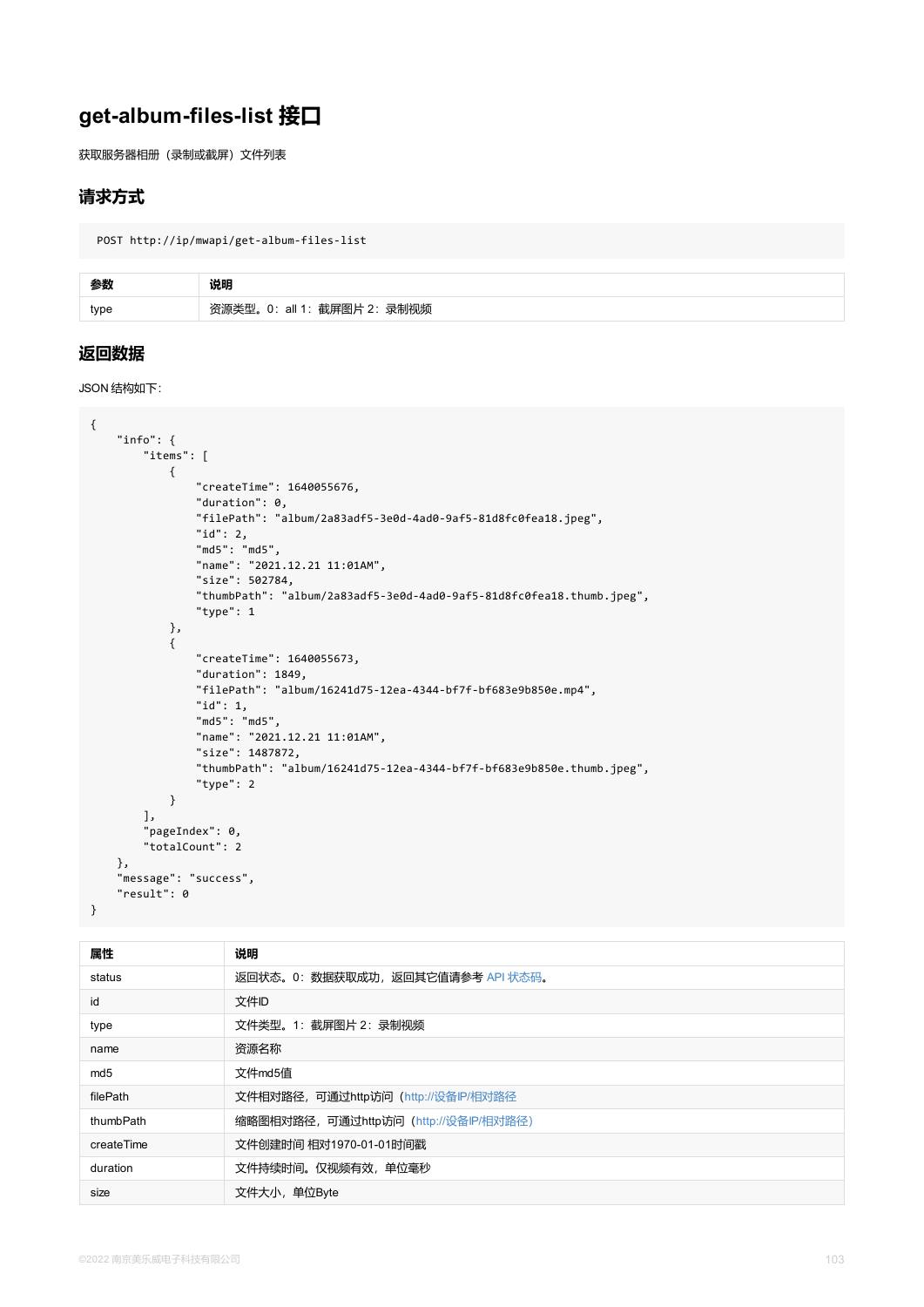©2022 南京美乐威电子科技有限公司 104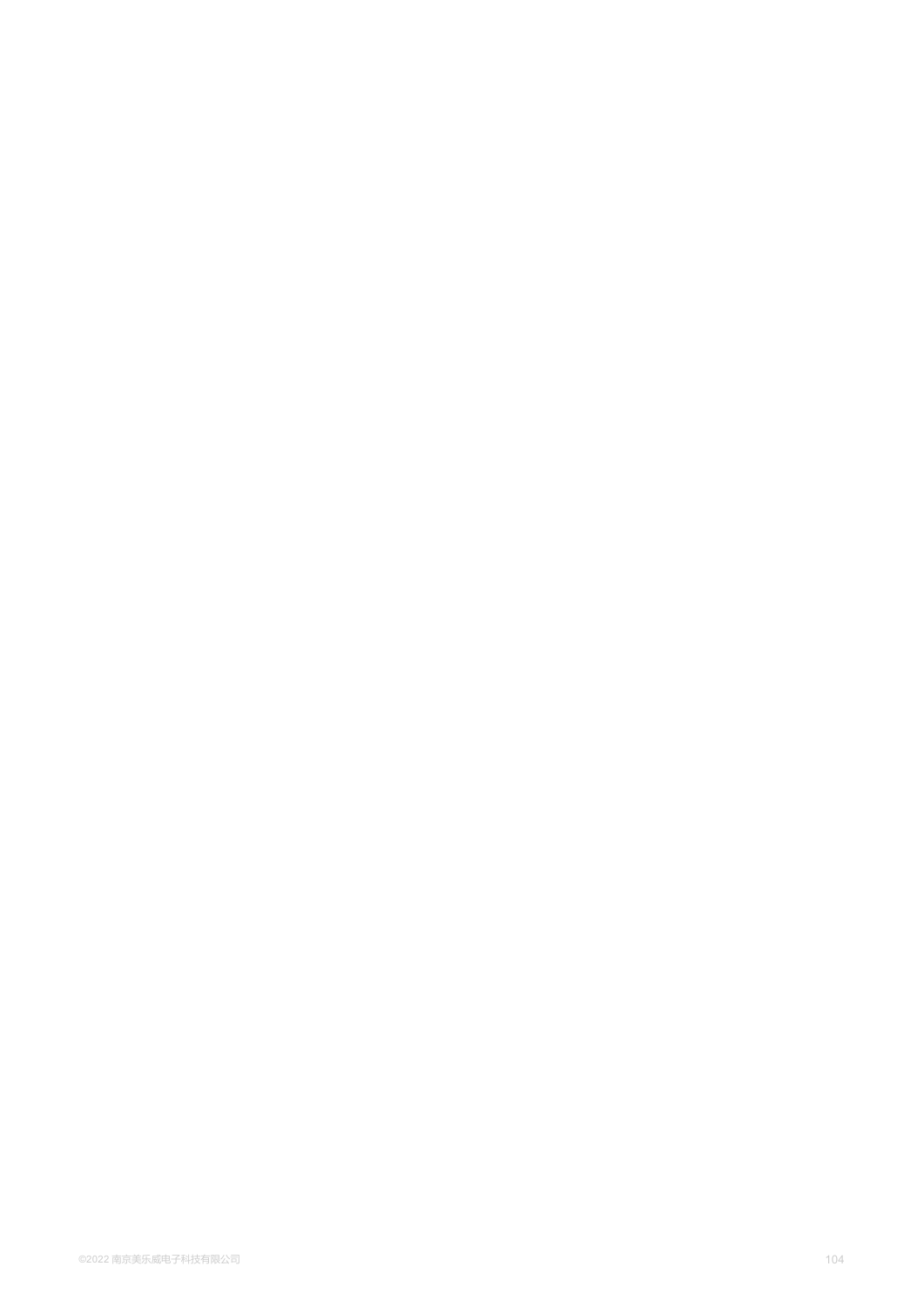```
"status": 0,
}
```
#### **1. 返回状态**

"status": 0

| 属性     | 说明                                |
|--------|-----------------------------------|
| status | 返回状态。0: 数据获取成功, 返回其它值请参考 API 状态码。 |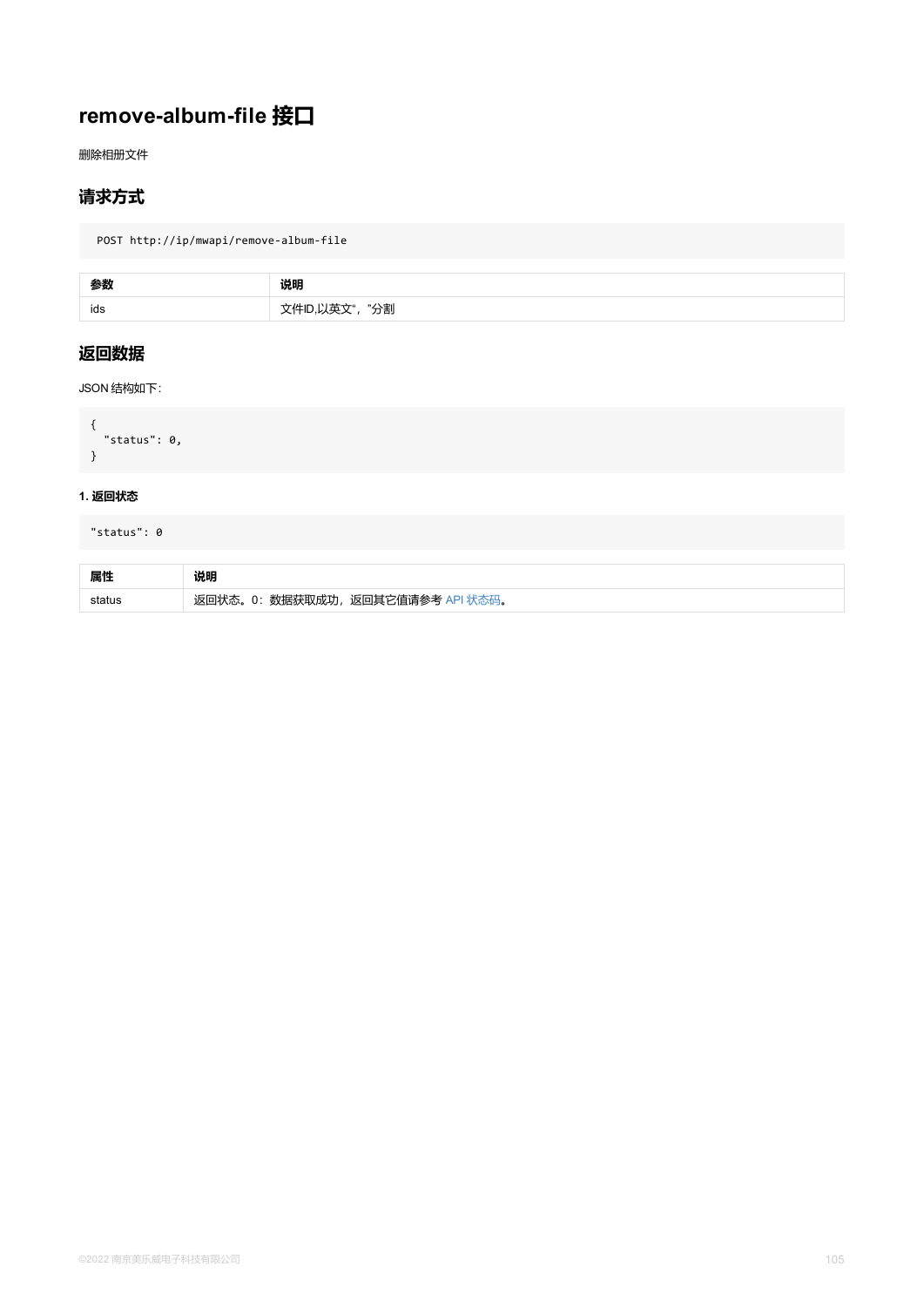```
}
    ],
    "input": [
       {
            "id": 11,
            "db": 0,
            "mute": false
        },
        {
            "id": 14,
            "db": 0,
            "mute": false
        },
        {
            "id": 17,
            "db": 0,
            "mute": false
        },
        {
            "id": 18,
            "db": 0,
            "mute": false
        },
        {
            "id": 12,
            "db": 0,
            "mute": false
        },
        {
            "id": 13,
            "db": 0,
            "mute": false
        },
        {
            "id": 19,
            "db": 0,
            "mute": false
       }
  ]
}
```

| 属性     | 说明                                                                                                                               |
|--------|----------------------------------------------------------------------------------------------------------------------------------|
| status | 返回状态。0: 数据获取成功, 返回其它值请参考 API 状态码。                                                                                                |
| id     | 1: Output; 11: Mic; 12: HDMI 1; 13: HDMI 2; 14: BGM;<br>15: Layer 1中的视频; 16: Layer 2中的视频; 17: USB-C; 18: Line in; 19: USB Camera |
| output | 输出音量列表。                                                                                                                          |
| input  | 输入音量列表。                                                                                                                          |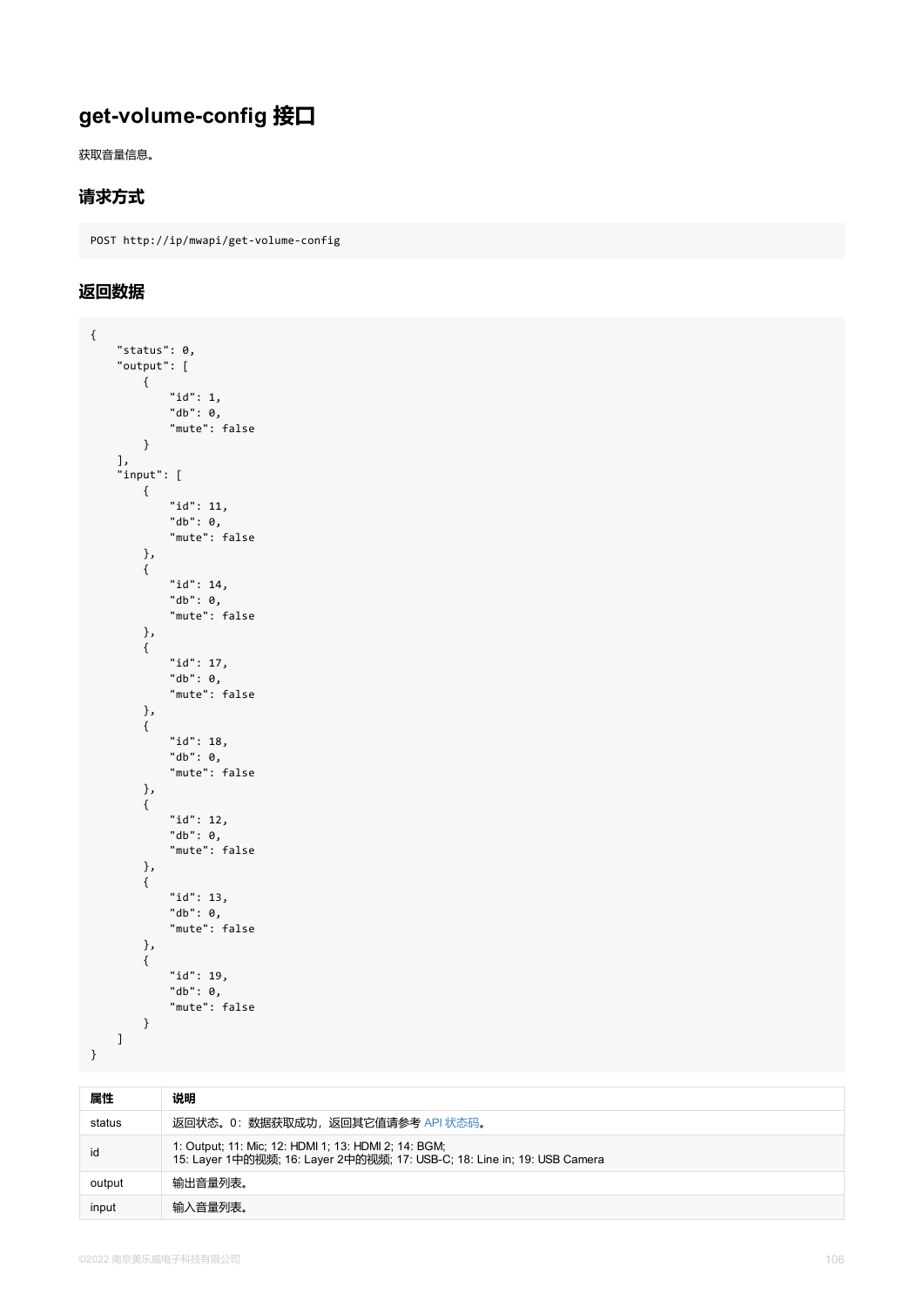©2022 南京美乐威电子科技有限公司 107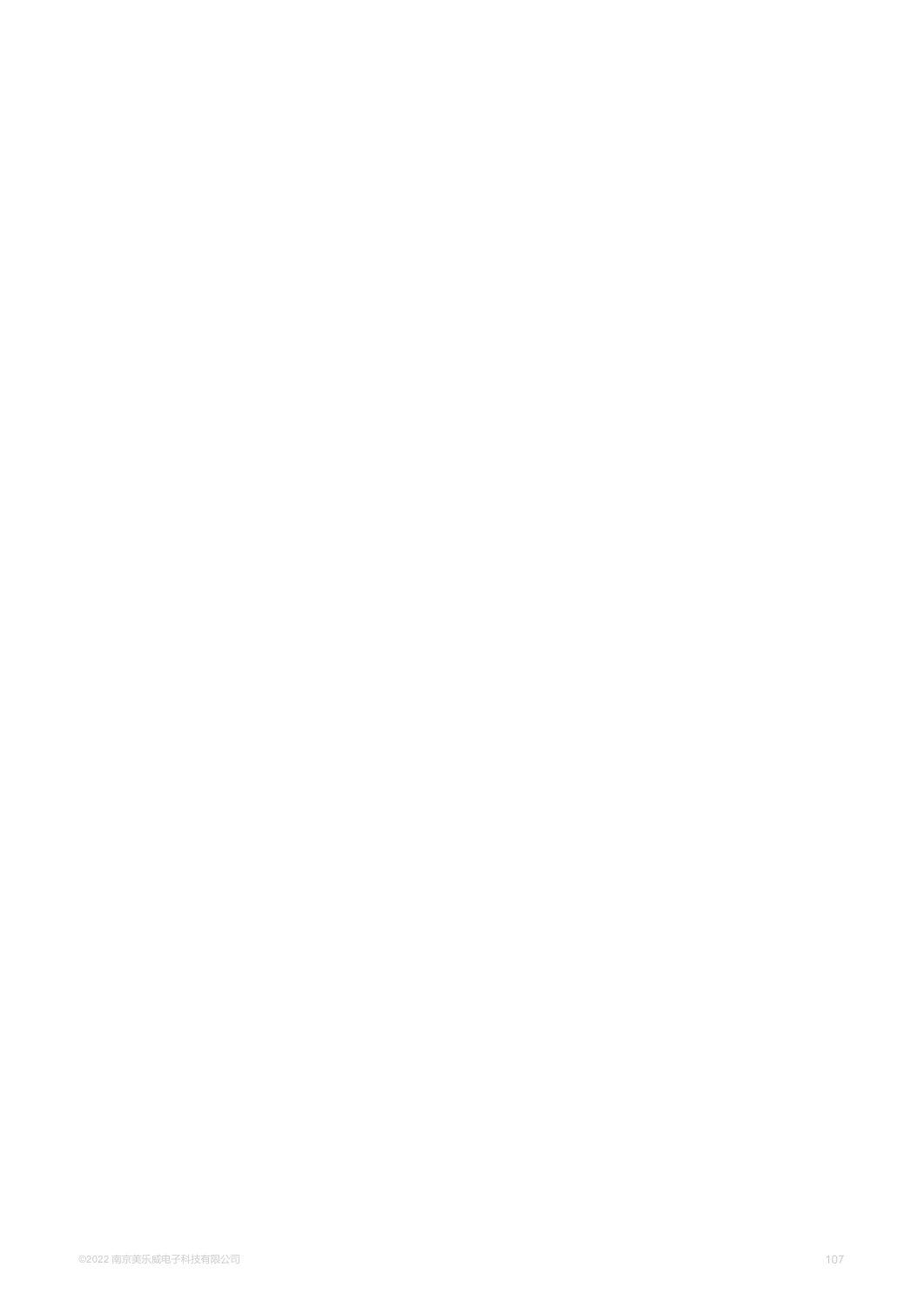```
{
"status": 0,
}
```

| 属性     | 说明                                |
|--------|-----------------------------------|
| status | 返回状态。0: 数据获取成功, 返回其它值请参考 API 状态码。 |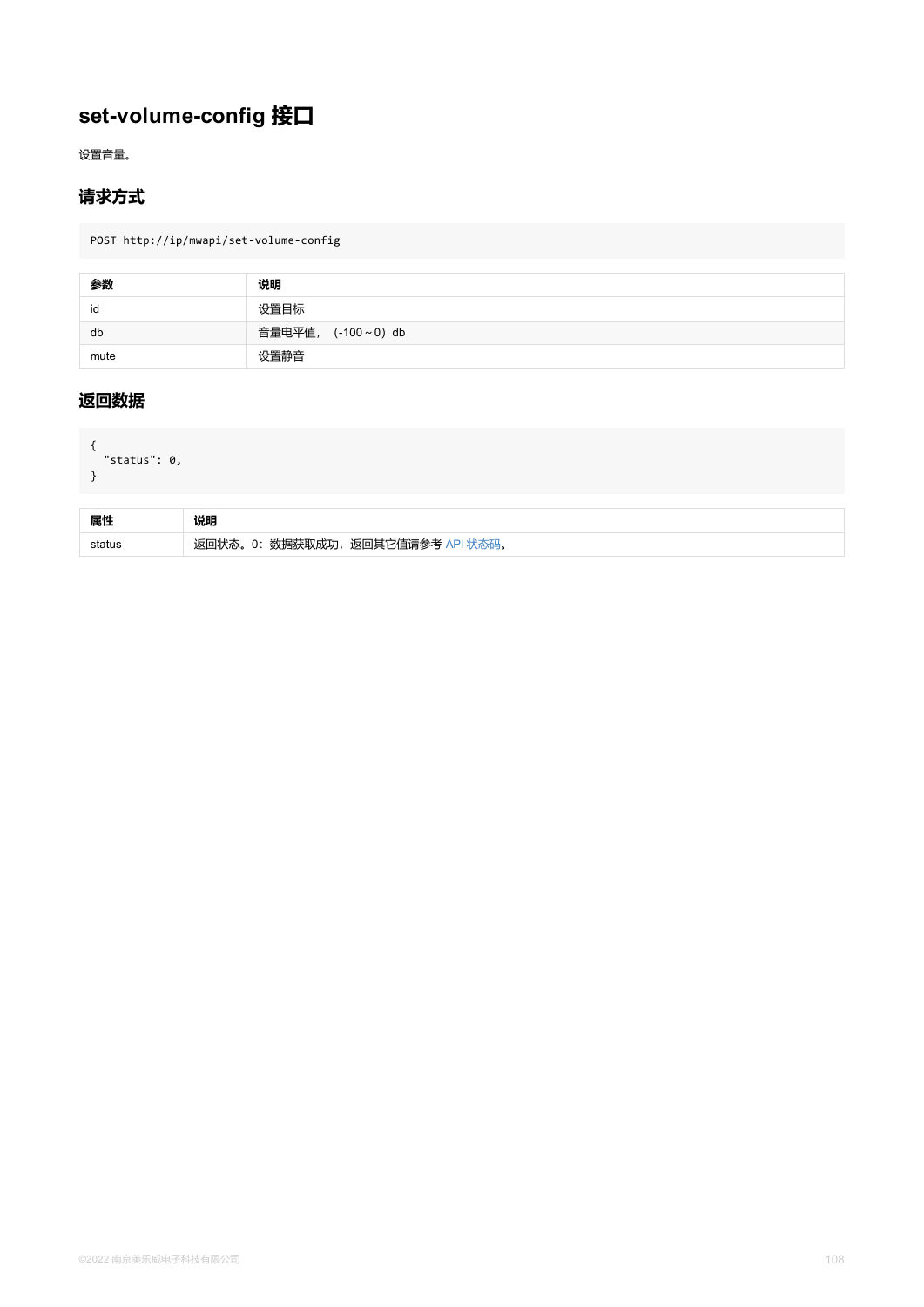## **get-audio-card-list 接口**

获取声卡设备列表。

## **请求方式**

POST http://ip/mwapi/get-audio-card-list

## **返回数据**

```
{
    "status": 0,
    "cards": [
       {
            "card": 0,"name": "USB Fusion Audio",
            "system": false
        },
        {
            "card": 3,
            "name": "USB Capture HDMI+",
            "system": false
        }
   ]
}
```

| 属性     | 说明                                         |
|--------|--------------------------------------------|
| cards  | 声卡身份唯一标识。                                  |
| name   | 声卡设备名称。                                    |
| system | 系统内部的声卡, 还是外部接入设备创建的声卡。True: 内部; False: 外部 |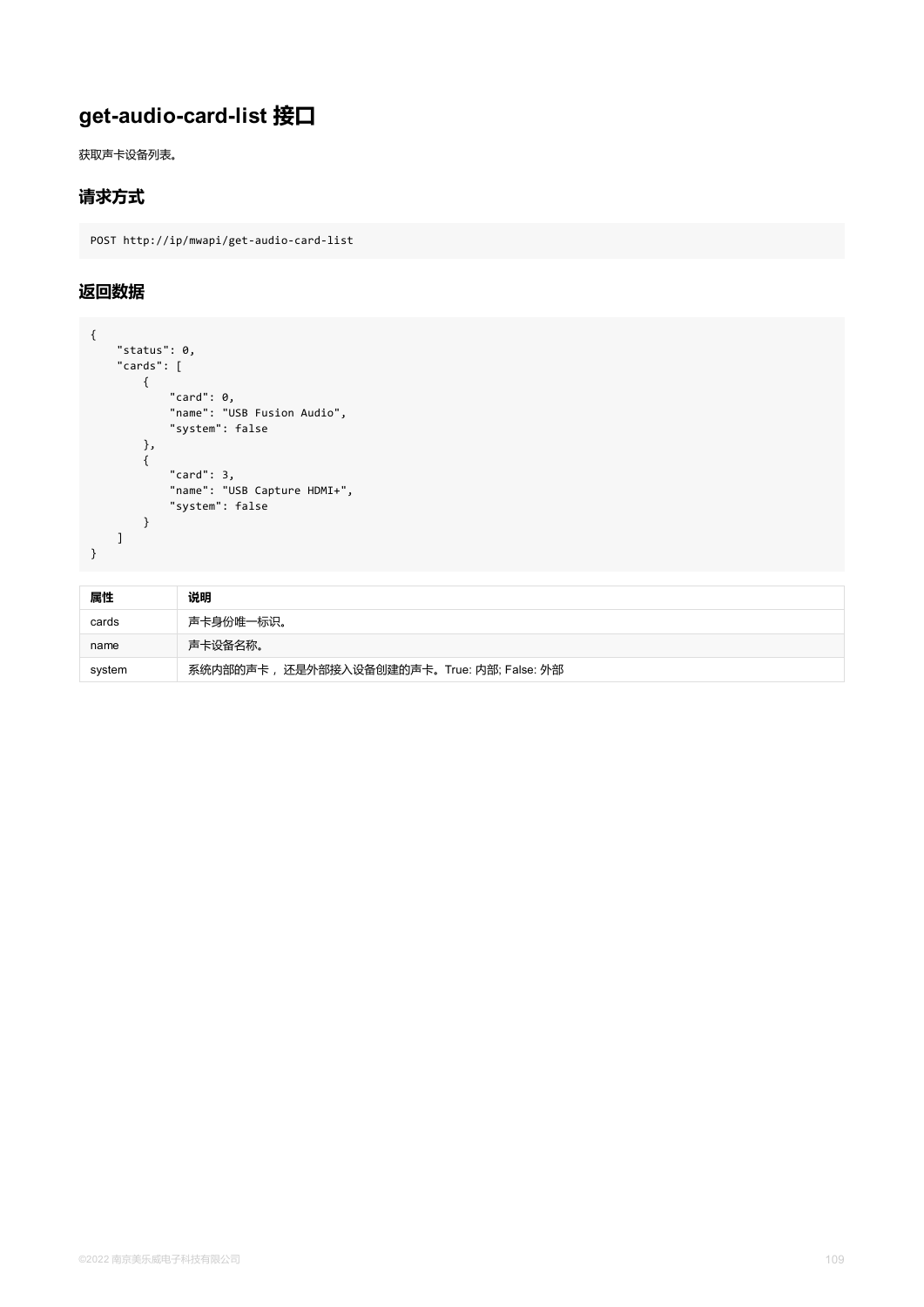## **get-audio-card-mixer 接口**

获取声卡属性。

## **请求方式**

POST http://ip/mwapi/get-audio-card-mixer

{ "card": 0, }

| 参数   | 说明                               |
|------|----------------------------------|
| card | .— <b>1</b> —<br><u>—</u><br>-怀以 |

## **返回数据**

```
{
    "status": 0,
    "mixer": [
       {
            "name": "Headphone",
            "id": 0,
            "val": 100,
            "flag_c": false,
            "flag_p": true
        },
        {
            "name": "Line Gain",
            "id": 5,
            "val": 100,
            "flag_c": false,
            "flag_p": true
        },
        {
            "name": "Mic Gain",
            "id": 7,
            "val": 100,
            "flag_c": false,
            "flag_p": true
        },
        {
            "name": "Mic",
            "id": 14,
            "val": 100,
            "flag_c": true,
            "flag_p": false
        },
        {
            "name": "Line",
```

|  | "id": 15,       |
|--|-----------------|
|  | "val": 100,     |
|  | "flag_c": true, |
|  | "flag_p": false |
|  |                 |
|  |                 |
|  |                 |

| 返回状态。0: 数据获取成功, 返回其它值请参考 API 状态码。<br>status |  |
|---------------------------------------------|--|
|                                             |  |
| 声卡属性列表。<br>mixer                            |  |

| .<br>.<br>$\mathbf{r}$ | 说明<br>. .<br>$\cdots$ |
|------------------------|-----------------------|
|                        |                       |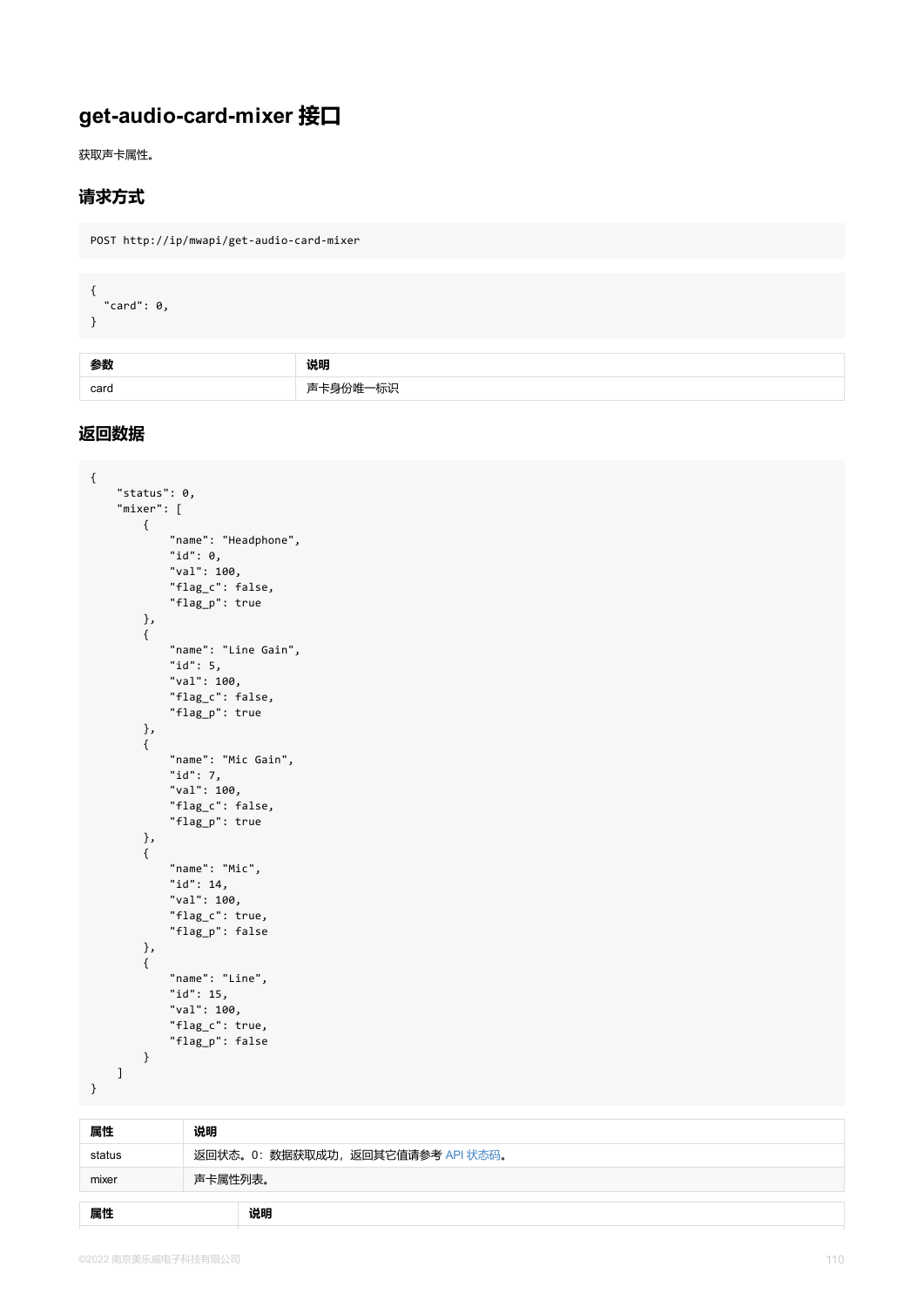| name   | 属性名称。                    |
|--------|--------------------------|
| id     | 属性身份唯一标识。                |
| val    | 属性值,0~100                |
| flag_c | 是否为采集音量。True: 是 False: 否 |
| flag_p | 是否为播放音量。True: 是 False: 否 |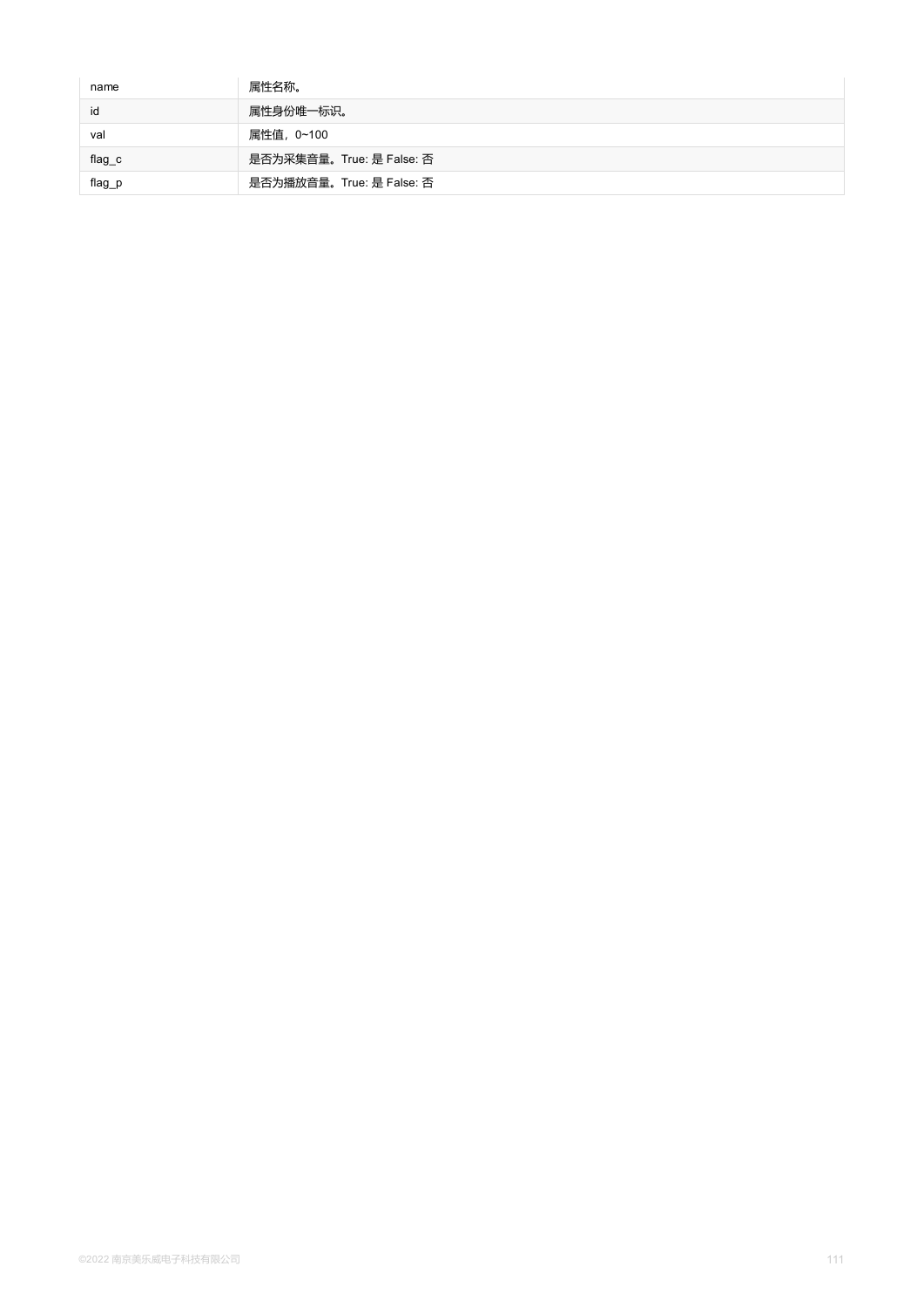# **get-mic-gain接口**

获取麦克风增益是否启用。

## **请求方式**

POST http://ip/mwapi/get-mic-gain

## **返回数据**

```
{
  "status": 0,
  "gain":1
}
```

| 属性     | 说明                                |
|--------|-----------------------------------|
| status | 返回状态。0: 数据获取成功, 返回其它值请参考 API 状态码。 |
| gain   | <b>_0: 未启用 1: 已启用</b>             |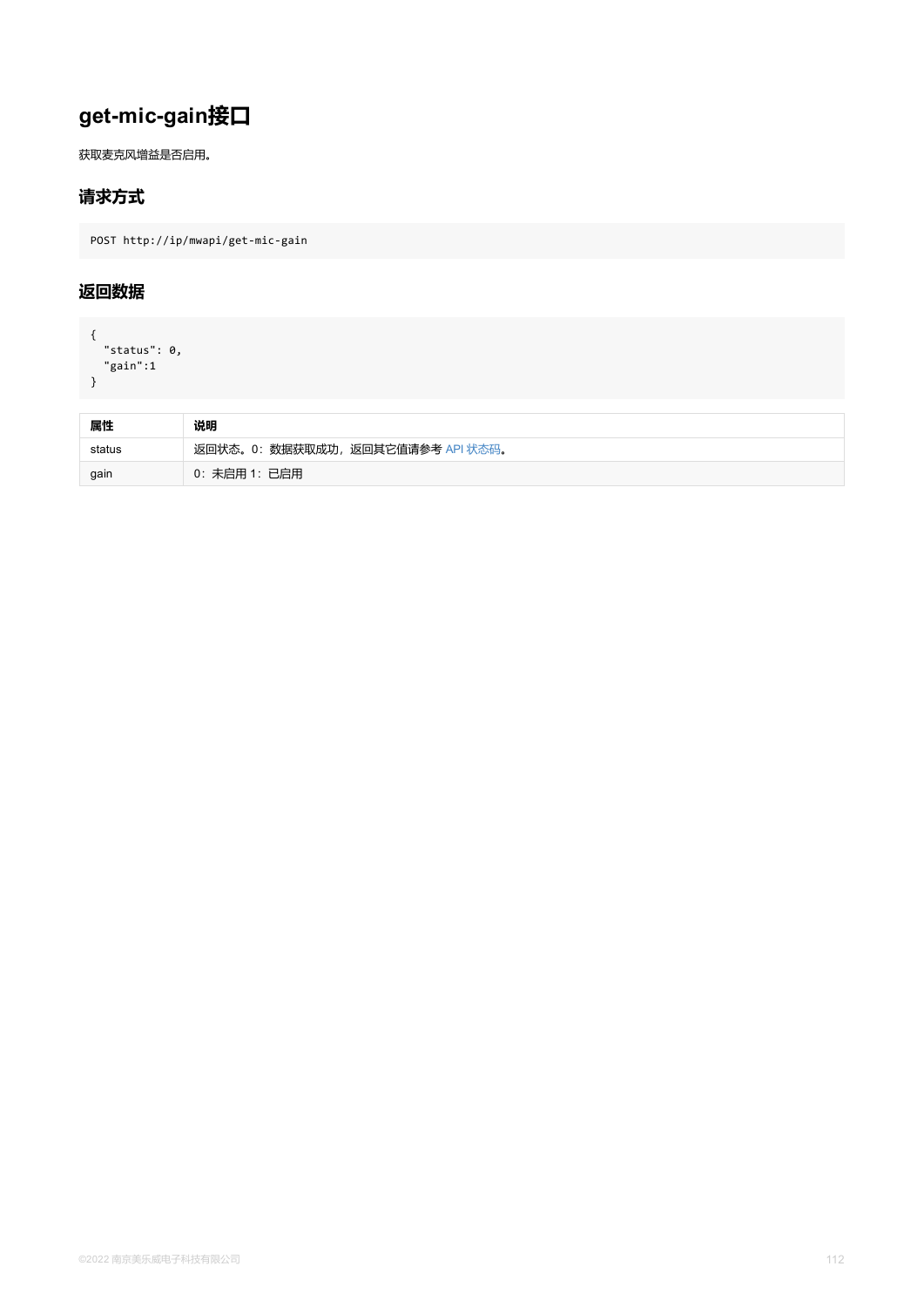# **get-mic-monitor 接口**

获取监听麦克风启用状态。

## **请求方式**

POST http://ip/mwapi/get-mic-monitor

## **返回数据**

```
{
  "status": 0,
 "monitor": true
}
```

| 属性      | 说明                                     |
|---------|----------------------------------------|
| monitor | true: 监听,<br>不监听<br>false:<br>是否监听麦克风。 |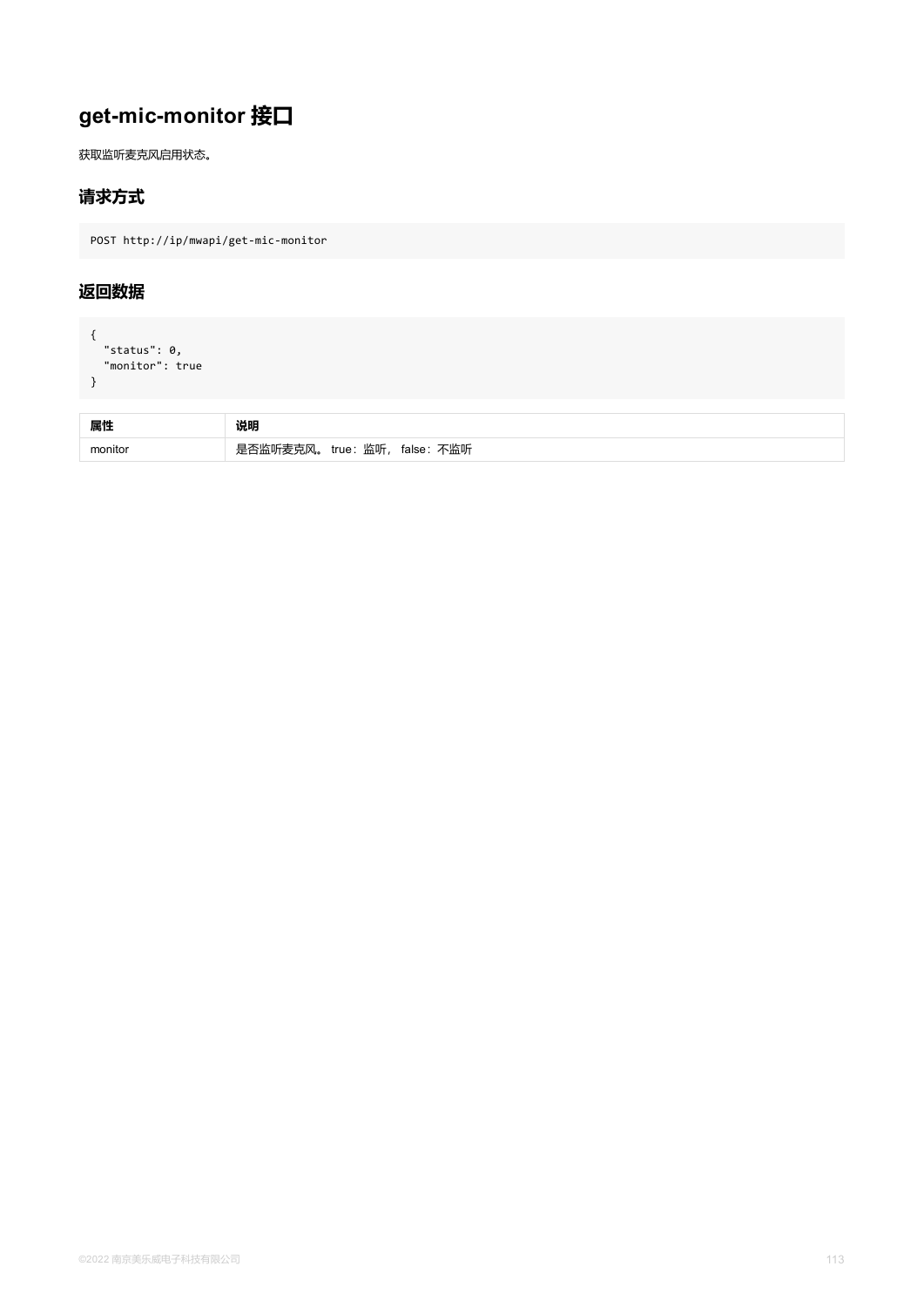## **get-usb-audio-list 接口**

获取USB音频设备列表。

## **请求方式**

POST http://ip/mwapi/get-usb-audio-list

{ "target": 0, }

| 参数     | 说明                                           |
|--------|----------------------------------------------|
| target | 0:选择 Webcam 音频,1:选择 USB 麦克风音频,2:选择 USB 输出音频。 |

## **返回数据**

```
{
    "status": 0,
   "selected": false,
    "cur-dev-path": "",
    "devices": [
       {
            "dev-path": "aHc6Mywx",
            "dev-name": "HDMI [USB Capture HDMI+] #1"
        },
        {
            "dev-path": "aHc6Mywy",
            "dev-name": "HDMI [USB Capture HDMI+] #2"
        }
   ]
}
```

| 属性           | 说明                                |
|--------------|-----------------------------------|
| status       | 返回状态。0: 数据获取成功, 返回其它值请参考 API 状态码。 |
| selected     | 是否已选择设备                           |
| cur-dev-path | 当前设备                              |
| devices      | 设备列表                              |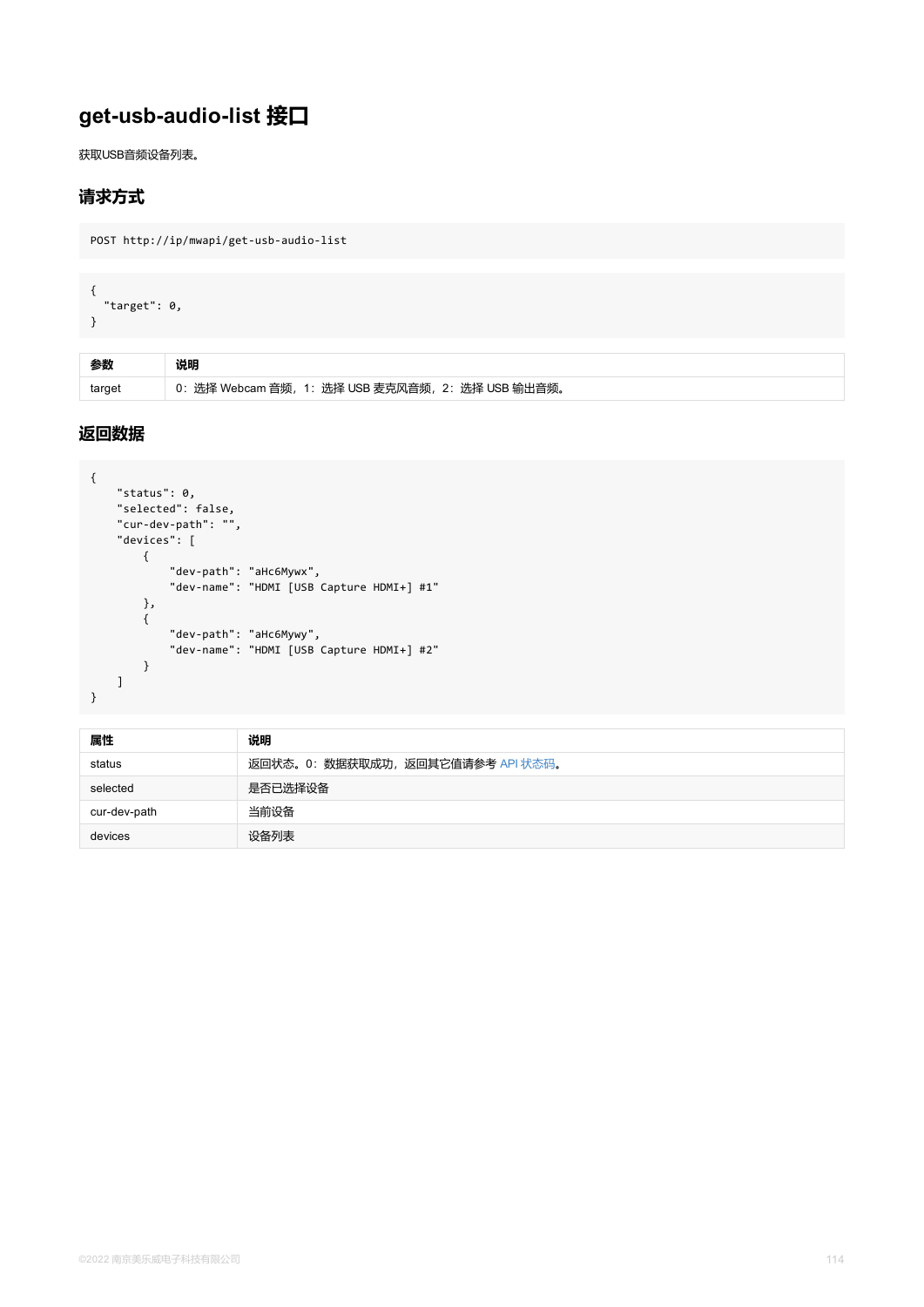# **set-audio-card-mixer 接口**

设置声卡属性。

## **请求方式**

POST http://ip/mwapi/set-audio-card-mixer

| 参数   | 说明         |
|------|------------|
| card | 声卡身份唯一标识   |
| id   | 声卡属性身份唯一标识 |
| vol  | 属性值,0~100  |

## **返回数据**

{ "status": 0, }

| 属性     | 说明                                              |
|--------|-------------------------------------------------|
| status | 数据获取成功<br>返回状态。<br>返回其它值请参考 API 状态码。<br>…<br>ັ. |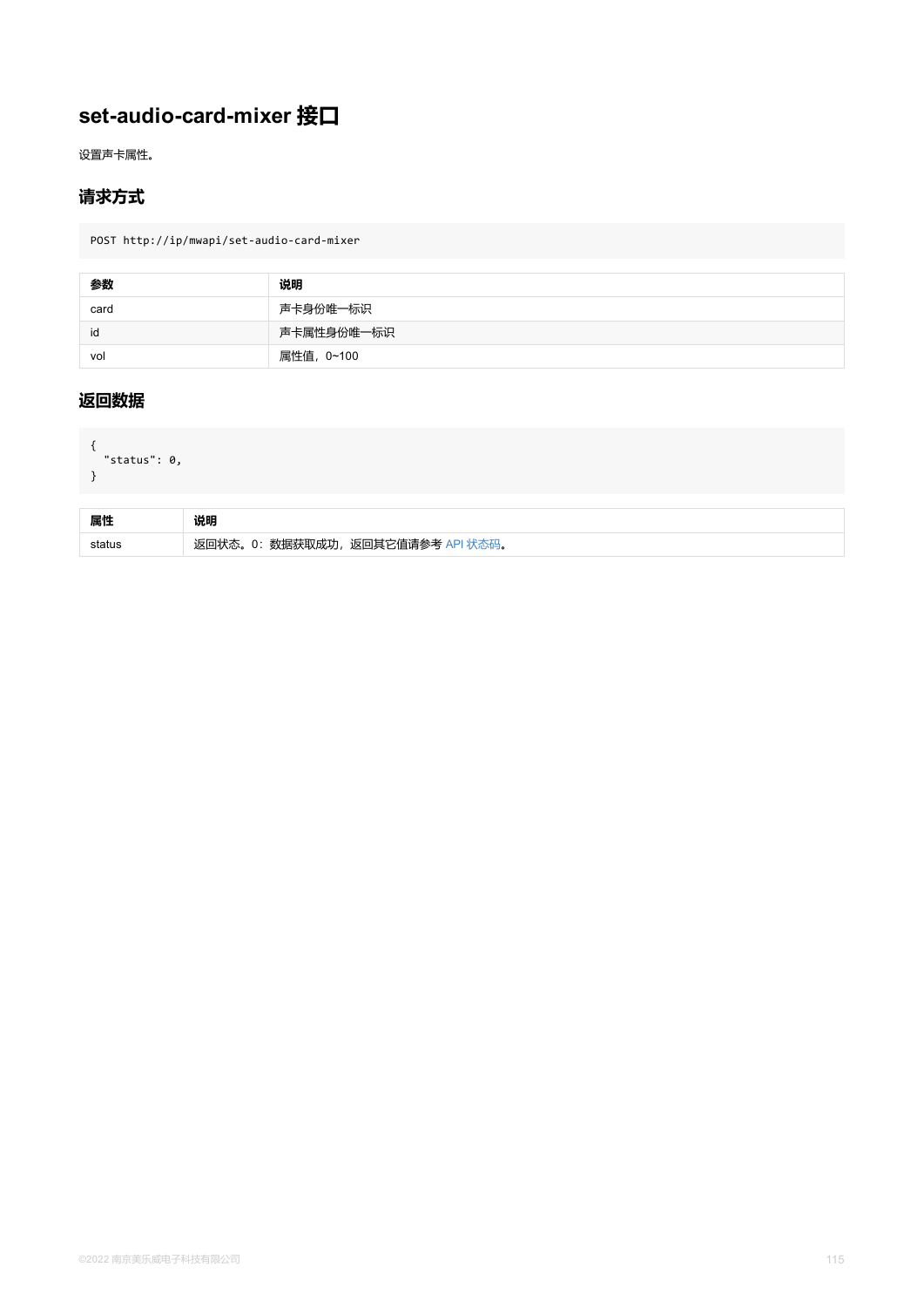# **set-mic-gain接口**

设置麦克风增益启用状态。

## **请求方式**

POST http://ip/mwapi/set-mic-gain

{ "gain": 0, }

| 参数   | 说明               |
|------|------------------|
| gain | 未启用 1: 已启用<br>0: |

## **返回数据**

| "status": 0, |  |  |  |
|--------------|--|--|--|
|              |  |  |  |

| 属性     | 说明                                |
|--------|-----------------------------------|
| status | 返回状态。0: 数据获取成功, 返回其它值请参考 API 状态码。 |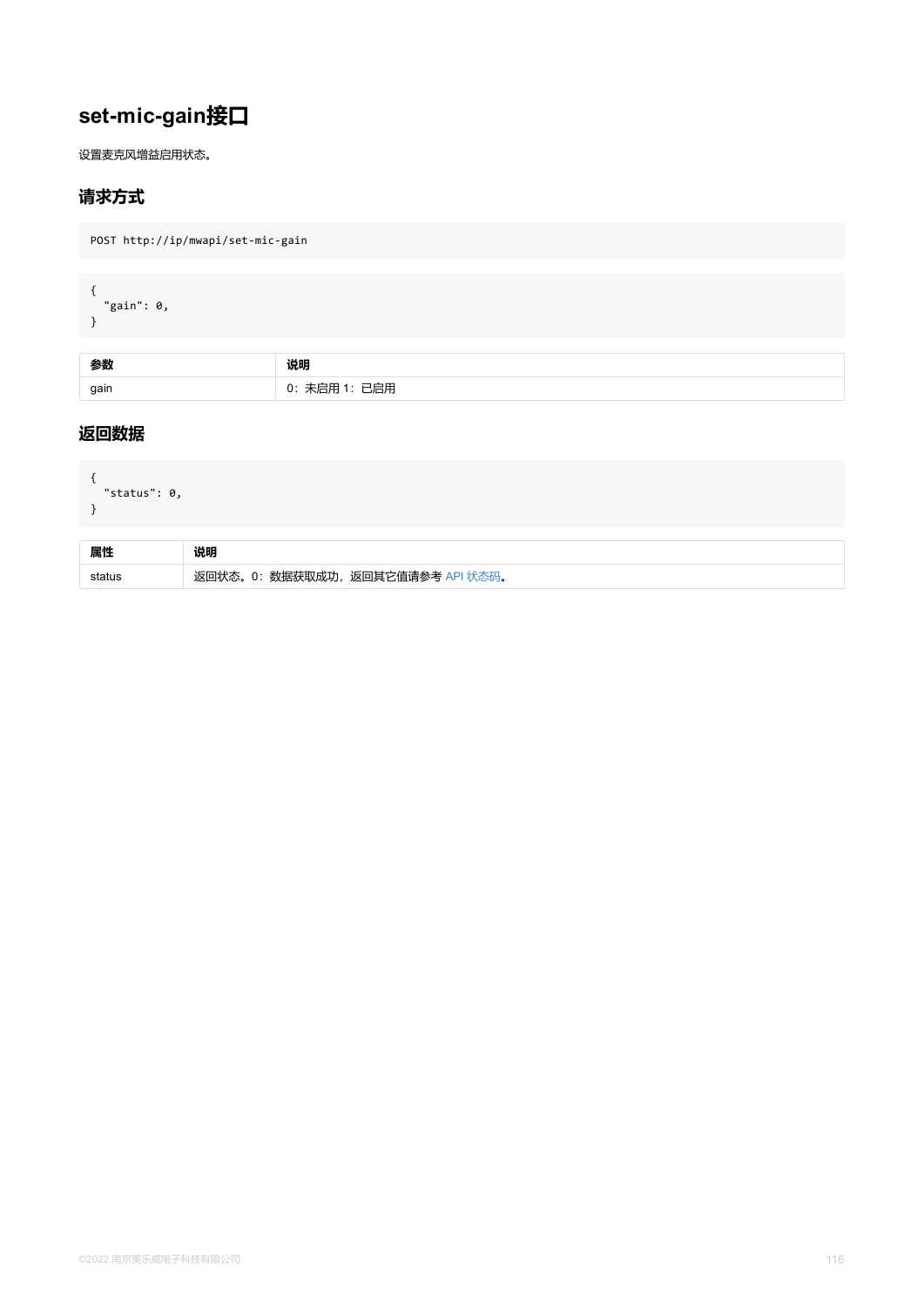## **set-mic-monitor 接口**

设置麦克风监听状态。

## **请求方式**

POST http://ip/mwapi/set-mic-monitor

```
{
 "monitor": true
}
```

| 参数      | 说明                                       |
|---------|------------------------------------------|
| monitor | 不监听<br>True: 监听 False:<br>『克风。<br>그로귀대겠스 |

## **返回数据**

```
{
 "status": 0,
}
```

| 属性     | 说明                                     |
|--------|----------------------------------------|
| status | 数据获取成功<br>,返回其它值请参考<br>il⊽Ir<br>74八五六。 |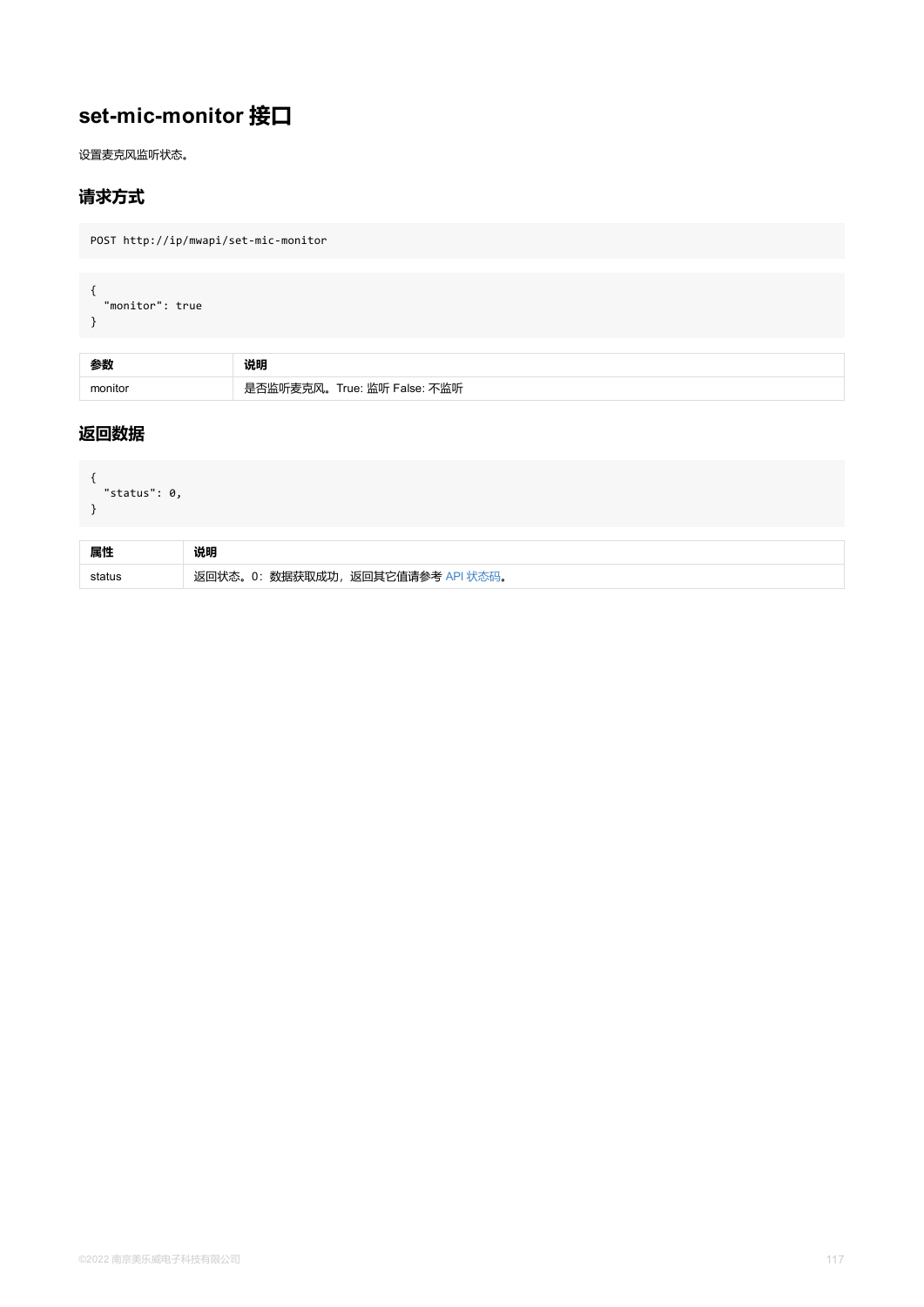```
status . v,
}
```

| 属性     | 说明                                |
|--------|-----------------------------------|
| status | 返回状态。0: 数据获取成功, 返回其它值请参考 API 状态码。 |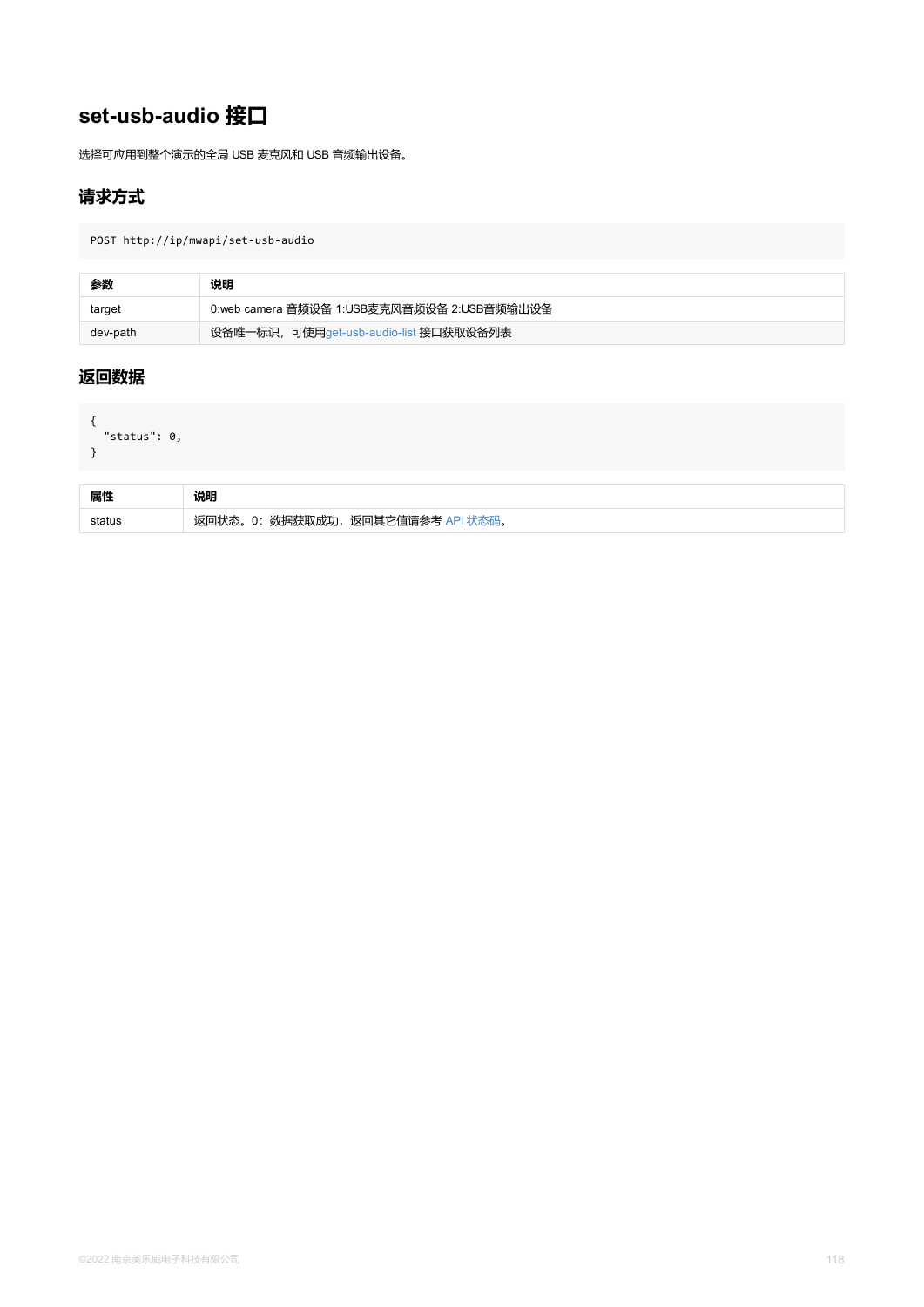## add-launch-scene 接口

新建开机画面场景。

## **请 求 方 式**

POST http://ip/mwapi/add-launch-scene

| 参数       | 说明   |
|----------|------|
| sourceld | 资源ID |

{ "sourceId":4 }

### **返 回 数 据**

```
{
    "info": {
         "audioList": [
             {
                 "layerId": 0,
                 "muted": 0,
                 "volume": 1000000
            }
         ]
,
         "dividerLine": {
             "color": 0,
             "width": 0,
             "x1": 500000,
             "x2": 500000,
             "y1": 0,
             "y2": 1000000
         }
,
         "id": 25,
         "layerList": [
            {
                 "cropWindow": {
                      "height": 1000000,
                      "type": 1,
                      "width": 1000000,
                      "x": 0,
                      "
y
"
:
0
                 }
,
                 "flip": 0,
                 "frame": {
                      "color": 16777215,
                      "width": 0
                 }
,
                 "given": 0,
                 "givenBg": 0,
                 "rotation": 360,
                 "sourceDuration": 0,
                 "sourceHeight": 1461,
                 "sourceId": 4,
                 "sourceThumbHeight": 256,
                 "sourceThumbWidth": 168,
                 "sourceType": 1,
                 "sourceWidth": 2224,
                 "srcWindow": {
                      "height": 1000000,
                      "width": 856262,
                      "x": 71869,
                      "
y
"
:
0
                 }
,
```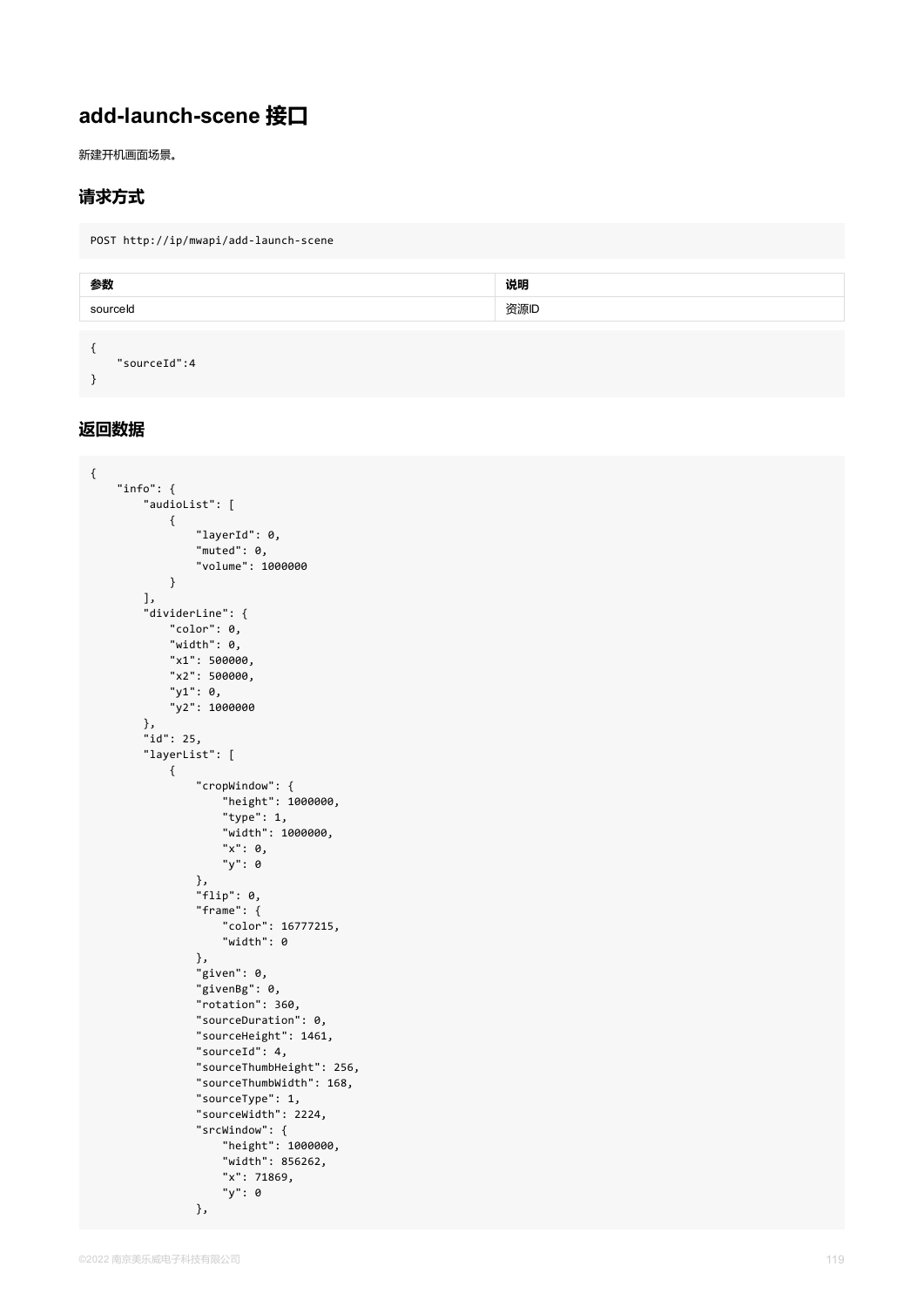```
"sourceHeight": 0,
                "sourceId": 0,
                "sourceThumbHeight": 0,
                "sourceThumbWidth": 0,
                "sourceType": 0,
                "sourceWidth": 0,
                "srcWindow": {
                    "height": 1000000,
                    "width": 1000000,
                    "x": 0,"y": 0
                },
                "window": {
                    "height": 0,
                    "width": 0,
                    "x": 0,
                    "y": 0
                }
           }
        ],
        "name": "default",
        "template": 2,
        "type": 3
    },
    "message": "success",
    "status": 0
}
```

| 属性     | 说明                              |
|--------|---------------------------------|
| status | 返回状态。0: 上传成功, 返回其它值请参考 API 状态码。 |
| info   | 场景实体                            |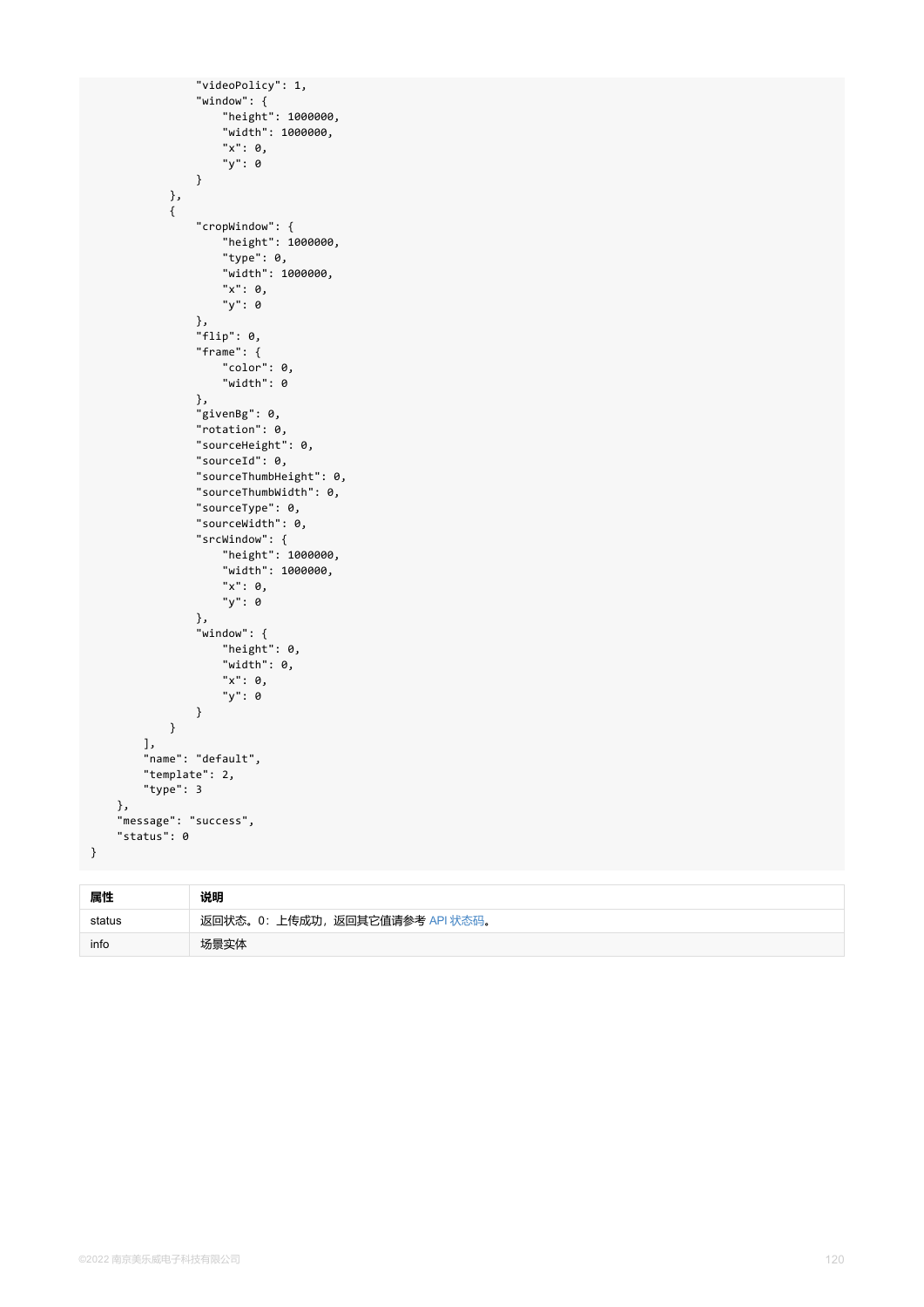| status    | 返回状态。0:上传成功,返回其它值请参考 API 状态码。 |
|-----------|-------------------------------|
| sceneList | 场景列表,同 get-scenes-list        |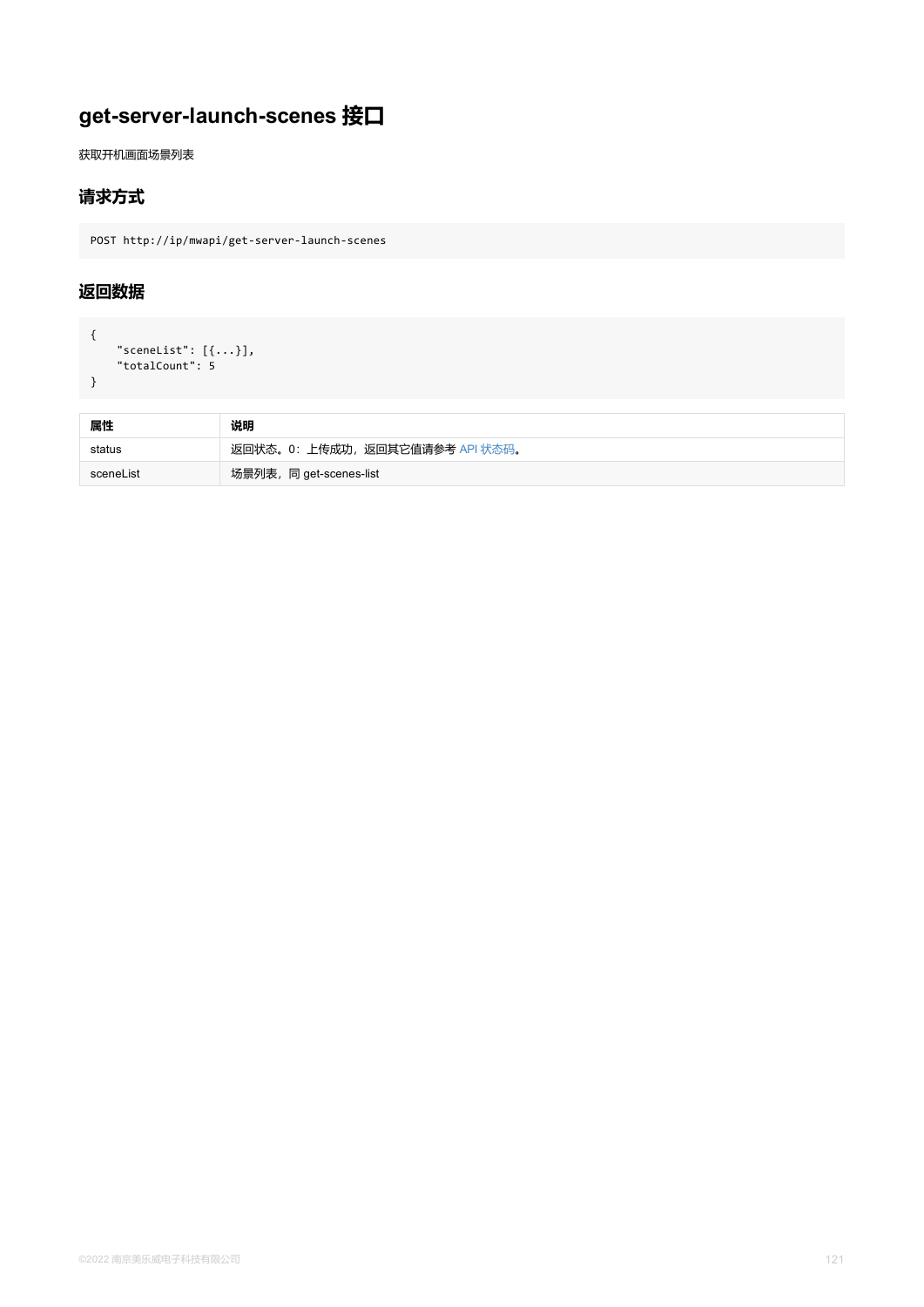| 属性          | 说明                            |
|-------------|-------------------------------|
| status      | 返回状态。0:上传成功,返回其它值请参考 API 状态码。 |
| launchScene | 开机画面场景ID                      |
| autoSwitch  | 连接 HDMI或Webcam源后, 是否自动切换至该源   |
| usbMirror   | 对 USB-C 输出进行镜像,使画面内容展示正常      |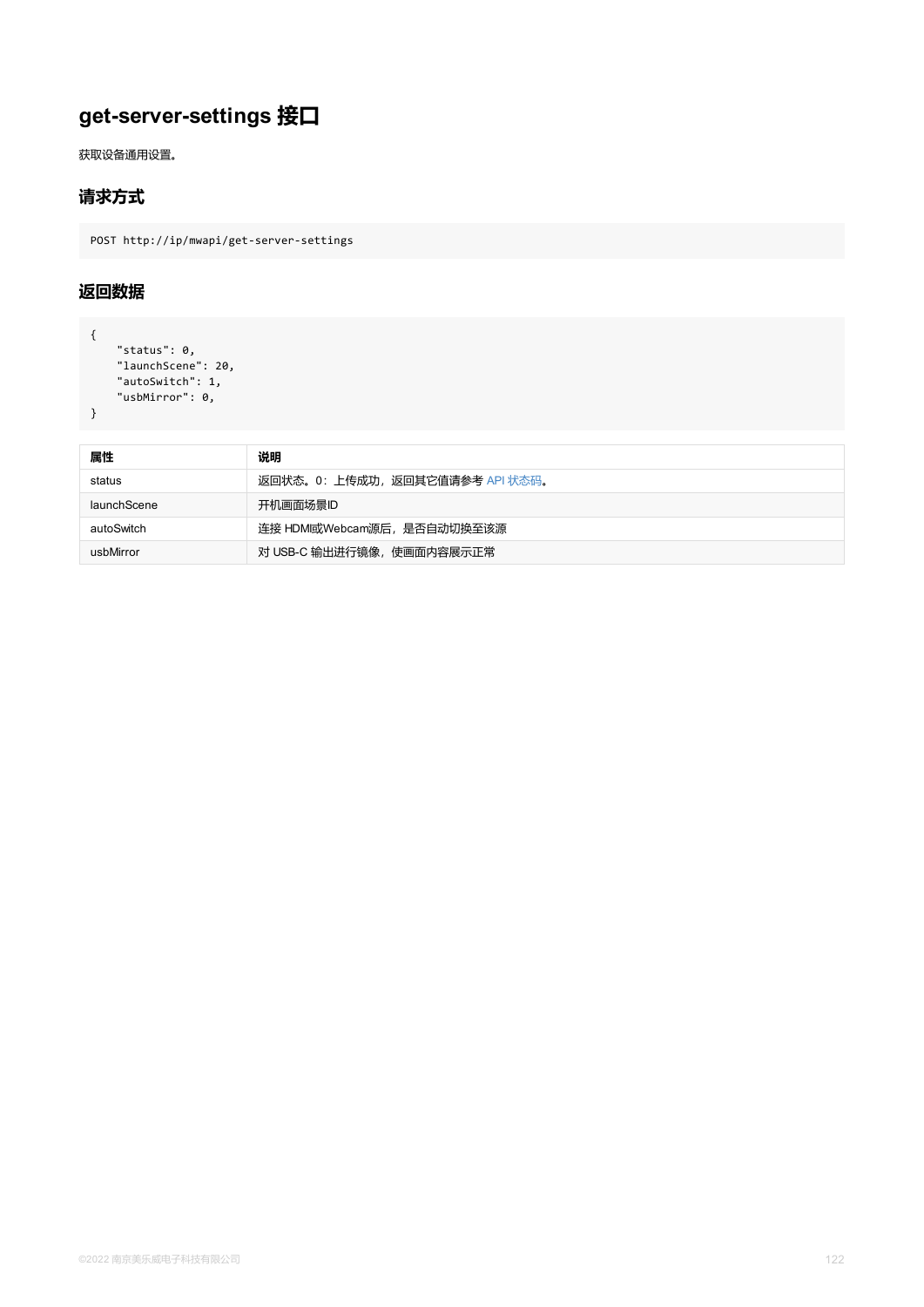```
{
  "status": 0,
}
```

| 属性 |                                               |
|----|-----------------------------------------------|
|    | 上传成功,<br>- 返回其它值请参考 API:<br>返回状态。0:<br>╝1八びふ。 |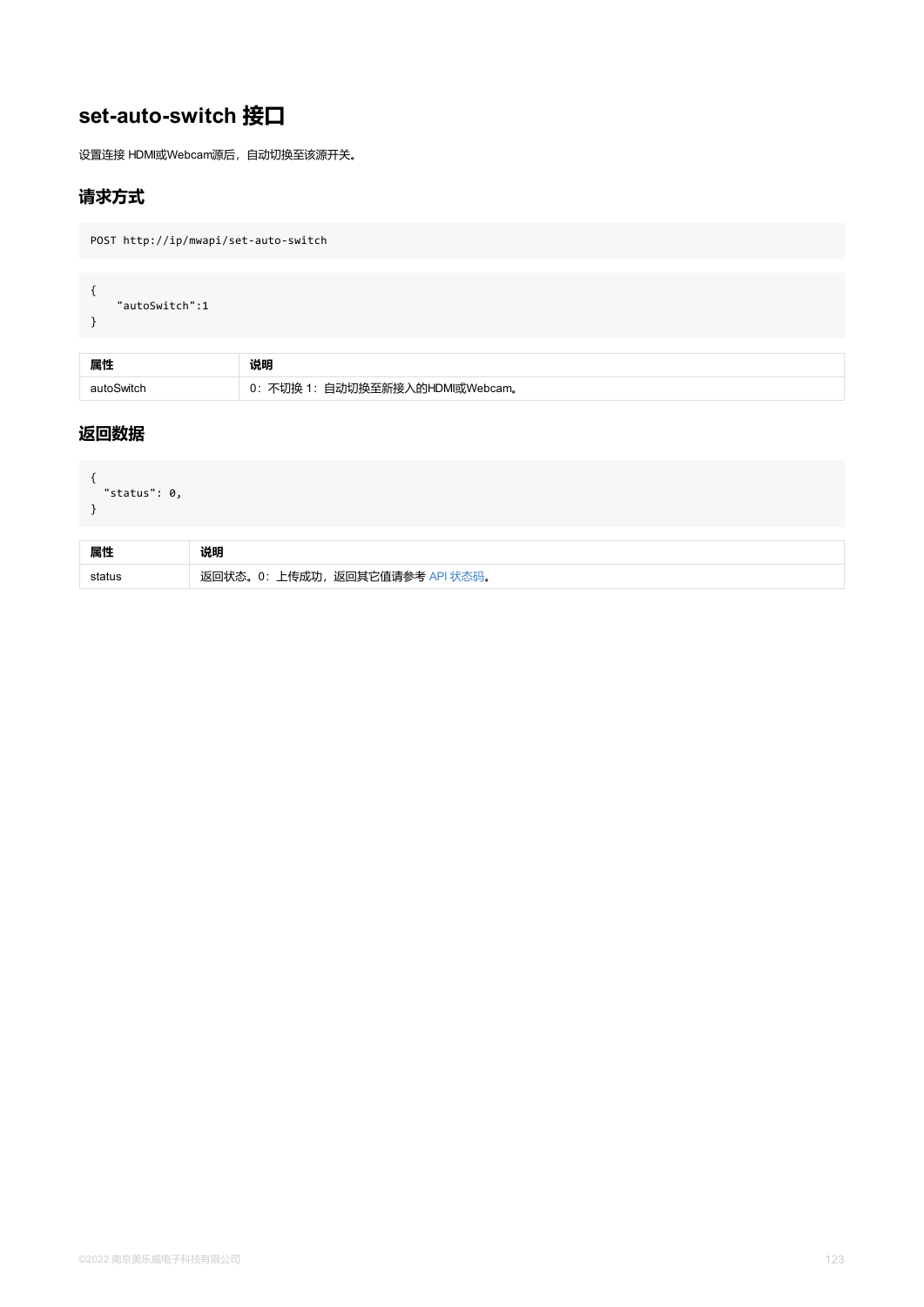```
{
  "status": 0,
}
```

| 属性 |                                               |
|----|-----------------------------------------------|
|    | 上传成功,<br>- 返回其它值请参考 API:<br>返回状态。0:<br>╝1八びふ。 |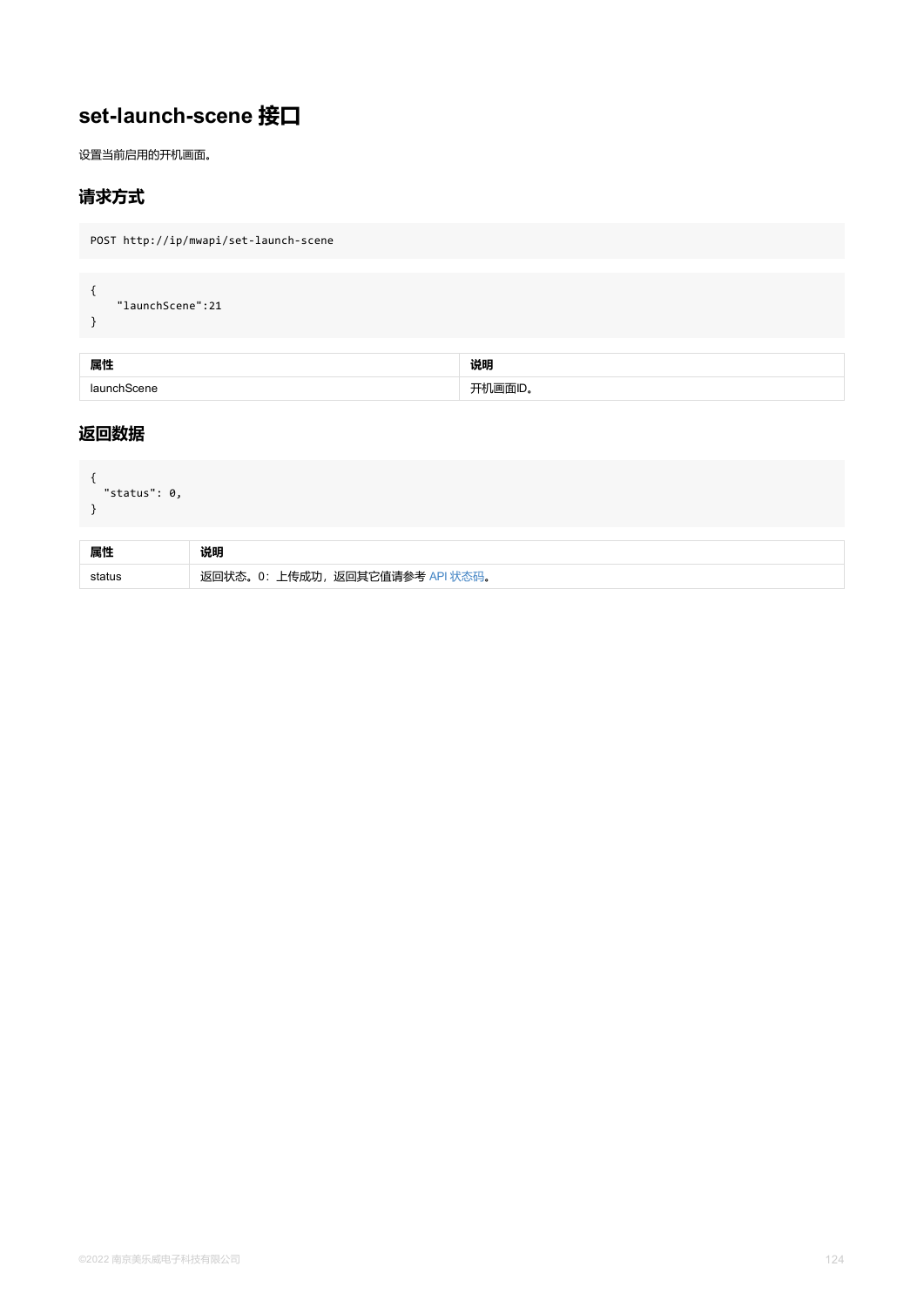```
{
  "status": 0,
}
```

| 属性 |                                               |
|----|-----------------------------------------------|
|    | 上传成功,<br>- 返回其它值请参考 API:<br>返回状态。0:<br>╝1八びふ。 |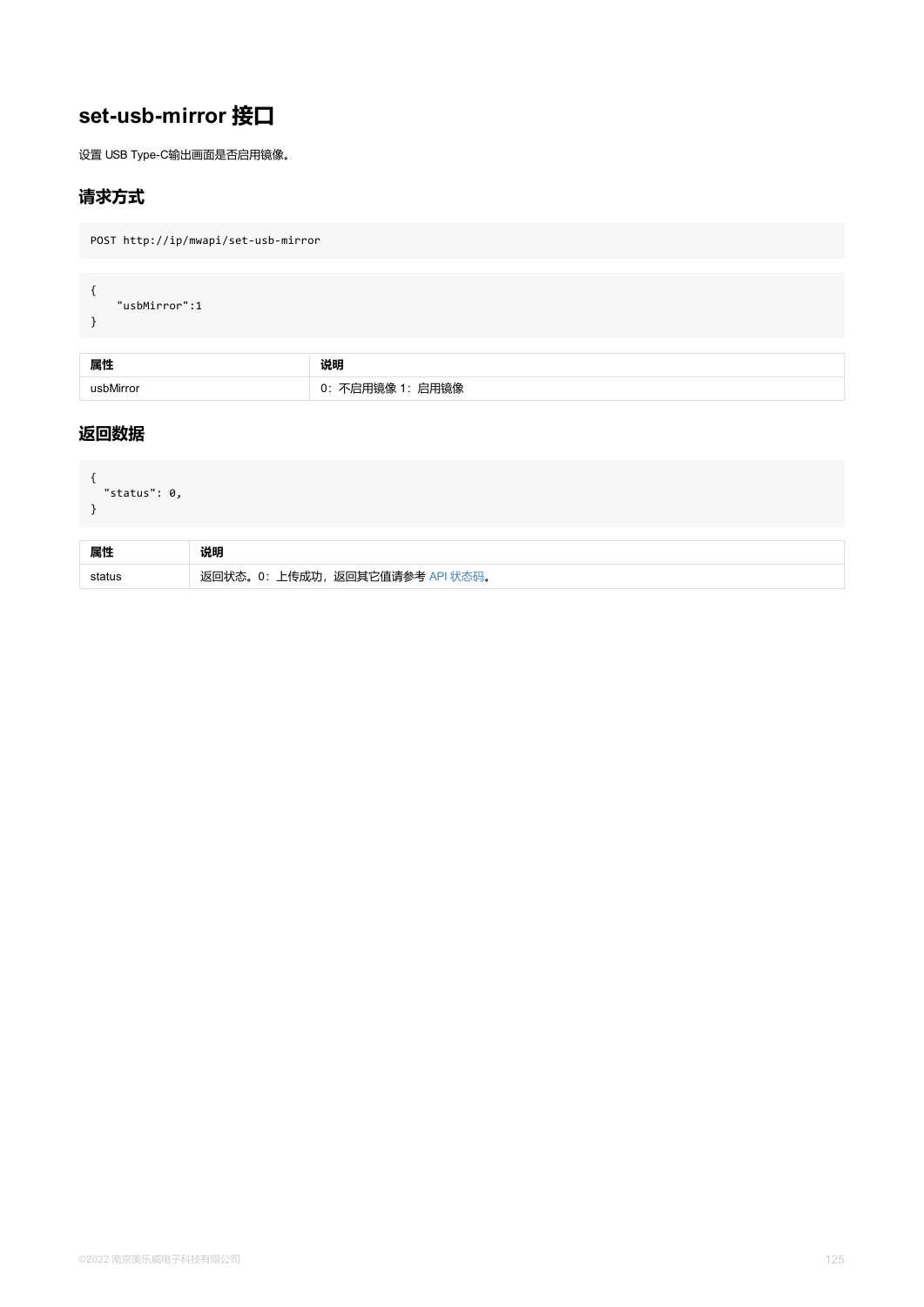```
status . U
}
```

| 属性     | 说明                              |
|--------|---------------------------------|
| status | 返回状态。0: 设置成功, 返回其它值请参考 API 状态码。 |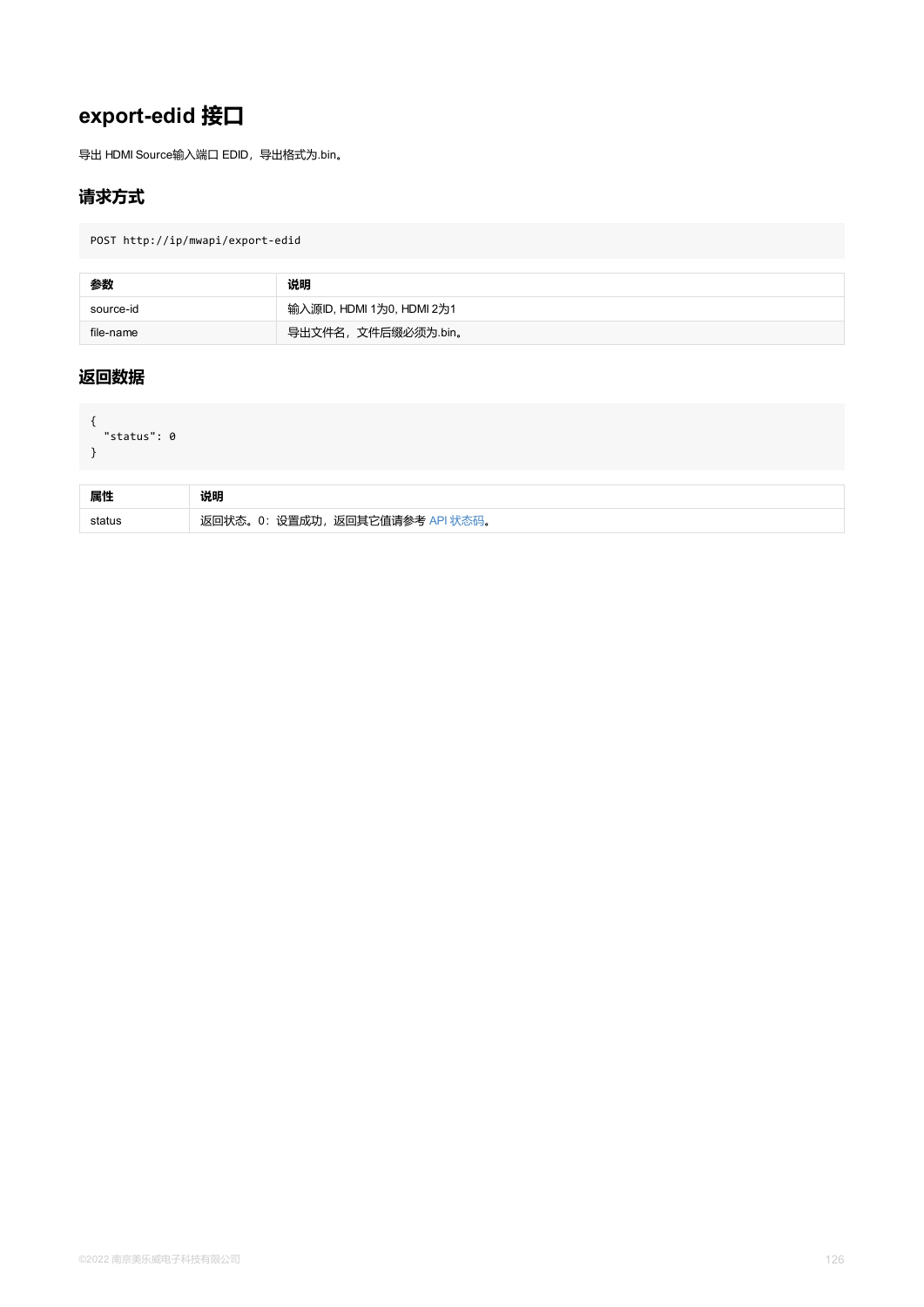"data": "AP//////wA09wEAAQAAAAEaAQOAAAB4Au6Vo1RMmSYPUFT//4AxQEVAYUBxQIGA0QDhwAEACOgAMI HE4LUBYLEUAUB10AAAeAAAA/QAPlg+HPAAAAAAAAAAAAAAAA/ABNQUdFV0VMTAogICAgAWYCA1HxV2EQHwQTBRQgI xUHUD0GwFcGAF9/AWd/AINPAADiAA9uAwwAEAC4eCEQgAECAwRn2F3EAXiAA+MPAeABHYAYcRwWIFgsJQBAhGMAA B4AAAAAAAAAAAAAzw=="

}

| 属性         | 说明                                  |
|------------|-------------------------------------|
| status     | 返回状态。0: 数据获取成功, 返回其它值请参考 API 状态码。   |
| smart-edid | 是否使用 SmartEDID, 有效值: true/false。    |
| data       | EDID 信息, base64格式, 显示时需要转换成 16 进制值。 |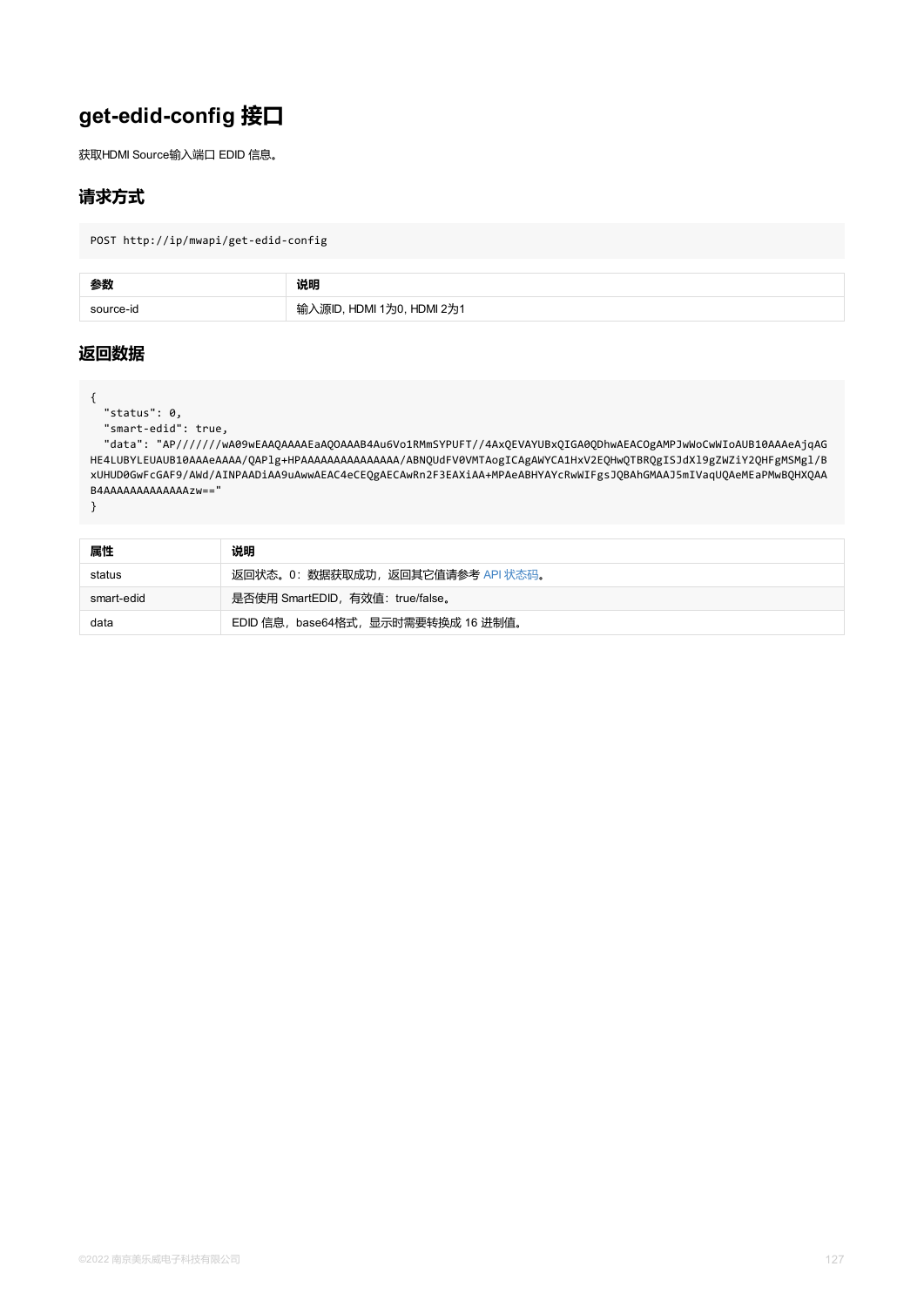"data": "AP//////wA09wEAAQAAAAEaAQOAAAB4Au6Vo1RMmSYPUFT//4AxQEVAYUBxQIGA0QDhwAEACOgAMI HE4LUBYLEUAUB10AAAeAAAA/QAPlg+HPAAAAAAAAAAAAAAAA/ABNQUdFV0VMTAogICAgAWYCA1HxV2EQHwQTBRQgI xUHUD0GwFcGAF9/AWd/AINPAADiAA9uAwwAEAC4eCEQgAECAwRn2F3EAXiAA+MPAeABHYAYcRwWIFgsJQBAhGMAA B4AAAAAAAAAAAAAzw=="

}

| 属性         | 说明                                  |
|------------|-------------------------------------|
| status     | 返回状态。0: 重置成功, 返回其它值请参考 API 状态码。     |
| smart-edid | SmartEDID, 有效值: true/false。         |
| data       | EDID 信息, base64格式, 显示时需要转换成 16 进制值。 |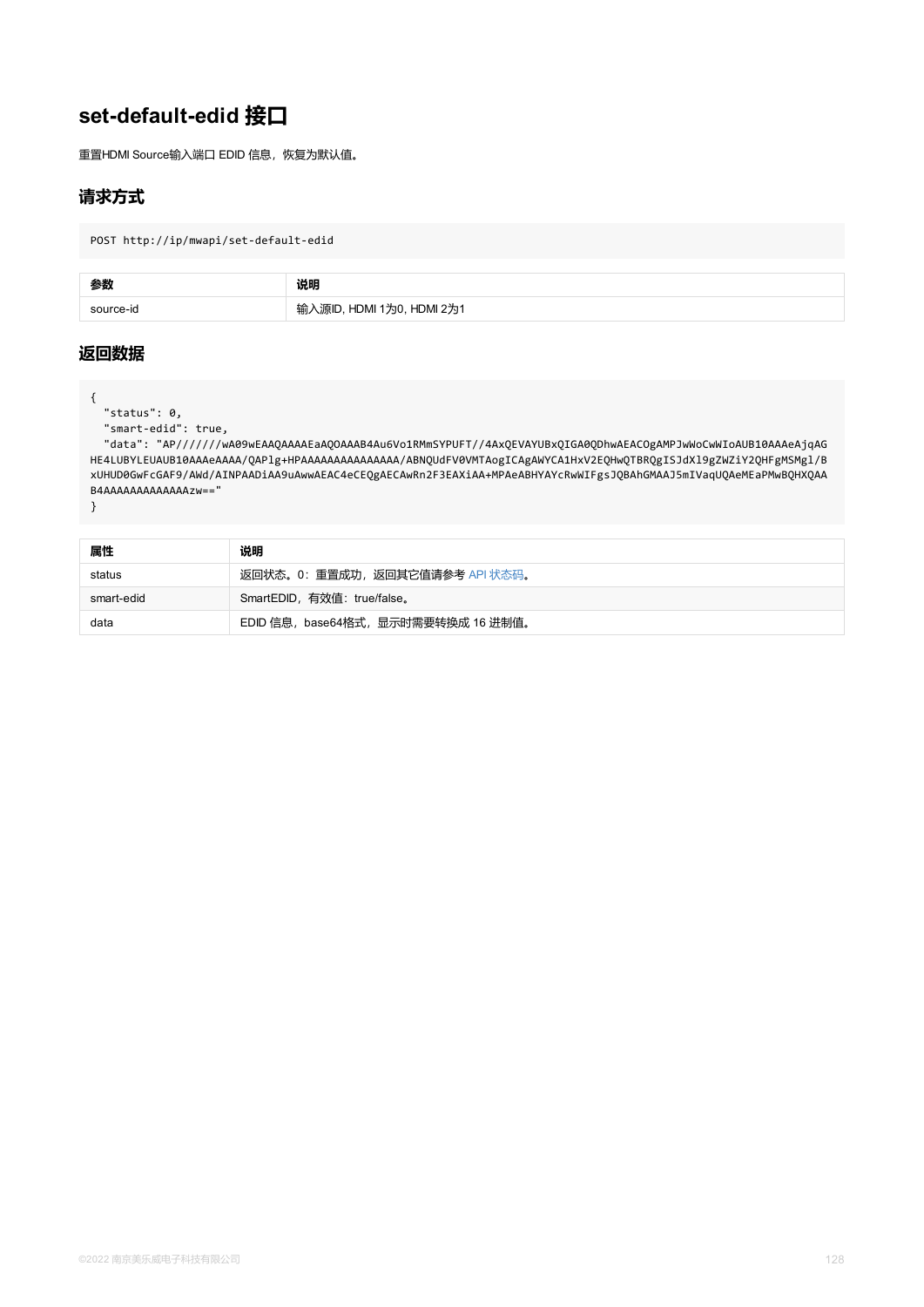| 参数         | 说明                                  |
|------------|-------------------------------------|
| source-id  | 输入源ID, HDMI 1为0, HDMI 2为1           |
| smart-edid | 是否使用SmartEDID, 有效值: true/false。     |
| data       | EDID 信息, base64格式, 显示时需要转换成 16 进制值。 |

## **返回数据**

```
{
"status": 0
}
```

| 属性        | 说明                              |
|-----------|---------------------------------|
| status    | 返回状态。0: 修改成功, 返回其它值请参考 API 状态码。 |
| source-id | 输入源ID, HDMI 1为0, HDMI 2为1       |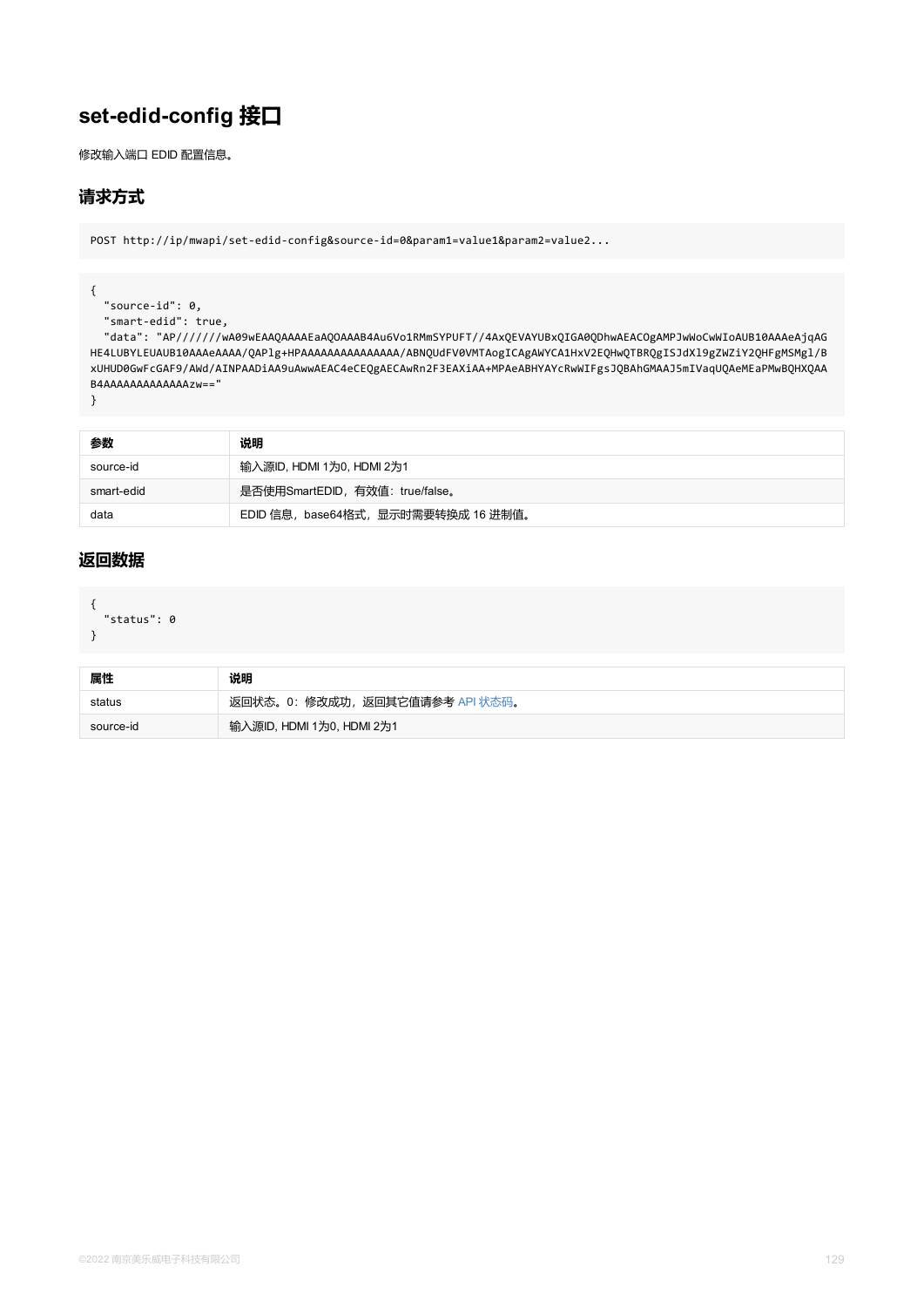```
HE4LUBYLEUAUB10AAAeAAAA/QAPlg+HPAAAAAAAAAAAAAAAA/ABNQUdFV0VMTAogICAgAWYCA1HxV2EQHwQTBRQgI
xUHUD0GwFcGAF9/AWd/AINPAADiAA9uAwwAEAC4eCEQgAECAwRn2F3EAXiAA+MPAeABHYAYcRwWIFgsJQBAhGMAA
B4AAAAAAAAAAAAAzw=="
```

```
}
```

| 字段     | 说明                                      |
|--------|-----------------------------------------|
| status | 返回状态。0: 导入成功, 返回其它值请参考 API 状态码。         |
| data   | 导入的 EDID 信息, base64格式, 显示时需要转换成 16 进制值。 |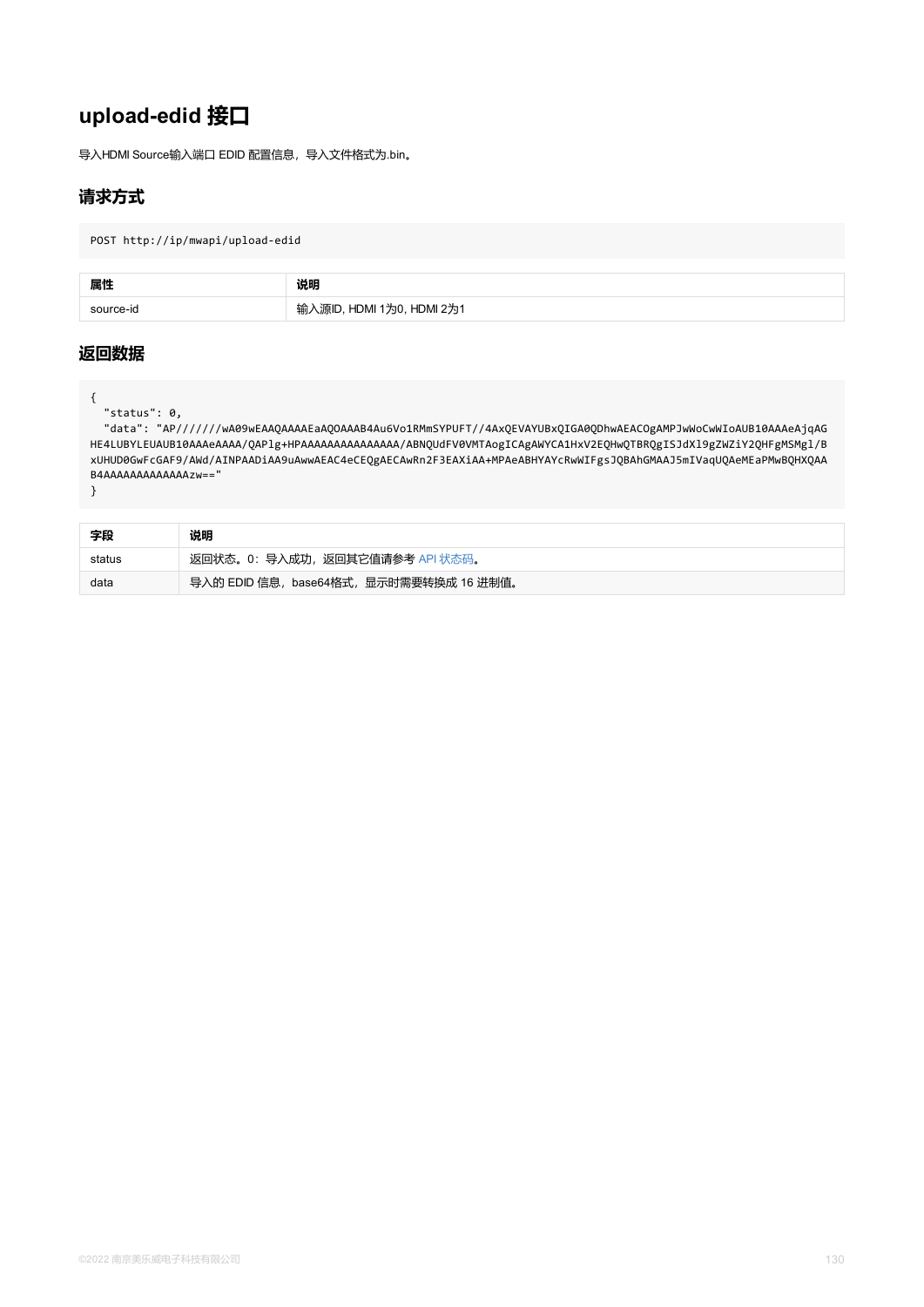```
"status": 0,
  "signal-info-types": ["video-info", "audio-info", "hdmi-info", "info-frames"],
  "video-info": \{\ldots\},
  "audio-info": \{\ldots\},
  "hdmi-info": \{\ldots\},
  "info-frames": {...}
}
```
#### **返回状态**

"status": 0

| 属性     | 说明                                |
|--------|-----------------------------------|
| status | 返回状态。0: 数据获取成功, 返回其它值请参考 API 状态码。 |

#### **信号类型**

```
"signal-info-types": [
  "video-info",
  "audio-info",
  "hdmi-info",
  "info-frames"
\mathbf{I}
```
**视频信号状态 (video-info:{...})**

```
"video-info": {
  "width": 1920,
  "height": 1080,
  "scan": "progressive",
  "field-rate": 60.00,
  "color-depth": 8,
  "color-format": "rgb",
  "aspect-ratio": "16:9",
  "sampling": "4:4:4",
  "quant-range": "full",
  "sat-range": "full",
  "frame-struct": "2d"
}
```

| 属性     | 说明                                     |
|--------|----------------------------------------|
| width  | 视频宽度,像素数。                              |
| height | 视频高度,像素数。                              |
| scan   | 扫描方式, 有效值: progressive、interlaced、psf。 |
|        |                                        |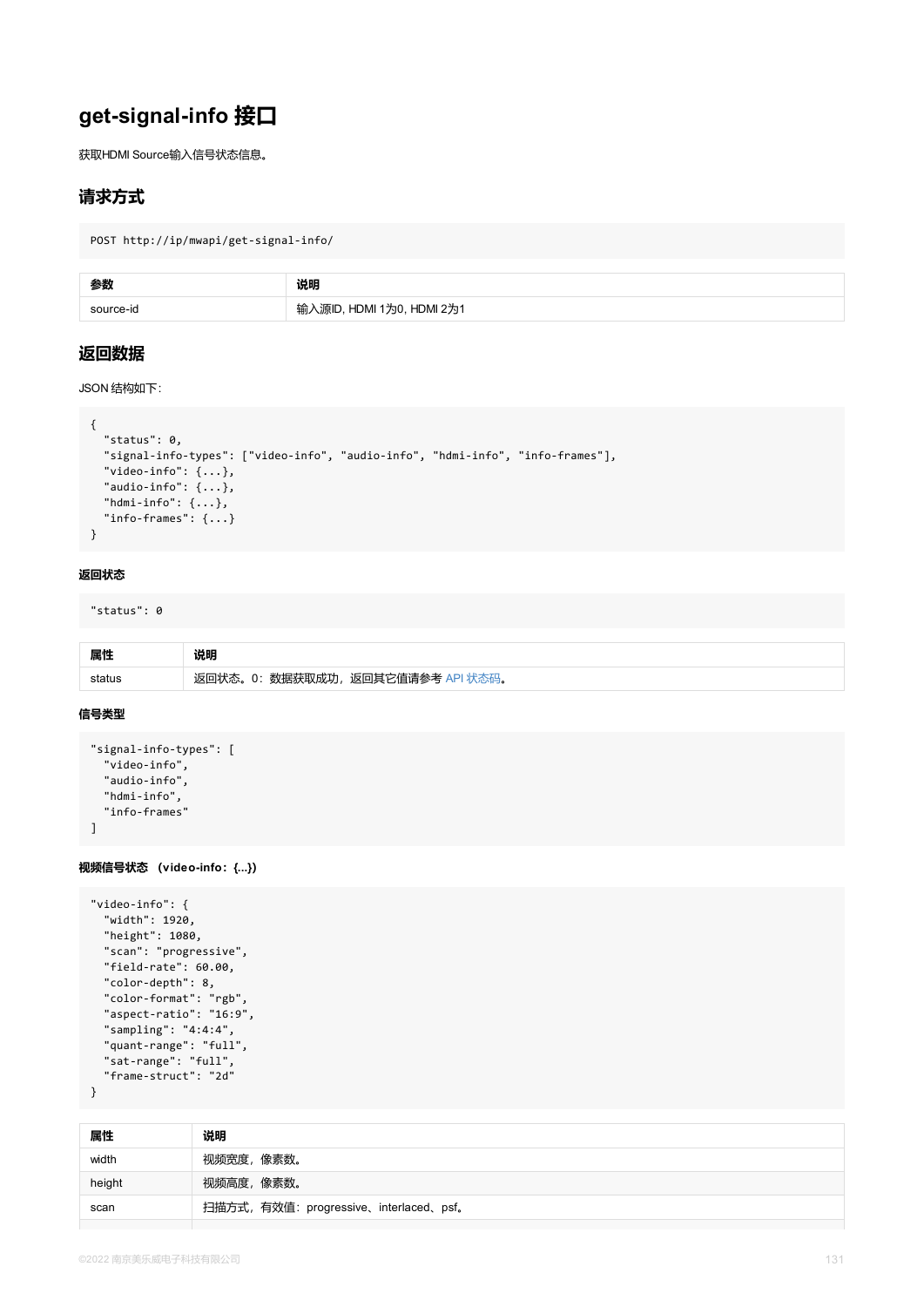| field-rate   | 帧率,包括 24、25、29.97、30、48、50、59.94、60。                                          |
|--------------|-------------------------------------------------------------------------------|
| color-depth  | 色深,包括 8、10、12。                                                                |
| color-format | 色彩空间,有效值: rgb、bt.601、bt.709、bt.2020。                                          |
| aspect-ratio | 显示宽高比, 包括 16:9、4:3 等。                                                         |
| sampling     | 采样方式,包括 4:2:0、4:2:2、4:4:4、4:4:4:4。                                            |
| quant-range  | 量化范围,有效值: limited、full。                                                       |
| sat-range    | 饱和范围,有效值: limited、extended、full。                                              |
| frame-struct | 帧结构,有效值:2d、3d-left-right、3d-top-bottom、3d-left-right-half、3d-top-bottom-half。 |

### **音频信号状态 (audio-info:{...})**

```
"audio-info": {
  "codec": "lpcm",
  "num-channels": 2,
  "sample-rate": 48000,
  "bit-count": 16
}
```

| 属性           | 说明                      |
|--------------|-------------------------|
| codec        | 编码方式,包括 lpcm、ac3、aac 等。 |
| num-channels | 通道数,包括 1、2、 16。         |
| sample-rate  | 采样率, 包括 32000、44100 等。  |
| bit-count    | 比特率,包括16、20、24 等。       |

### **HDMI 信号状态 (hdmi-info:{...})**

```
"hdmi-info": {
  "mode": "hdmi",
  "hdcp": "none",
  "vic": 0,
  "it-content": false,
  "pixel-rate": "148MHz",
  "timing-htotal": 2200,
  "timing-hactive": 1920,
  "timing-h-front-porch": 88,
  "timing-h-synct-width": 44,
  "timing-h-back-porch": 148,
  "timing-vtotal": 1125,
  "timing-vactive": 1080,
  "timing-v-front-porch": 4,
  "timing-v-synct-width": 5,
  "timing-v-back-porch": 36
}
```

| 属性               | 说明                                                                                                                                                                                                                                                                                 |
|------------------|------------------------------------------------------------------------------------------------------------------------------------------------------------------------------------------------------------------------------------------------------------------------------------|
| mode             | 模式,包括 hdmi、dvi。                                                                                                                                                                                                                                                                    |
| vic              | 视频标识码。                                                                                                                                                                                                                                                                             |
| scramble         | 有效值: true/false。                                                                                                                                                                                                                                                                   |
| clock-ratio      | CPU 倍频, 有效值: 1、4。                                                                                                                                                                                                                                                                  |
| hdcp             | HDCP 加密方式, 有效值: none、hdcp-1.x、hdcp-2.2。                                                                                                                                                                                                                                            |
| repeat-count     | 重复计数, 包括 0、1、2、4                                                                                                                                                                                                                                                                   |
| it-content       | IT 内容标志, 有效值: true/false。                                                                                                                                                                                                                                                          |
| timing-mode-line | modeline 时序格式。<br>格式: pclk hdisp hsyncstart hsyncend htotal vdisp vsyncstart vsyncend vtotal [flags],<br>flags: +hsync, -hsync, +vsync, -vsync, interlace, double-scan, sog, +csync, -csync,<br>例子: 23.86 640 656 720 800 480 481 484 497 -hsync +vsync。<br>pclk 单位为 MHz, 其他单位为像素。 |

**信息帧 (info-frames:{...})**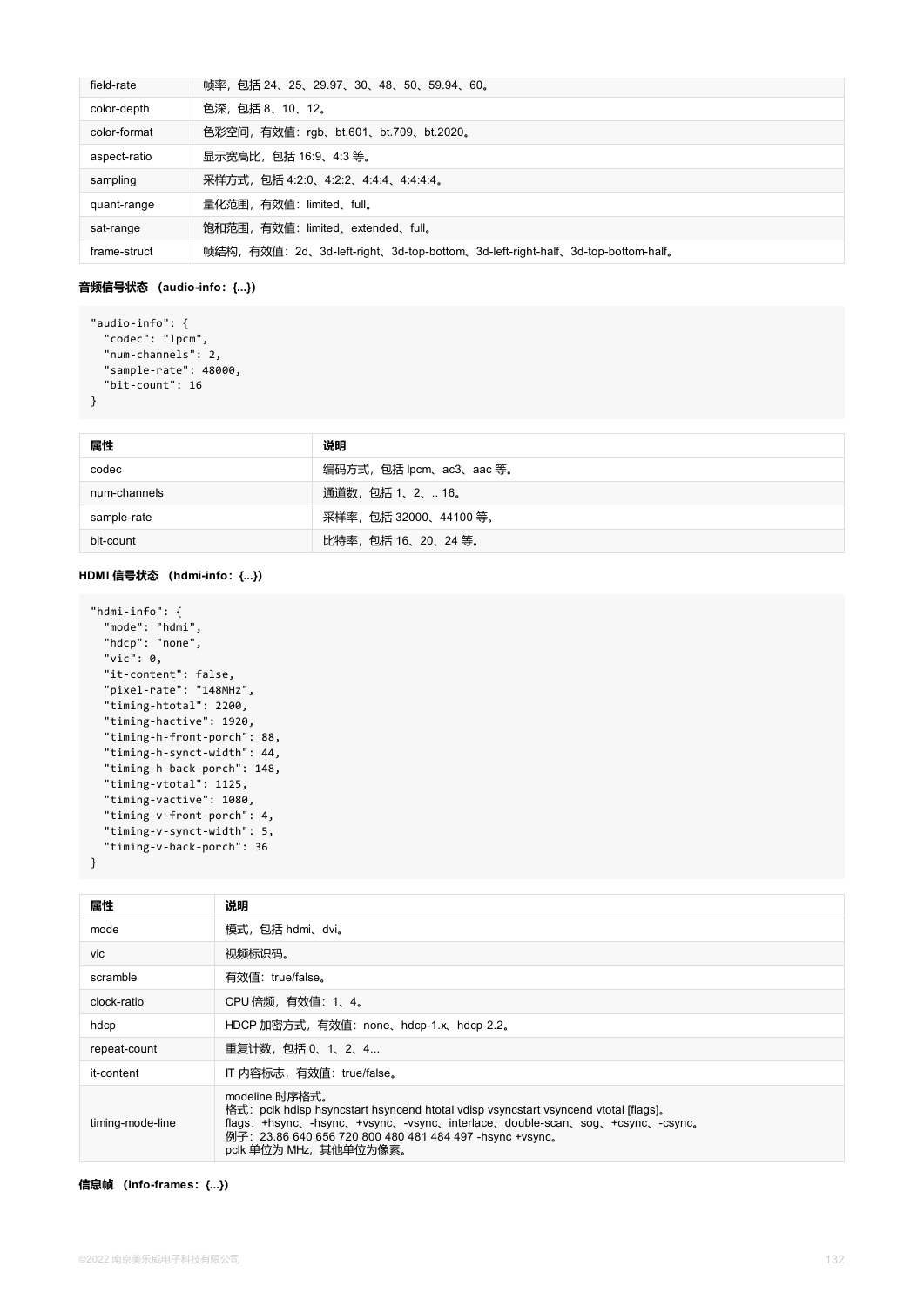```
"info-frames": [
 {
   "id": "AVI"、
   "type": 130,
    "version": 2,
   "length": 13,
    "checksum": 96,
    "data": "ACgAIgAAADkEAACBBw=="
 },
 {
   "id": "SPD",
   "type": 132,
    "version": 1,
   "length": 25, //bytes
   "checksum": 112,
   "data": "AQAAAAAAAAAAAA=="
 }
]
```

| 属性       | 说明                        |
|----------|---------------------------|
| id       | 信息帧名称,包括 AVI、SPD          |
| type     | 报文类型。                     |
| version  | 版本。                       |
| length   | 长度。                       |
| checksum | 校验和。                      |
| data     | base64 编码数据, 转换成 16 进制显示。 |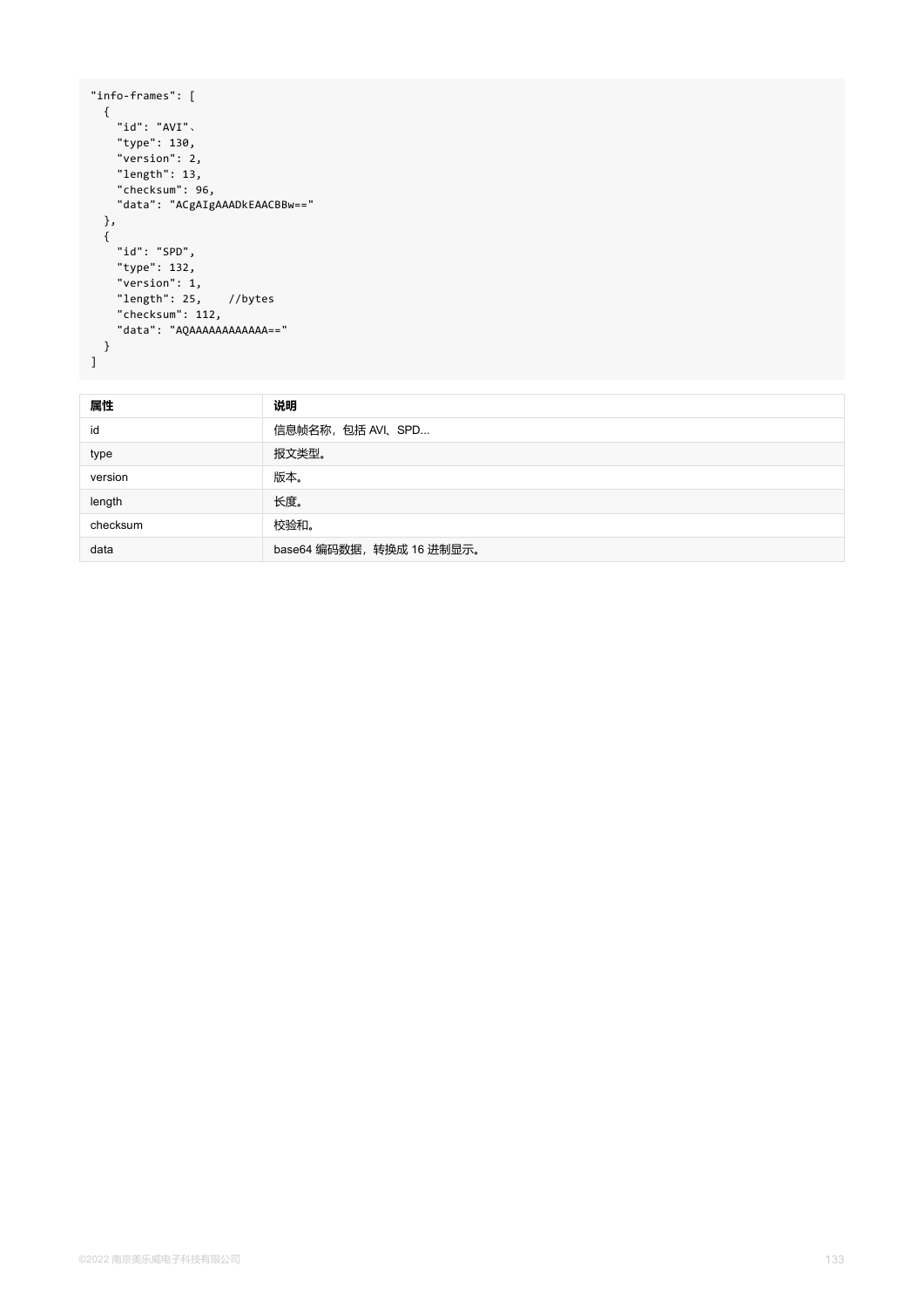```
"in-color-fmt": "rgb",
"in-auto-quant-range": true,
"in-quant-range": "full",
"brightness": 0,
"contrast": 100,
"hue": 0,
"saturation": 100,
"deinterlace": "none",
"out-mirror": false,
```
}

| 属性                  | 说明                                      |
|---------------------|-----------------------------------------|
| status              | 返回状态。0:数据获取成功,返回其它值请参考 API 状态码。         |
| in-auto-color-fmt   | 输入色彩空间是否自动获取, 有效值: true/false。          |
| in-color-fmt        | 输入色彩空间值,有效值: rgb、bt.601、bt.709、bt.2020。 |
| in-auto-quant-range | 输入量化范围是否自动获取, 有效值: true/false。          |
| in-quant-range      | 输入量化范围值,有效值: full、limited。              |
| brightness          | 亮度,有效值:-100~+100。                       |
| contrast            | 对比度,有效值:50~200。                         |
| hue                 | 色调,有效值: -90 ~ 90。                       |
| saturation          | 饱和度, 有效值: 0~200。                        |
| deinterlace         | 去隔行,有效值: none、top-field、bottom-field。   |
| out-mirror          | 是否镜像,有效值: true/false。                   |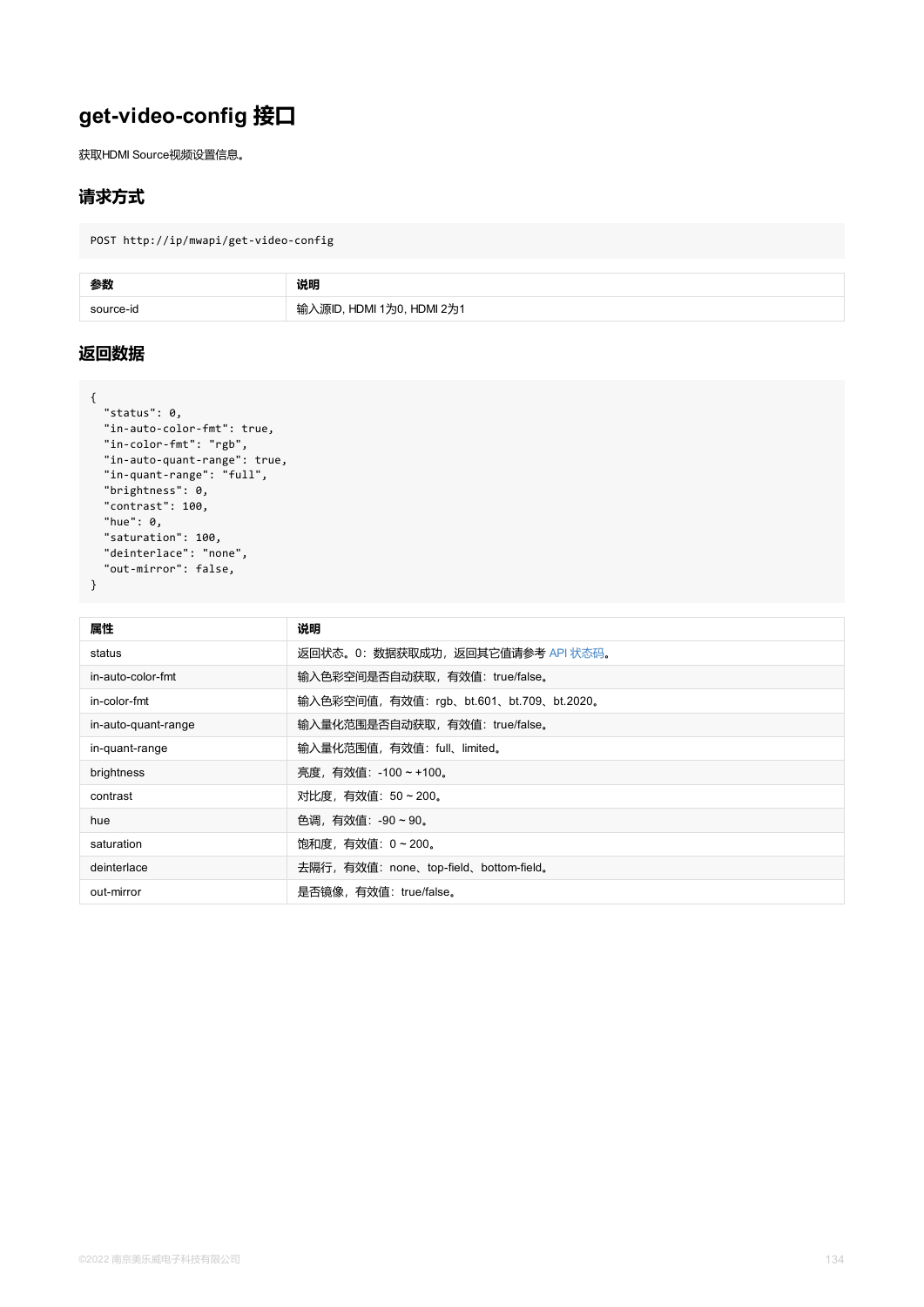| 属性        | 说明                              |
|-----------|---------------------------------|
| status    | 返回状态。0: 设置成功, 返回其它值请参考 API 状态码。 |
| source-id | 输入源ID, HDMI 1为0, HDMI 2为1       |

## **接口示例**

#### **1. 输入色彩空间设置**

```
{
    "in-auto-color-fmt":false,
    "in-color-fmt":0
}
```

| 参数                | 说明                                      |
|-------------------|-----------------------------------------|
| in-auto-color-fmt | 输入色彩空间是否自动获取, 修改时值必须为 false。            |
| in-color-fmt      | 输入色彩空间值,有效值: rgb、bt.601、bt.709、bt.2020。 |

### **2. 输入量化范围设置**

```
{
    "in-auto-quant-range":false,
    "in-quant-range":"full"
}
```

| 参数                  | 说明                           |
|---------------------|------------------------------|
| in-auto-quant-range | 输入量化范围是否自动获取, 修改时值必须为 false。 |
| in-quant-range      | 输入量化范围值,有效值: full、limited。   |

#### **3. 色彩处理设置**

```
{
    "brightness":0,
    "contrast":100,
    "hue":0,
    "saturation":12
}
```

| 参数         | 说明                          |
|------------|-----------------------------|
| brightness | 整数,取值范围:-100 ~ +100。<br>亮度, |
|            |                             |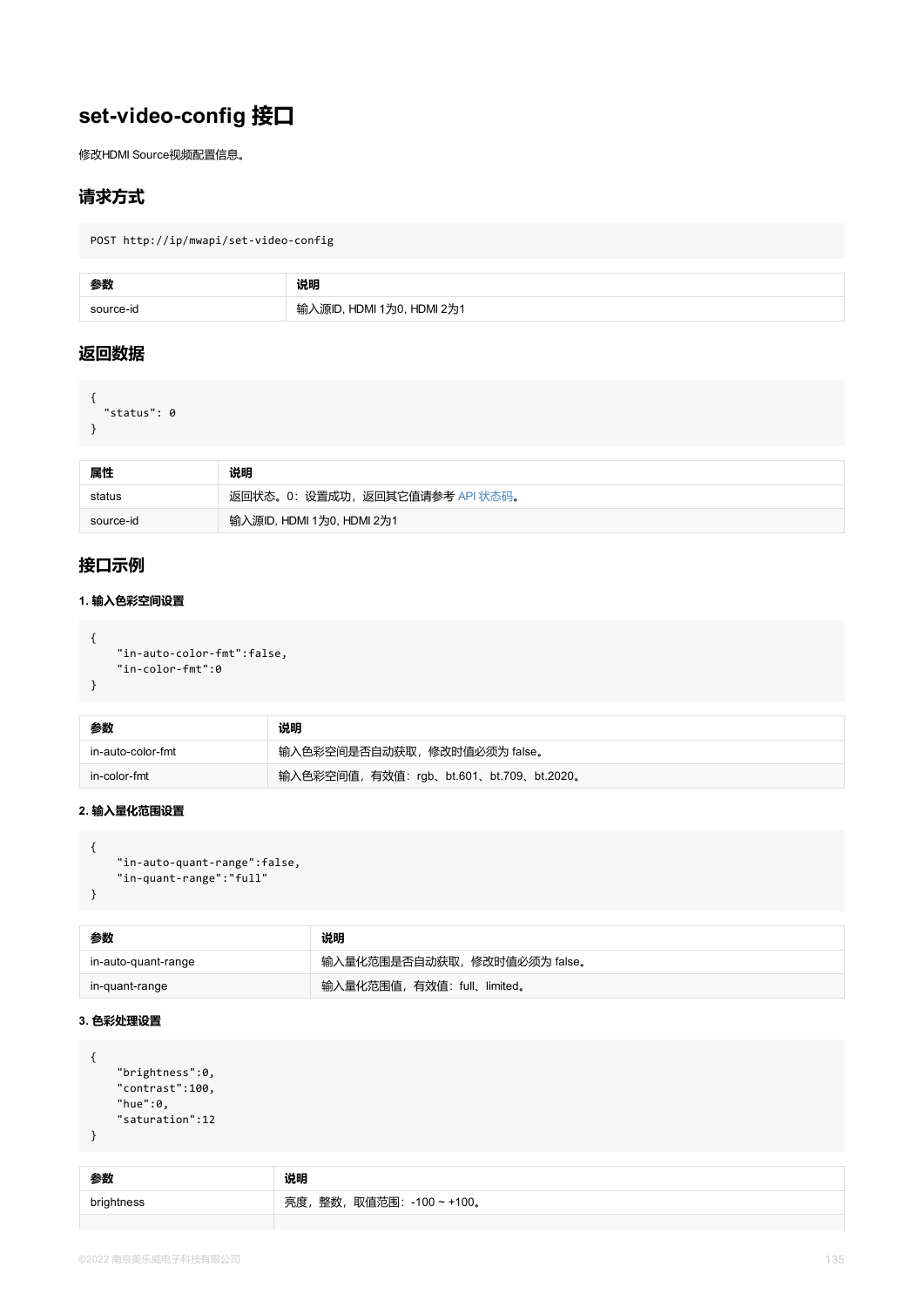| contrast   | 对比度,整数,取值范围: 50 ~ 200。 |
|------------|------------------------|
| hue        | 色调,整数,取值范围:-90 ~ 90。   |
| saturation | 饱和度,整数,取值范围:0~200。     |

### **4. 去隔行设置**

{ "deinterlace":"none" }

| 参数          | 说明                                    |
|-------------|---------------------------------------|
| deinterlace | 去隔行,有效值: none、top-field、bottom-field。 |

### **4. 特殊效果设置**

{ "out-mirror":true }

| 参数         | 说明                     |
|------------|------------------------|
| out-mirror | 镜像,<br>有效值:true、false。 |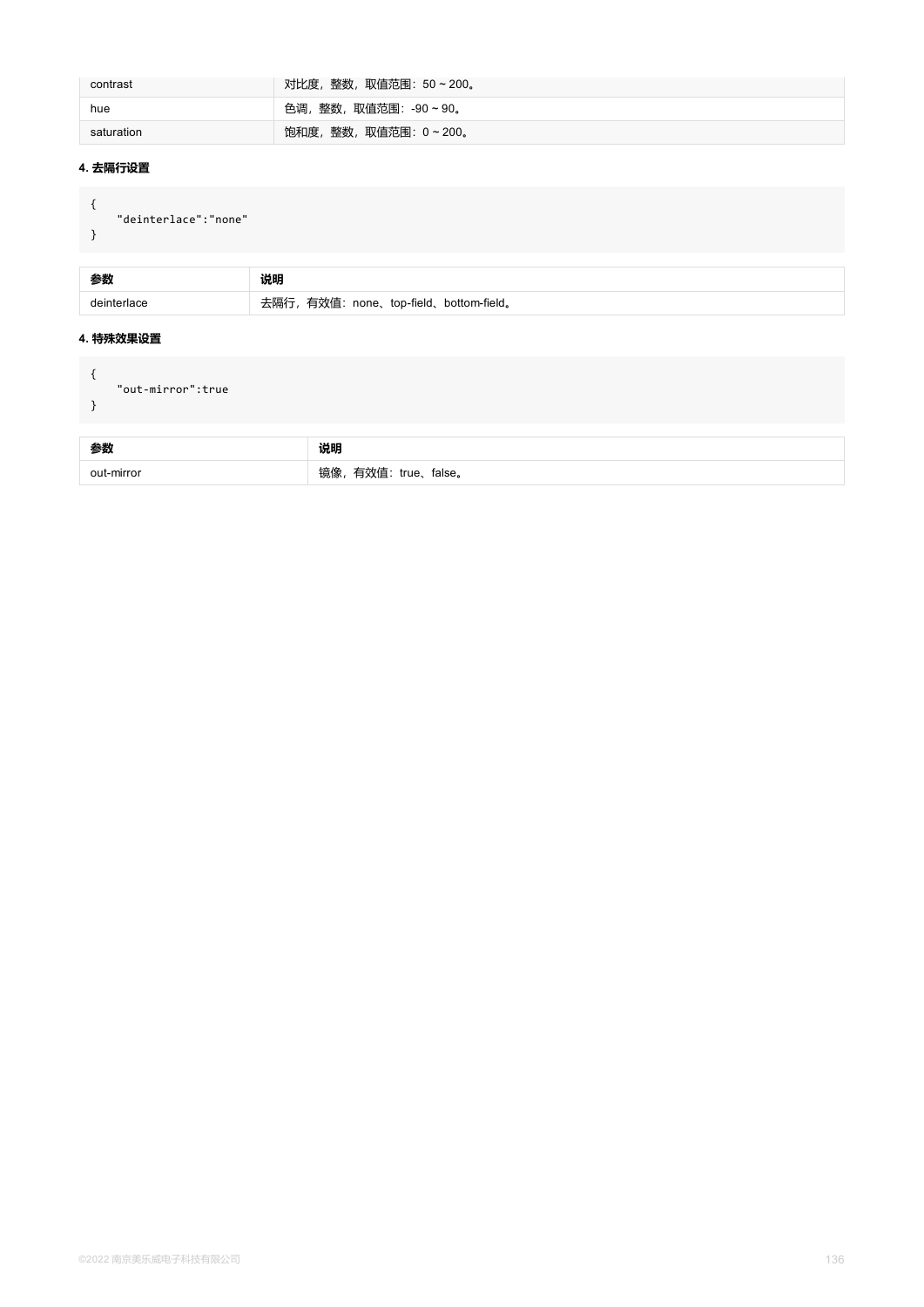```
{
         "width": 1920,
        "height": 1080,
        "fps": 6000
       },
       {
         "width": 1280,
        "height": 720,
        "fps": 3000
       }
     ]
   }
  ]
 "out-mirror": false,
}
```

| 属性          | 说明                                |
|-------------|-----------------------------------|
| status      | 返回状态。0: 数据获取成功, 返回其它值请参考 API 状态码。 |
| device-name | 设备名称。                             |
| formats     | 格式列表。                             |
| out-mirror  | 是否镜像, 有效值: true/false。            |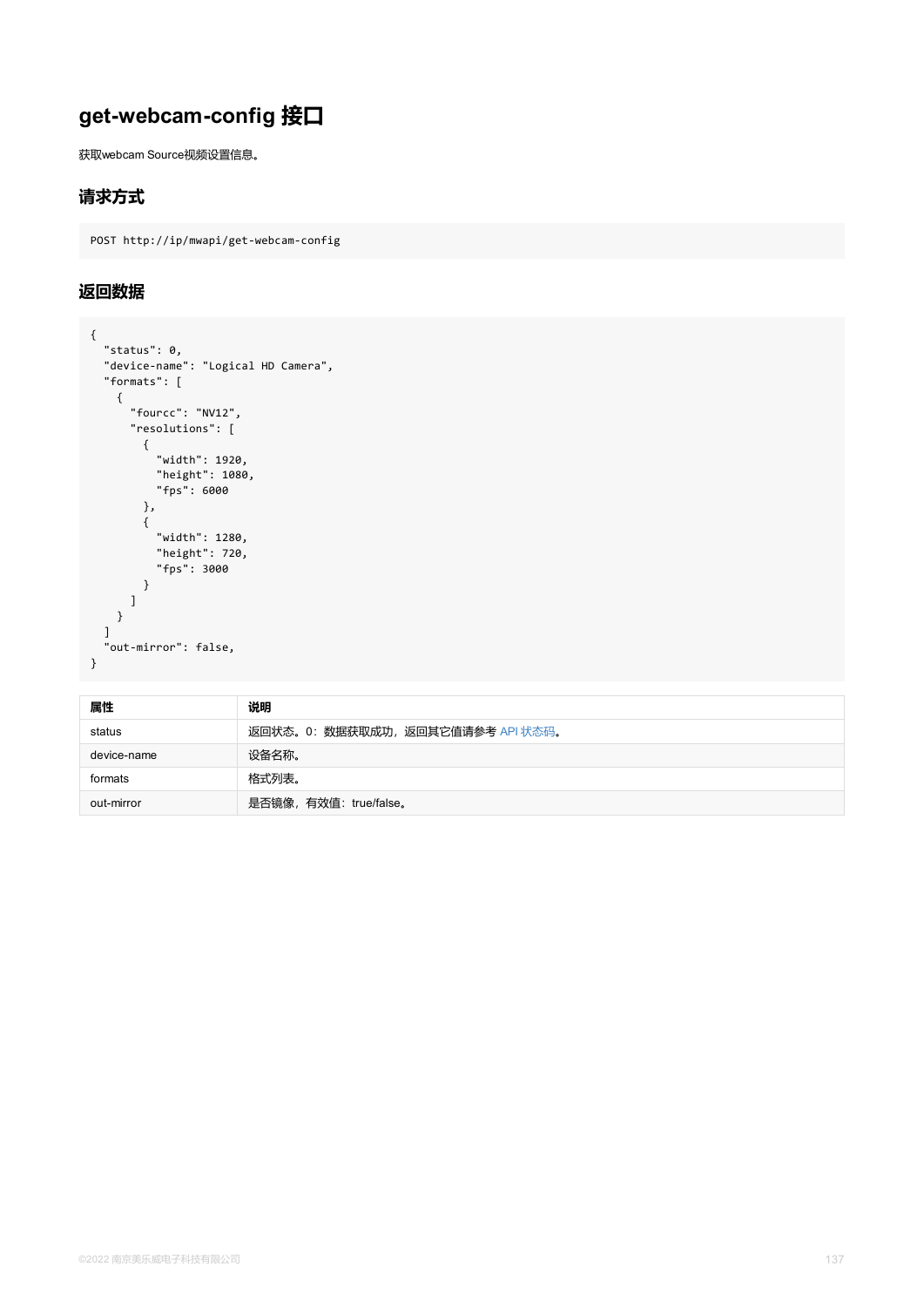| width      | 采集宽度。                  |
|------------|------------------------|
| height     | 采集高度。                  |
| fps        | 采集帧率 (x100) 。          |
| fourcc     | 采集格式。                  |
| out-mirror | 是否镜像, 有效值: true/false。 |

## **返回数据**

{ "status": 0 }

| 属性 | 说明                              |
|----|---------------------------------|
|    | 返回状态。0: 设置成功, 返回其它值请参考 API 状态码。 |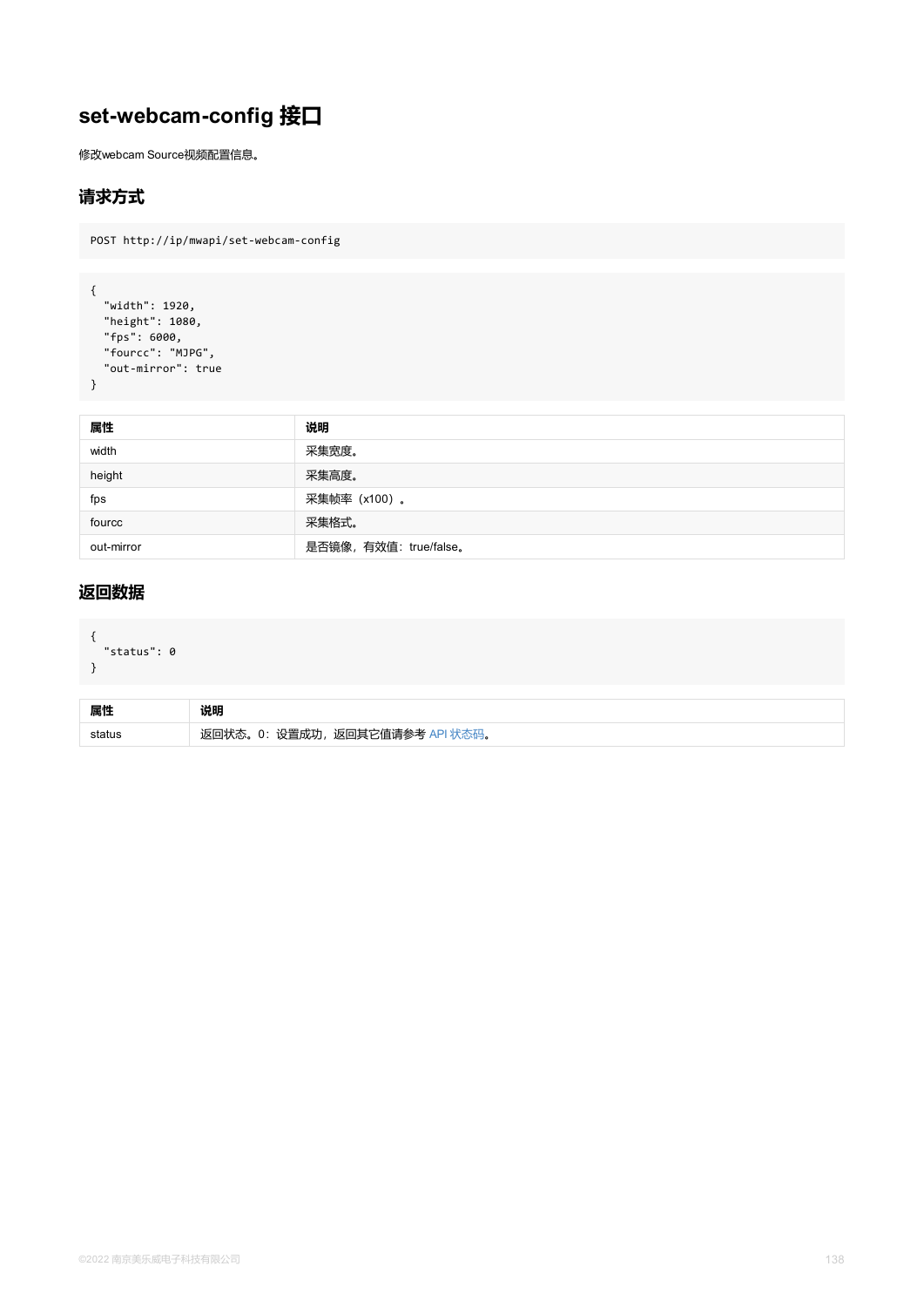```
scencia : 102,
    "isThumbnail":0,
    "modificationTime":0
}
```
### **返回数据**

JSON 结构如下:

```
{
    "info":{
        "isThumbnail":0,
        "sceneId":110,
        "thumbnail":{
            "data":"",
            "encoding":"base64",
            "modificationTime":8953299
        }
    },
    "status":0
}
```

| 属性               | 说明                                                    |
|------------------|-------------------------------------------------------|
| status           | 返回状态。0: 数据获取成功, 返回其它值请参考 API 状态码。                     |
| scenelds         | 笔记场景ID                                                |
| isThumbnail      | 是否为缩略图 0:suoluetu 1:原图                                |
| modificationTime | 笔记编辑时间戳                                               |
| encoding         | data加密方式, 此处使用base64                                  |
| data             | 加密后的数据内容, 注意: 请求中modificationTime已是最新时, data内容为空, 减少网 |

## **HTTP访问方式**

笔记缩略图:http://[IP]/note/[演示稿ID]/[笔记ID]/0 笔记预览图:http://[IP]/note/[演示稿ID]/[笔记ID]/1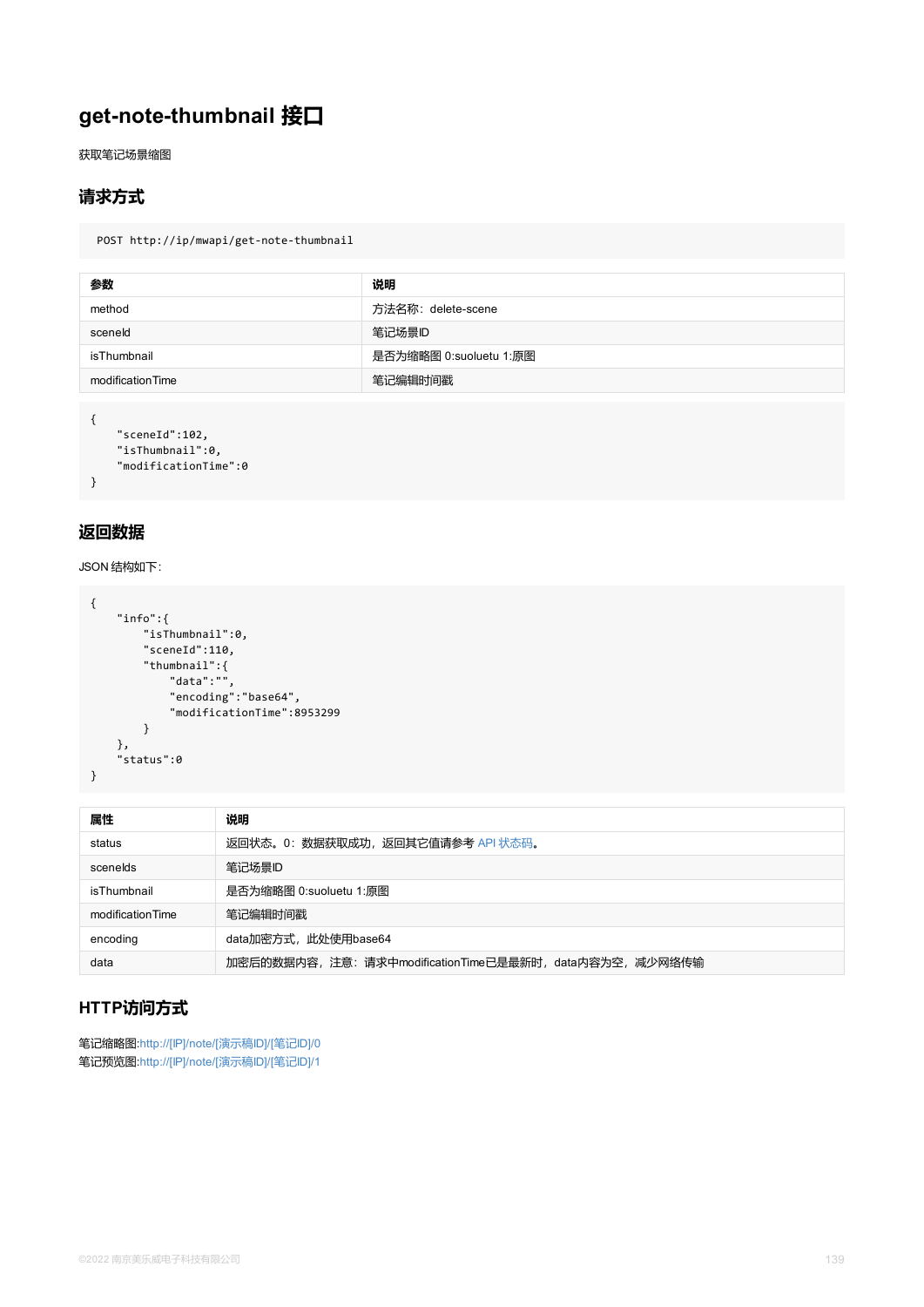| 属性     | 说明                              |
|--------|---------------------------------|
| status | 返回状态。0: 设置成功, 返回其它值请参考 API 状态码。 |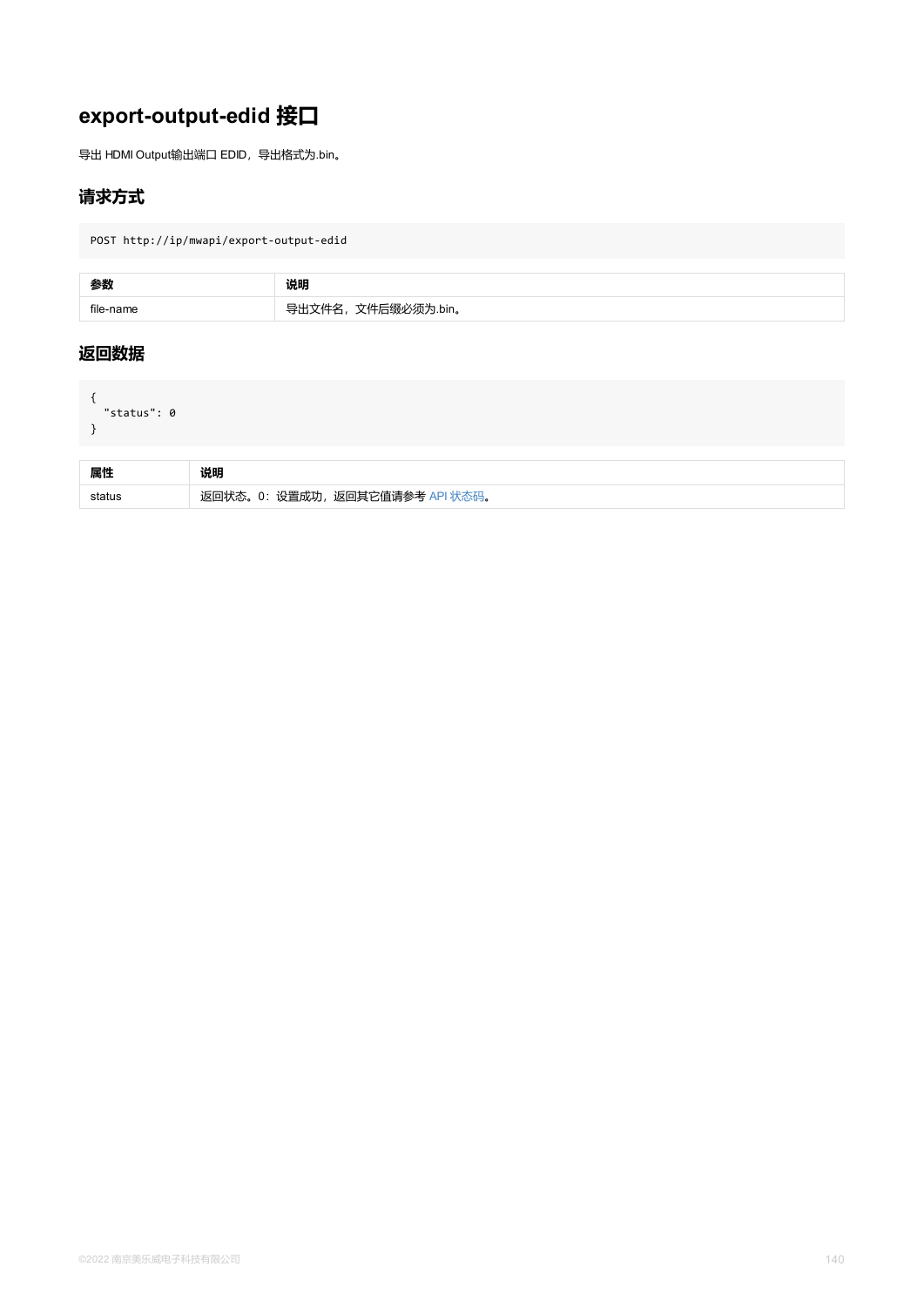}

| 属性     | 说明                                                       |
|--------|----------------------------------------------------------|
| status | 返回状态。0: 数据获取成功, 返回其它值请参考 API 状态码。                        |
| mode   | mode 类型, 0: LOOPTHRU HDMI 1, 1: LOOPTHRU HDMI 2, 2: PGM. |
| data   | EDID 信息, base64格式, 显示时需要转换成 16 进制值。                      |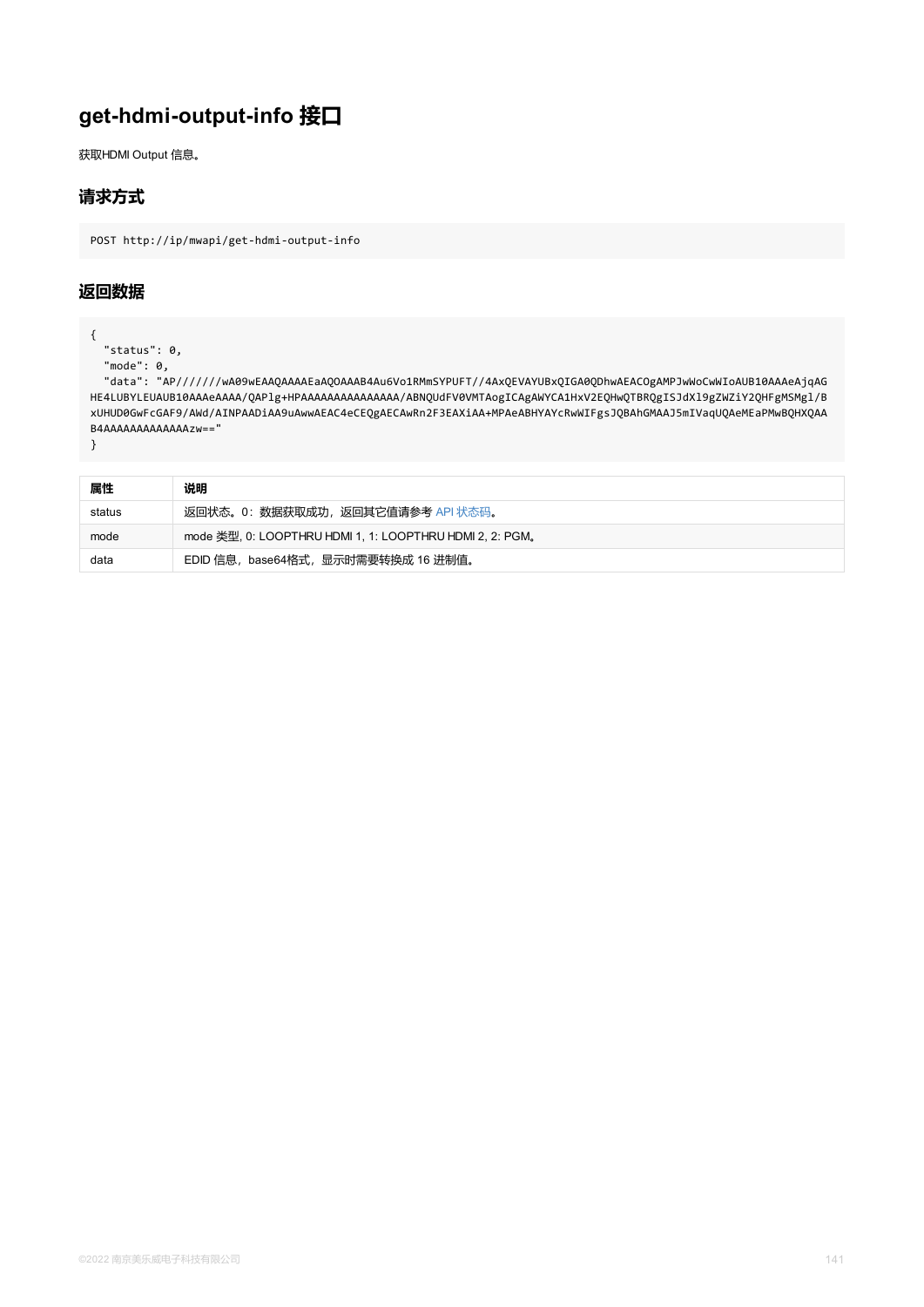```
{
  "status": 0,
}
```

| 属性 |                               |
|----|-------------------------------|
|    | 返回状态。0:设置成功,<br>返回其它值请参考 API: |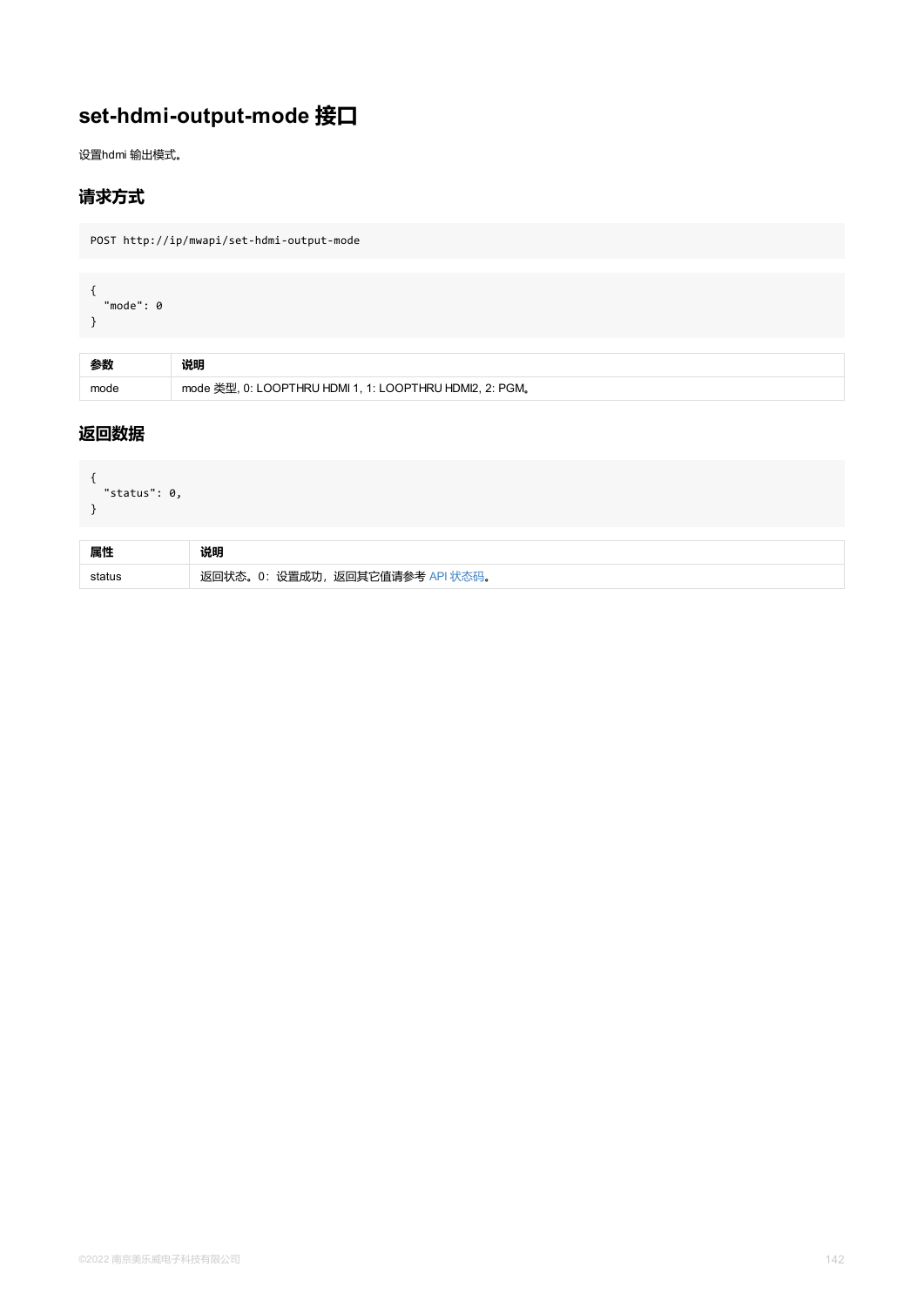```
"width": 1920,
         "height": 1080,
         "fps": 6000
       },
       {
         "width": 1280,
         "height": 720,
         "fps": 3000
       }
     ]
   }
  ],
  "uac-formats": [
   {
      "sample-rate": 48000,
     "channels": 2,
     "bits-count": 16
   }
 ]
}
```

| 属性          | 说明                                |
|-------------|-----------------------------------|
| status      | 返回状态。0: 数据获取成功, 返回其它值请参考 API 状态码。 |
| uvc-formats | UVC格式列表。                          |
| uac-formats | UAC格式列表。                          |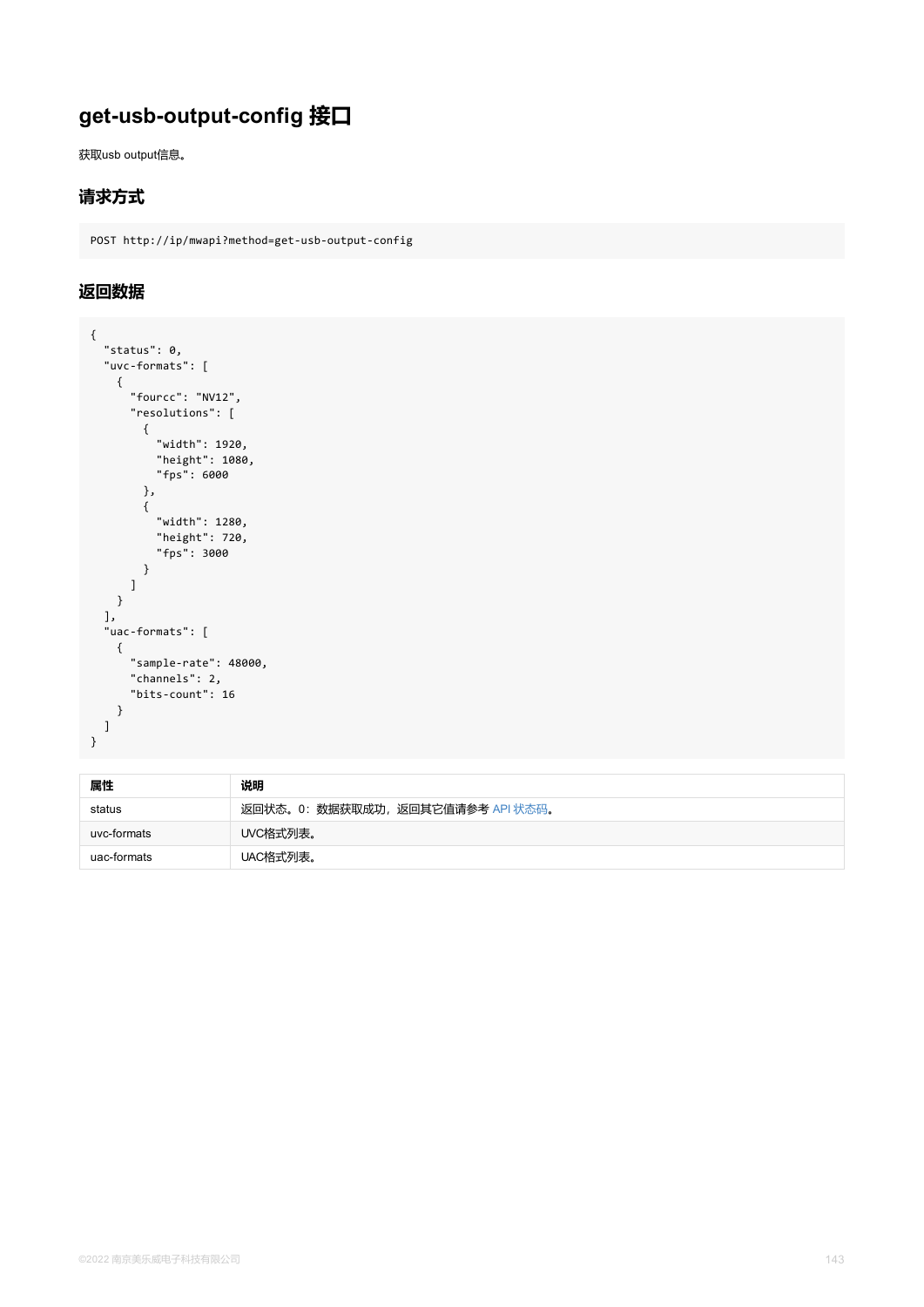JSON 结构如下:

```
{
   "message": "success",
   "status": 0
}
```

| 属性 | 说明                                |
|----|-----------------------------------|
|    | 返回状态。0: 数据获取成功, 返回其它值请参考 API 状态码。 |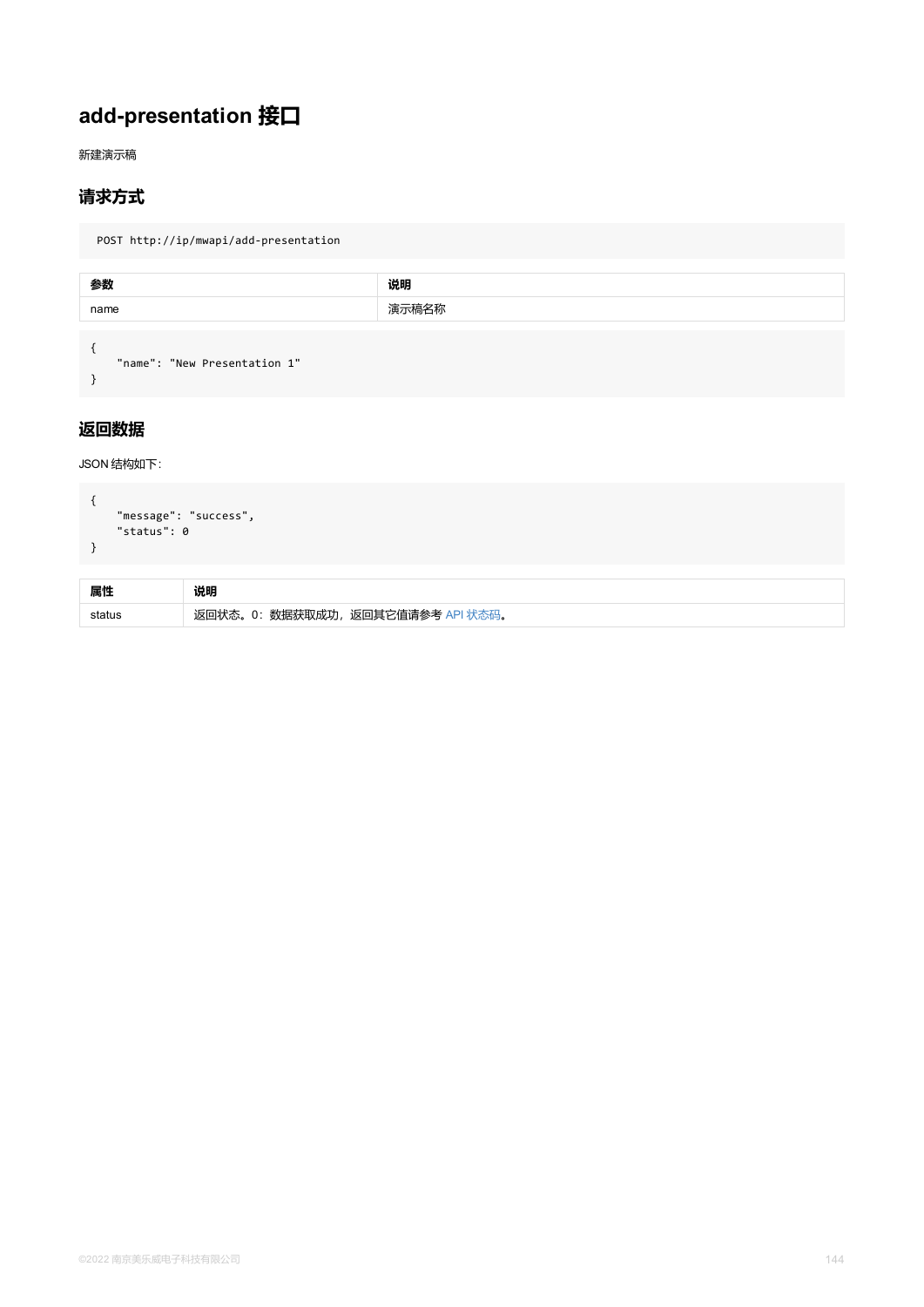```
JSON 结构如下:
```

```
{
    "status":0
}
```

| 属性     | 说明                                |
|--------|-----------------------------------|
| status | 返回状态。0: 数据获取成功, 返回其它值请参考 API 状态码。 |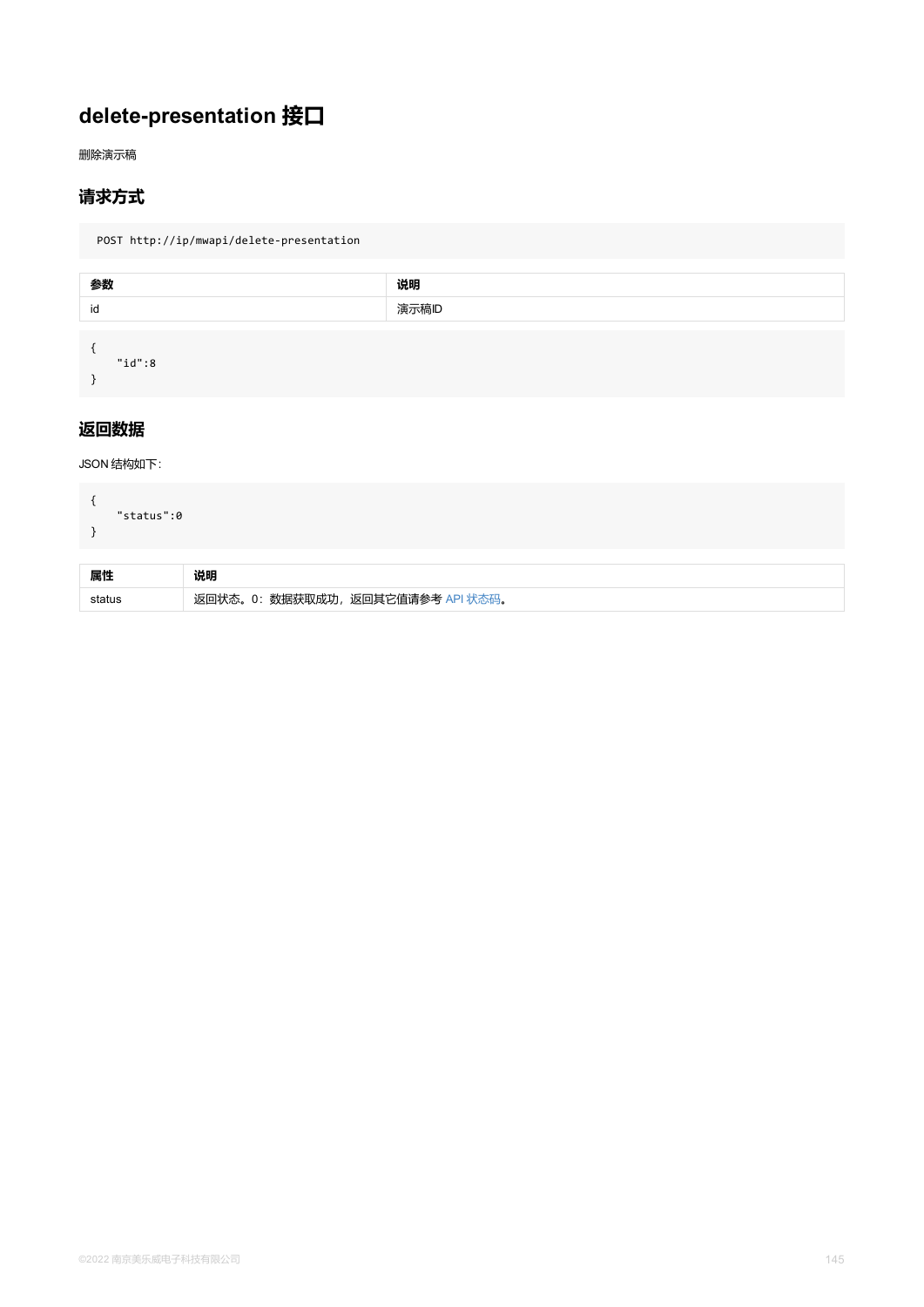```
"name":"新建文稿2",
           "isCurrent":1,
           "sceneList":[]
       },
       {
           "id":3,
           "name":"新建文稿3",
           "isCurrent":0,
           "sceneList":[]
       }
  ]
}
```

| 属性               | 说明                                |
|------------------|-----------------------------------|
| status           | 返回状态。0: 数据获取成功, 返回其它值请参考 API 状态码。 |
| id               | 演示稿ID                             |
| name             | 名称                                |
| <b>isCurrent</b> | 是否为当前演示稿 0:非 1:是                  |
| sceneList        | 演示稿包含的场景列表                        |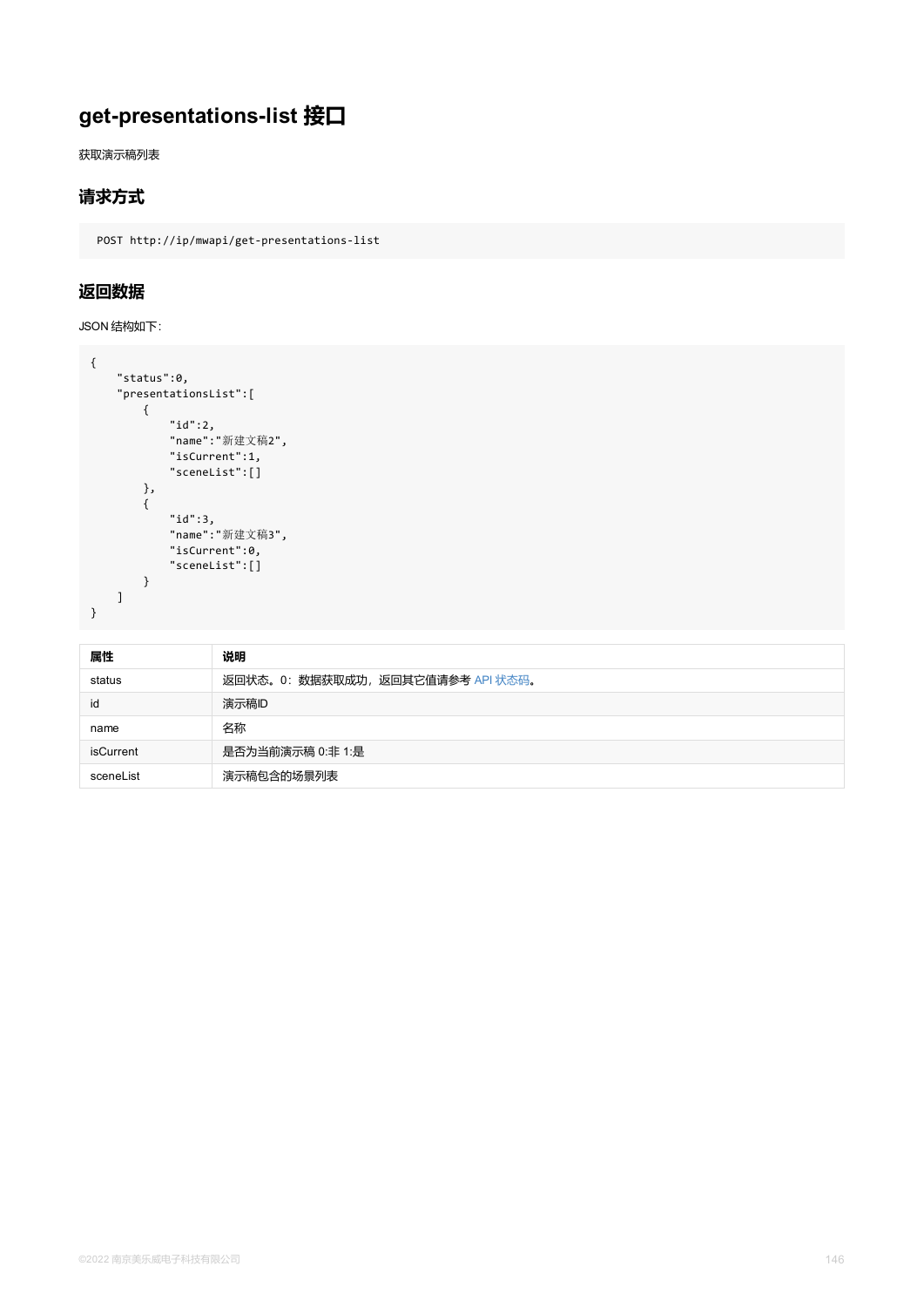# **返回数据**

JSON 结构如下:

```
{
   "status":0
}
```

| 属性     | 说明                                |
|--------|-----------------------------------|
| status | 返回状态。0: 数据获取成功, 返回其它值请参考 API 状态码。 |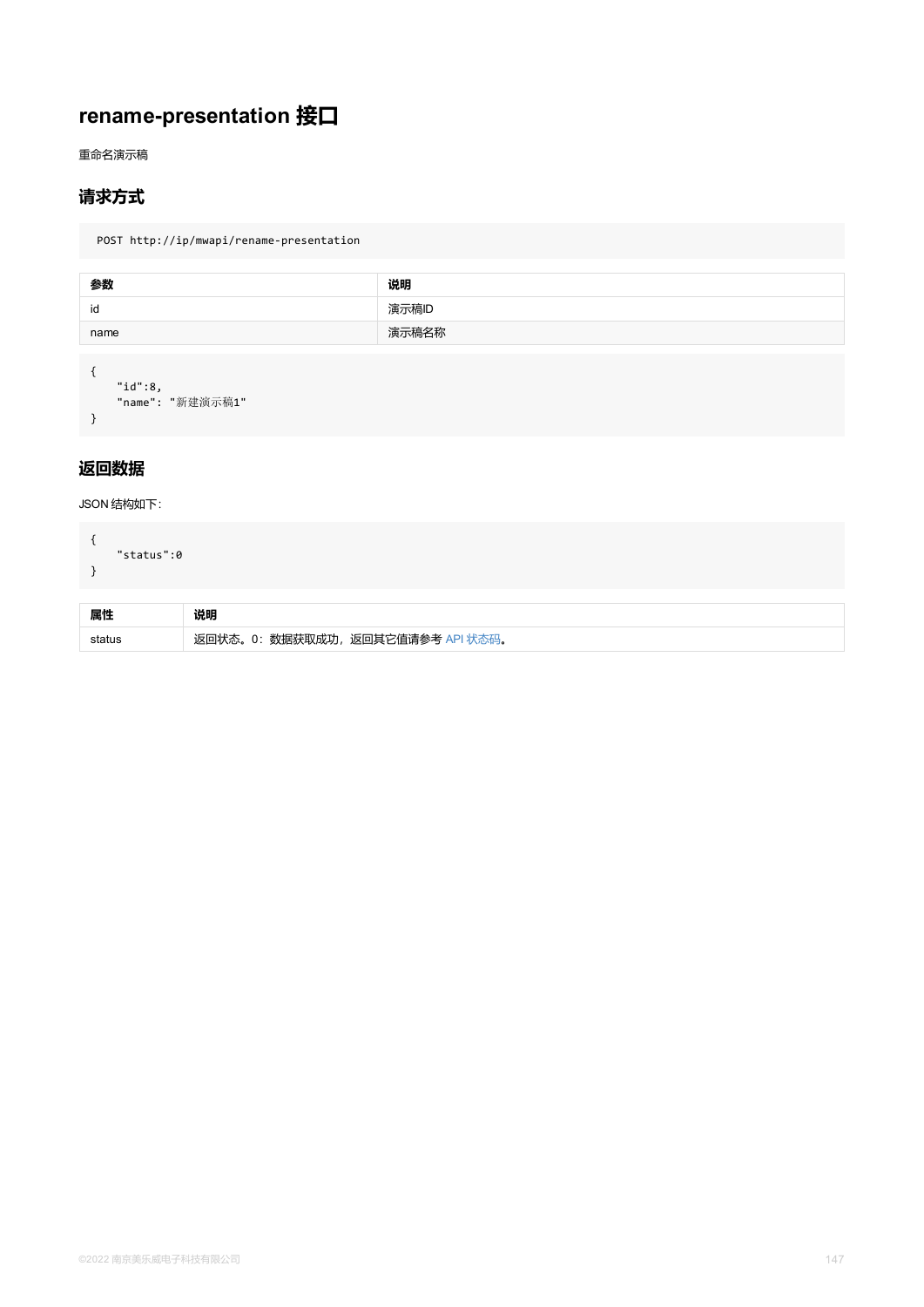```
JSON 结构如下:
```

```
{
    "status":0
}
```

| 属性     | 说明                                |
|--------|-----------------------------------|
| status | 返回状态。0: 数据获取成功, 返回其它值请参考 API 状态码。 |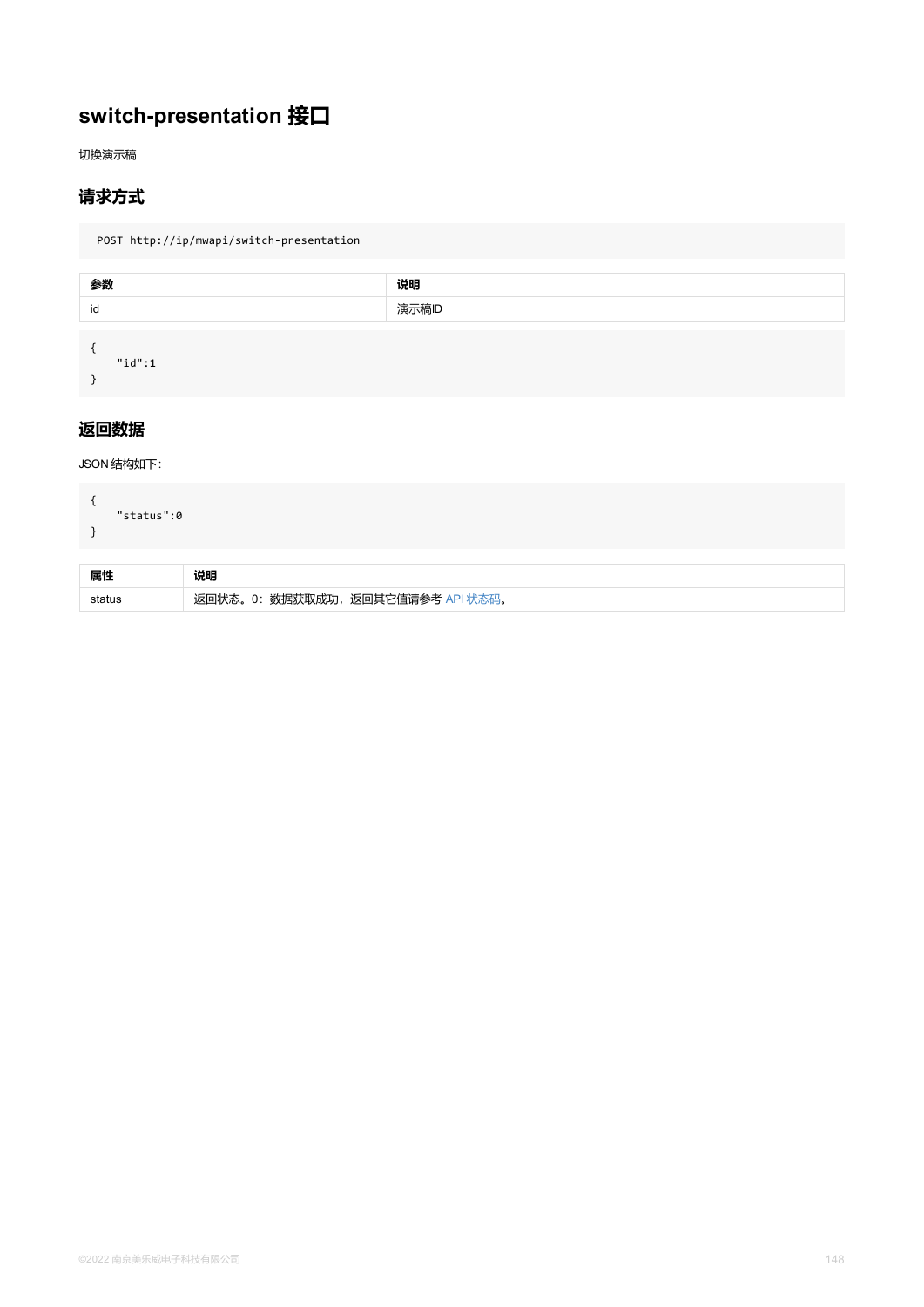```
{
   "info": {
        "find": 1,
        "source": {
            "duration": 0,
            "filePath": "2009/2009.JPG",
            "height": 1080,
            "id": 2009,
            "md5": "f7e7f0cd578a44c77aed69e7c147d676",
            "name": "IMG_3010",
            "rotation": 0,
            "secondaryType": 0,
            "thumbHeight": 144,
            "thumbWidth": 256,
            "thumbnailPath": "2009/2009.thumb.jpeg",
            "type": 1,
            "width": 1920
        }
    },
    "message": "success",
    "result": 0
}
```

| 属性     | 说明                                |
|--------|-----------------------------------|
| status | 返回状态。0: 数据获取成功, 返回其它值请参考 API 状态码。 |
| find   | 0.未找到 1:找到指定预置资源                  |
| source | 资源实体                              |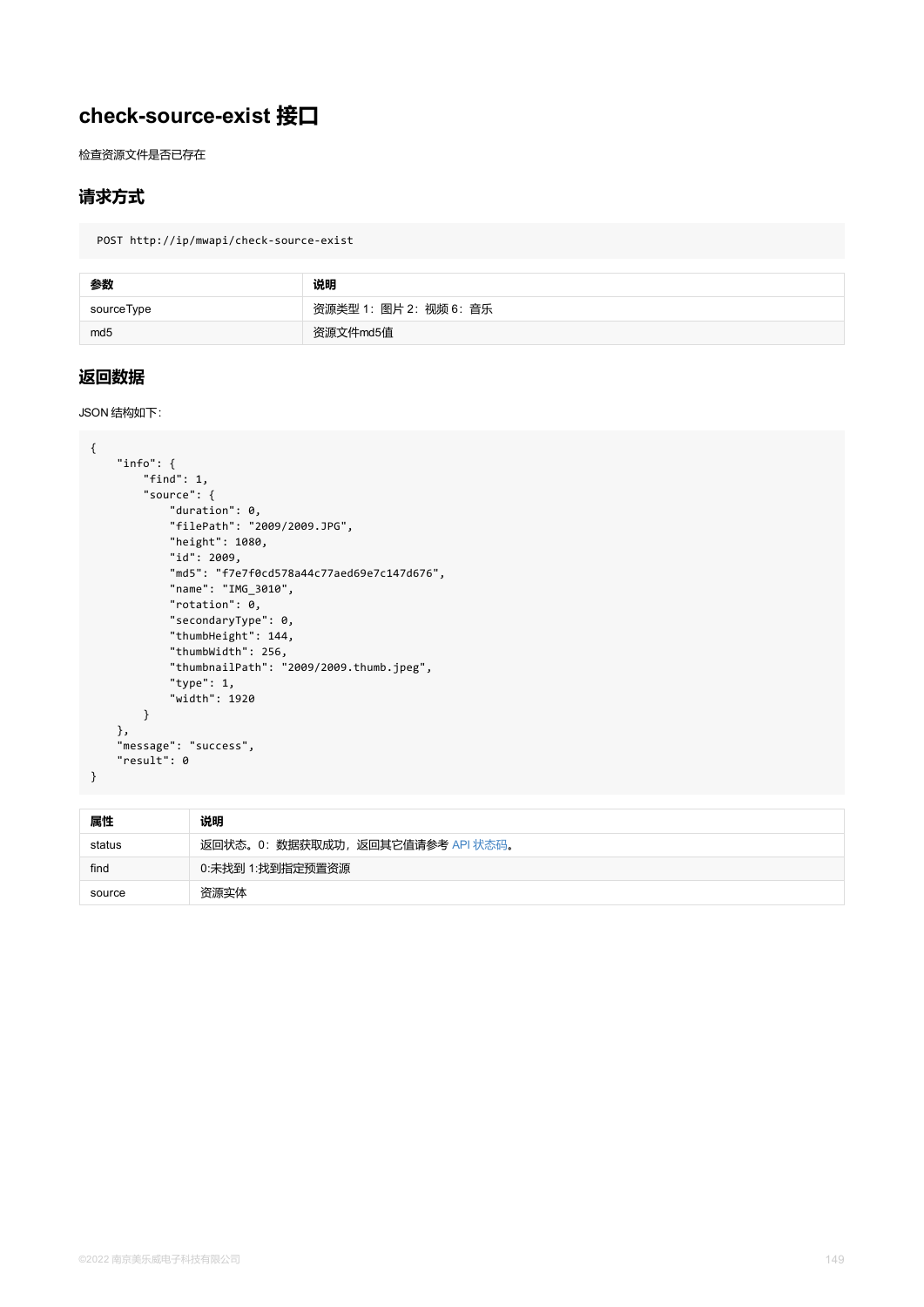```
{
   "result":0,
   "message":"success",
   "info":{
       "used":1
       }
}
```

| 属性     | 说明                                |
|--------|-----------------------------------|
| status | 返回状态。0:数据获取成功,返回其它值请参考 API 状态码。   |
| used   | 0:未被使用 1:被某演示稿使用 2:被当前预览画面使用,不可删除 |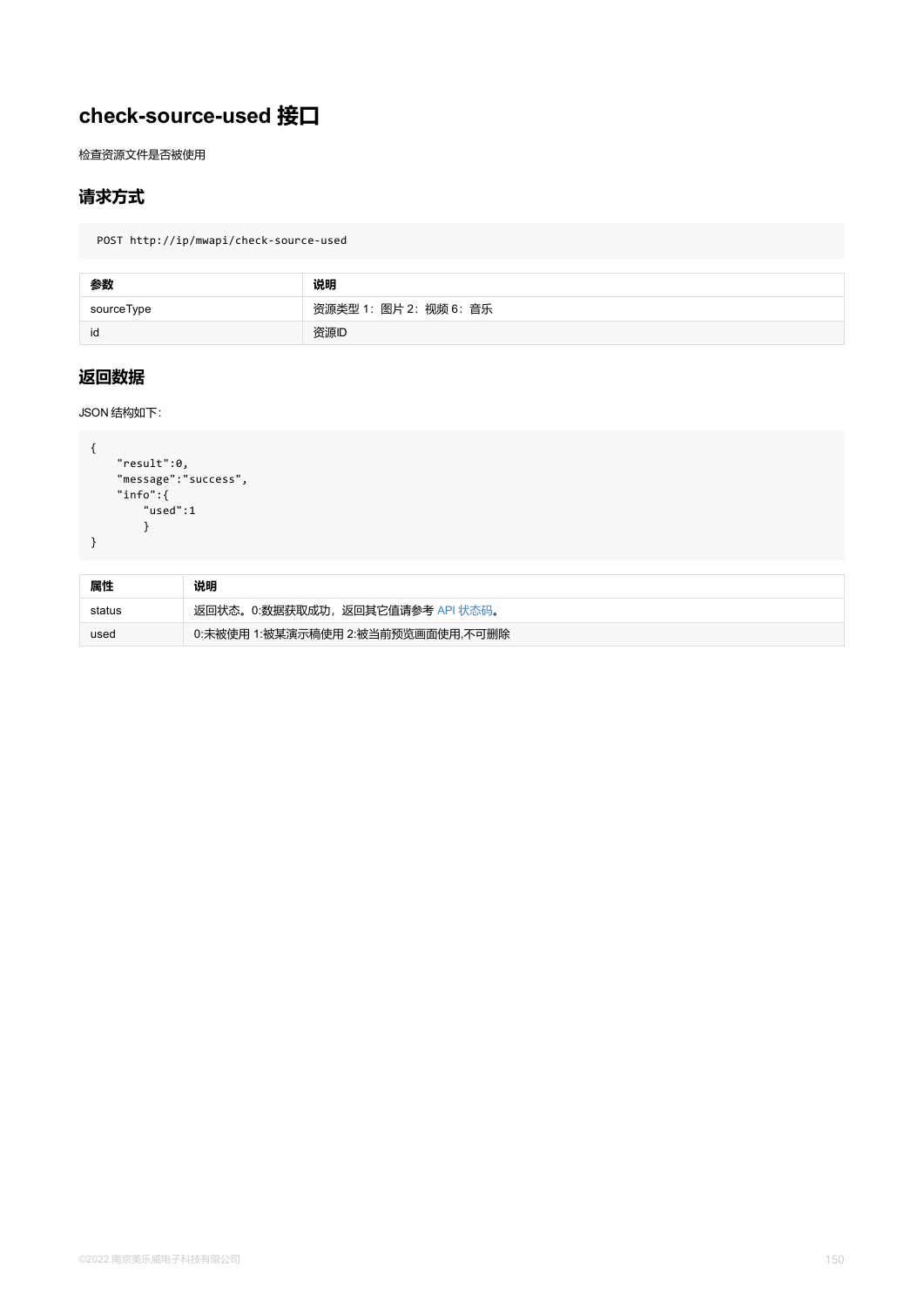```
{
   "message": "The resource is previewing",
   "status": 40
}
```
### **1. 返回状态**

| 属性     | 说明                                |
|--------|-----------------------------------|
| status | 返回状态。0: 数据获取成功, 返回其它值请参考 API 状态码。 |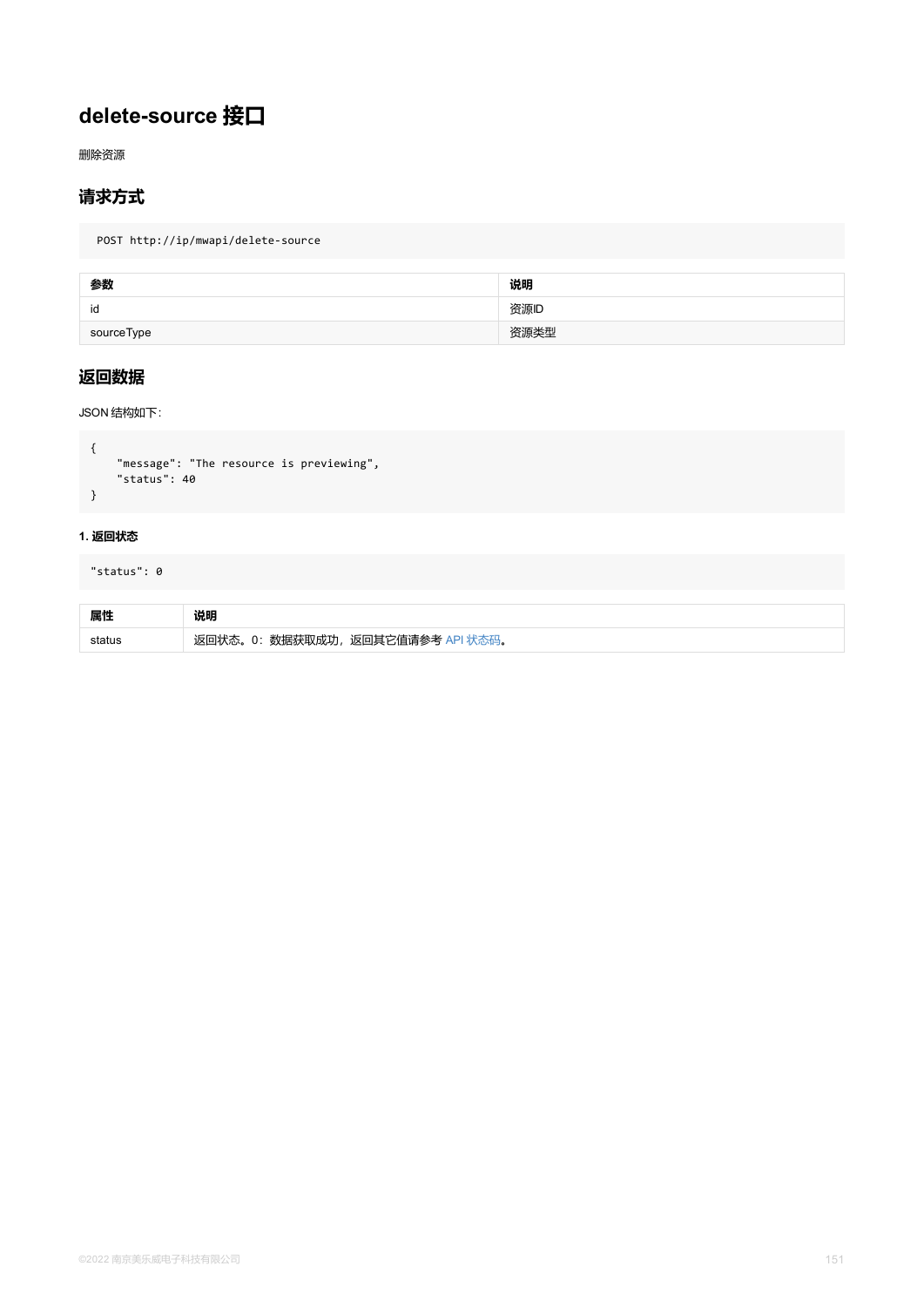# **get-sources-list 接口**

获取服务器资源列表

## **请求方式**

POST http://ip/mwapi/get-sources-list

| 参数   | 说明                                   |
|------|--------------------------------------|
| type | 资源类型。1:图片 2:视频 6:音乐 0:预置资源(采集+图片+视频) |

### **返回数据**

JSON 结构如下:

```
{
    "info":{
        "pageIndex":0,
        "sourceList":[
            {
                "duration":0,
                "filePath":"4/4.jpeg",
                "height":1461,
                "id":4,
                "name":"默认图片",
                "thumbnailPath":"4/4.thumb.jpeg",
                "type":1,
                "width":2224
            },
            {
                "duration":0,
                "filePath":"100/100.jpeg",
                "height":1080,
                "id":100,
                "name":"ubuntu",
                "thumbnailPath":"100/100.thumb.jpeg",
                "type":1,
                "width":1920
            },
            {
                "duration":120000,
                "filePath":"101/101.mp4",
                "height":1080,
                "id":101,
                "name":"1080p-red",
                "thumbnailPath":"101/101.thumb.jpeg",
                "type":2,
                "width":1920
            },
            {
                "duration":0,
                 "filePath":"1018/1018.JPG",
                "height":720,
                "id":1018,
                "name":"IMG_2878",
                "thumbnailPath":"1018/1018.thumb.jpeg",
                "type":1,
                "width":1280
            },
            {
                "duration":1234,
                "filePath":"1041/1041.mp3",
                "height":0,
                "id":1041,
                "name":"IMG_2969",
                "thumbnailPath":"1041/1041.thumb.jpeg",
```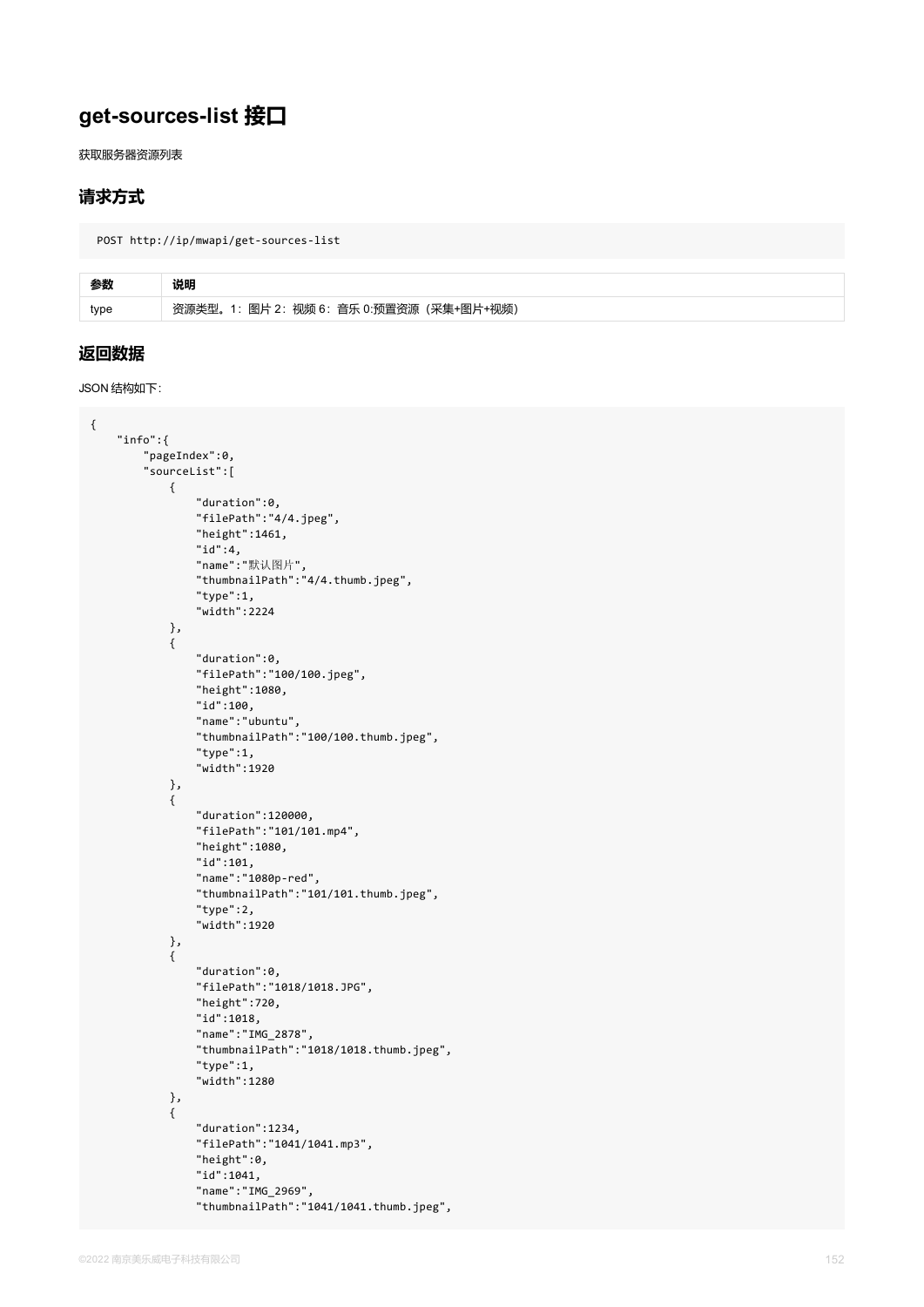| height   | 资源高度。除音乐类型外有效   |
|----------|-----------------|
| duration | 资源持续时间。仅视频、音乐有效 |
| artist   | 作者。仅音乐有效        |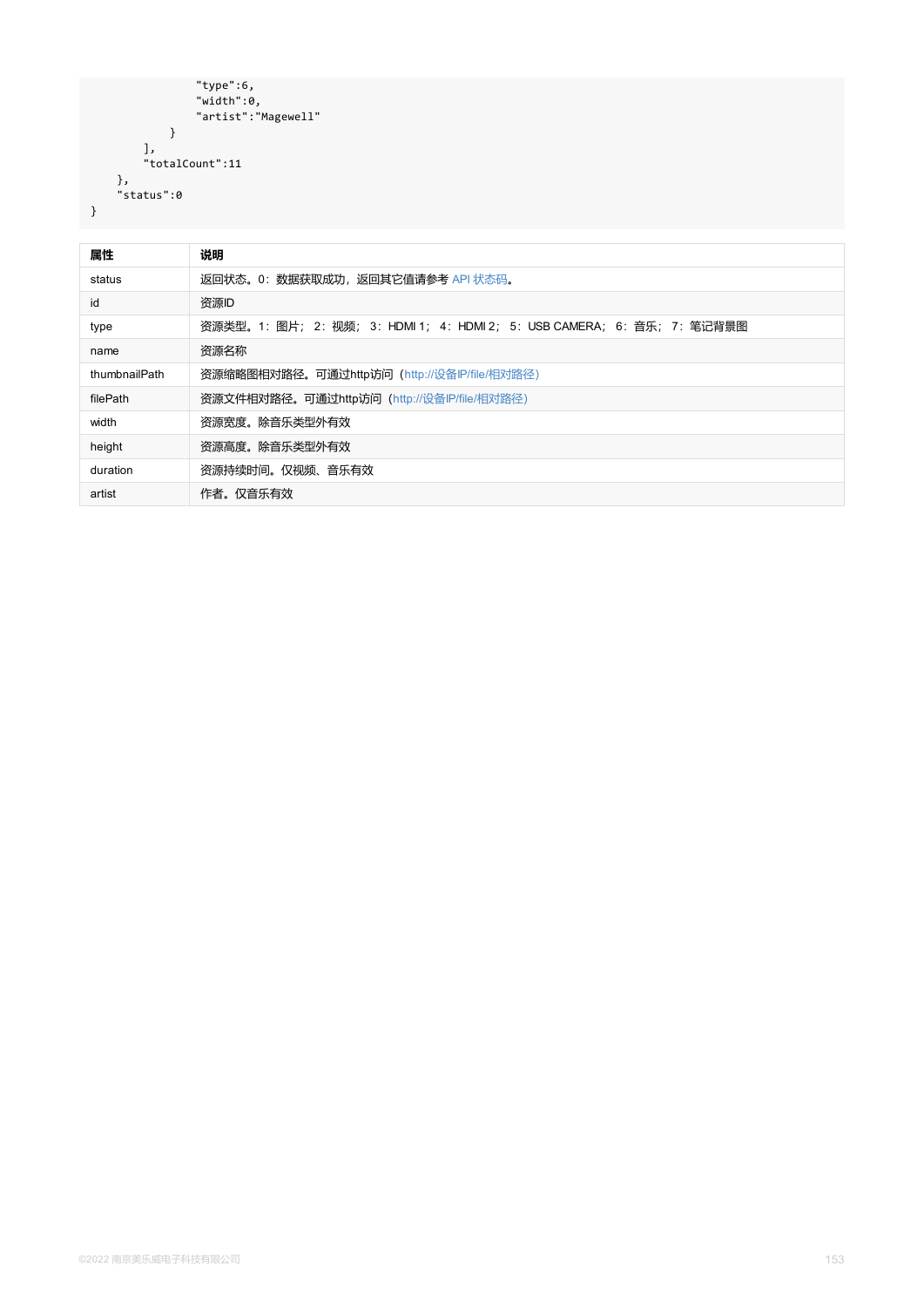JSON 结构如下:

```
{
    "info":{
        "duration":0,
        "filePath":"2039/2039.png",
        "height":1080,
        "id":2039,
        "name":"IMG_3162",
        "rotation":0,
        "thumbnailPath":"2039/2039.thumb.jpeg",
        "type":1,
        "width":1440
    },
    "message":"success",
    "result":0
}
```
#### **1. 返回状态**

| 属性     | 说明                                |
|--------|-----------------------------------|
| status | 返回状态。0: 数据获取成功, 返回其它值请参考 API 状态码。 |
| info   | 资源实体                              |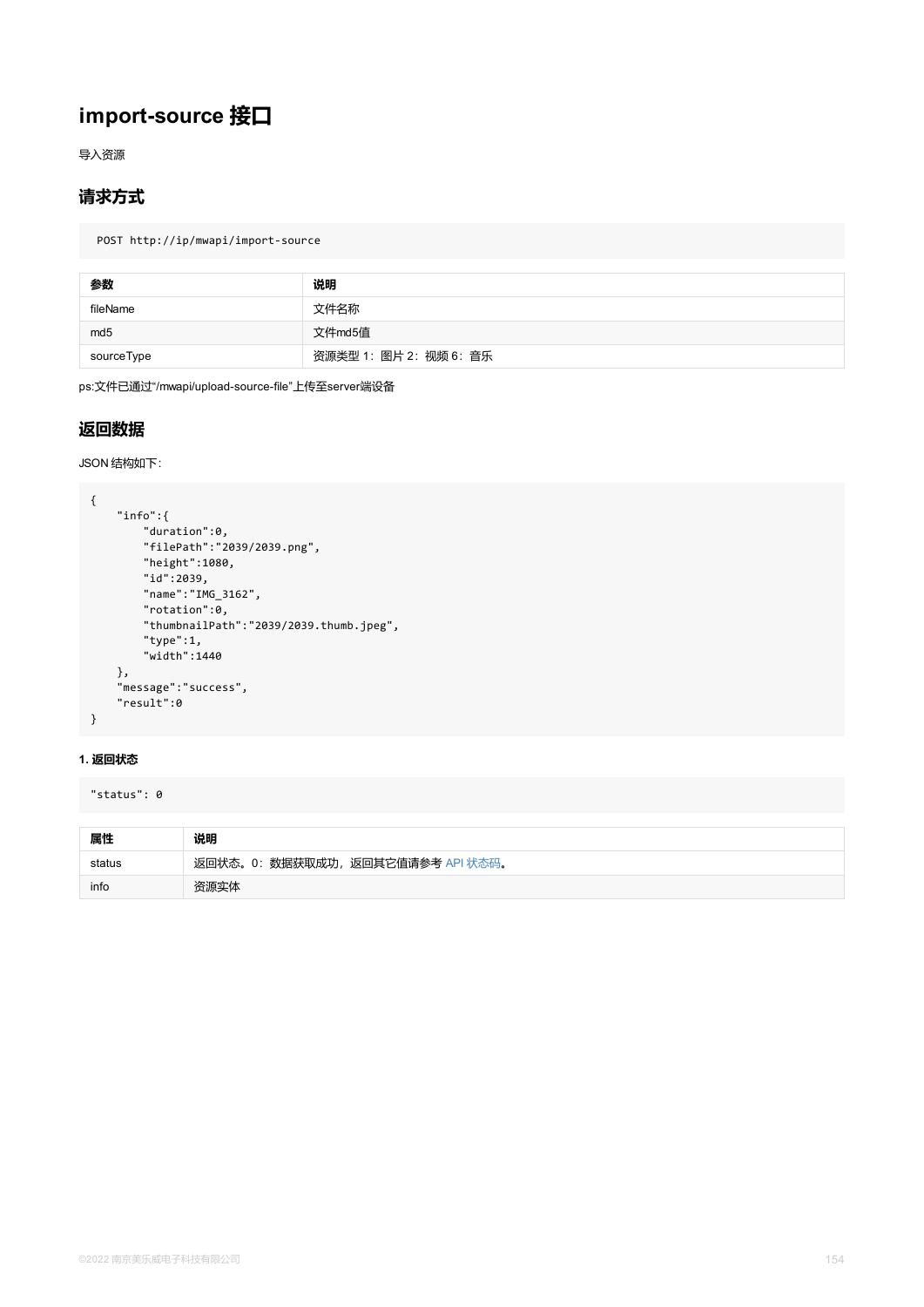# **返回数据**

JSON 结构如下:

```
{
   "message": "success",
   "status": 0
}
```
### **1. 返回状态**

| 属性 | 说明                                |
|----|-----------------------------------|
|    | 返回状态。0: 数据获取成功, 返回其它值请参考 API 状态码。 |